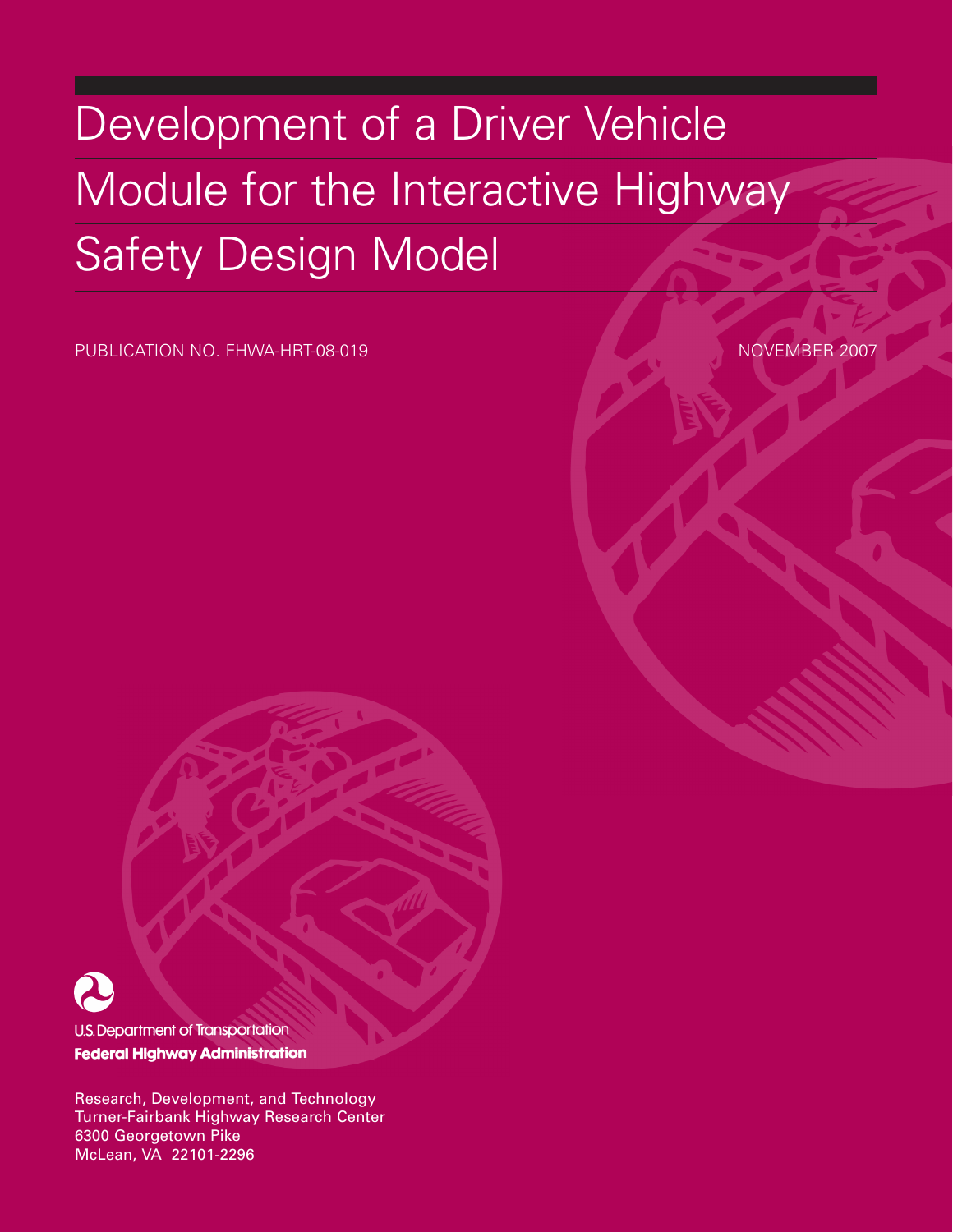#### **FOREWORD**

The Driver Vehicle Module (DVM) is a software tool that allows traffic engineers and highway designers to evaluate how a driver would operate a vehicle within the context of a specific roadway design and to identify whether conditions exist within that design that could result in loss of vehicle control. It was developed as a candidate evaluation module for the Interactive Highway Safety Design Model (IHSDM).

The DVM couples a vehicle dynamics model with a computational model of driver behavior. This model of driver behavior aims to simulate the driver's perceptual, cognitive, and control processes to generate steering, braking, and throttle vehicle inputs. It was primarily developed based on driver performance data collected during on-road instrumented vehicle driving sessions.

The development of this tool is part of an ongoing effort to increase the ability of traffic engineers and highway designers to provide a safer driving environment for the public.

> Michael Trentacoste Director, Office of Safety Research & Development

#### **Notice**

This document is disseminated under the sponsorship of the U.S. Department of Transportation in the interest of information exchange. The U.S. Government assumes no liability for the use of the information contained in this document. This report does not constitute a standard, specification, or regulation.

The U.S. Government does not endorse products or manufacturers. Trademarks or manufacturers' names appear in this report only because they are considered essential to the objective of the document.

#### **Quality Assurance Statement**

The Federal Highway Administration (FHWA) provides high-quality information to serve Government, industry, and the public in a manner that promotes public understanding. Standards and policies are used to ensure and maximize the quality, objectivity, utility, and integrity of its information. FHWA periodically reviews quality issues and adjusts its programs and processes to ensure continuous quality improvement.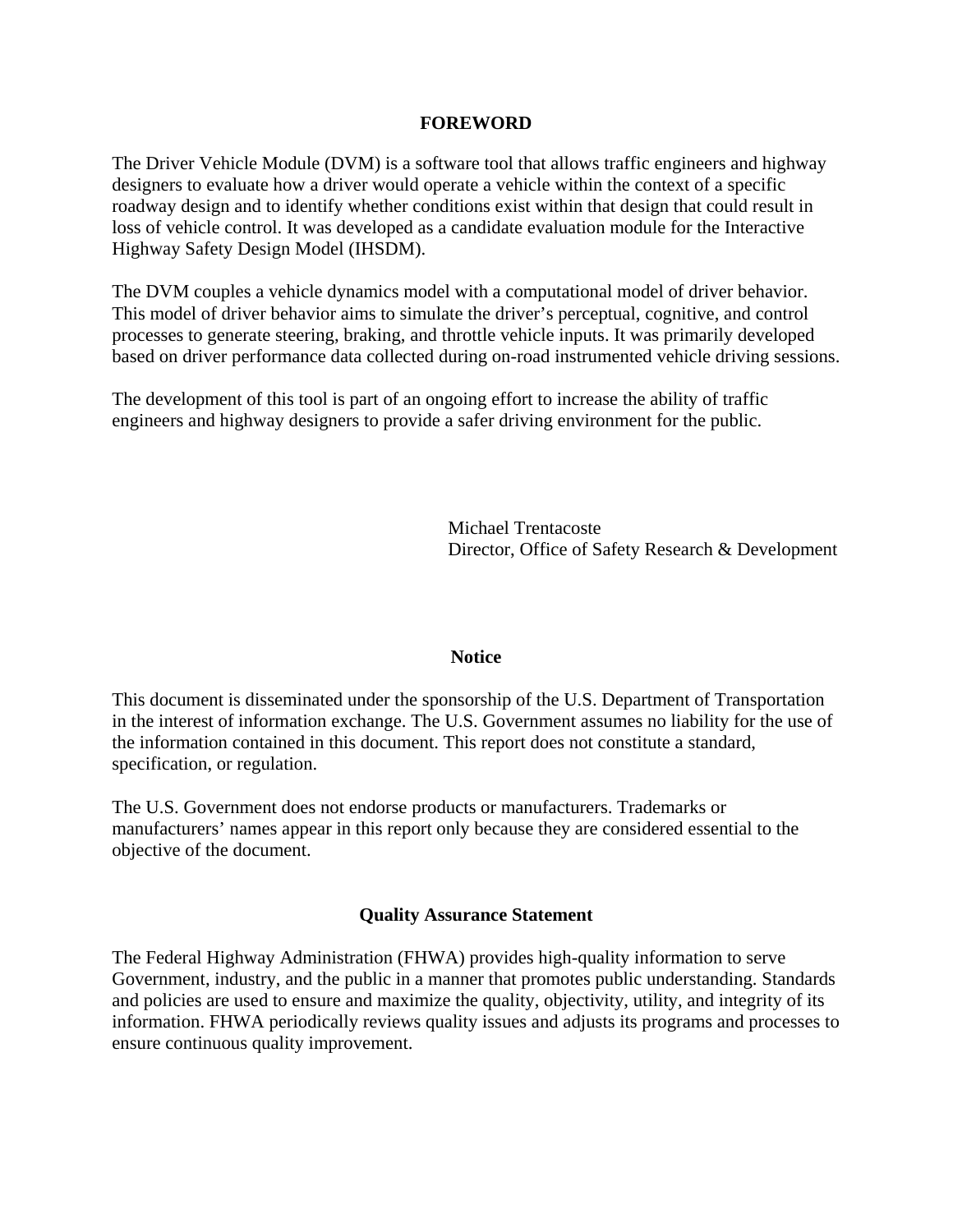# **TECHNICAL REPORT DOCUMENTATION PAGE**

| 1. Report No.<br>FHWA-HRT-08-019                                                                                                                                                                                                                                                                                                                                                                                                                                                                                                                                                                                                                                                                                                                                                                                                                                                                                                                                                                                                                                                                                                                                                                                                                                                   |  |              | 2. Government Accession No.          |                                  | 3. Recipient's Catalog No.                                       |           |
|------------------------------------------------------------------------------------------------------------------------------------------------------------------------------------------------------------------------------------------------------------------------------------------------------------------------------------------------------------------------------------------------------------------------------------------------------------------------------------------------------------------------------------------------------------------------------------------------------------------------------------------------------------------------------------------------------------------------------------------------------------------------------------------------------------------------------------------------------------------------------------------------------------------------------------------------------------------------------------------------------------------------------------------------------------------------------------------------------------------------------------------------------------------------------------------------------------------------------------------------------------------------------------|--|--------------|--------------------------------------|----------------------------------|------------------------------------------------------------------|-----------|
| 4. Title and Subtitle                                                                                                                                                                                                                                                                                                                                                                                                                                                                                                                                                                                                                                                                                                                                                                                                                                                                                                                                                                                                                                                                                                                                                                                                                                                              |  |              |                                      | 5. Report Date                   |                                                                  |           |
| Development of a Driver Vehicle Module (DVM) for the                                                                                                                                                                                                                                                                                                                                                                                                                                                                                                                                                                                                                                                                                                                                                                                                                                                                                                                                                                                                                                                                                                                                                                                                                               |  |              |                                      | November 2007                    |                                                                  |           |
|                                                                                                                                                                                                                                                                                                                                                                                                                                                                                                                                                                                                                                                                                                                                                                                                                                                                                                                                                                                                                                                                                                                                                                                                                                                                                    |  |              |                                      |                                  |                                                                  |           |
| Interactive Highway Safety Design Model (IHSDM)                                                                                                                                                                                                                                                                                                                                                                                                                                                                                                                                                                                                                                                                                                                                                                                                                                                                                                                                                                                                                                                                                                                                                                                                                                    |  |              |                                      | 6. Performing Organization Code: |                                                                  |           |
| $7.$ Author(s)                                                                                                                                                                                                                                                                                                                                                                                                                                                                                                                                                                                                                                                                                                                                                                                                                                                                                                                                                                                                                                                                                                                                                                                                                                                                     |  |              |                                      |                                  | 8. Performing Organization Report No.                            |           |
| William H. Levison, John L. Campbell, Kelli Kludt, Alvah                                                                                                                                                                                                                                                                                                                                                                                                                                                                                                                                                                                                                                                                                                                                                                                                                                                                                                                                                                                                                                                                                                                                                                                                                           |  |              |                                      |                                  |                                                                  |           |
| C. Bittner, Jr., Ingrid Potts, Douglas W. Harwood, Jessica                                                                                                                                                                                                                                                                                                                                                                                                                                                                                                                                                                                                                                                                                                                                                                                                                                                                                                                                                                                                                                                                                                                                                                                                                         |  |              |                                      |                                  |                                                                  |           |
| Hutton, David Gilmore, J. Gavin Howe, Jeffrey P. Chrstos,                                                                                                                                                                                                                                                                                                                                                                                                                                                                                                                                                                                                                                                                                                                                                                                                                                                                                                                                                                                                                                                                                                                                                                                                                          |  |              |                                      |                                  |                                                                  |           |
| R. Wade Allen, Barry Kantowitz, Tom Robbins, and Chris                                                                                                                                                                                                                                                                                                                                                                                                                                                                                                                                                                                                                                                                                                                                                                                                                                                                                                                                                                                                                                                                                                                                                                                                                             |  |              |                                      |                                  |                                                                  |           |
| Schreiner                                                                                                                                                                                                                                                                                                                                                                                                                                                                                                                                                                                                                                                                                                                                                                                                                                                                                                                                                                                                                                                                                                                                                                                                                                                                          |  |              |                                      |                                  |                                                                  |           |
| 9. Performing Organization Name and Address                                                                                                                                                                                                                                                                                                                                                                                                                                                                                                                                                                                                                                                                                                                                                                                                                                                                                                                                                                                                                                                                                                                                                                                                                                        |  |              |                                      | 10. Work Unit No.                |                                                                  |           |
| Battelle, Center for Human Performance and Safety                                                                                                                                                                                                                                                                                                                                                                                                                                                                                                                                                                                                                                                                                                                                                                                                                                                                                                                                                                                                                                                                                                                                                                                                                                  |  |              |                                      |                                  |                                                                  |           |
| 1100 Dexter Avenue N, Suite 400                                                                                                                                                                                                                                                                                                                                                                                                                                                                                                                                                                                                                                                                                                                                                                                                                                                                                                                                                                                                                                                                                                                                                                                                                                                    |  |              |                                      |                                  | 11. Contract or Grant No.                                        |           |
| Seattle, WA 98109                                                                                                                                                                                                                                                                                                                                                                                                                                                                                                                                                                                                                                                                                                                                                                                                                                                                                                                                                                                                                                                                                                                                                                                                                                                                  |  |              |                                      |                                  |                                                                  |           |
| 12. Sponsoring Agency Name and Address                                                                                                                                                                                                                                                                                                                                                                                                                                                                                                                                                                                                                                                                                                                                                                                                                                                                                                                                                                                                                                                                                                                                                                                                                                             |  |              |                                      |                                  | 13. Type of Report and Period Covered                            |           |
| Office of Research and Technology Services                                                                                                                                                                                                                                                                                                                                                                                                                                                                                                                                                                                                                                                                                                                                                                                                                                                                                                                                                                                                                                                                                                                                                                                                                                         |  |              |                                      |                                  | Final Report, May 2004 to December 2007                          |           |
| Federal Highway Administration                                                                                                                                                                                                                                                                                                                                                                                                                                                                                                                                                                                                                                                                                                                                                                                                                                                                                                                                                                                                                                                                                                                                                                                                                                                     |  |              |                                      |                                  | 14. Sponsoring Agency Code                                       |           |
| 6300 Georgetown Pike                                                                                                                                                                                                                                                                                                                                                                                                                                                                                                                                                                                                                                                                                                                                                                                                                                                                                                                                                                                                                                                                                                                                                                                                                                                               |  |              |                                      |                                  |                                                                  |           |
| McLean, VA 22101-2296                                                                                                                                                                                                                                                                                                                                                                                                                                                                                                                                                                                                                                                                                                                                                                                                                                                                                                                                                                                                                                                                                                                                                                                                                                                              |  |              |                                      |                                  |                                                                  |           |
| 15. Supplementary Notes                                                                                                                                                                                                                                                                                                                                                                                                                                                                                                                                                                                                                                                                                                                                                                                                                                                                                                                                                                                                                                                                                                                                                                                                                                                            |  |              |                                      |                                  |                                                                  |           |
| 16. Abstract<br>The Federal Highway Administration is currently developing an integrated set of software tools to improve<br>highway design, the Interactive Highway Safety Design Model (IHSDM). The IHSDM is a suite of software<br>analysis tools for evaluating safety and operational effects of geometric design decisions on two-lane rural<br>highways. The IHSDM provides highway project planners, designers, and reviewers in State and local<br>departments of transportation and engineering consulting firms with a suite of safety evaluation tools to support<br>these assessments. As currently implemented in the latest public release version, the IHSDM includes the<br>following five components: (1) Policy Review Module, (2) Design Consistency Module, (3) Crash Prediction<br>Module, (4) Traffic Analysis Module, and (5) Intersection Review Module. A sixth module, the Driver Vehicle<br>Module (DVM), is a candidate for future release.<br>This report provides a complete technical description of the DVM. Specifically, it provides a description of the<br>specification, verification, and calibration/validation of the DVM for the passenger vehicle and the heavy vehicle<br>component, along with additional functionality enhancements. |  |              |                                      |                                  |                                                                  |           |
| 17. Key Words                                                                                                                                                                                                                                                                                                                                                                                                                                                                                                                                                                                                                                                                                                                                                                                                                                                                                                                                                                                                                                                                                                                                                                                                                                                                      |  |              |                                      | 18. Distribution Statement       |                                                                  |           |
| Driver/Vehicle Module, IHSDM, Driver                                                                                                                                                                                                                                                                                                                                                                                                                                                                                                                                                                                                                                                                                                                                                                                                                                                                                                                                                                                                                                                                                                                                                                                                                                               |  |              |                                      |                                  | No restrictions. This document is available through the National |           |
| Performance Model                                                                                                                                                                                                                                                                                                                                                                                                                                                                                                                                                                                                                                                                                                                                                                                                                                                                                                                                                                                                                                                                                                                                                                                                                                                                  |  |              |                                      |                                  | Technical Information Service, Springfield, VA 22161.            |           |
| 19. Security Classif. (of this report)                                                                                                                                                                                                                                                                                                                                                                                                                                                                                                                                                                                                                                                                                                                                                                                                                                                                                                                                                                                                                                                                                                                                                                                                                                             |  |              | 20. Security Classif. (of this page) |                                  | 21. No. of Pages                                                 | 22. Price |
| Unclassified                                                                                                                                                                                                                                                                                                                                                                                                                                                                                                                                                                                                                                                                                                                                                                                                                                                                                                                                                                                                                                                                                                                                                                                                                                                                       |  | Unclassified |                                      |                                  | 92                                                               |           |

Form DOT F 1700.7 (8-72) Reproduction of completed page authorized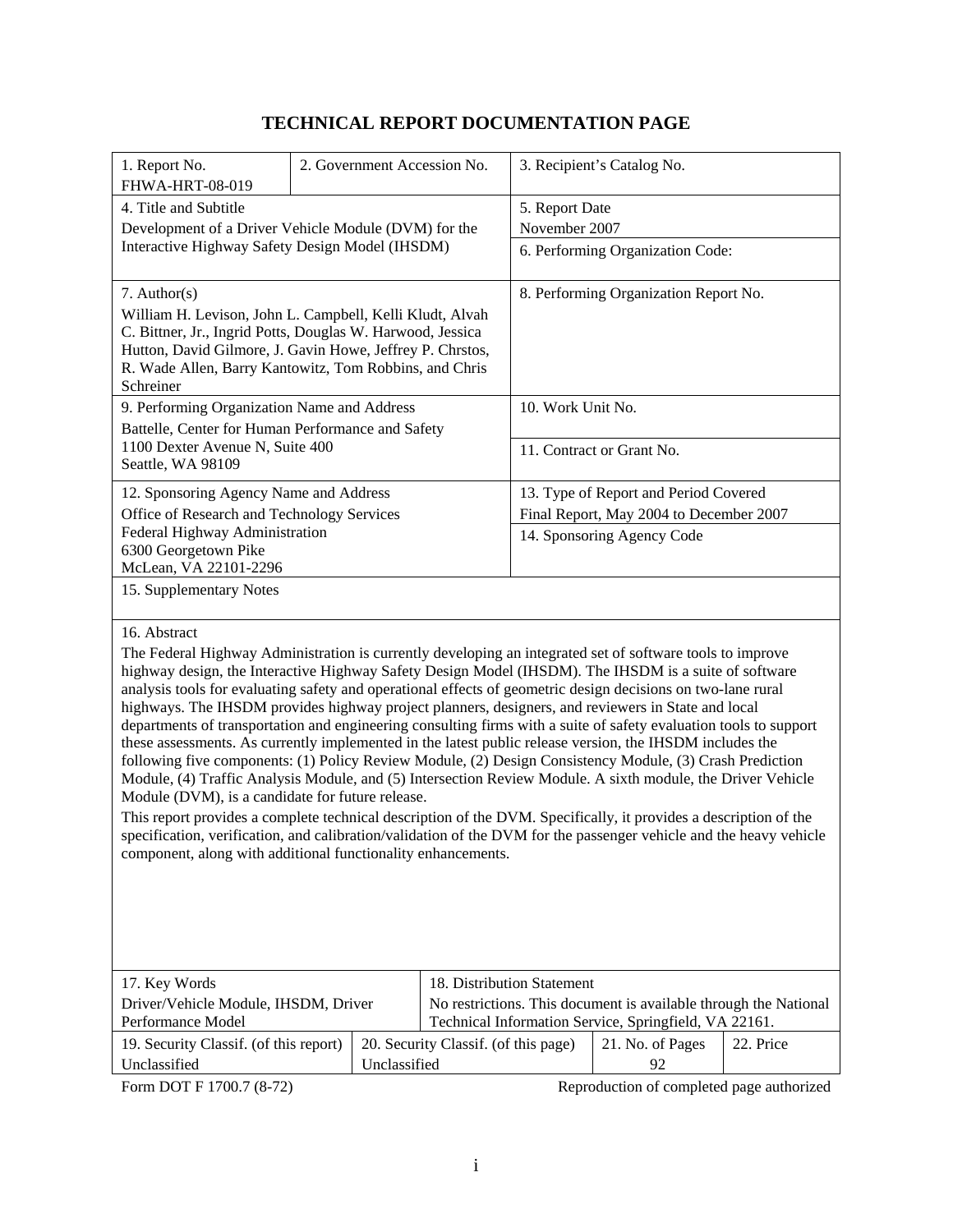|                                  |                                     | SI* (MODERN METRIC) CONVERSION FACTORS                             |                               |                              |
|----------------------------------|-------------------------------------|--------------------------------------------------------------------|-------------------------------|------------------------------|
|                                  |                                     | <b>APPROXIMATE CONVERSIONS TO SI UNITS</b>                         |                               |                              |
| Symbol                           | <b>When You Know</b>                | <b>Multiply By</b>                                                 | <b>To Find</b>                | <b>Symbol</b>                |
|                                  |                                     | <b>LENGTH</b>                                                      |                               |                              |
| in                               | inches                              | 25.4                                                               | millimeters                   | mm                           |
| ft                               | feet                                | 0.305                                                              | meters                        | m                            |
| yd                               | yards                               | 0.914                                                              | meters                        | m                            |
| mi                               | miles                               | 1.61                                                               | kilometers                    | km                           |
| $in^2$                           | square inches                       | <b>AREA</b><br>645.2                                               | square millimeters            | $\mbox{mm}^2$                |
| $\mathrm{ft}^2$                  | square feet                         | 0.093                                                              | square meters                 | m <sup>2</sup>               |
| yd <sup>2</sup>                  | square yard                         | 0.836                                                              | square meters                 | m <sup>2</sup>               |
| ac                               | acres                               | 0.405                                                              | hectares                      | ha                           |
| mi <sup>2</sup>                  | square miles                        | 2.59                                                               | square kilometers             | $\mbox{km}^2$                |
|                                  |                                     | <b>VOLUME</b>                                                      |                               |                              |
| fl oz                            | fluid ounces                        | 29.57                                                              | milliliters                   | mL                           |
| $\frac{gal}{ft^3}$               | gallons<br>cubic feet               | 3.785<br>0.028                                                     | liters<br>cubic meters        | L.<br>m <sup>3</sup>         |
| $yd^3$                           | cubic yards                         | 0.765                                                              | cubic meters                  | m <sup>3</sup>               |
|                                  |                                     | NOTE: volumes greater than 1000 L shall be shown in m <sup>3</sup> |                               |                              |
|                                  |                                     | <b>MASS</b>                                                        |                               |                              |
| 0Z                               | ounces                              | 28.35                                                              | grams                         | g                            |
| lb                               | pounds                              | 0.454                                                              | kilograms                     | kg                           |
| Τ                                | short tons (2000 lb)                | 0.907                                                              | megagrams (or "metric ton")   | $Mg$ (or "t")                |
| $\mathrm{P}$                     |                                     | <b>TEMPERATURE (exact degrees)</b>                                 |                               | $^{\circ}$ C                 |
|                                  | Fahrenheit                          | 5 (F-32)/9<br>or (F-32)/1.8                                        | Celsius                       |                              |
|                                  |                                     | <b>ILLUMINATION</b>                                                |                               |                              |
| fc                               | foot-candles                        | 10.76                                                              | lux                           | Ιx                           |
| fl                               | foot-Lamberts                       | 3.426                                                              | candela/ $m2$                 | $\text{cd/m}^2$              |
|                                  |                                     | <b>FORCE and PRESSURE or STRESS</b>                                |                               |                              |
| Ibf                              | poundforce                          | 4.45                                                               | newtons                       | N                            |
| lbf/in <sup>2</sup>              | poundforce per square inch          | 6.89                                                               | kilopascals                   | kPa                          |
|                                  |                                     | <b>APPROXIMATE CONVERSIONS FROM SI UNITS</b>                       |                               |                              |
|                                  |                                     |                                                                    |                               |                              |
| <b>Symbol</b>                    | <b>When You Know</b>                | <b>Multiply By</b>                                                 | <b>To Find</b>                | <b>Symbol</b>                |
|                                  |                                     | <b>LENGTH</b>                                                      |                               |                              |
| mm                               | millimeters                         | 0.039                                                              | inches                        | in                           |
| m                                | meters                              | 3.28                                                               | feet                          | ft                           |
| m                                | meters                              | 1.09                                                               | yards                         | yd                           |
| km                               | kilometers                          | 0.621                                                              | miles                         | mi                           |
|                                  |                                     | <b>AREA</b>                                                        |                               |                              |
| $mm^2$<br>m <sup>2</sup>         | square millimeters<br>square meters | 0.0016<br>10.764                                                   | square inches<br>square feet  | $in^2$<br>$\mathrm{ft}^2$    |
| m <sup>2</sup>                   | square meters                       | 1.195                                                              | square yards                  | $yd^2$                       |
| ha                               | hectares                            | 2.47                                                               | acres                         | ac                           |
| km                               | square kilometers                   | 0.386                                                              | square miles                  | mi <sup>2</sup>              |
|                                  |                                     | <b>VOLUME</b>                                                      |                               |                              |
| mL                               | milliliters                         | 0.034                                                              | fluid ounces                  | fl oz                        |
| L                                | liters                              | 0.264                                                              | gallons                       |                              |
| m <sup>3</sup><br>m <sup>3</sup> | cubic meters<br>cubic meters        | 35.314<br>1.307                                                    | cubic feet<br>cubic yards     | $\frac{gal}{ft^3}$<br>$yd^3$ |
|                                  |                                     | <b>MASS</b>                                                        |                               |                              |
| g                                | grams                               | 0.035                                                              | ounces                        | 0Z                           |
| kg                               | kilograms                           | 2.202                                                              | pounds                        | lb                           |
| Mg (or "t")                      | megagrams (or "metric ton")         | 1.103                                                              | short tons (2000 lb)          | т                            |
|                                  |                                     | <b>TEMPERATURE (exact degrees)</b>                                 |                               |                              |
| $^{\circ}$ C                     | Celsius                             | $1.8C + 32$                                                        | Fahrenheit                    | $\overline{F}$               |
|                                  |                                     | <b>ILLUMINATION</b>                                                |                               |                              |
| lχ<br>$\text{cd/m}^2$            | lux<br>candela/m <sup>2</sup>       | 0.0929<br>0.2919                                                   | foot-candles<br>foot-Lamberts | fc<br>fl                     |
|                                  |                                     |                                                                    |                               |                              |
| N                                | newtons                             | <b>FORCE and PRESSURE or STRESS</b><br>0.225                       | poundforce                    | Ibf                          |
| kPa                              | kilopascals                         | 0.145                                                              | poundforce per square inch    | lbf/in <sup>2</sup>          |

\*SI is the symbol for the International System of Units. Appropriate rounding should be made to comply with Section 4 of ASTM E380.<br>(Revised March 2003)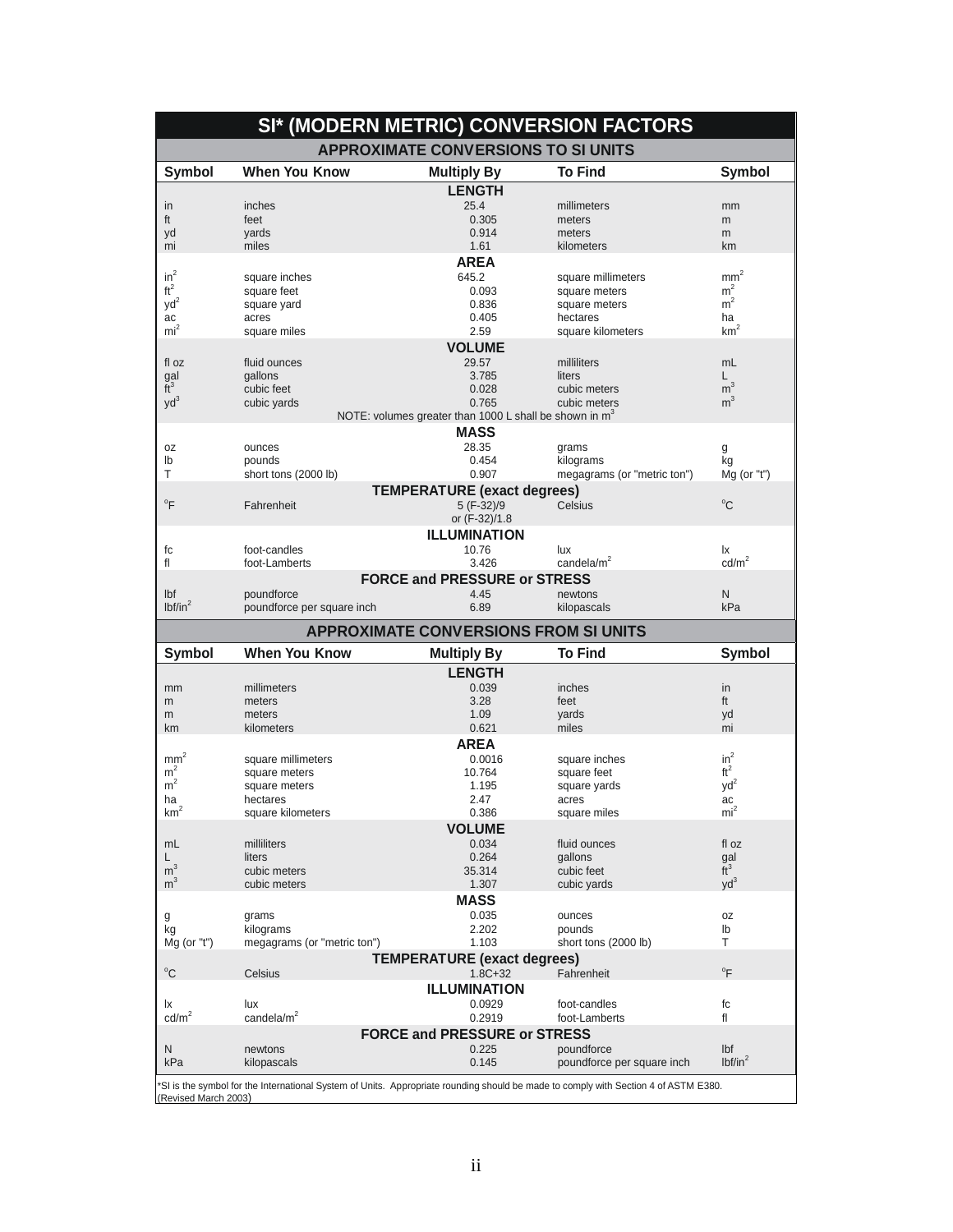## **TABLE OF CONTENTS**

| SPECIFICATION FOR MODIFYING THE DEVELOPMENTAL DVM  29              |  |
|--------------------------------------------------------------------|--|
|                                                                    |  |
|                                                                    |  |
|                                                                    |  |
|                                                                    |  |
|                                                                    |  |
| SECTION 4. VERIFICATION, CALIBRATION, AND VALIDATION OF THE DVM 35 |  |
|                                                                    |  |
|                                                                    |  |
|                                                                    |  |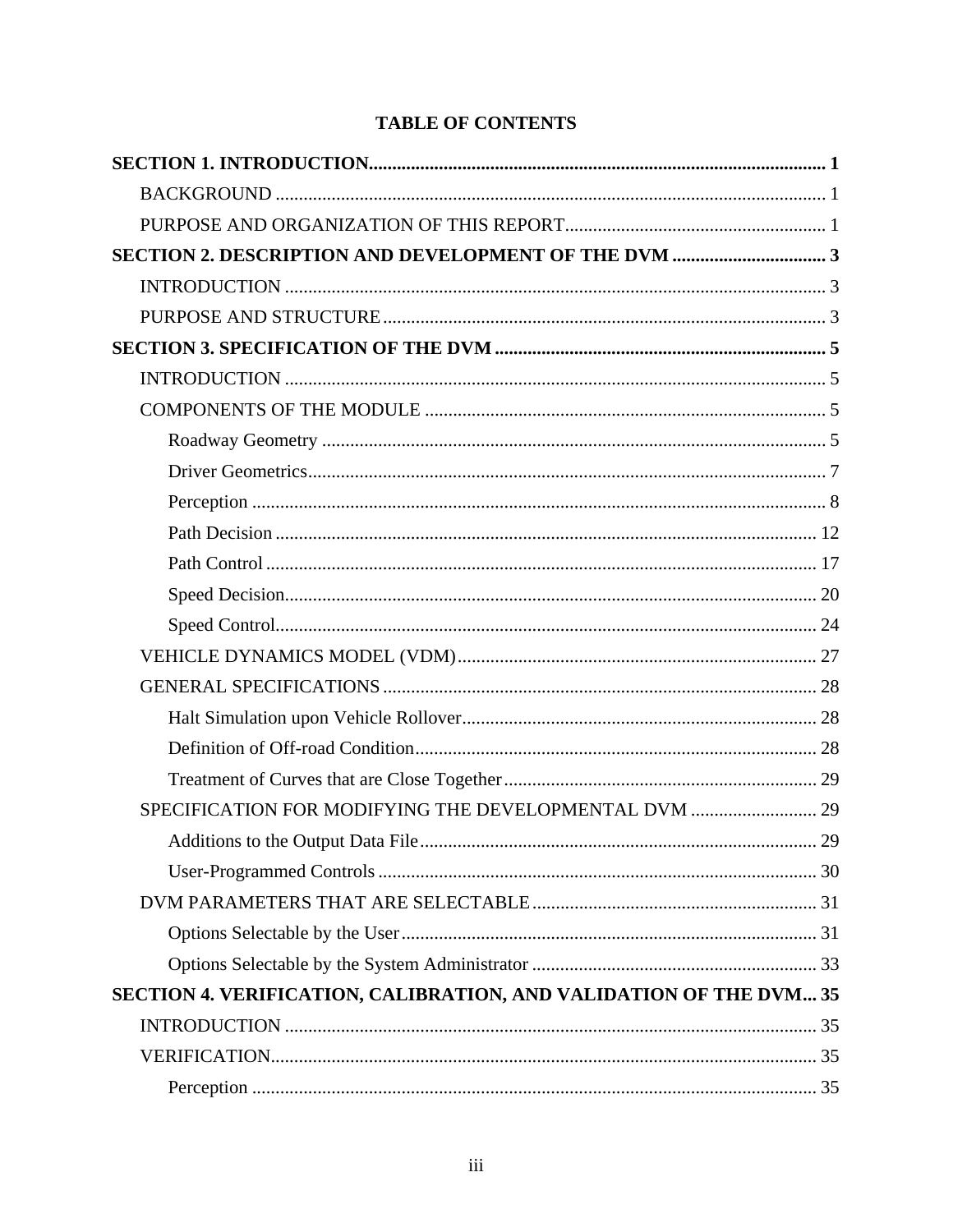| TEST SOFTWARE IMPLEMENTATION FOR THE HEAVY VEHICLE 45                                |  |
|--------------------------------------------------------------------------------------|--|
|                                                                                      |  |
|                                                                                      |  |
|                                                                                      |  |
|                                                                                      |  |
|                                                                                      |  |
|                                                                                      |  |
|                                                                                      |  |
|                                                                                      |  |
|                                                                                      |  |
|                                                                                      |  |
|                                                                                      |  |
|                                                                                      |  |
|                                                                                      |  |
|                                                                                      |  |
| VALIDATION OF VEHICLE DYNAMICS MODEL FOR HEAVY VEHICLE 69                            |  |
|                                                                                      |  |
|                                                                                      |  |
|                                                                                      |  |
|                                                                                      |  |
|                                                                                      |  |
|                                                                                      |  |
|                                                                                      |  |
| Effects of Driver Eye Height and Grade Differences on Curvature Estimation 73        |  |
|                                                                                      |  |
|                                                                                      |  |
| Enhance the DVM output information so that it better conforms to end-user needs.  73 |  |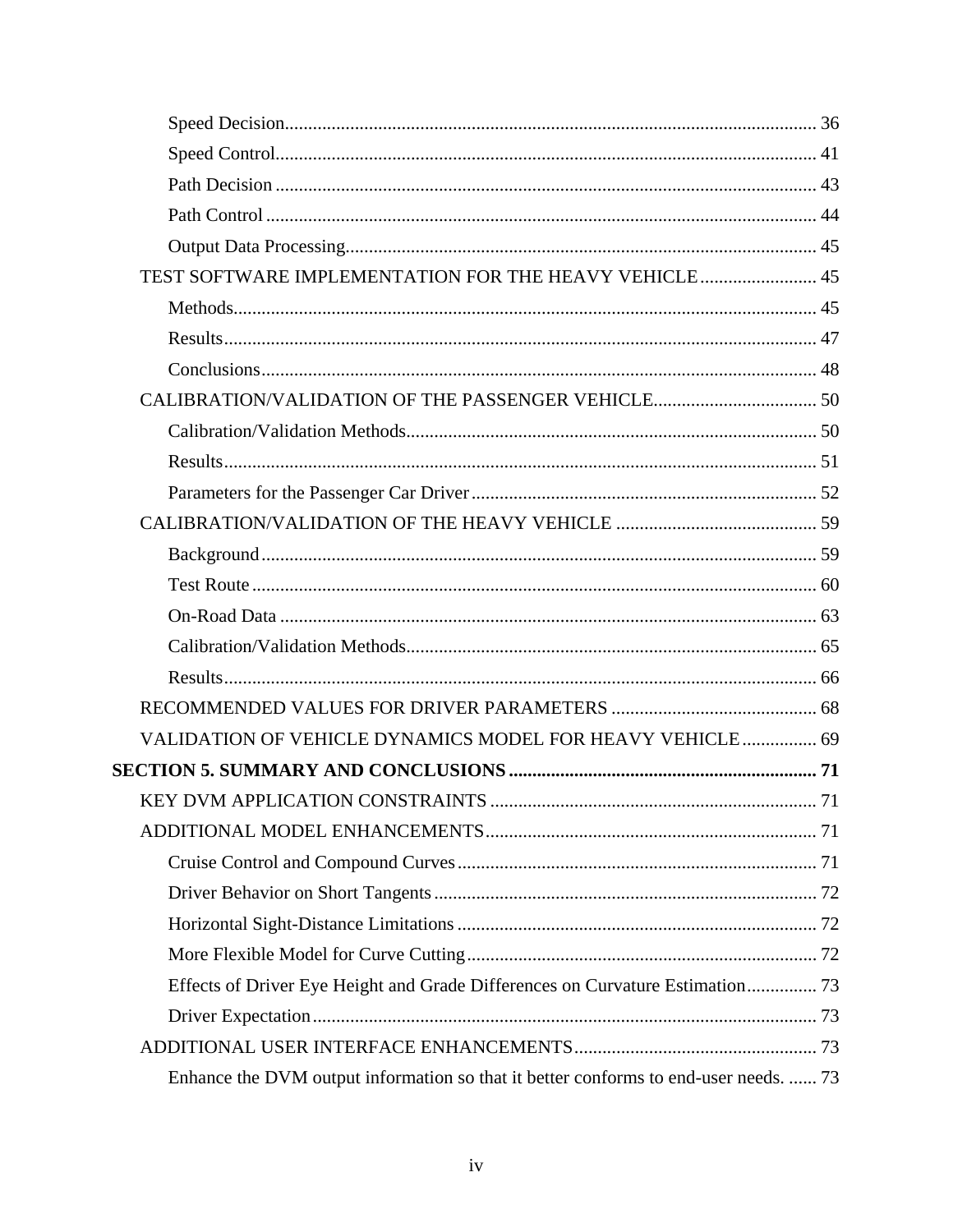| Develop new Measures of Effectiveness (MOEs) based on degree of speed change and         |  |
|------------------------------------------------------------------------------------------|--|
| Add the ability to compare time histories from multiple model runs on the same graph. 77 |  |
|                                                                                          |  |
|                                                                                          |  |
|                                                                                          |  |
| APPENDIX A - DRIVER/VEHICLE CONFIGURATION PARAMETERS 83                                  |  |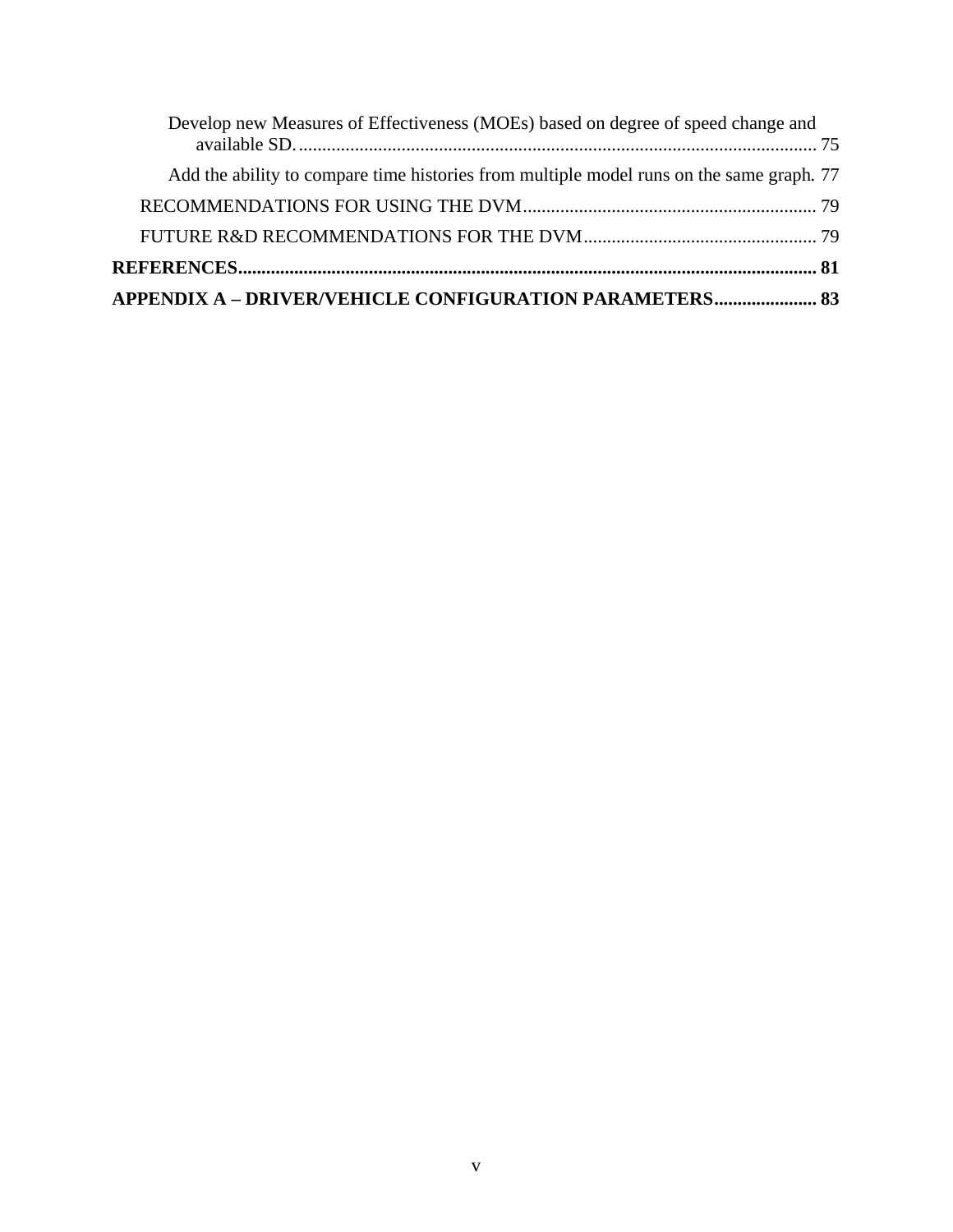#### **LIST OF FIGURES**

| Figure 20. Predicted speed profile when reducing the lateral acceleration factor to 20 68 |  |
|-------------------------------------------------------------------------------------------|--|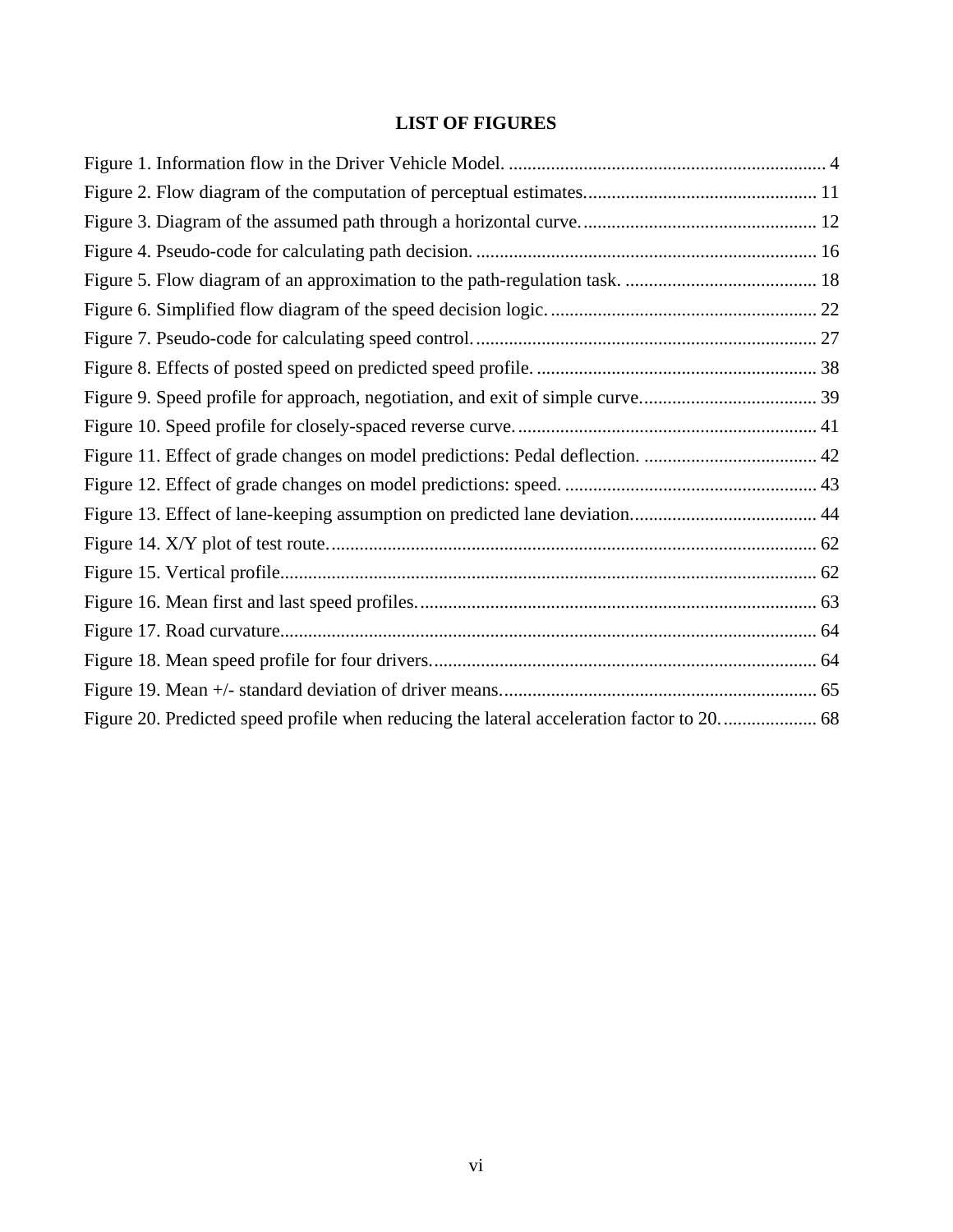#### **LIST OF TABLES**

| Table 1. Major roadway model elements used by the roadway geometrics component.                        |  |
|--------------------------------------------------------------------------------------------------------|--|
|                                                                                                        |  |
|                                                                                                        |  |
|                                                                                                        |  |
|                                                                                                        |  |
|                                                                                                        |  |
|                                                                                                        |  |
|                                                                                                        |  |
| Table 9. Parameters of curves selected for estimating statistics of the lateral acceleration factor 58 |  |
|                                                                                                        |  |
|                                                                                                        |  |
|                                                                                                        |  |
|                                                                                                        |  |
|                                                                                                        |  |
|                                                                                                        |  |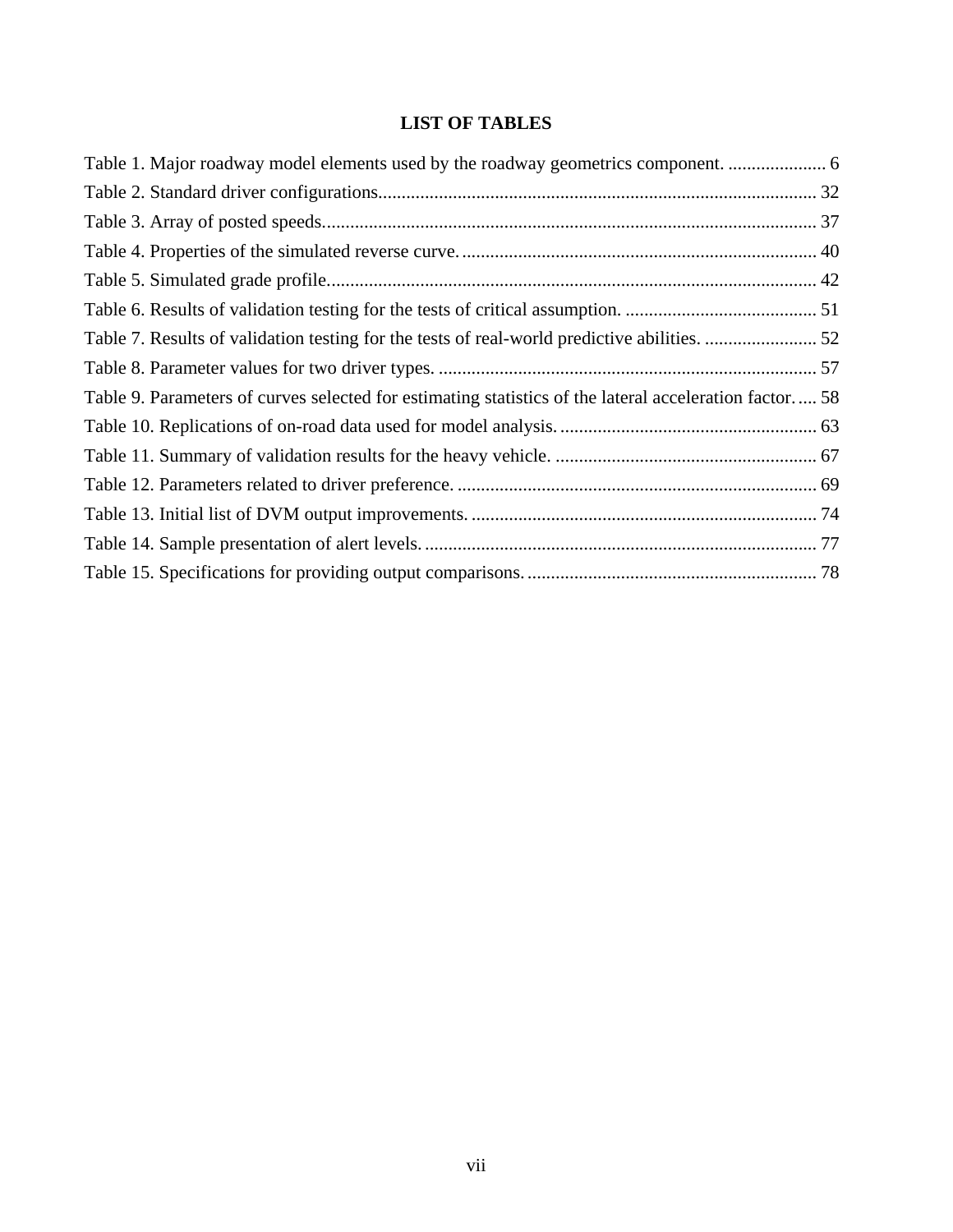## LIST OF ABBREVIATIONS AND SYMBOLS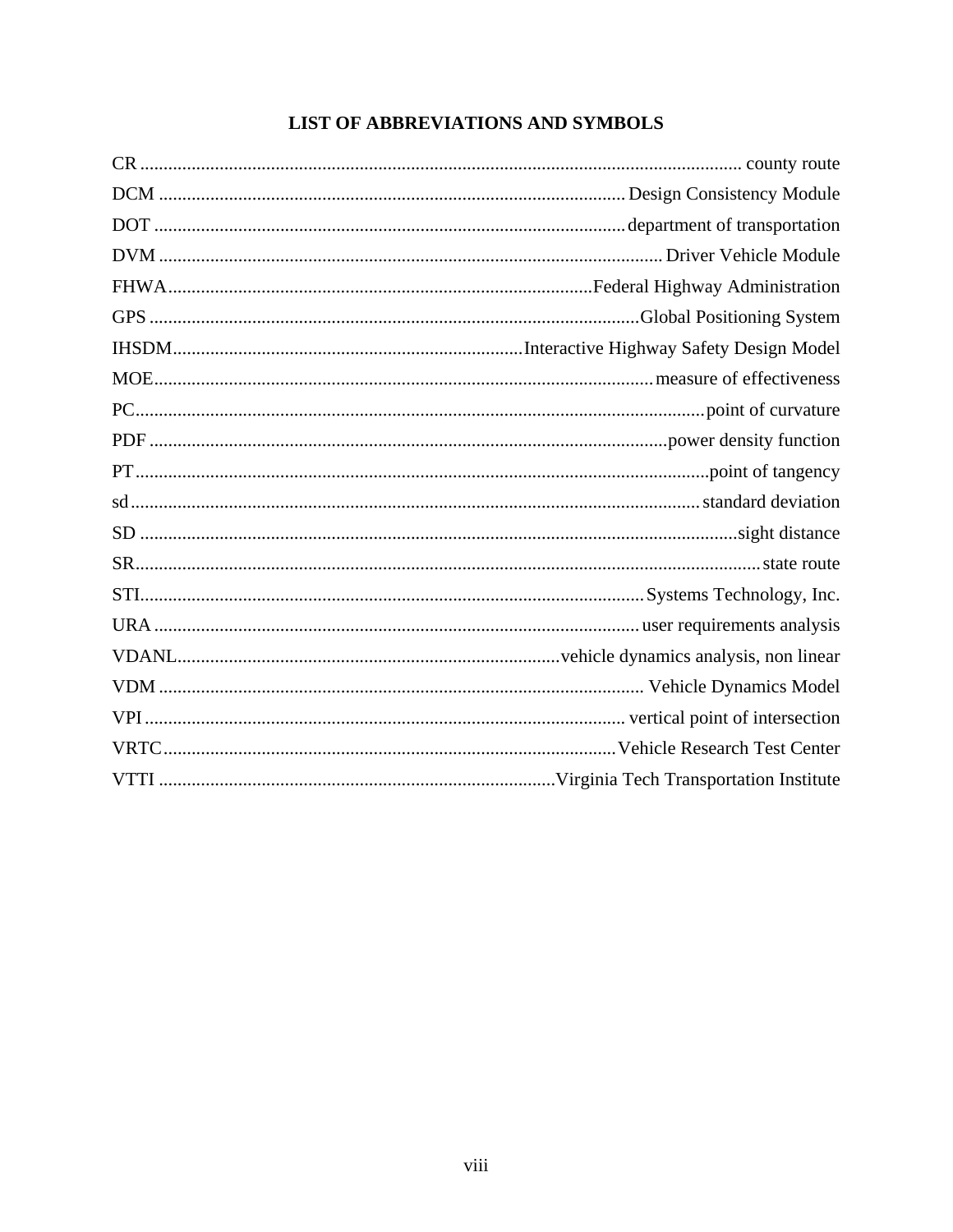#### **SECTION 1. INTRODUCTION**

#### <span id="page-10-1"></span><span id="page-10-0"></span>**BACKGROUND**

<span id="page-10-2"></span>The Federal Highway Administration (FHWA) is currently developing an integrated set of software tools to improve highway design, the Interactive Highway Safety Design Model (IHSDM). The IHSDM is a suite of software analysis tools for evaluating safety and operational effects of geometric design decisions on two-lane rural highways. The IHSDM provides highway project planners, designers, and reviewers in State and local departments of transportation (DOTs) and engineering consulting firms with a suite of safety evaluation tools to support these assessments. As currently implemented in the latest public release version, the IHSDM includes the following five components: (1) Policy Review Module, (2) Design Consistency Module (DCM), (3) Crash Prediction Module, (4) Traffic Analysis Module, and (5) Intersection Review Module. A sixth module, the Driver Vehicle Module (DVM), is a candidate for future release.

The objective of the DVM is to permit the user to evaluate how a driver would operate a vehicle (e.g., passenger car or tractor-trailer) through a geometric design and to identify whether conditions exist that could result in loss of vehicle control (e.g., skidding or rollover). To provide this capability, the module consists of a Driver Performance Model linked to a Vehicle Dynamics Model (VDM), along with other model components needed to provide the necessary information databases. The prototype DVM, which is a time-based simulation model, estimates the vehicle's speed and path along a two-lane rural highway in the absence of other traffic.

During the course of the DVM development project, the DVM development team has engaged in a series of activities, including:

- Developing initial specifications for the DVM.
- Working with the IHSDM software developer to implement the initial specifications.
- Verifying iterative versions of the DVM.
- Calibrating and validating the DVM.
- Testing the DVM using real-world roadway design scenarios.
- Interactively enhancing the DVM and working with the IHSDM software developer to implement fixes and improvements.

#### <span id="page-10-3"></span>**PURPOSE AND ORGANIZATION OF THIS REPORT**

This report provides a complete technical description of the DVM. Specifically, it provides a description of the specification, verification, and calibration/validation of the DVM for the passenger vehicle and the heavy vehicle component, along with additional functionality enhancements.

The report is organized as follows:

- Section 2. Description and Development of the DVM.
- Section 3. Specification of the DVM.
- Section 4. Verification, Calibration, and Validation of the DVM.
- Section 5. Summary and Conclusions.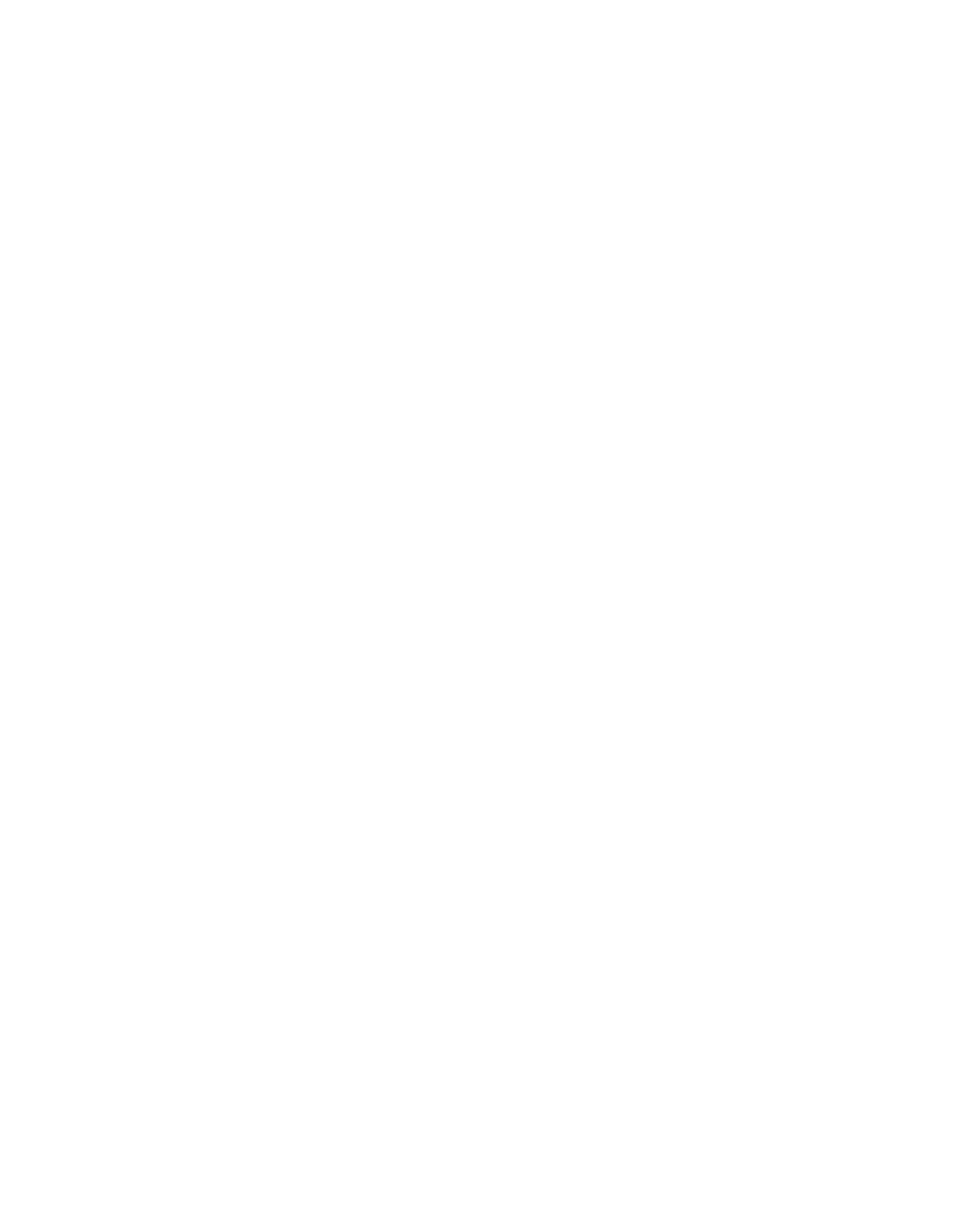#### **SECTION 2. DESCRIPTION AND DEVELOPMENT OF THE DVM**

#### <span id="page-12-1"></span><span id="page-12-0"></span>**INTRODUCTION**

<span id="page-12-2"></span>This section describes the DVM design and development that has taken place throughout the course of the project. An overview of the five major functional components is also provided.

#### <span id="page-12-3"></span>**PURPOSE AND STRUCTURE**

[Figure 1](#page-13-1) outlines the information flow within the DVM. The Roadway Geometrics and Driver Geometrics components perform coordinate transformations of the roadway data and compute certain error variables (e.g., vehicle drift rate) that are to be corrected by the driver. The VDM responds to the driver's control input as well as to the gravitational inputs dictated by the roadway geometry to simulate the motion of the vehicle.

The purpose of the driver portion of the DVM is to simulate the driver's perceptual, cognitive, and control processes to generate steering, braking, and acceleration inputs. This module has five major functional components: (1) Perception, (2) Speed Decision, (3) Path Decision, (4) Speed Control, and (5) Path Control. These components are described below.

- **Perception**: This component translates the physical description of the situation contained in the driver input database into estimates of vehicle states, roadway characteristics, and other relevant variables needed by the decision and control modules. These estimates are degraded as a result of driver information-processing limitations.
- **Speed Decision:** This component computes the driver's desired speed profiles. The desired speed profile typically varies during the course of a simulation run and, at any instant, the driver attempts to perform one of the following tasks: (1) maintain a constant speed, (2) generate a deceleration or acceleration profile appropriate to entering or exiting a curve, (3) decelerate because of a condition such as a reduction in posted speed or a stop sign that requires reducing speed or coming to a full stop, or (4) accelerate to resume speed after the slow or stop requirement is no longer relevant. Speed decision may be influenced by limited sight distance (SD) as described elsewhere in this document.
- **Path Decision**: This component computes the desired path profile, which is either the center of the lane for the entire roadway, or—at the option of the user—lane center on tangent sections and a path that optimally "cuts the curve" on horizontal curves.
- **Speed and Path Control**: These components perform the closed-loop tracking tasks of regulating speed and path about the profiles produced by the high-level decision module. Because lateral deviation generally requires substantially tighter control than speed deviation in the absence of traffic, separate model elements for the two regulation tasks are specified to facilitate different modeling approaches and to allow independent development for speed and path control models in the future.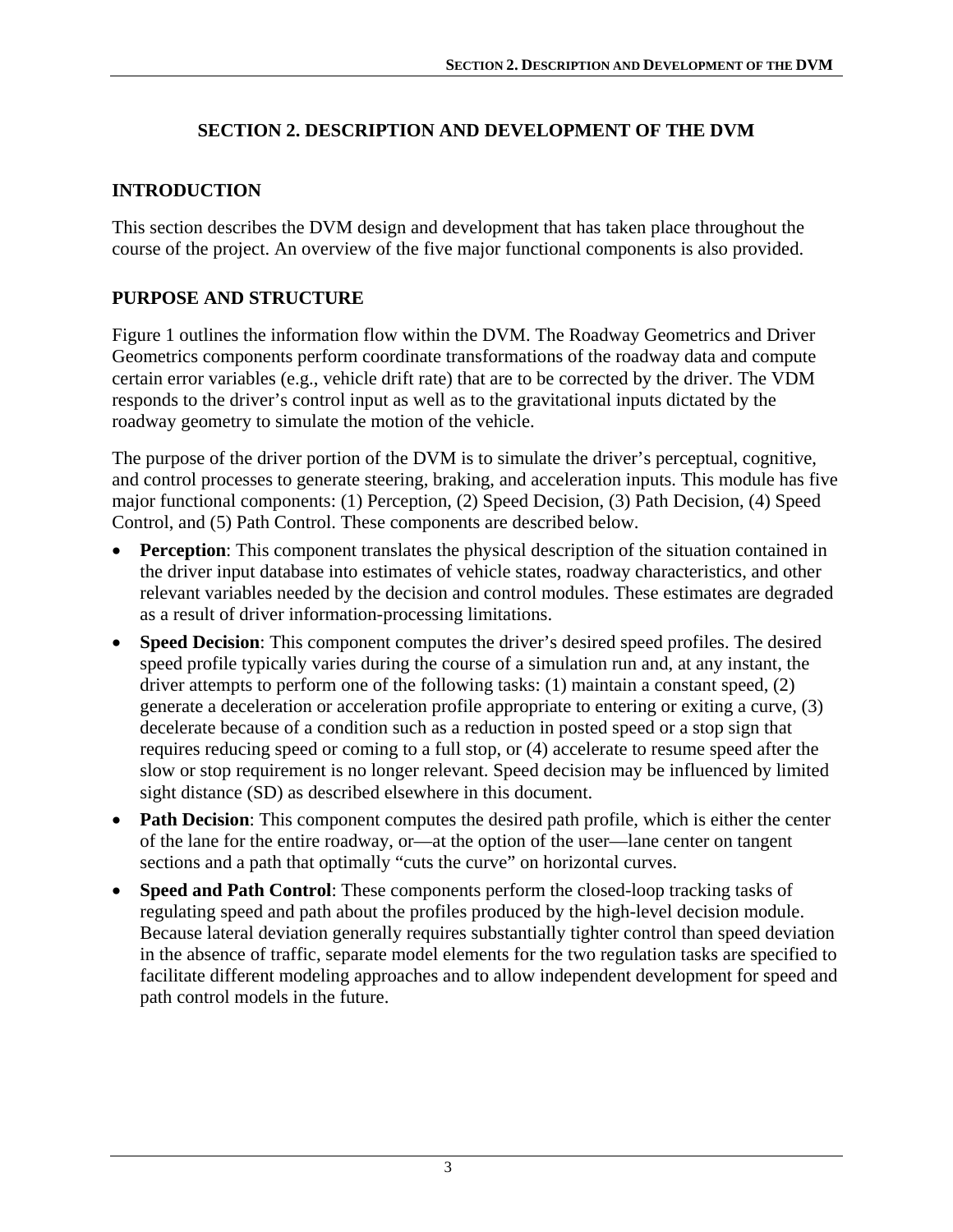<span id="page-13-0"></span>

<span id="page-13-1"></span>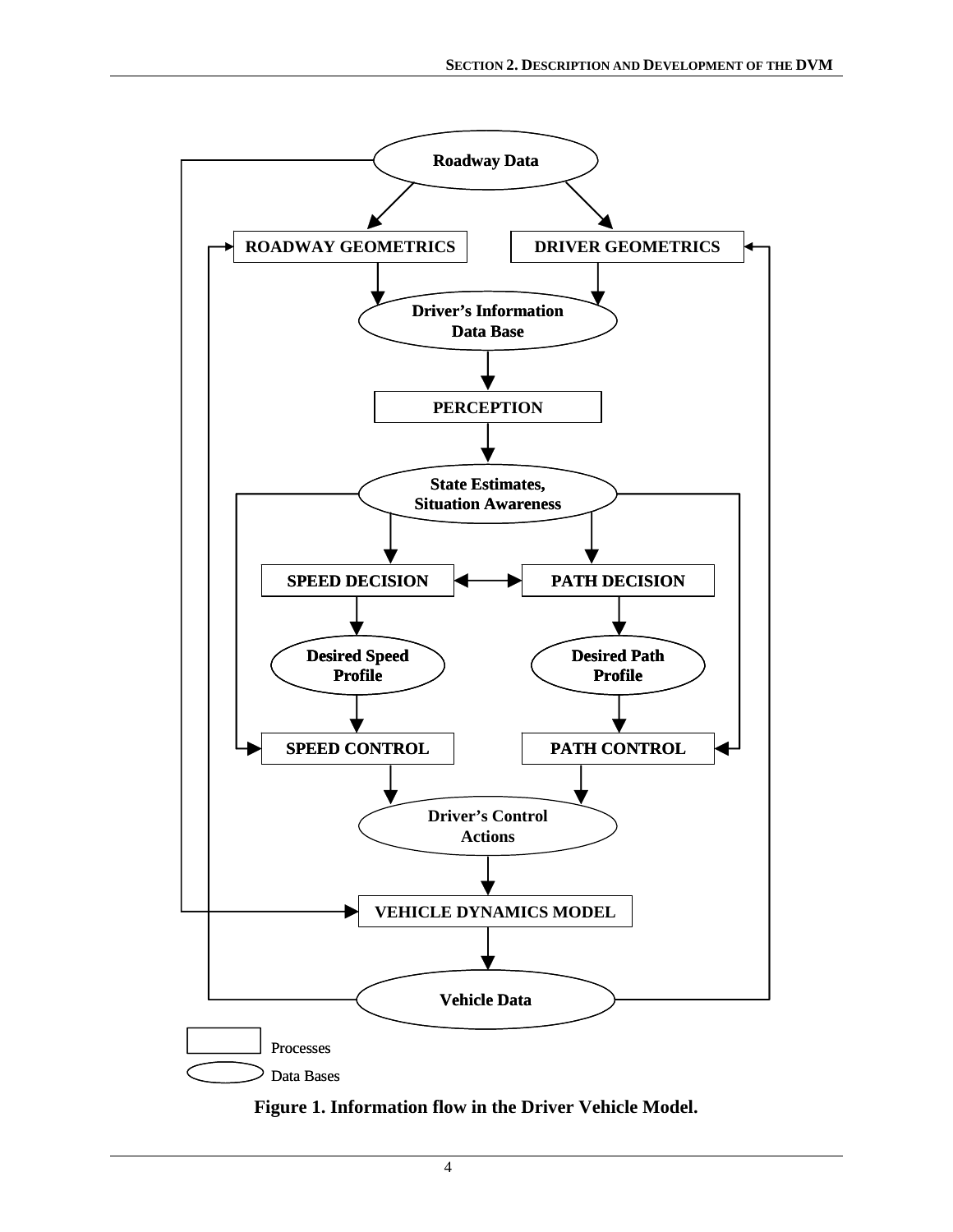# **SECTION 3. SPECIFICATION OF THE DVM**

# <span id="page-14-1"></span><span id="page-14-0"></span>**INTRODUCTION**

<span id="page-14-2"></span>This section provides a systematic delineation of the DVM components. Each of the major DVM components are discussed in terms of purpose, assumptions and limitations, computations, and additional specifications, as defined here:

- **Purpose:** A short summary of the role of this component in the DVM.
- **Assumptions and Limitations:** The key assumptions and/or limitations underlying each section of the model are stated explicitly. Assumptions concerning driver behavior that are supported by experimental data are noted. Otherwise, the assumption is based upon the opinion of the development team.
- **Computations:** The important computations performed by each model element are reviewed.
- **Additional Specifications:** The additional enhancements relevant to the component that are necessary for calibration/validation or enhancements that are necessary to improve model performance or address problems are included.

## <span id="page-14-3"></span>**COMPONENTS OF THE MODULE**

## <span id="page-14-4"></span>**Roadway Geometry**

## *Purpose*

The purpose of the DVM Roadway Geometry component is to interface the DVM with the standard IHSDM roadway model. The standard IHSDM roadway model describes the alignment, cross section, roadside, and ancillary data (e.g. crash data) used by all IHSDM modules. The data used by the DVM include the roadway alignments (horizontal and vertical) and cross slope data.

The IHSDM roadway model consists of data elements that define specific types of data. All data elements have one or more attributes. The model is represented in a three-dimensional space. All elements are tied to the horizontal alignment using one or more station numbers. By definition, station numbers are defined on the centerline of the horizontal alignment, which is extended to XY coordinates. The vertical alignment provides the data to map the horizontal alignment to XYZ coordinates. [Table 1](#page-15-1) lists the major roadway model data elements that are used by the DVM Roadway Geometry component.

#### *Assumptions and Limitations*

The driver model does not recognize horizontal deflections (points where horizontal or vertical alignments have a discontinuity) and will not respond properly if the highway contains such elements. A deflection can be approximated by a very sharp curve. (Note that the DVM is not intended to handle turning at intersections.)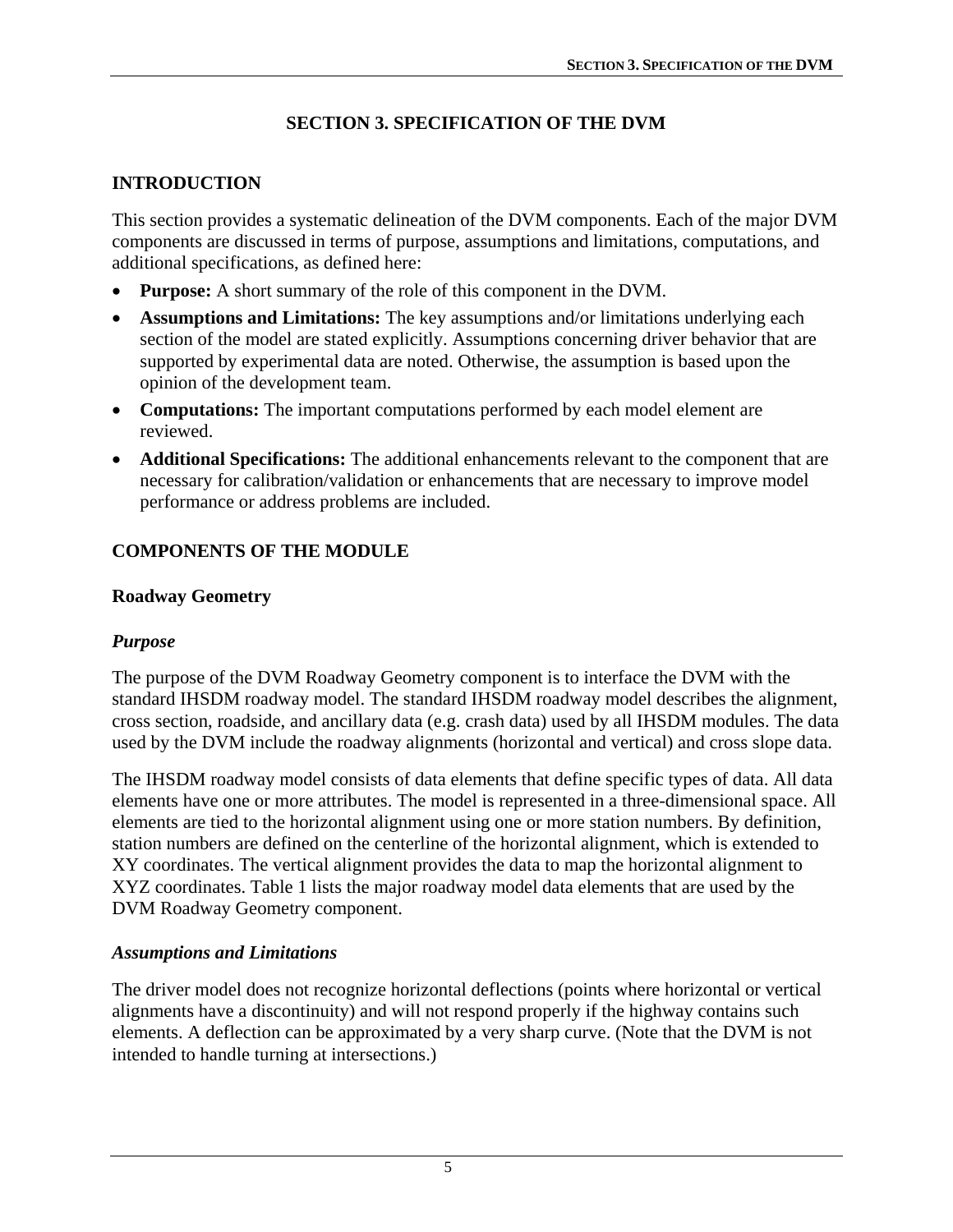<span id="page-15-1"></span><span id="page-15-0"></span>

| Category                | Data Element                         | <b>Attributes</b>                                                                                                              |
|-------------------------|--------------------------------------|--------------------------------------------------------------------------------------------------------------------------------|
| General                 | Posted speed (if relevant)           | Start station, end station, side of road, speed limit                                                                          |
| Horizontal<br>alignment | Horizontal tangent                   | Start station, end station                                                                                                     |
|                         | Simple curve                         | Start station, end station, radius, direction of turn                                                                          |
|                         | Spiral curve                         | Start station, end station, radius, direction of turn, radius position                                                         |
| Vertical<br>alignment   | Vertical point of<br>intersection    | Vertical point of intersection station, back grade, back length,<br>forward grade, forward length                              |
|                         | Normal cross slope                   | Start station, end station, side of road, cross slope                                                                          |
|                         | Superelevation                       | Superelevation transition-critical stations, full superelevation slope                                                         |
| Cross section           | Sight distance obstruction<br>offset | Start station, end station, obstruction offset from centerline                                                                 |
|                         | Shoulder width                       | Start station, end station, shoulder width                                                                                     |
|                         | Thru lane                            | Start station, end station, side of road, width                                                                                |
| Lane                    | Auxiliary lane                       | Start station, end station, side of road, width, begin full width, end<br>full width, is passing prohibited in opposing lanes? |
|                         | Offset                               | Start station, end station, side of road, full offset, begin fill width,<br>end full width                                     |
|                         | Widening                             | Start station, end station, widening, begin full width, end full<br>width                                                      |

**Table 1. Major roadway model elements used by the roadway geometrics component.** 

The vertical alignment must be defined so the back grade of a vertical point of intersection (VPI) element is equal to the forward grade of the previous VPI element.

#### *Computations*

Most calculations in the Roadway Geometry component are simple coordinate transforms. The only exception to this is the calculations used to compute the available SD. The SD calculation is composed of a two-dimensional calculation for the vertical alignment and a two-dimensional calculation for the horizontal alignment. The horizontal alignment SD calculation assumes an infinitely tall SD obstruction at the outer edge of each shoulder or the edge of the pavement if there is no shoulder. The default assumption may be modified using the Sight Distance Obstruction Offset data element.

The available SD calculation starts from the driver position. The driver's eye height is assumed to be 1070 mm, and the object height is 150 mm. These values are not modifiable by the user.

The available SD is first calculated for vertical alignment. This calculation uses the vertical elevation and cross slope to determine if any point obstructs the line of sight in the vertical alignment. The algorithm then calculates the available SD using the horizontal alignment and obstruction offset (either shoulder edge or SD obstruction offset). At the user's option, the available SD is either the minimum of the available SD in the vertical plane and horizontal plane, or only the limitation imposed by the vertical alignment.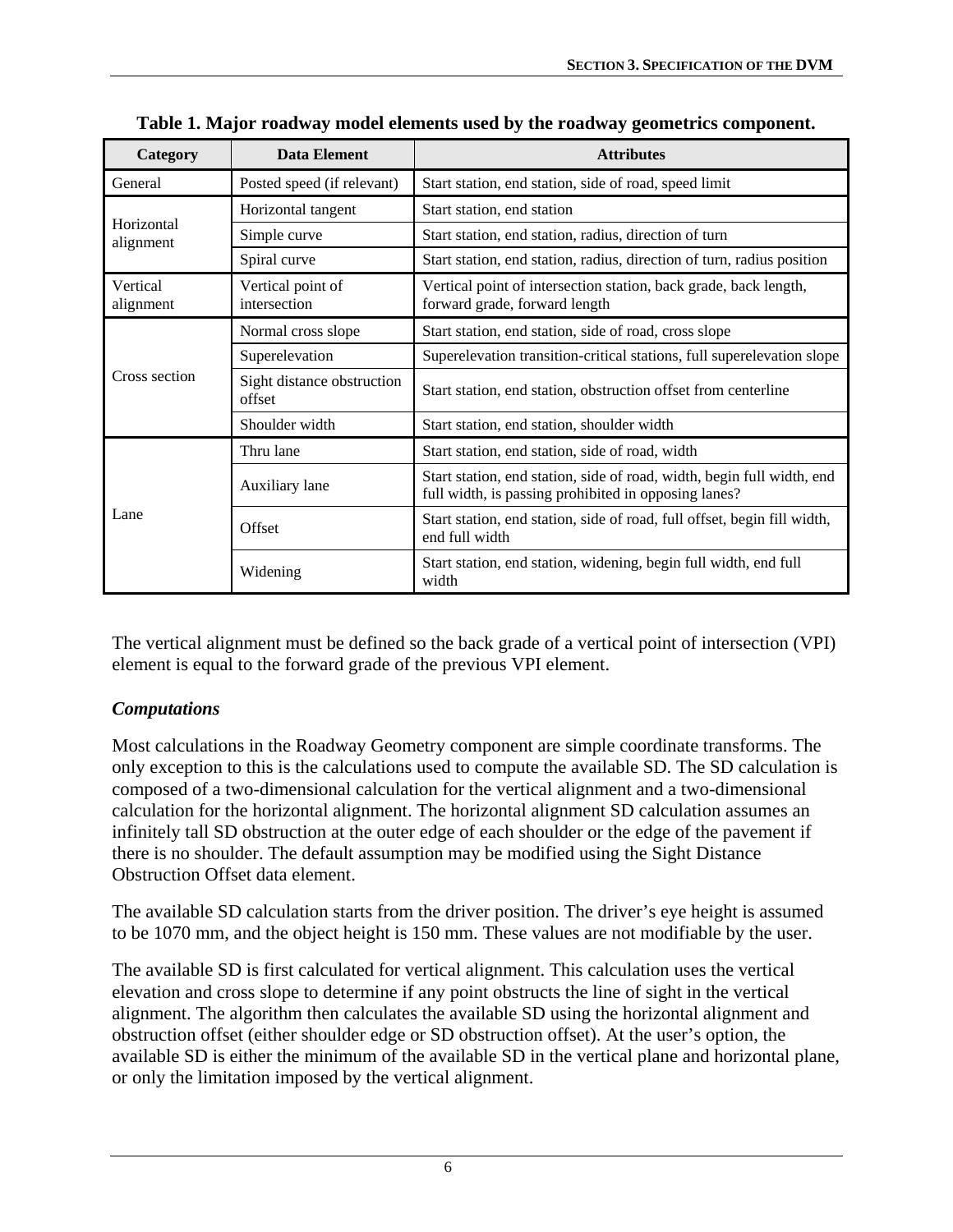<span id="page-16-0"></span>If the scenario contains no significant horizontal sight limitations, the user should specify vertical-only sight-distance limitations to avoid the automatic imposition of an assumed wall located at the edge of the shoulder.

#### <span id="page-16-1"></span>**Driver Geometrics**

## *Purpose*

The Driver Geometrics component computes drift (rate of change of path error), heading error, and yaw rate (turn rate) error for use by the driver for determining steering response. Path error—defined as the location of the vehicle relative to lane center—is computed by the VDM.

## *Assumptions and Limitations*

The algorithms underlying the driver model assume that errors are sufficiently small to justify linear-systems analysis (e.g., that the sine of the heading error is very close to the value of the heading error in radians). For a standard two-lane highway, this condition will be met if the vehicle stays on the paved surface.

At the option of the user, the simulation will be terminated if all four tires of a passenger car or all tires of a truck tractor leave the paved surface. The IHSDM evaluation report will not be available if the simulation is terminated in this manner, but the optional file of time-history data will contain results up to the time of termination. If the user does not choose this option the simulation will run to completion even if the vehicle leaves the paved surface, in which case the validity of the predicted driver/vehicle behavior may be compromised

## *Computations*

The yaw rate error is defined as the difference between the yaw rate of the vehicle and the effective yaw rate of the road, which is computed as the speed of the vehicle in m/s multiplied by the curvature of the road in radians/meter. To provide sufficient preview to allow the driver to start turning the steering wheel before curve entry is reached, the curvature of the road one time constant ahead (typically, the distance traveled in roughly 1 second) is used in this calculation.

The heading error is computed as the difference between the vehicle's direction of travel and the local heading of the road.

Drift is computed by effectively differentiating the path error. Thus,

$$
D[k] = (Y[k] - Y[k-1]) / \Delta T \tag{1}
$$

where

*D*[*k*] is the drift computed at the current simulation time index,

*Y*[*k*] and *Y*[*k*-1] are the path errors computed for the current and previous indices, respectively, and

Δ*T* is the time step interval.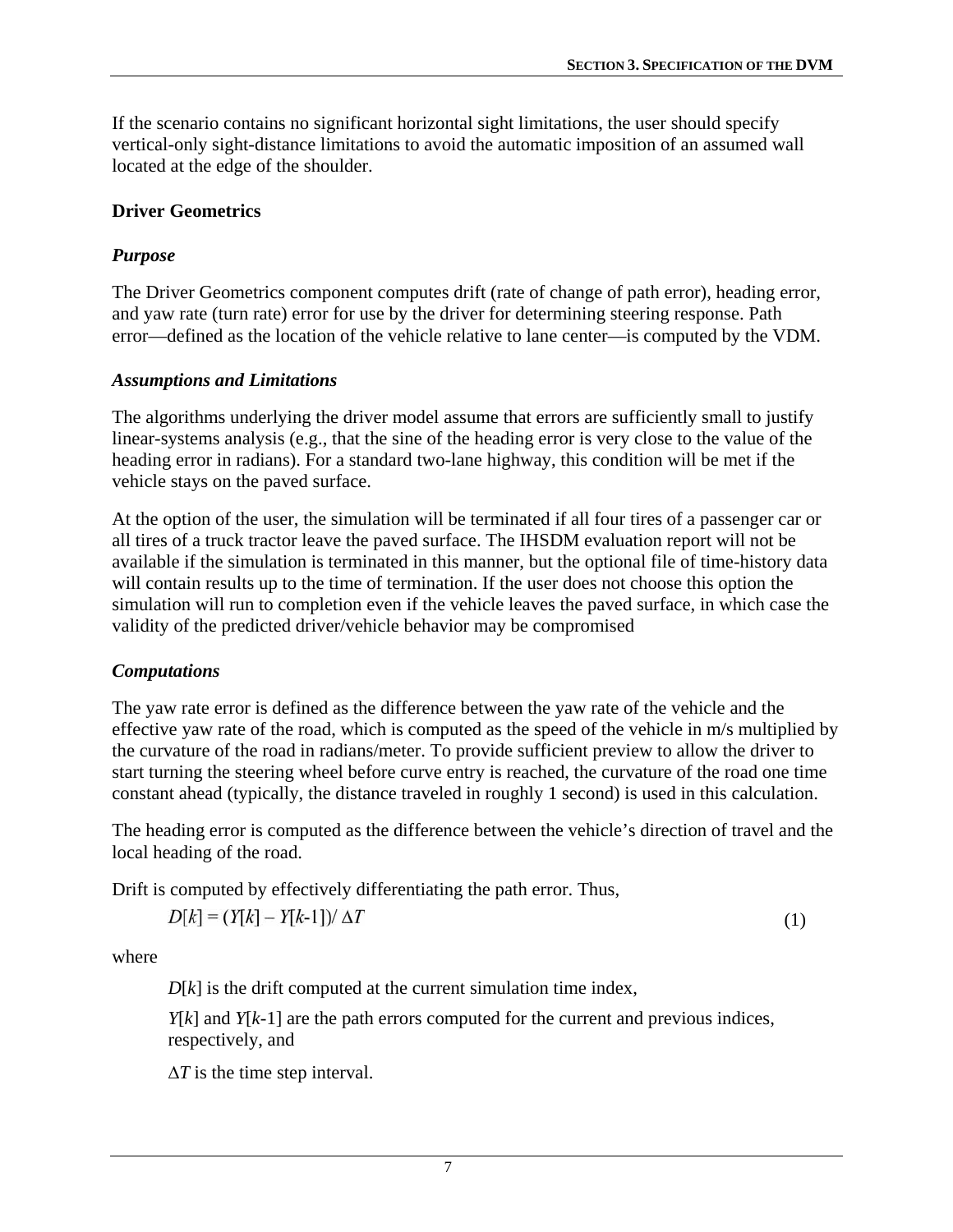<span id="page-17-0"></span>Values of these variables computed for a given time step are used by the perception module for the next time step.

## <span id="page-17-1"></span>**Perception**

## *Purpose*

The perception module translates the physical description of the driving environment into estimates of vehicle states, roadway characteristics, and other relevant variables needed by the decision and control modules. At the user's option, this component provides the decision and control modules with estimates of perceptual variables, relevant to the driving task, that are perturbed by a random disturbance (noise) and/or exhibit a consistent error (bias). The imposition of perceptual noise allows the DVM to treat errors in perceiving and reacting to informational quantities relevant to the driving task, and it provides a mechanism for inducing response variability within and across trials. Perceptual variables are enumerated in the section on Computations below.

## *Assumptions and Limitations*

Five assumptions underlie computations in the perceptual module:

- **The driver's perceptual process provides the driver with noisy estimates of relevant perceptual variables.** This assumption is supported by both psychophysical data and by the results of experiments in manual control. The psychophysical data support the notion of perceptual thresholds, or just-noticeable differences, that characterize the uncertainty and variability in judging whether or not a signal is different from zero or other target value. Manual control data, obtained mostly in laboratory settings under constrained conditions, show that a substantial portion of the human's response behavior is related to variability within the human's information-processing system. For mathematical convenience, this response variability is generally modeled as a random noise process associated with perception.
- **The driver estimates the speed appropriate to an upcoming curve based on past experience in traversing similar curved segments.** This is an opinion of the authors. In terms of the algorithm specified for the model, the consequences of this assumption are identical to an alternative assumption that the driver estimates the curvature and computes the desired speed based on this estimate.
- **The driver effectively flattens the curve by beginning the turning maneuver before curve entry and by beginning the straightening-out maneuver before curve exit.** Simulator and on-road data support the hypothesis that some drivers adopt this strategy. As noted above, the user has the option to explore this strategy or to explore the hypothesis that drivers always attempt to remain in the center of the lane.
- **The error associated with estimating horizontal curvature decreases in proportion to the distance from curve entry.** This reflects a broad underlying assumption, supported by psychophysical experimentation, that the ability to resolve a signal improves in direct proportion to increases in its magnitude. The size of the retinal image of the roadway in the vicinity of the upcoming curve varies inversely with distance to the curve.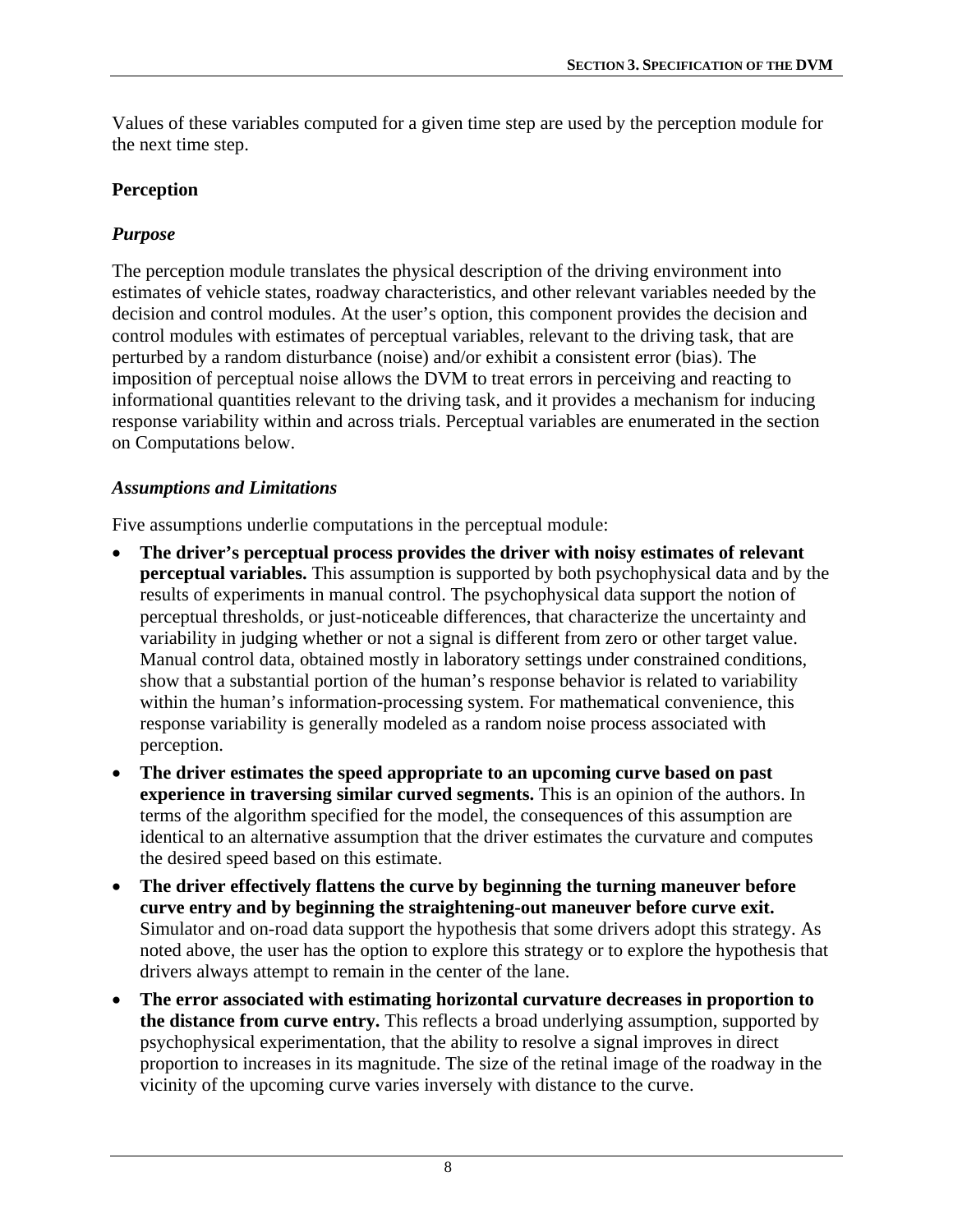• **The driver uses the rate of expansion of the optical target image to determine appropriate deceleration for stopping**. Experimental data have been reported that are consistent with this hypothesis that drivers use variables based on rate of optical expansion in their braking.

#### *Computations*

Estimates of the following state variables are computed:

- Longitudinal acceleration.
- Lateral acceleration.
- Yaw (turning) acceleration.
- Yaw rate error, defined as the difference between vehicle yaw rate and the effective roadway yaw rate (i.e., velocity times curvature). In order for the driver to anticipate a curve, yaw rate error is computed from the road curvature one preview distance ahead. The preview distance is computed as the velocity times the time constant computed in the path-control module for yaw-rate control.
- Rate of change of the optical target image at a stopping location. This information is used to generate an appropriate braking strategy.
- Vehicle velocity.
- Distance to a curve entry or stopping point.
- Deviation of vehicle position from lane center (path error).
- Rate of change of lane position (drift).
- Appropriate negotiation speeds for the curves ahead.

Whenever the driver updates the estimate of a particular variable, the new estimate consists of the true simulated variable potentially corrupted by both a bias factor and additive zero-mean Gaussian noise. The bias factor is intended to account for a consistent over- or underestimation of the variable, e.g., a tendency to underestimate vehicle speed. For example, a bias of 0.9 represents a 10 percent underestimation of the magnitude of the variable, 1.1 represents a 10 percent overestimation, and 1.0 represents the lack of a consistent directional error.

Potential sources of estimation bias include underestimation of vehicle velocity as perceived from the visual flow field by driver used to a lower-profile vehicle having a lower eye height, or the misestimation of the horizontal curvature ahead when the curve and approach tangents are on different grades. We are not aware of data to support specific numeric values for nonunity bias factors, however.

In general, a Gaussian random noise process is added to the perceived variable to account for both the effects of perceptual resolution limitations (e.g., thresholds) and for uncertainties that tend to scale with the magnitude of the variable, which are accommodated in the DVM by noise scale factors. Noise processes are modeled as a Gaussian white noise shaped by a first-order filter that limits rates at which instantaneous estimation errors can change over time.

[Figure 2](#page-20-1) is a flow diagram of the computational procedure. The algorithms for performing the computations are as follows: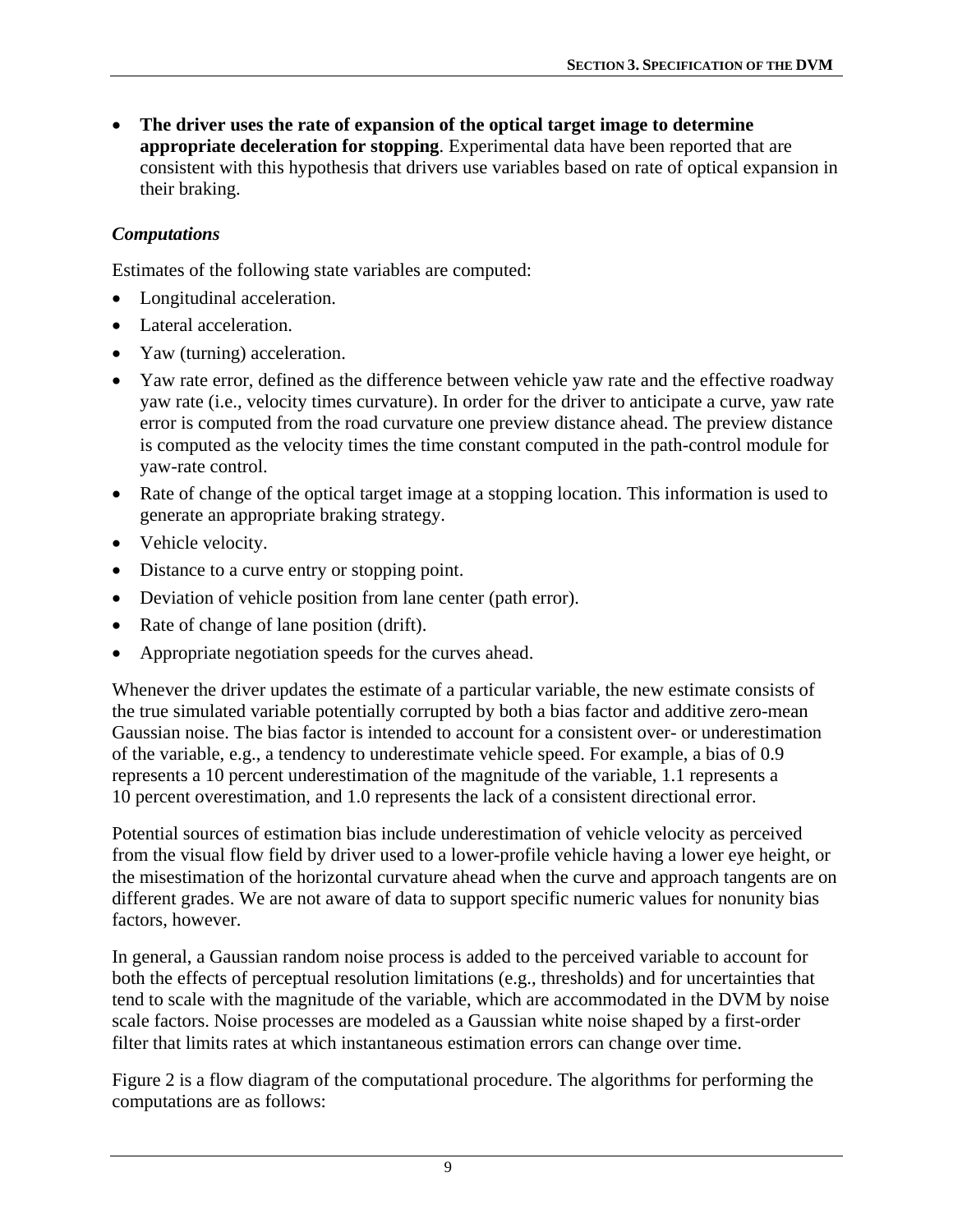Consider the generic variable *x* that is to be estimated by the driver. Computation of its perceptual estimate involves the following parameters that are assumed constant for the duration of the model run:

| T               | simulation time step (seconds),                                                       |
|-----------------|---------------------------------------------------------------------------------------|
| $x$ tc          | time constant for the noise filter associated with $x$ (seconds),                     |
| $\dot{x}$ bias  | bias factor for estimating $x$ (dimensionless),                                       |
| <i>x</i> thresh | perceptual threshold for x as a noise standard deviation (units of x), and            |
| $x\_sf$         | scale factor associated with noise component that scales with $x$<br>(dimensionless). |

Also computed in the course of these is the constant:

*x\_decay* filter decay factor associated with estimation error (dimensionless)

where

$$
x\_decay = \exp(-T/x\_tc)
$$
 (2)

Finally, the following are recomputed at every time step:

$$
\sigma = \{ [x_{th} \cos^2 + (x_{th} \sin^2 x(k)) \cos^2 (k)]^2 / T \}^{1/2}
$$
 (3)

$$
n = \sigma * \mathsf{v}(k+1) \tag{4}
$$

$$
x\_err(k+1) = x\_decay * x\_err(k) + (1.0 - x\_decay) * n
$$
\n(5)

$$
x\_est(k+1) = x\_bias * x(k) + x\_err(k+1)
$$
 (6)

where

| $\boldsymbol{k}$   | sample index, where each increment corresponds to an advance of T seconds, |
|--------------------|----------------------------------------------------------------------------|
| $\chi$             | physical variable of interest,                                             |
| $x$ <sub>est</sub> | driver's estimate of $x$ ,                                                 |
| $\chi$ err         | noise-related estimation error associated with $x$ ,                       |
| $\boldsymbol{n}$   | unfiltered noise sample,                                                   |
| $\sigma$           | instantaneous standard deviation associated with $n$ , and                 |
| $\mathcal V$       | sample from a unit normal distribution.                                    |
|                    |                                                                            |

Because the driver's ability to estimate the appropriate negotiation speed is assumed to increase with decreasing distance to the curve, the corresponding noise scale factor is computed in the DVM as a curve-noise constant multiplied by the distance to the curve.

A random number generator, modified to approximate a normal probability density, is used to produce each noise sample required by the DVM. Trial-to-trial response variability is obtained by initiating the random number generator with different seeds on successive model runs.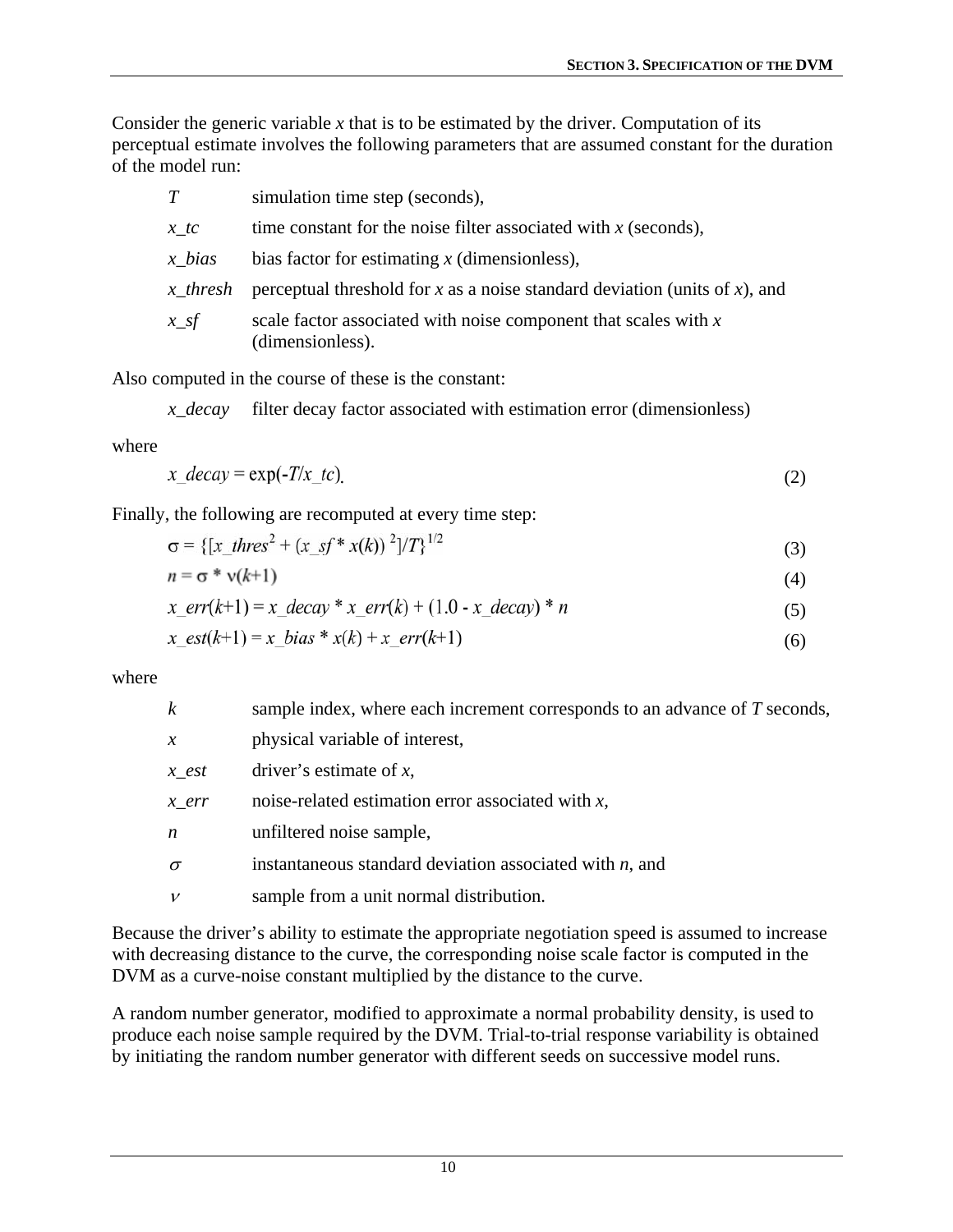<span id="page-20-0"></span>Specifying independent values of filter time constant, bias, threshold, and noise scale factor for every perceptual variable used by the driver would lead to more parameters than experimentally quantifiable. Accordingly, nonzero or otherwise off-nominal values for such variables are selected only where they are expected to materially influence model predictions.



 $sd = Standard deviation$ 

# **Figure 2. Flow diagram of the computation of perceptual estimates.**

<span id="page-20-1"></span>The following approach to selecting independent driver-related model parameters is based partly on previous studies of human perception and on model sensitivity analysis. It is consistent with the DVM's primary goal of exploring the effects of highway geometry on speed behavior.

- A single time constant for noise filtering, set at 2 seconds, is applied to all noise processes.
- Noise scale factors, thresholds, and biases are adjusted independently for estimation of current vehicle velocity and for curve negotiation velocity. The scale factors and thresholds have been determined on the basis of realistic driving tasks and/or laboratory psychophysical experiments. The bias terms may be determined from new or published data or may serve as user-adjusted independent parameters of the model analysis.
- A single generic noise scale factor is assigned to all lateral-axis perceptual variables and with longitudinal acceleration. Lateral-axis variables are path error, drift, yaw-rate error, and yaw acceleration.
- Thresholds associated with perception of path error and yaw-rate error are kept as independent parameters and adjusted on the basis of new or published performance data only when more accurate predictions of lateral-axis behavior are desired.
- Thresholds are ignored and bias terms are set to 1.0 in the default driver configurations.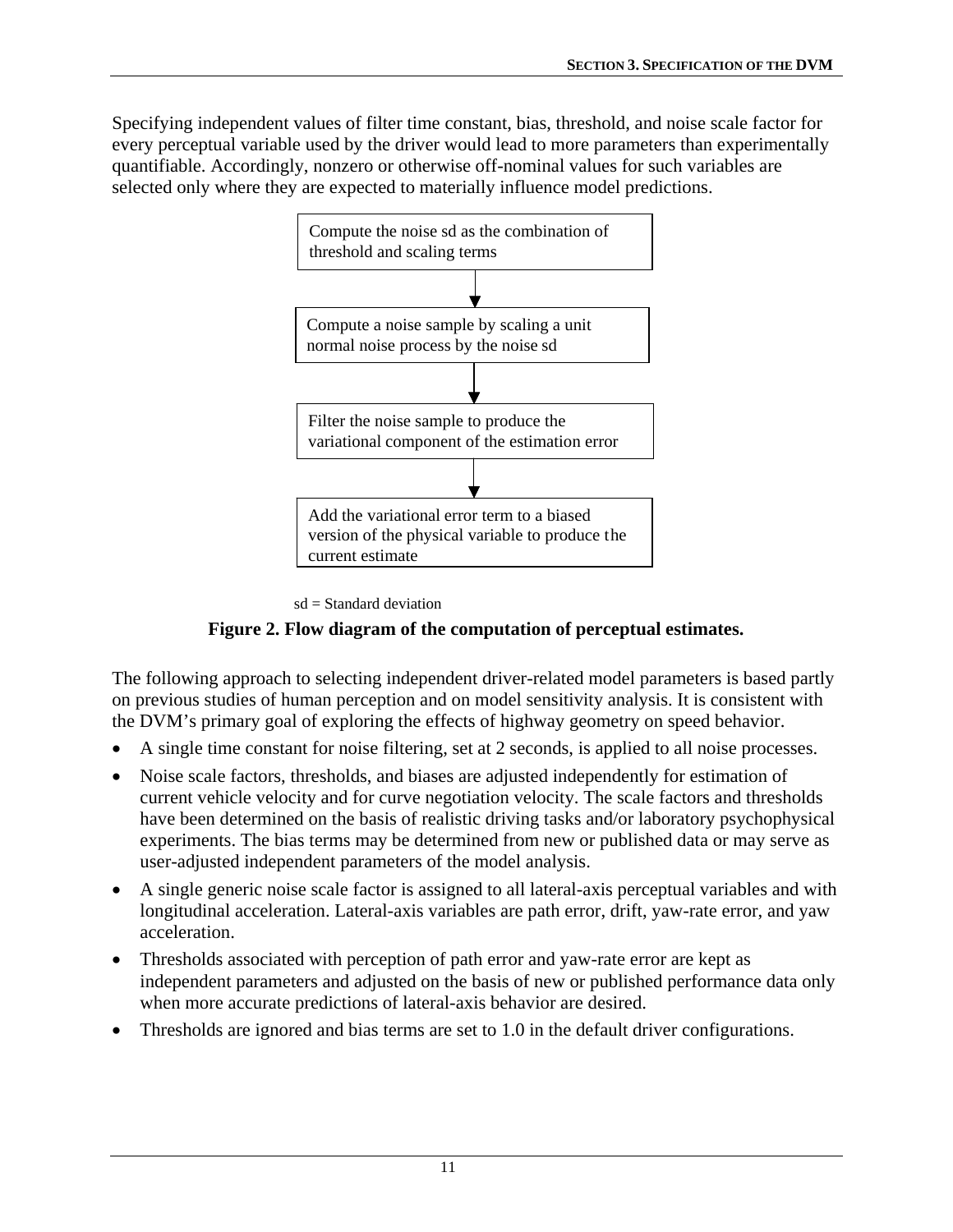## <span id="page-21-1"></span><span id="page-21-0"></span>**Path Decision**

## *Purpose*

The Path Decision component computes the desired track to be followed by the Path Control component.

# *Assumptions and Limitations*

One of two possible assumed strategies is followed as determined by the driver type selected by the user:

- Driver attempts to maintain lane center over the entire roadway.
- Driver attempts to cut the curve; i.e., follow a curved path that is flatter than the path defined by the lane center, in the vicinity of a horizontal curve. Otherwise, the driver attempts to track lane center.

# *Computations*

An exaggerated diagram of curve cutting is illustrated in figure 3. The actual path of the highway, geometric curve, is indicated by the solid line; whereas the virtual curve path assumed to be followed by the driver is dashed. The virtual curve is a circular arc having the largest radius that begins and ends on lane center, is tangent to the lane edge at these locations, and achieves maximum allowable deviation from the geometric lane center at the midpoint of the geometric curve. The entry points of the geometric and virtual curves are respectively denoted by  $S_{ce}$  and *Scev*.



**Figure 3. Diagram of the assumed path through a horizontal curve.** 

<span id="page-21-2"></span>The virtual radius of curvature  $R_v$  and virtual curve entry location  $S_{cev}$  may be easily derived under simplifying assumptions. Equations 7 and 8 respectively define:

$$
R_v = R + Y_{max} \cos(\theta/2)/(1 - \cos(\theta/2))
$$
\n<sup>(7)</sup>

and

$$
S_{cev} = S_{ce} - Y_{max} \sin(\theta/2)/(1 - \cos(\theta/2))
$$
\n(8)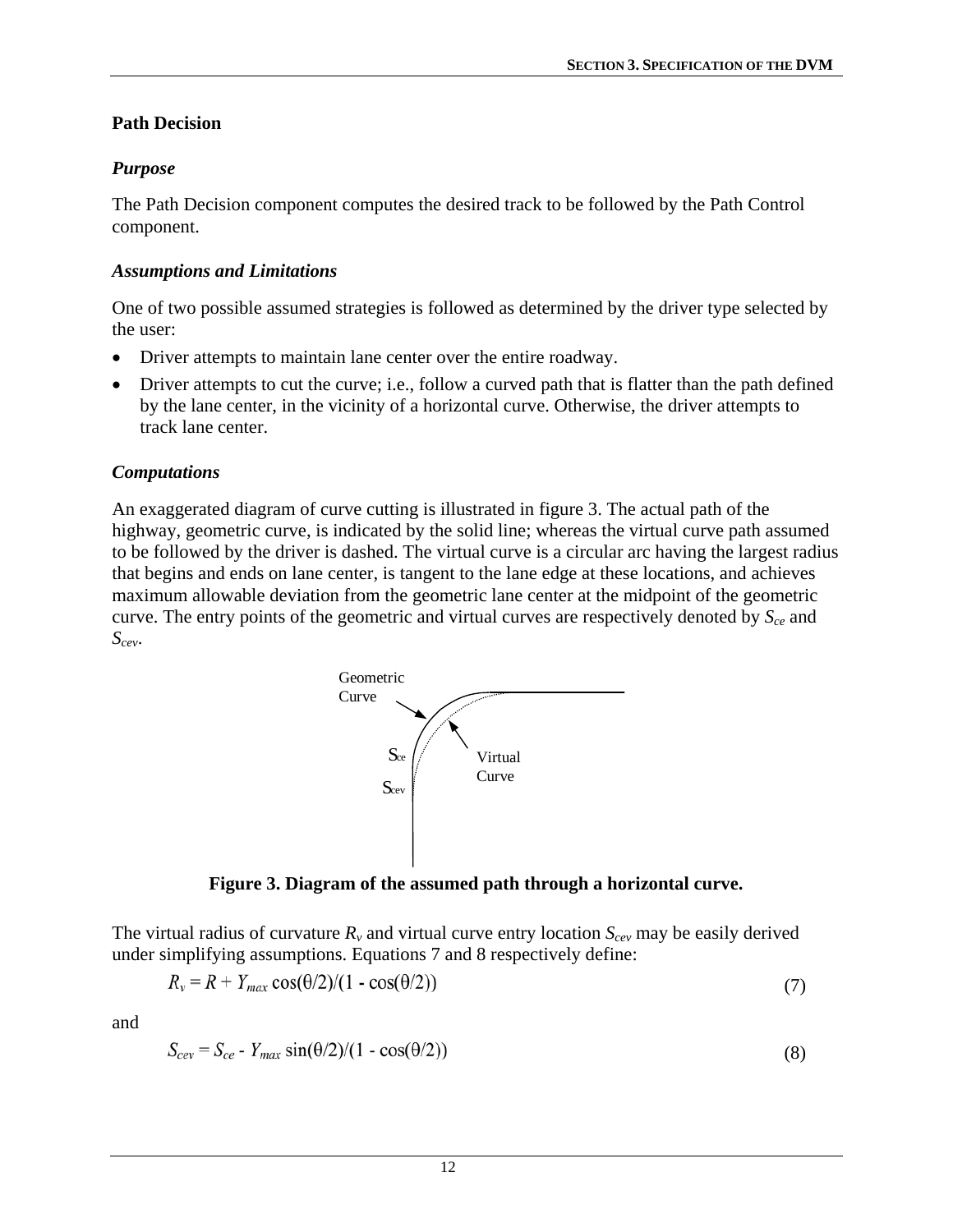under assumptions of a simple curve of radius  $R$ , total deflection angle (i.e., arc length)  $\theta$ , and maximum allowable deviation from center of  $Y_{max}$ . ( $Y_{max}$  is computed as half of the difference between lane width and vehicle width minus the lane margin—a driver parameter reflecting the allowable distance of the vehicle (tractor), e.g., from the lane edge). Note that c*hanges* in curve radius and entry depend only on the total curve deflection and maximum lane deviation and not on the geometric radius. If the calculated value for *Ymax* becomes negative, the DVM terminates with an appropriate end message.

In order for the driver model to exhibit the desired curve-cutting behavior, it is necessary to approximate the path defined above by an analytic expression for which path, drift, and curvature are self-consistent. The following combination of second- and third-order polynomials has been found to provide the desired approximation:

• A second-order polynomial extending from the entry station of the virtual curve to the entry station of the geometric curve.

Parameters are selected such that the curvature of this parabolic segment is approximately that of the curvature of the virtual curve.

- A third-order polynomial from the entry of the geometric curve to the midpoint of the curve. Parameters are selected such that (a) the displacement and slope of this segment matches that of the parabolic segment at the point of geometric curve entry, (b) the curve attains maximum desired displacement at the curve midpoint, and (c) the curve has zero slope at the curve midpoint. Slope is defined here as the derivative of the path deviation with respect to station.
- A third-order curve that is the mirror image of the foregoing, reflected about the curve midpoint, extending from curve midpoint to the exit station of the geometric curve.
- A parabolic segment that is the mirror image of the initial parabolic segment from the exit station of the geometric curve to the exit station of the virtual curve.

The algorithm for forcing the driver to cut the corner consists of two parts: (1) a set of computations that is completed once per curve, and (2) additional computations that are performed every simulation update.

## *Computations Once Per Curve*

The computations given here are performed the first time a horizontal curve becomes relevant and are not performed again until another curve becomes relevant. A curve becomes relevant when it is the next curve ahead once the driver has finished negotiating a curve. The initial curve of the roadway is relevant when the simulation starts. (If the driver is assumed to cut corners, the simulation should begin on a tangent sufficiently ahead of the first curve so that the driver is not immediately turning.)

The following variables serve as inputs to the algorithm:

| sce  | location (station) of the geometric curve entry (m), |
|------|------------------------------------------------------|
| scev | location of the virtual curve entry (m),             |
| SCX  | location of the geometric curve exit (m),            |
| SCXV | location of the virtual curve exit (m),              |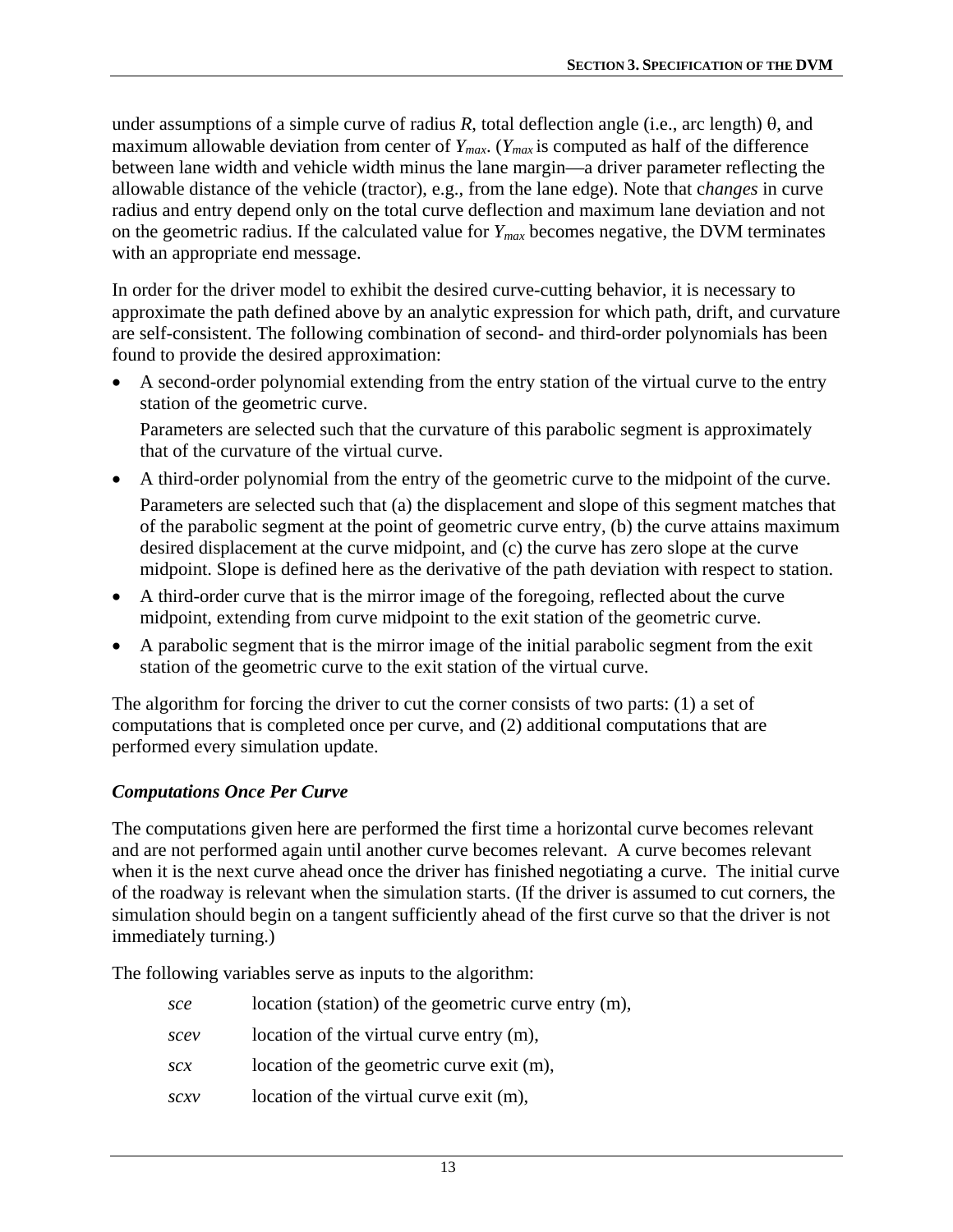| r    | geometric curve radius (m) (always positive),                 |
|------|---------------------------------------------------------------|
| ymax | maximum deviation from lane center (m) (always positive), and |
| sgn  | 1.0 for right curve, -1.0 for left curve.                     |

The following computations are performed once per curve:

| $scxy = \textit{sec} + \textit{sc}x - \textit{sec}y$           | (9)  |
|----------------------------------------------------------------|------|
| $smid = (sce + scx)/2.0$                                       | (10) |
| $r2 = r*r$                                                     | (11) |
| $cv0 = 1.0/rv$                                                 | (12) |
| $a0 = 0.5 * cv0$                                               | (13) |
| $dtemp = \textit{sce} - \textit{scev}$                         | (14) |
| $y1 = a0*dtemp*dtemp$                                          | (15) |
| $dydx1 = cv0*dtemp$                                            | (16) |
| $dtemp = smid - \textit{sce}$                                  | (17) |
| $b1 = (3.0*ymax - 3.0*y1 - 2.0*dydx1*dtemp)/(dtemp*dtemp)$     | (18) |
| $b2 = 2.0 * b1$                                                | (19) |
| $c1 = (-2.0*ymax + 2.0* y1 + dydx1*dtemp)/(dtemp*dtemp*dtemp)$ | (20) |
| $c3 = 3.0$ * $c1$                                              | (21) |
| $c6 = 6.0 * c1$                                                | (22) |

All of these computed variables, with the exception of *dtemp*, are needed for the updates performed at every simulation interval.

#### *Computations Performed Every Simulation Interval*

In addition to the inputs and computed variables listed above, the following variables serve as inputs to the algorithm executed every time step:

| prev          | preview (look-ahead) distance, (m)                                                                               |
|---------------|------------------------------------------------------------------------------------------------------------------|
| S             | current station (m)                                                                                              |
| $\mathcal V$  | current velocity $(m/s)$                                                                                         |
| $\mathcal{C}$ | curvature of the geometric road at the preview distance (rad/m) (positive for<br>right curve, negative for left) |

Note that *c* is the instantaneous curvature at the preview distance, which is zero if on the tangent, 1/*r* (with proper sign) if on the geometric curve, and something in between if on a spiral segment.

The following are the primary outputs of this algorithm:

*ycorr* correction to path error (m),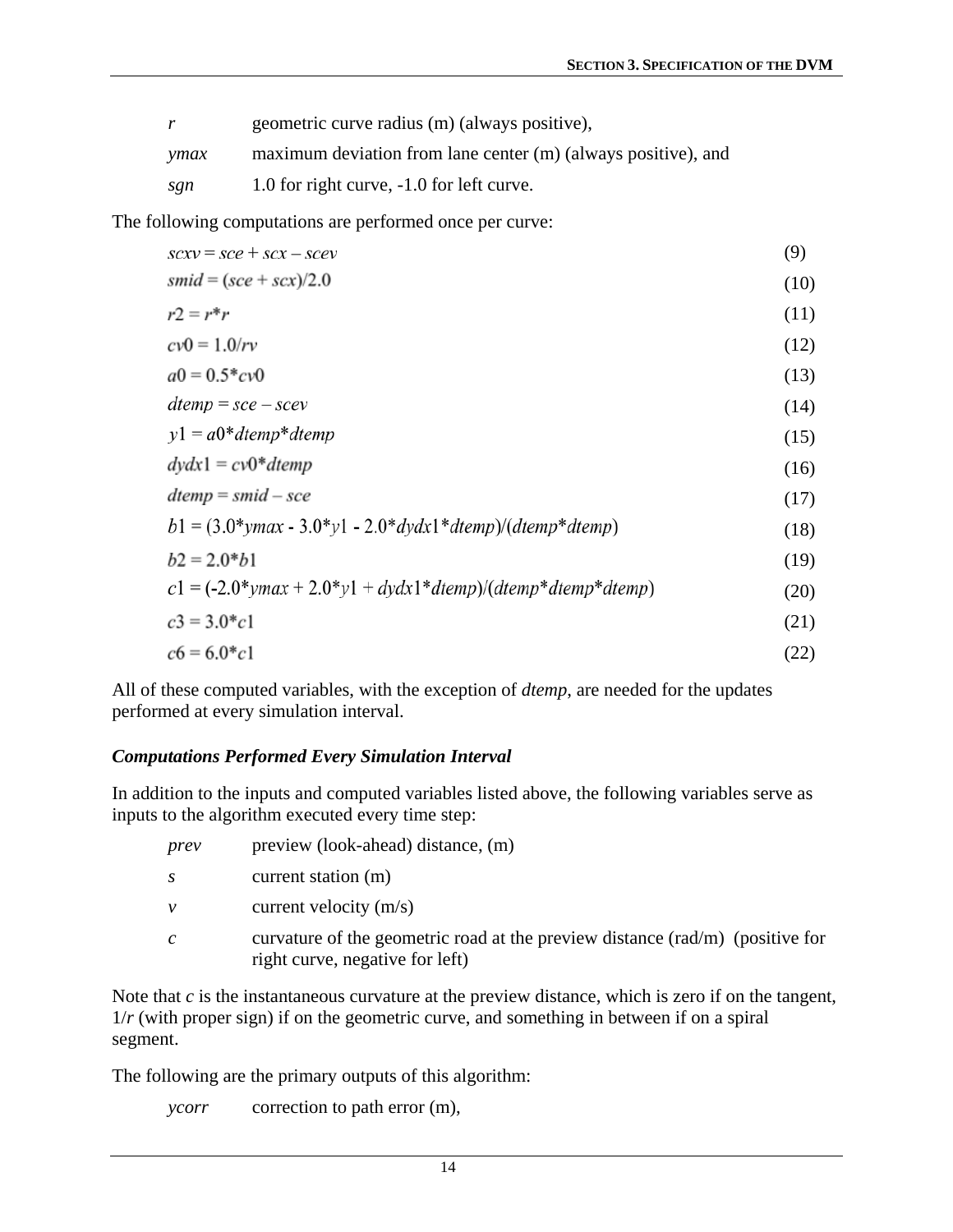*dcorr* correction to drift (m/s), and *yrcorr* correction to yaw rate error (rad/sec).

These variables are used to correct the driver's estimates so that the driver attempts to minimize deviations about these desired values rather than about zero. For example:

 $y\text{-}estimate\text{-}corrected = y\text{-}estimate\text{-}ycorr$  (23)

where

*y-estimate-corrected* estimated path error operated on by the driver, and

*y-estimate* estimated deviation of lane position from lane center.

The computations described in figure 4 are performed every simulation interval: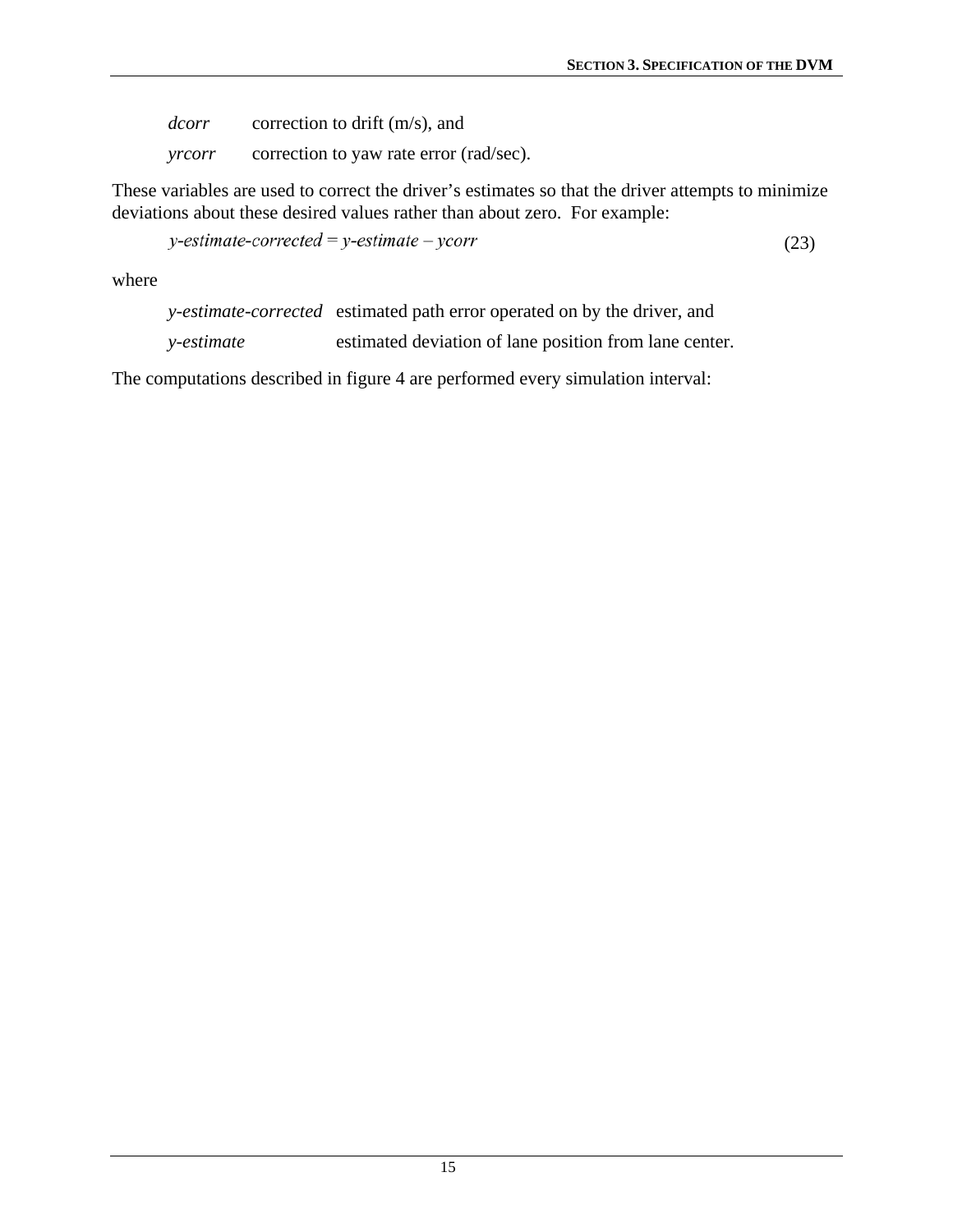```
// Compute ycorr & dcorr for station s
  \{if (s \leq s \text{cev})\{ycorr = 0.0\}dydx = 0.0;
    }
   else if (s <= sce)
   {delx = s - screw; }ycorr = a0*delx*delx;dydx = cv0^*delx;
   }
   else if (s <= smid)
   {delx = s - sce; }\frac{1}{1}delx2 = delx*delx;
   delx3 = delx2*delx;ycorr = y1 + dydx1*delx + b1*delx2 + c1*delx3;dydx = dydx1 + b2^*delx + c3^*delx2; }
  else if (s \leq scx){delx = scx - s;}delx2 = delx * delx;delx3 = delx2 * delx; ycorr = y1 + dydx1*delx + b1*delx2 + c1*delx3;
   dydx = -dydx1 - b2*delx - c3*delx2; }
   else if (s < scxv)
   {delx = scxv - s;}ycorr = a0*delx*delx;dydx = -cv0^*delx;
    }
   else
   \{ycorr = 0.0;dydx = 0.0;
    }
// Compute cv for station sprev
  sprev = s + prev;if (sprev \leq scev) cv = 0.0;
  else if (sprev \le = sce) cv = cv0;
   else if (sprev <= smid)
    {delx = sprev - sce;
    delx2 = delx*delx;
    delx3 = delx2*delx;
    ycorr1 = y1 + dydx1*delx + b1*delx2 + c1*delx3;
   dydx2 = b2 + c6*delx;
   11 = r - ycorr1;cv = 1.0/11 + r2*dydx/11/1); }
   else if (sprev <= scx)
{delx} = scx - sprev; delx2 = delx*delx;
   delx3 = delx2 * delx; ycorr1 = y1 + dydx1*delx + b1*delx2 + c1*delx3;
    dydx2 = b2 + c6*delx;
   11 = r - ycorr1;cv = 1.0/11 + r2*dydx2/(11*11); }
   else if (sprev < scxv) cv = cv0;
  else cv = 0.0;
// Compute outputs
   ycorr = sgn*ycorr;
  dcorr = sgn * v * dy dx;
  yrcorr = v*(sgn*cv - c);
```
<span id="page-25-1"></span>**Figure 4. Pseudo-code for calculating path decision.**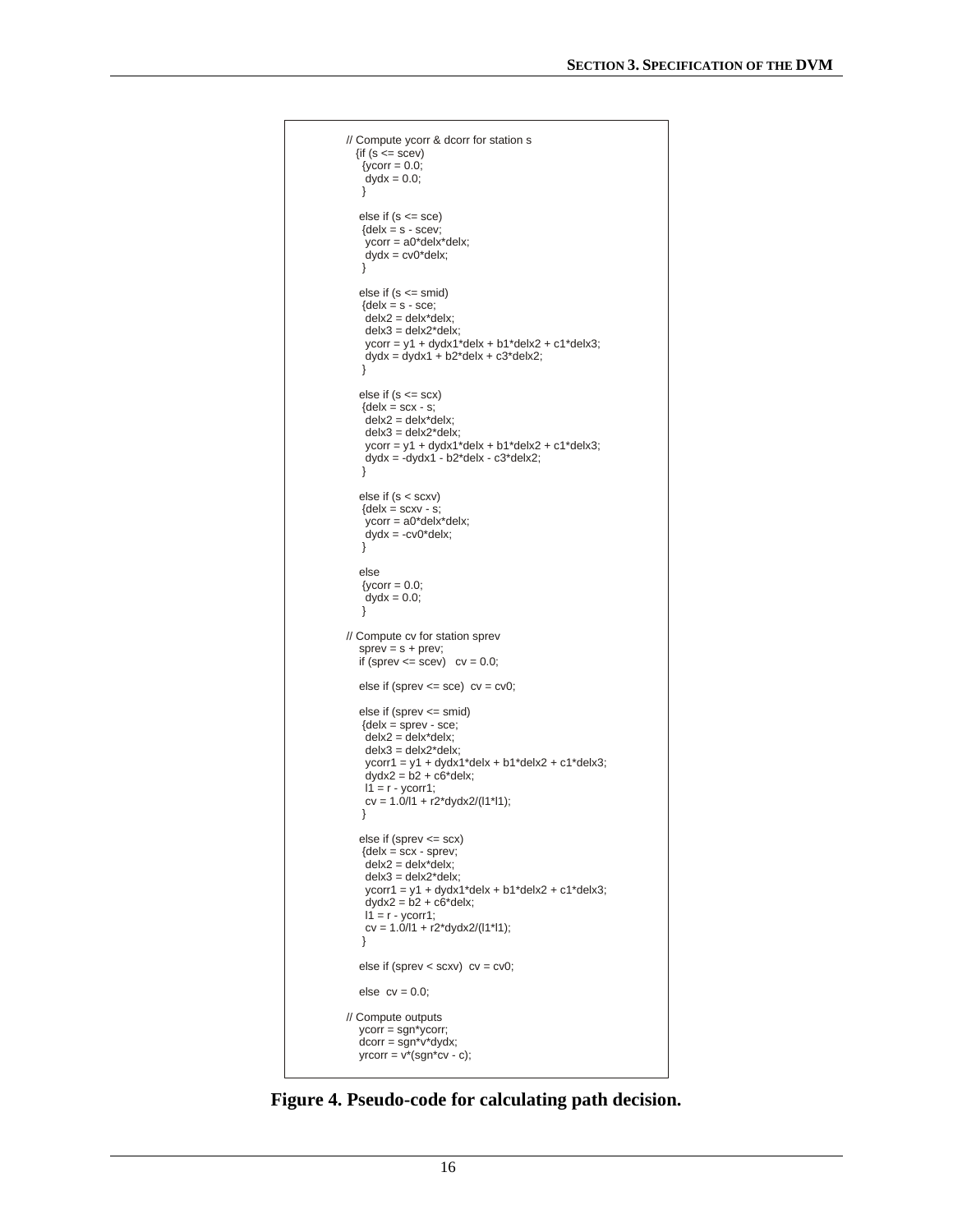# <span id="page-26-1"></span><span id="page-26-0"></span>**Path Control**

# *Purpose*

The Path Control component generates wheel movements to regulate lateral placement (path) by following commands generated by the path decision component.

## *Assumptions and Limitations*

The driver mentally constructs a linear model of the path-regulation task which includes a second-order model of vehicle yaw response.

Data obtained from simulator and on-road studies of driving behavior were consistent with the hypothesis that the driver constructs an adequate mental model of system dynamics. Analysis of the VDM supports a second-order linear approximation to yaw rate response.

The driver adopts a linear response strategy to control heading and lateral path. A considerable body of literature supports the assumption that linear models provide good replications of human operator response strategies in many situations where the system to be controlled can be adequately represented as a linearly responding system. Our on-road research results also were consistent with this linear assumption.

# *Computations*

A linear strategy is employed using a successive loop-closure technique described below, with the exception that an acceptable tolerance may be specified below which the driver does not attempt to reduce path error. (The tolerance is zero in the default driver configurations provided in the IHSDM.)

This strategy subdivides the control task into a series of subtasks, where, at each step, the system to be controlled is approximated by the combination of an effective time delay  $\tau$ , an integration, and a scale factor  $K_v$ . Such a system can be well controlled with a simple feedback gain of:

$$
K_c = -\pi/(2 \tau K_v G_m) \tag{24}
$$

where

the minus sign provides the necessary negative feedback to reduce system errors,

*Gm* is the gain margin constant,

 $\tau$  is in seconds,

the units of  $K_\nu$  depend on the variable being controlled and the effective control input,

 $K_c$  has units that are the reciprocal of  $\tau K_v$ , and

*Gm* is dimensionless.

Theoretically, the minimum  $G_m$  value is 1.0, which represents a controlled system on the verge of instability. Increasing values of *Gm* provide increasing margins of stability at a cost of increasingly sluggish response. For this driver model, a gain margin of about 3.0 was found to provide a relatively rapid response with little oscillatory behavior.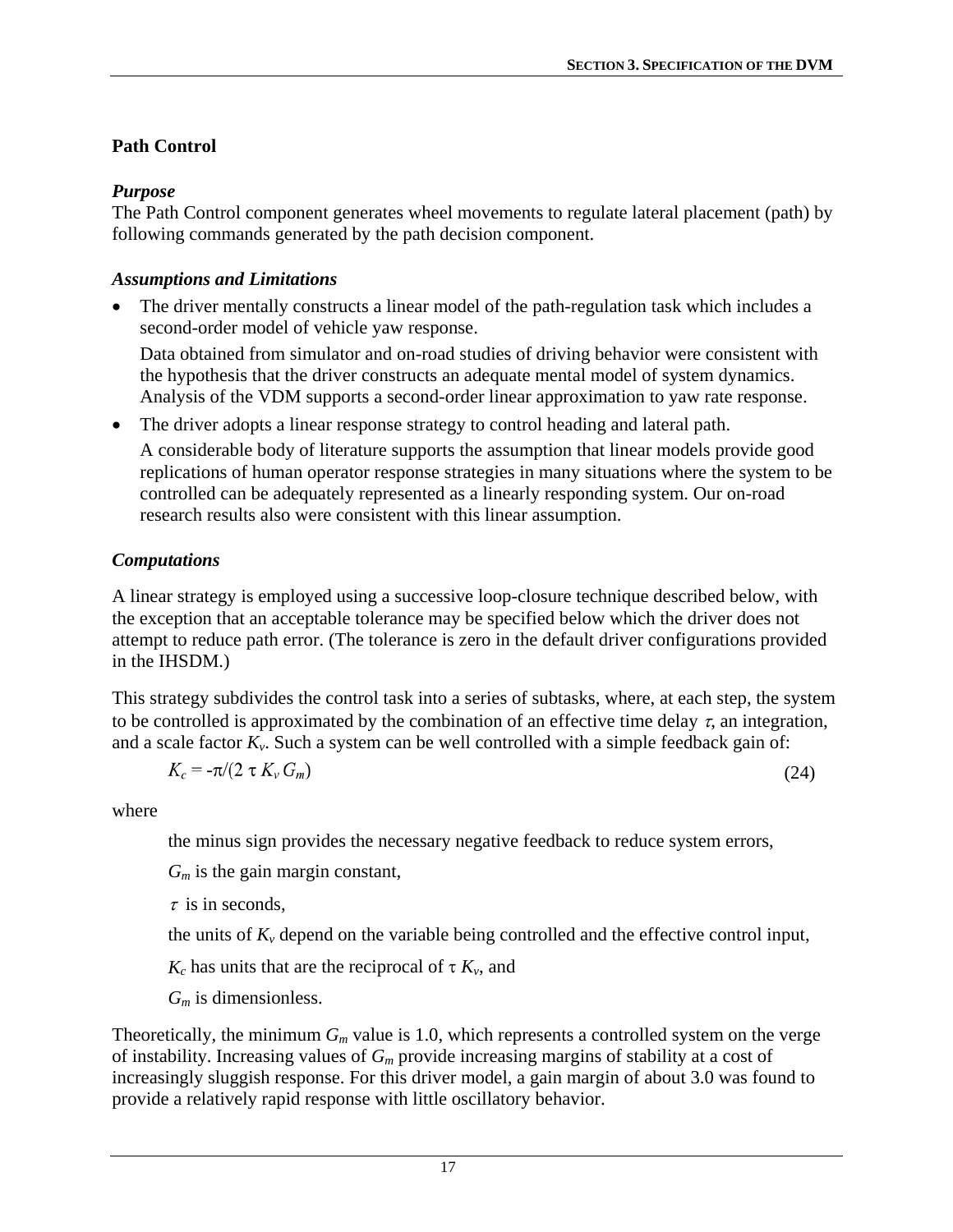<span id="page-27-0"></span>[Figure 5](#page-27-1) diagrams an approximation to the task of regulating vehicle lane position, which is modeled as a succession of three subtasks: regulation of yaw-rate error, drift, and path error. Sufficiently small values are assumed for the angle between the vehicle velocity vector and local tangent to the road, the drift rate, and path deviation from lane center such that the sine of any angle variable appearing in the calculations may be replaced by the value of the angle in radians, and its cosine may approximated as unity.

The driver's primary input is considered to be a commanded rate of change of the steering wheel angle. A single integration yields wheel angle, which is related to yaw rate (vehicle rate of turn) by the vehicle dynamics. The yaw-rate error is defined as the difference between the vehicle turn rate (more precisely, rate of vehicle velocity vector rotation) and the effective roadway turn rate (i.e., vehicle velocity times local road curvature). Integration of yaw-rate error yields heading error, i.e., difference between velocity vector and local road tangent. Heading error multiplied by velocity yields a close approximation to drift. Integration of drift subsequently yields path error. The approximation to the steering task shown above is used only for determining the driver's control strategy. Actual vehicle response dynamics are simulated to a high degree of fidelity in the VDM component of the DVM.



**Figure 5. Flow diagram of an approximation to the path-regulation task.** 

<span id="page-27-1"></span>For the purpose of computing control gains, vehicle steering dynamics are represented by a second-order filter having a steady state gain  $K<sub>v</sub>$  relating yaw-rate to steering wheel angle and a natural frequency of <sup>ω</sup>*o*. Because these parameters are speed dependent, the path control module contains a table of  $K_v$  and  $\omega_o$  obtained from the yaw-rate response of the VDM at selected speeds. Interpolation of model table entries is performed at each simulation iteration to determine the instantaneous values of  $K_v$  and  $\omega_o$ .

Computation of driver control gains is performed inside out; i.e., the gain related to yaw rate regulation is computed first, then the gain related to drift regulation, and finally the gain related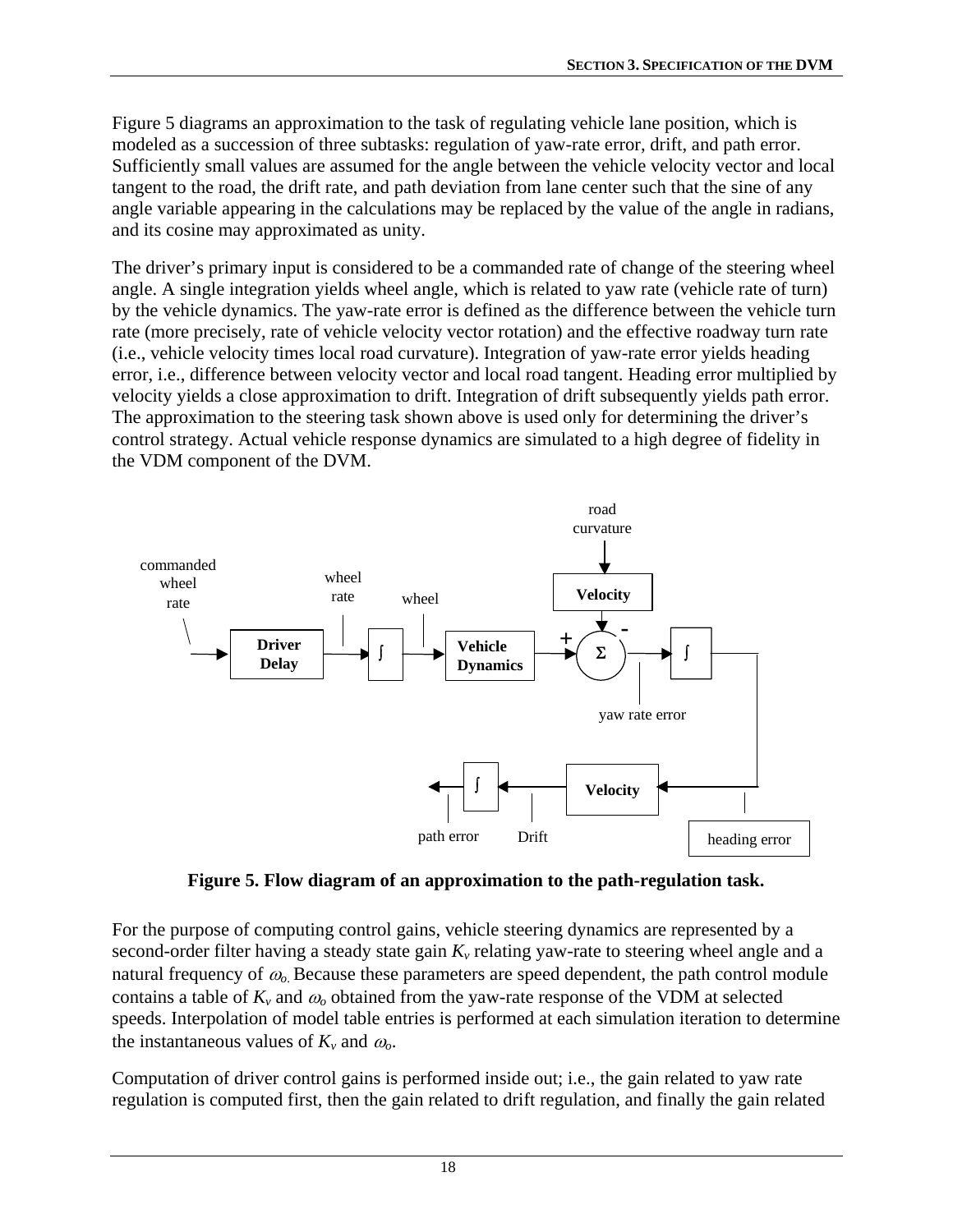to path regulation. The phase shift of this filter is approximated by an equivalent delay of 0.7/<sup>ω</sup>*o*. To compute the gain on yaw-rate error, the driver delay  $\tau_d$  is combined with the equivalent vehicle delay to yield an effective delay:

$$
\tau_e = \tau_d + 0.7/\omega_o \tag{25}
$$

which with application of equation 24 yields the feedback gain  $K_r$  on yaw rate error:

$$
K_r = -F/(K_v \tau_e) \tag{26}
$$

where

$$
F = \pi/(2 \ G_m) \tag{27}
$$

The inner-loop control task of regulating yaw rate is now approximated by a new effective delay of  $(0.7 \tau_e)/F$ , where the factor 0.7 matches the phase lags of the yaw-rate control loop and the effective pure delay at about –50 degrees.

The feedback gain on drift is computed by considering the task of controlling drift with a yawrate command, where the effective controlled element is now the effective delay mentioned above, plus an integration scaled by velocity. Application of equation 24 to this control task yields the following feedback gain  $K_d$  on drift:

$$
K_d = -F^2/(0.7 \tau_e V) \tag{28}
$$

Carrying this process one more step yields the following feedback control gain  $K_y$  on path error:

$$
K_{y} = -F^{3}/(0.7^{2} \tau_{e})
$$
\n(29)

To represent the driver's tolerance of small path errors, the feedback term  $K_y$  is set to zero whenever the magnitude of the path error is less than a user-specified tolerance. For improved response, an additional feedback gain of  $K_n/\omega$  is applied to yaw acceleration.

To determine the control strategy, the above gains are applied in an outside-in manner. The gain  $K<sub>v</sub>$  is applied to path error to generate a drift command. The difference between the instantaneous drift and the commanded drift is scaled by the gain  $K_d$  to generate a yaw rate command. The commanded wheel rate is computed by adding two terms: (a) the gain  $K_r$  acting on the difference between the instantaneous and commanded yaw rates and (b) the gain on yaw acceleration acting on yaw acceleration.

The steering control laws are thus generated in a relatively straightforward manner on the basis of vehicle response parameters and two driver-related parameters: (a) time delay, which is assumed to relate to inherent information-processing capability, and (b) the gain margin, which is assumed to be largely under the driver's control and is considered an aspect of driver preference or driving style.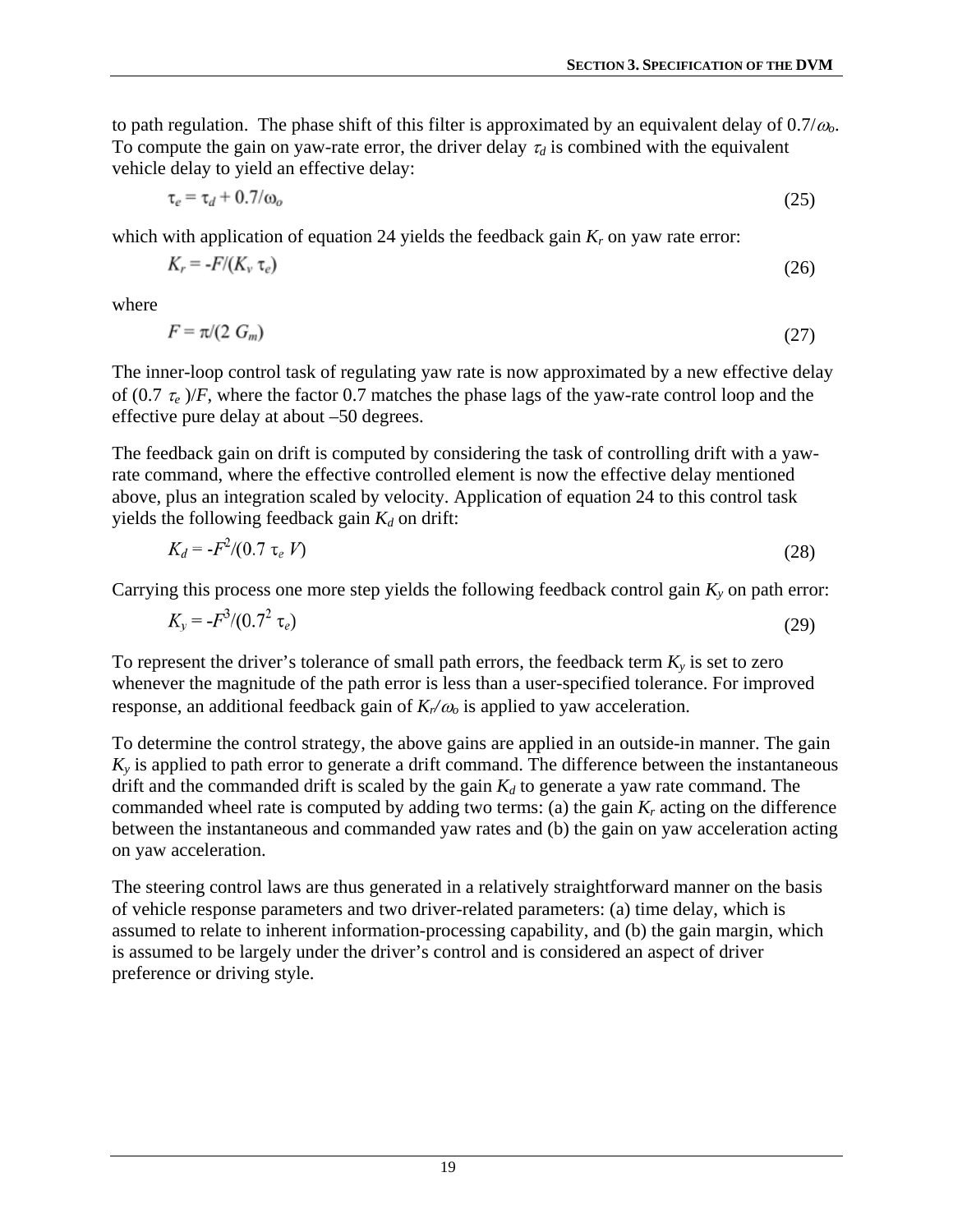# <span id="page-29-1"></span><span id="page-29-0"></span>**Speed Decision**

# *Purpose*

The speed decision module generates speed or acceleration commands to be acted upon by the speed control module.

# *Assumptions and Limitations*

It is assumed that the driver:

- Attempts to maintain a preferred free speed (*Vfree*) when not limited by highway geometry, posted speed limits, stop signs, or other vehicles. (Other vehicles are not considered in this implementation.)
- Prefers to decelerate at a relatively low constant (preferred) deceleration *Axnom*. If necessary, a larger (maximum) deceleration not exceeding *Axmax* will be commanded.
- Estimates the appropriate speed for negotiating a curve ahead on the bases of past experience with curves in general.
- Attempts to negotiate a horizontal curve with a lateral acceleration that varies as the square root of the curvature.

# *Computations*

Each time the speed decision module is entered, the situation is analyzed to determine whether the driver needs to decelerate or accelerate. Factors requiring deceleration are:

- 1. Going faster than desired in a curve.
- 2. A traffic control device ahead requiring a full stop.
- 3. A speed advisory for the driver to slow down.
- 4. A curve ahead that requires the driver to slow down.

If any of these factors requires a deceleration greater than some threshold value, a deceleration is commanded which, if held constant, is expected to bring the car to a stop or to the desired reduced speed as the target is reached. If no deceleration is required, and the vehicle is proceeding at less than the currently desired speed, a command to maintain the currently desired speed is generated.

Prior to the start of the simulation, the DVM computes a desired speed  $V_c$  and desired lateral acceleration *Ay* for each horizontal curve as follows:

$$
V_c = KR^{1/4} \t\t \tsubject to the limitation  $V_c \le V_{free}$ \t\t(30)
$$

$$
Ay = K^2/R^{1/2} \quad \text{subject to the limitation} \leq Ay_{max}(5) \tag{31}
$$

where

*K* is a constant reflecting vehicle response characteristics as well as driver preferences and is based on both theoretical<sup>(1)</sup> and empirical<sup>(2-4)</sup> studies,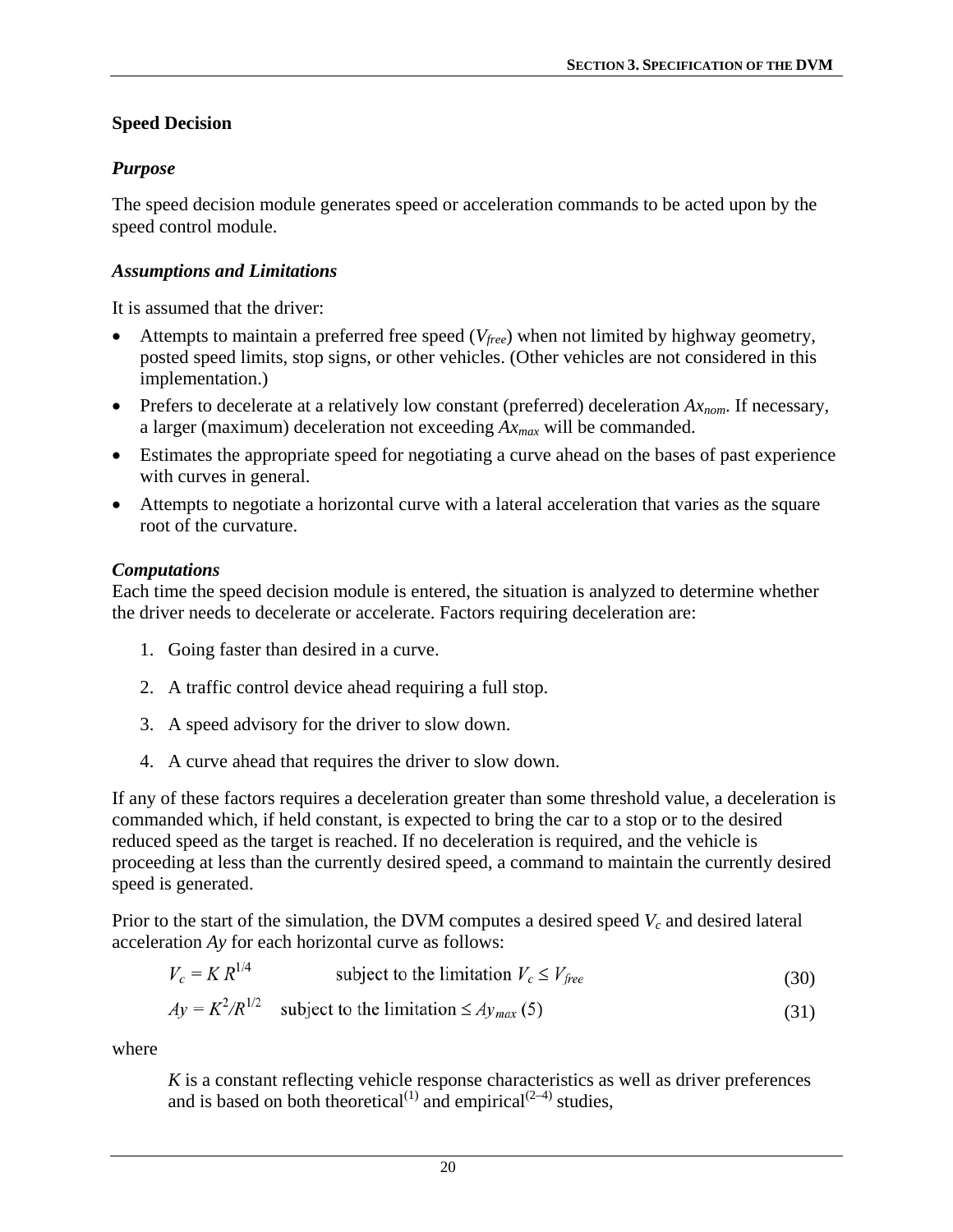*Aymax* is the maximum tolerable lateral acceleration, and

*R* is the geometric radius if the driver attempts to maintain lane center or the virtual radius if the driver cuts the curve.

[Figure 6](#page-31-1) shows the major computational operations of the speed decision module. If the vehicle is negotiating a curve at a speed with excess lateral acceleration, a deceleration of *Axmax* is commanded. Otherwise, acceleration commands are computed for the following contingencies, where the relevant events are either visible or otherwise known to the driver:

• **Driver is assumed to obey posted speed limits (a parameter set by the user)**, whereby a corresponding acceleration is computed:

$$
A_{\text{posted}} = (V_p^2 - V^2)/(2.0 \, D_p) \tag{32}
$$

where

 $V_p$  = next posted speed,

*V* = estimated current vehicle speed, and

- $D_p$  = estimated distance to the next speed limit sign.
- **Next posted speed is less than the posted speed currently operative**, whereby a deceleration is computed that would be expected to achieve the next posted speed at the point where indicated (an assumption of the model developers). If the next posted speed limit is higher than the current limit, the acceleration is set to the preferred acceleration.
- **Stop sign ahead**, whereby the following deceleration is computed which, if held constant, brings the vehicle to a stop at the stop sign location:

$$
A_{stop} = -(VE)/2.0\tag{33}
$$

where

*E* is the fractional rate of expansion of the retinal image formed by the stop sign (or other object at same distance).

The optical expansion (rad/s) approximation used in the DVM for this psychophysical variable is  $V/D_s$ , where  $D_s$  is distance to the stop sign.

• **One or more curves ahead**, whereby the following acceleration value is computed which, if held constant, is expected to achieve the desired curve speed at entry:

$$
A_{curve}[i] = (V_c[i])^2 - V^2/(2.0 D_c[i])
$$
\n(34)

where

 $V_c$  = estimated curve negotiation speed as given in equation 30, and

 $D_c$  = estimated distance to curve entry.

The largest (negative) acceleration computed for the set of curves is selected as the relevant curve deceleration.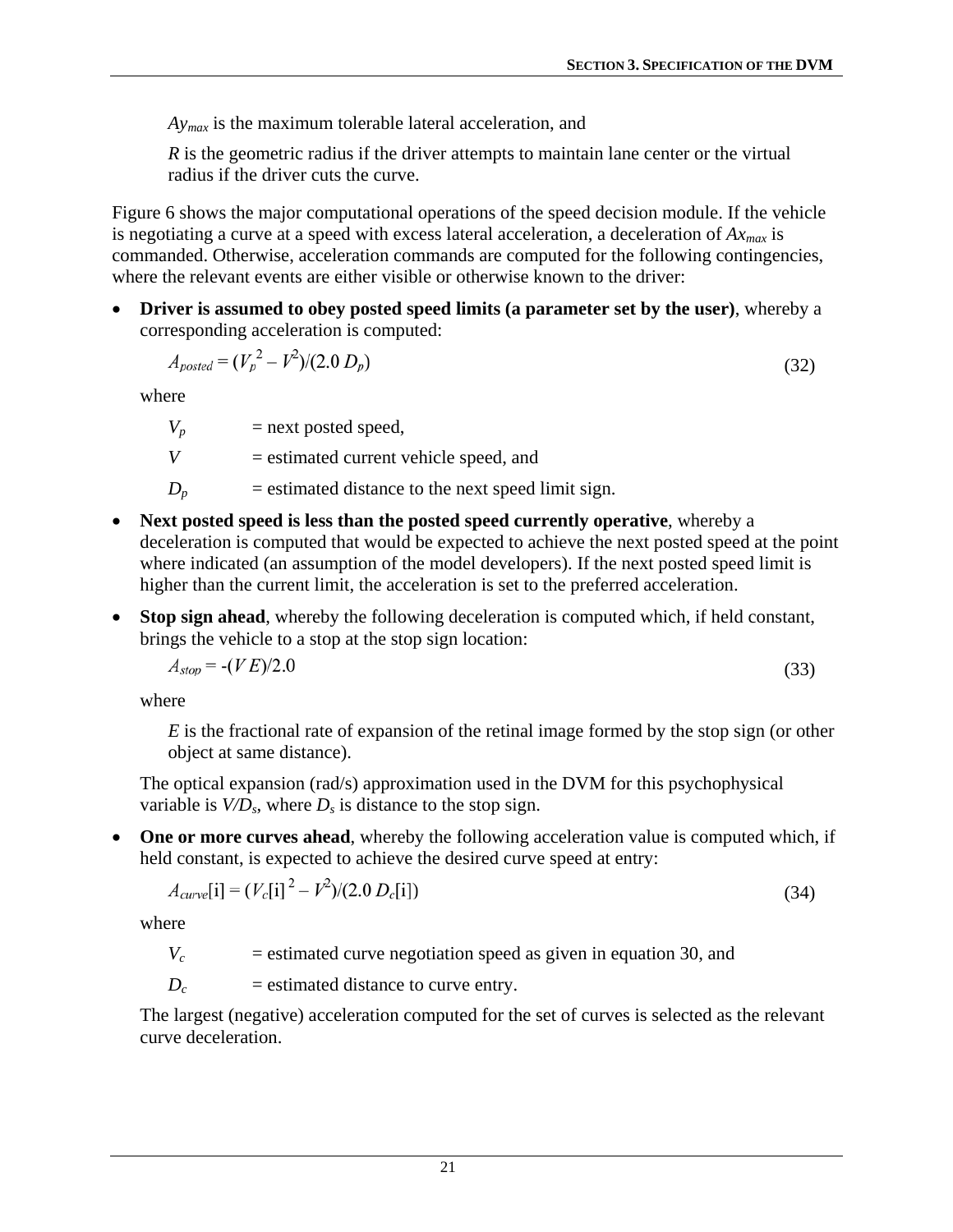<span id="page-31-0"></span>

<span id="page-31-1"></span>**Figure 6. Simplified flow diagram of the speed decision logic.**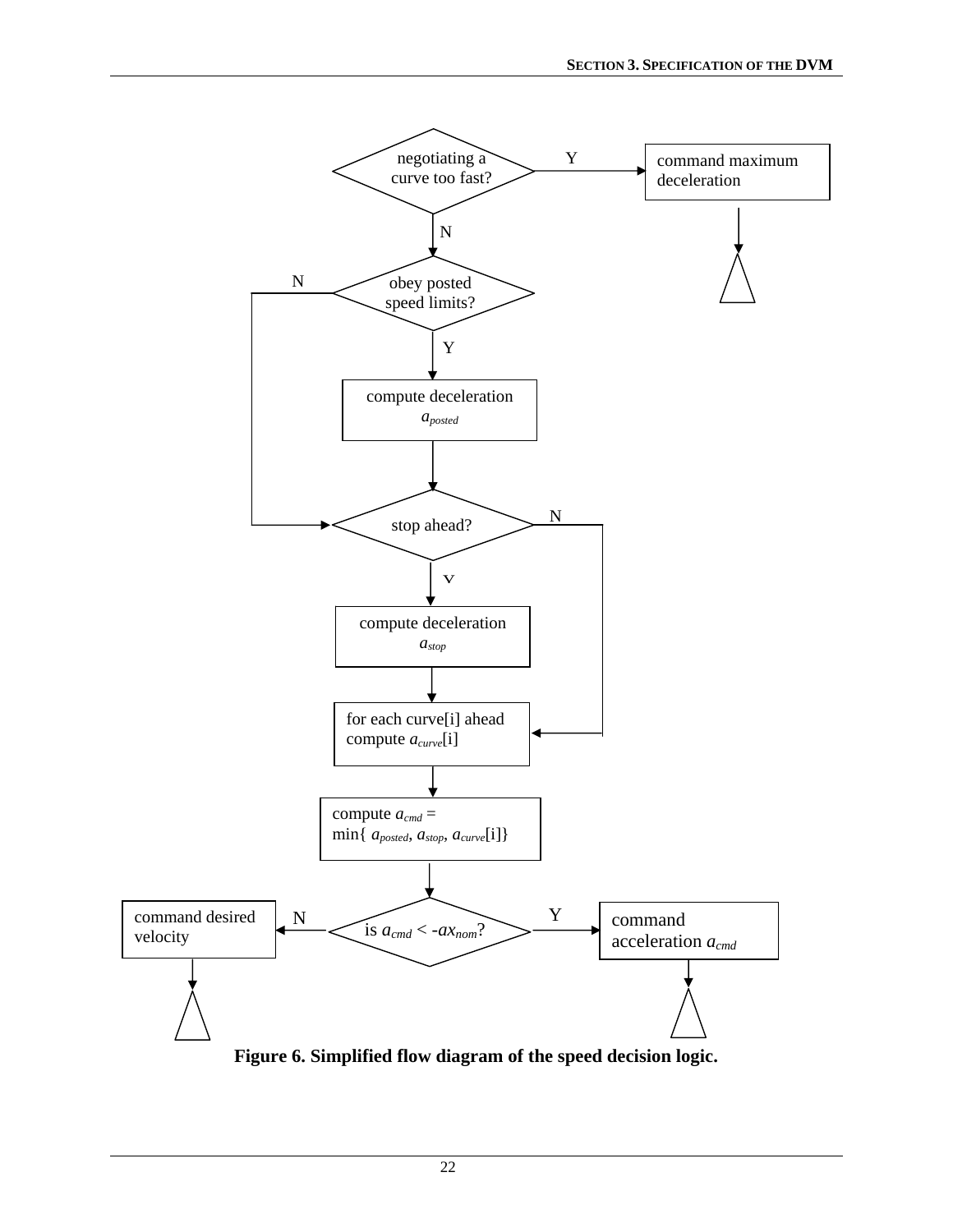The DVM selects, from the above alternatives, the largest deceleration (i.e., most negative acceleration) as the tentative acceleration command  $A_{cmd}$ . If  $A_{cmd}$  is less than  $-Ax_{nom}$ , it is sent to the speed control module as an acceleration command, subject to the restriction of not being more negative than  $-Ax_{max}$ . Otherwise, a command is sent to maintain or acquire a velocity that is the minimum of:

- Preferred free speed,
- Current posted speed, if obeying posted speed limit, or
- Appropriate speed for the horizontal curve currently being negotiated.

The speed decision module has additional features. Specifically, if the vehicle has stopped at a stop sign, a counter is set. The decision logic described above is then bypassed until a wait time has passed (user defined). In addition, one of the following treatments is employed for events that are beyond the available SD, depending on the Road Familiarity option set by the user in the IHSDM Administration Tool:

- **The driver is familiar with the road and knows what lies beyond.** In effect, the SD limitation is ignored.
- **The driver assumes a long tangent just beyond the visual range.** In effect, nothing lies beyond visual range requiring driver to slow down.
- **A maximally cautious driver assumes a stopping requirement just beyond visual range.**
- **The driver assumes road geometry beyond the SD is similar to that recently negotiated.** In effect, a horizontal curve of the same geometry as the curve most recently negotiated is assumed.

The long-tangent assumption has been selected for the default driver configurations provided in the IHSDM.

Highway-related factors influencing SD in the DVM are vertical crest and obstruction offsets. The driver model also contains a variable representing the driver's maximum SD. This variable, accessible through the Administration Tool, is set to 1,000 m in the default driver configurations. A lower value could be selected to reflect environmental (e.g., weather) limits to SD.

# *Additional Specification*

# **More accurately model the relation between acceleration and required speed change:**

The DVM assumes that the driver's preferred deceleration or acceleration during curve approach and after curve exit is the same for all horizontal curves. The data, however, are more consistent with the assumption that such accelerations and deceleration vary with the square root of the total desired speed change. A theoretical construct has been defined that predicts the forementioned square-root relationship between the acceleration or deceleration and the desired speed change.<sup>(3)</sup> Existing data obtained in the on-road studies could be used to quantify the parameters of this model.

In order for such a model to be applicable, however, it is necessary to have a model for predicting the desired tangent speeds between two curves. We originally suggested that an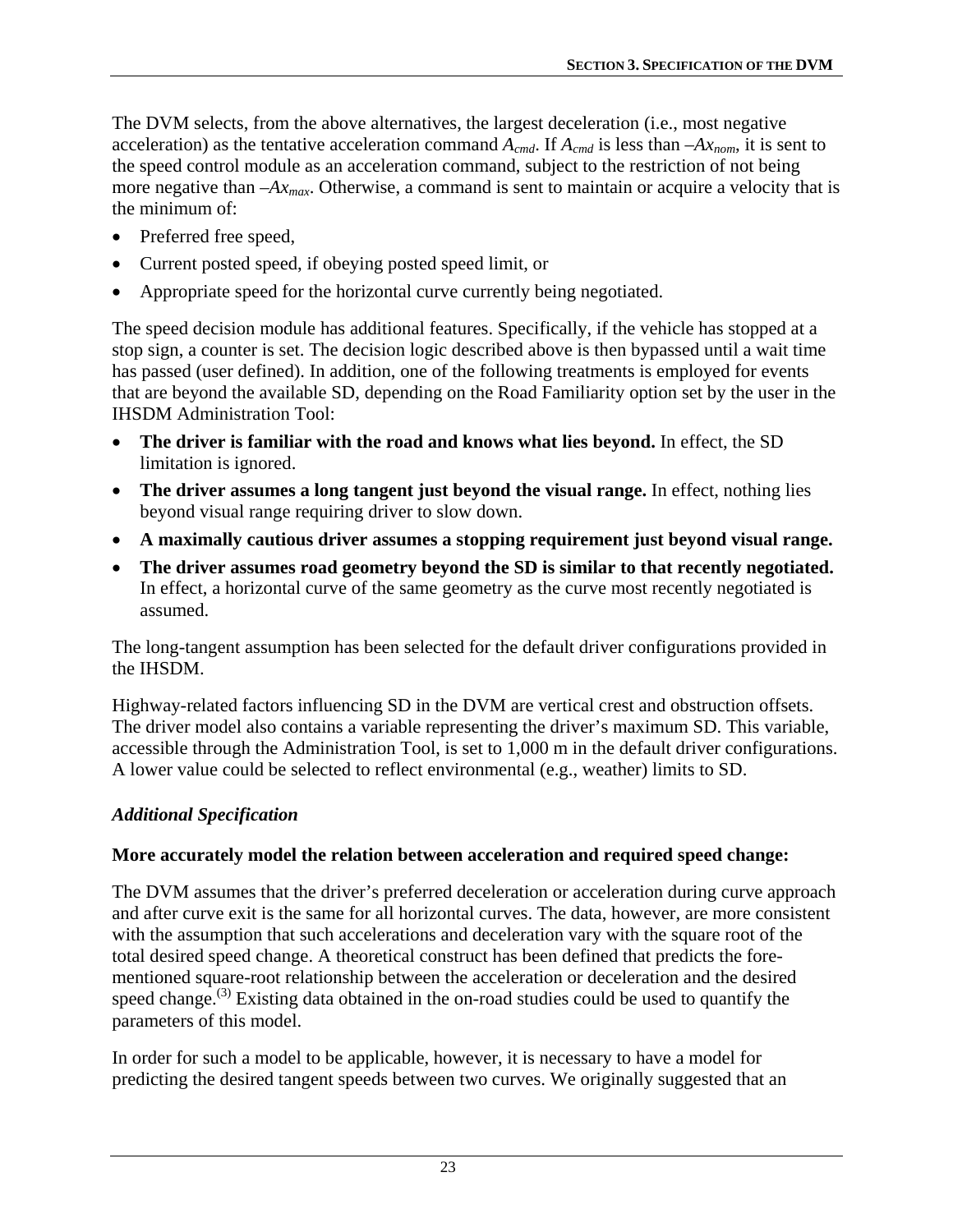<span id="page-33-0"></span>optimization algorithm be sought to develop such a model—an effort that we consider to be beyond the scope of the present effort.

At the suggestion of the FHWA, we agreed to explore the approach taken in a previous study.<sup>(5)</sup> This study was not entirely applicable, however, as it explored only long tangents, defined as tangents where the driver can reach and maintain the desired speed. Furthermore, the authors concluded that their findings "indicated that combinations of alignment indices and other geometric variables were not able to significantly predict the  $85<sup>th</sup>$  percentile speeds of motorists on long tangents of two-lane rural highways."

Two other studies of speed on two-lane rural highways were reviewed. Figueroa and Tarko<sup>(6)</sup> developed regression models for predicting mean speed and speed dispersions in curves and on tangent approaches to curves. They developed a 12-factor model for mean speed, but curvature was characterized simply by a binary value (1 if radius greater than 1,700 ft, 0 otherwise), and tangent length and characteristics of preceding curve were not considered.

Polus, Fitzpatrick, and Fambro<sup>(1)</sup> explored and developed regression models for the effects of preceding and following horizontal curves on the intervening tangent speeds. They concluded that tangent length and radii of preceding and following curves were the most important variables in the regression equations. They also concluded that a single model for tangent speed was inadequate because of the low  $R^2$ , and they subsequently developed four models using descriptors of the highway environment based on curve radii and intervening tangent length. While this study is the most relevant of the three studies reviewed here, we have decided not to attempt to implement the results in the DVM for the following reasons:

- 1. The models are limited to pairs of preceding and following horizontal radii that are either both less than or equal to 250 m, or both greater than 250 m.
- 2. Insufficient data exist to validate one of the models.
- 3. The model forms are markedly different from the component models currently used in the DVM, and it is not clear that sufficient resources are available for implementation and testing of these models in the current study.

We suggest that an optimization approach similar to that used in the current DVM be pursued in a subsequent model development effort.

## <span id="page-33-1"></span>**Speed Control**

## *Purpose*

The speed control component generates accelerator and brake pedal actions to regulate the speed or acceleration as commanded by the speed decision component.

## *Assumptions and Limitations*

The accelerator and brake are operated by a single foot which is always in one of the three following conditions: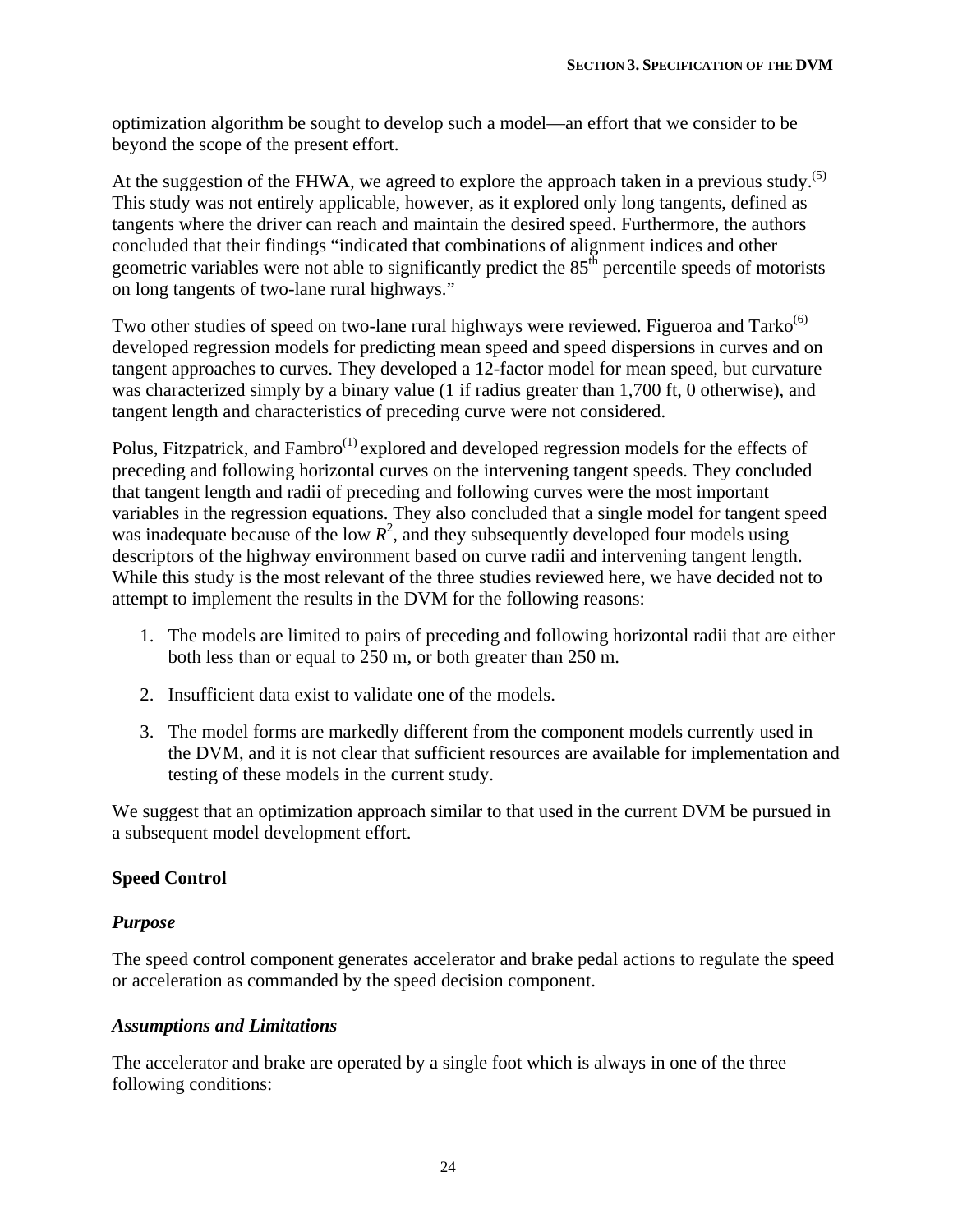- 1. Operating the accelerator,
- 2. Operating the brake, or
- 3. Transitioning between brake and accelerator.

The driver adopts a linear control strategy to regulate either speed or acceleration.

## *Computations*

The speed control algorithm consists of: (1) a wait period, in which no action is taken, to reflect the time it takes the driver to transition from one pedal to the other; (2) a time delay to reflect delays associated with the driver's perceptual/motor response, and (3) three bounded linear systems. The latter convert a speed-command into an acceleration command, operate the accelerator to achieve the desired acceleration, and operate the brake to achieve the desired (negative) acceleration.

Pedal movements are for automatic transmission vehicles. The driver model does not handle gear shifting.

In general, the speed decision model issues an acceleration command when the vehicle is required to slow down or stop for an event ahead and otherwise issues a velocity command.

When a velocity command  $V_{cmd}$  is received from the speed decision module, the following commanded acceleration *Acmd* is computed:

$$
A_{cmd} = (V_{cmd} - V_{est})/\tau_v
$$
\n(35)

where

*Vest* is the estimated vehicle velocity,

 $\tau_v$  is a velocity time constant, and

|*Acmd*| is limited to *Axnom*.

The acceleration command—either computed as above or provided directly by the speed decision module—is then filtered as follows to provide a commanded rate of change of the pedal *Prate*:

$$
P_{rate} = (A_{cmd} - A_{Xest})/(G_a \tau_{acc})
$$
 if the accelerator pedal is being operated, or (36)  

$$
P_{rate} = (A_{cmd} - A_{Xest})/(G_b \tau_{br})
$$
 if the brake pedal is being operated (37)

where

*Axest* is the estimated longitudinal acceleration,

 $G_a$  is the accelerator pedal gain,

<sup>τ</sup>*acc* is a time constant associated with the accelerator pedal, and

 $G_b$  and  $\tau_{br}$  are similar parameters associated with operation of the brake.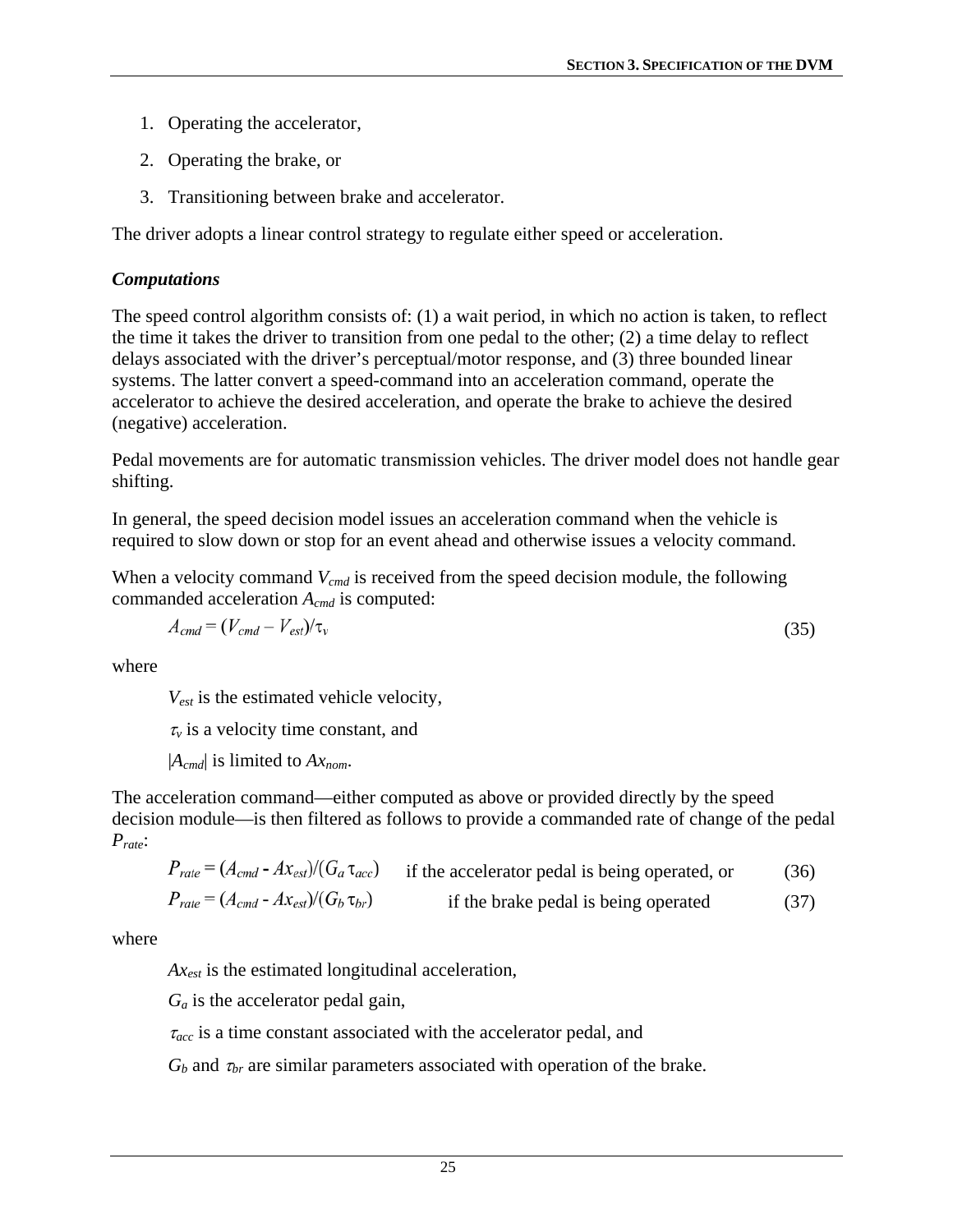The accelerator and brake gains are constants approximating the change in speed (m/s) per unit of pedal deflection, where 1.0 represents a maximum deflection. The time constants are selected to provide a subjectively satisfactory system response (i.e., timely but minimally oscillatory). The magnitude of the commanded rate of pedal movement is restricted to a maximum value specified by the user (e.g., maximum rate of full deflection in 1/2 second used in DVM testing to date).

The resulting command is delayed by the assumed driver delay (typically, 0.2 s) to yield a delayed pedal rate. The accelerator pedal displacement is incremented during the simulation update interval according to this pedal rate if the accelerator pedal is currently being controlled. Brake pedal displacement is otherwise incremented.

A pedal transition is initiated whenever:

- A negative pedal rate is commanded signifying further deceleration.
- The brake pedal is being controlled, the pedal is at zero displacement, and a positive pedal rate is commanded signifying further acceleration.

We suggest that an optimization approach similar to that used in the current DVM be pursued in a subsequent model development effort. This assumption represents a worst-case driver behavior and thus provides the most critical test of the highway design from a safety standpoint.

With transition, a counter is incremented according to the pedal transition time (user specified). When the speed control module is re-entered, the count is decremented, and the module is exited if the count has not reached zero. Control is switched to the other pedal after transitioning is completed.

Speed and throttle must be initialized to reflect the vehicle state at the start of the simulation. In particular, the influence of posted speed, nearby curves and stop signs, and the possibility of starting in a curve must be considered.

The following variables are defined:

| $a_{des}$        | $=$ desired initial acceleration             |
|------------------|----------------------------------------------|
| $ax_{nom}$       | $=$ nominal acceleration                     |
| ay               | $=$ lateral acceleration                     |
| $\alpha y_{max}$ | $=$ maximum allowable lateral acceleration   |
| $V_{free}$       | = driver's preferred (free) speed            |
| V                | $=$ temporary speed variable                 |
| $V_c$            | $=$ curve negotiation speed                  |
| $V_{des}$        | $=$ desired initial speed                    |
| $\boldsymbol{R}$ | $=$ effective curve radius (positive number) |
| D                | $=$ temporary distance variable              |
|                  |                                              |

The pseudo-code in figure 7 demonstrates the logic to be implemented.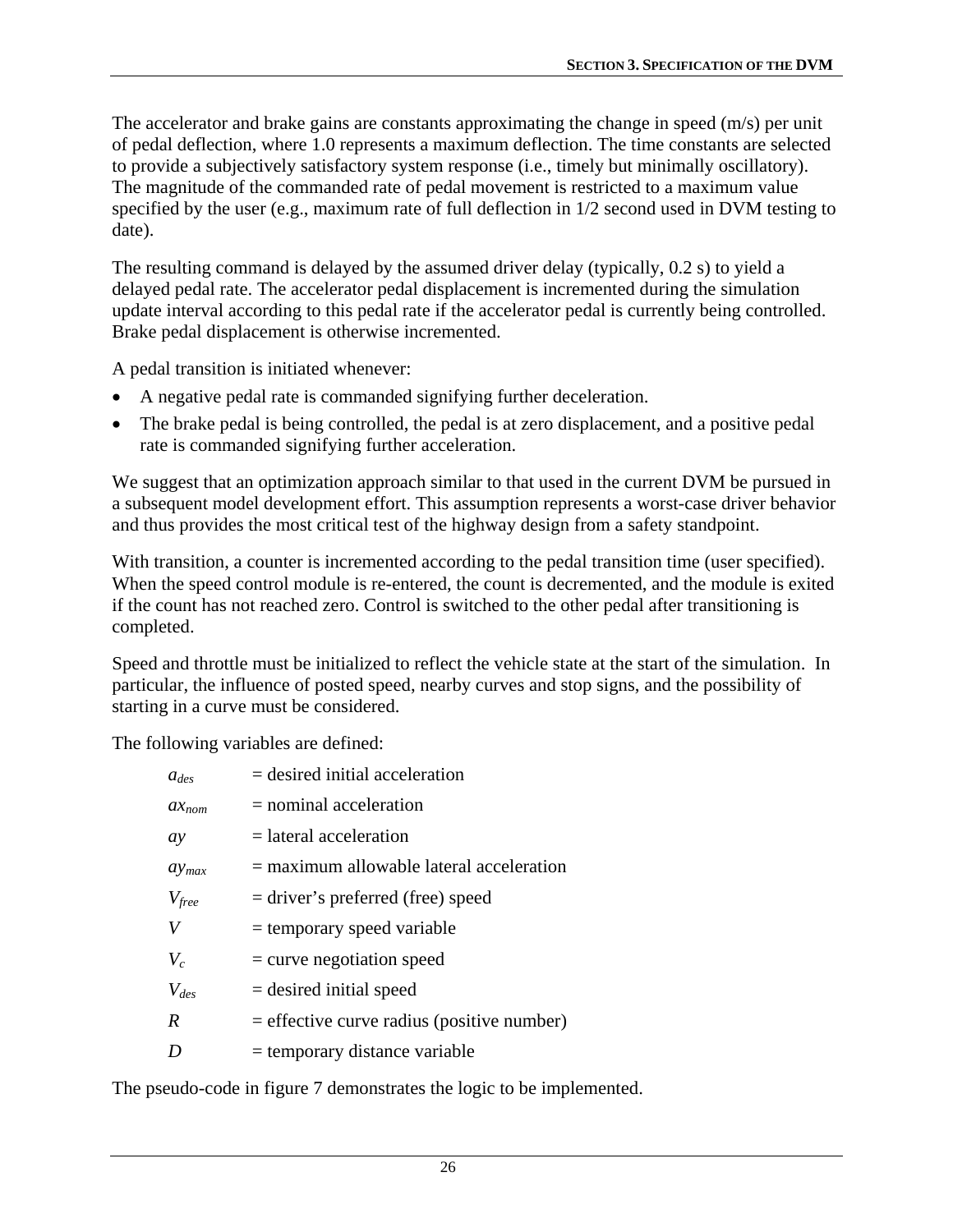```
{
set brake position to zero
set regulating acceleration
ades= 0.0
Vdes= Vfree
if (driver obeys posted speeds)
Vdes= min(Vfree, initial posted speed)
if (starting in a curve)
{
ay= lateral acceleration factor/R1/2
ay = min(ay, aymax)V = (ay * R)1/2Vdes= min(V, Vdes)
}
if (road contains stop signs)
{
D= distance to nearest stop sign
V= sqrt(2^* D * axnom)if (V < Vdes)
{
Vdes= V
ades= - axnom
}
}
for each horizontal curve ahead
{
D= distance to curve
V= sqrt(Vc2 + 2* D * axnom)
if (V < Vdes)
{
Vdes= V
ades= - axnom
}
}
set actual and estimated speed to Vdes
set actual and estimated longitudinal acceleration to ades
interpolate pedal position from table of vehicle parameters vs. speed
}
```
**Figure 7. Pseudo-code for calculating speed control.** 

# **VEHICLE DYNAMICS MODEL (VDM)**

The VDM included in the DVM is based on the vehicle dynamics analysis, non linear (VDANL) model, which is intended for the analysis of passenger cars, light trucks, articulated vehicles, and multi-purpose vehicles. At present only the passenger car and Class 8 tractor trailer are simulated in the DVM.

A detailed description of the VDM is beyond the scope of this document. A brief review of the principal features of this model is given here, abstracted from material provided by the VDANL developer. The reader is referred to Allen et al.<sup>(2)</sup> for additional details.

Model equations cover the full range of lateral/directional and longitudinal motions up through large angles experienced in spin out and rollover. The vehicle model includes components for sprung and unsprung masses, suspension, steering, braking, power train, drive train, and tires. The model includes a comprehensive tire model and properly accounts for the effects of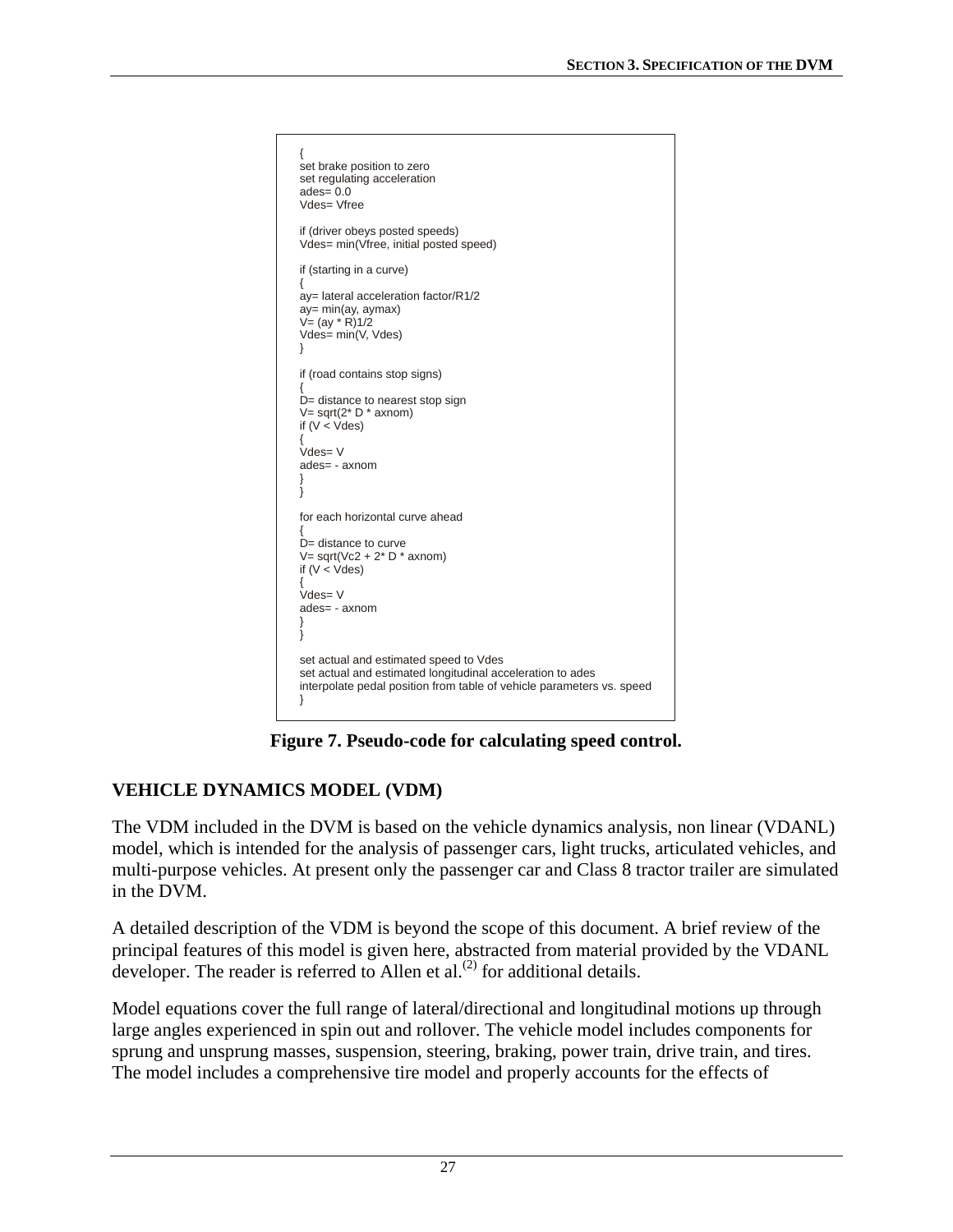maneuver-induced load transfer. The vehicle and tire models are based on past research and have been extensively validated.

Major elements of the VDM include:

- **Tires:** Characteristics of these play a dramatic role in vehicle dynamics since they respond to vehicle maneuvering. The tire model generates lateral and longitudinal tire forces and aligning moments as functions of normal load, slip, and camber angle and includes appropriate interactions between these input variables including force saturation.
- **Suspension:** Composite suspension characteristics are designed to represent wheel steer and camber motions relative to the sprung mass and squat/lift forces resulting from tire ground plane forces acting on the suspension geometry. Wheel steer also arises from compliance in response to tire side force and aligning torque.
- **Steering:** This model includes Ackerman steer effects and compliance and a composite second order characteristic to simulate steering dynamics in response to steering and aligning torque inputs.
- **Power and Drive Train:** This model includes engine, transmission, differentials and torque splitting between the front and rear axles. Front, rear, and four-wheel-drive can be accommodated. (Defaults are front wheel drive for the passenger car and both drive axles on the truck tractor.)
- **Brakes:** This model includes simulation of vacuum boost run-out and a nonlinear proportioning valve between the front and rear axles. Also includes a generic anti-lock brake system. Truck brakes include trailer pneumatic lag and fade due to overheating.

Vehicle characteristics are specified in a set of text files that are provided with the IHSDM software.

Outputs of the VDM include the location of the vehicle in geographic coordinates, vehicle heading, path (i.e., lateral offset from lane center), and other vehicle state variables (e.g., yaw rate and longitudinal and lateral accelerations).

## **GENERAL SPECIFICATIONS**

The following are additional specifications that do not specifically correspond to any of the above components.

#### **Halt Simulation upon Vehicle Rollover**

The DVM currently computes the lateral load transfer at each simulation interval. The simulation should halt with an appropriate error message whenever this variable is equal to or greater than 1.0 or equal to or less than -1.0.

#### **Definition of Off-road Condition**

The Battelle Team conducted a mini user requirements analysis (URA) in an attempt to identify an appropriate definition for the off-road condition. Representative end-users of the DVM software were asked to provide the Battelle Team with both definitions for and operational uses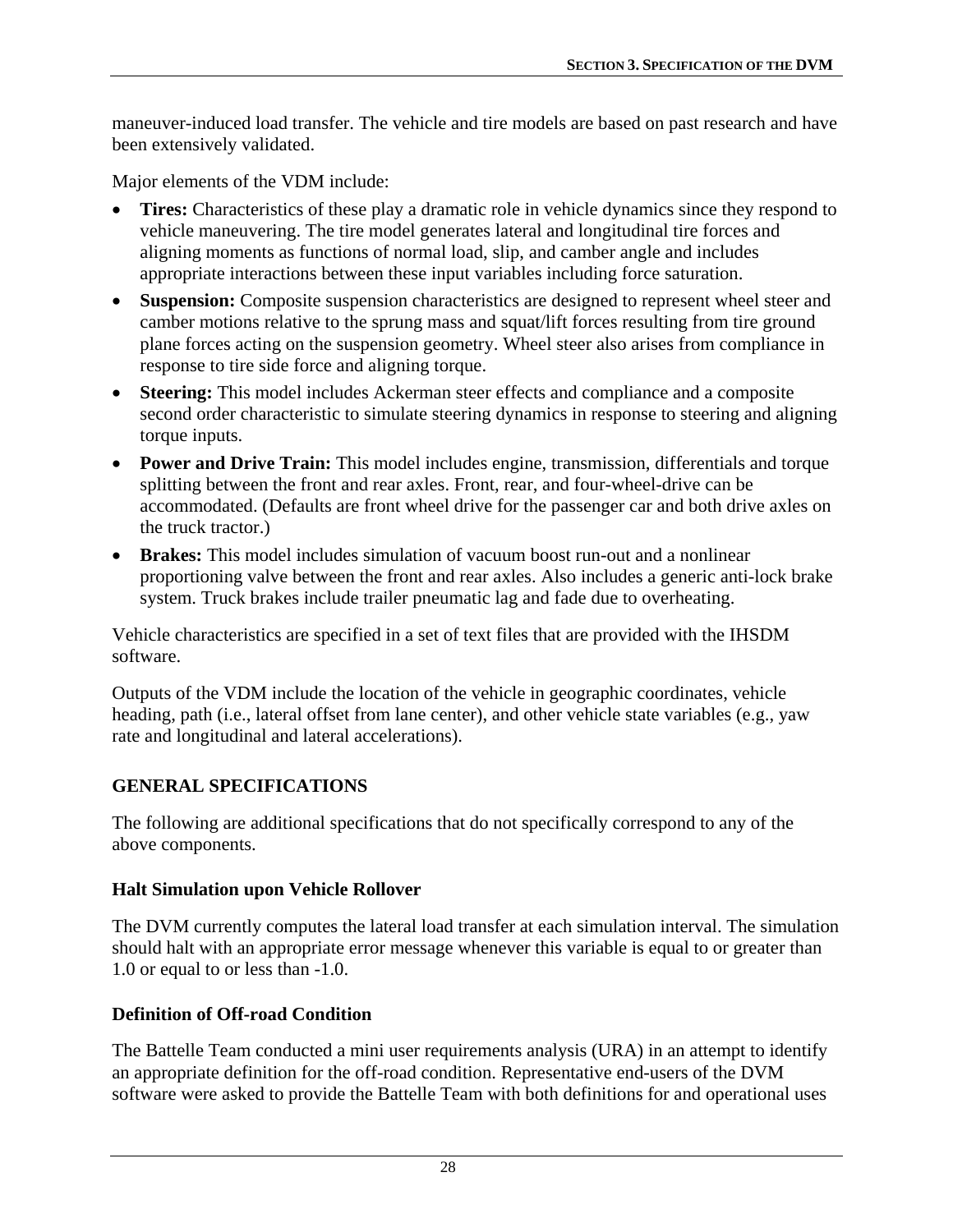of the term "off-road" condition. The results from those participating in this analysis were varied, ranging from defining off-road as the inside of a tire being outside the paved section of roadway to the entire vehicle being outside the paved roadway.

The intent of defining an off-road condition in the DVM is both to identify a situation where the driver can be considered to have lost effective control of the vehicle and define a condition where the validity of small-signal linearization adopted in certain computations is in question. (Small-signal approximations should be valid as long as the vehicle remains relatively close to lane center.)

Accordingly, an off-road condition should be defined as a condition in which all tires are entirely off the paved section of roadway (including paved shoulders). When such a condition occurs, the simulation should be halted with an appropriate message. In the case of a Class 8 truck, an offroad condition is to be identified if all tractor wheels are outside the paved section.

If an off-road condition is identified, the simulation is halted with an appropriate message shown to the user.

## **Treatment of Curves that are Close Together**

The vehicle tends to run off the road when reverse curves are too close together and the driver is trying to cut the curve, especially when the entry point of the second virtual curve is reached before the exit point of the first virtual curve.

Tests were performed using various combinations of horizontal curvatures and separations between successive curves in an attempt to find ways to modify the degree of curve cutting (and therefore the location of the virtual curve entry and exit points) to avoid predicted steering problems. No such modification scheme was found that would consistently produce reasonable steering behavior for close curves. It was noted, however, that reasonable steering behavior was predicted when curves were separated by at least 10 m.

The recommended solution to this problem, if there is at least one pair of curves separated by less than 10 m, is to provide a message to the user at the beginning of the simulation listing each pair of curves separated by less than 10 m, and allow the user the option of continuing or halting the simulation. For simulations involving multiple trials, this message and option should be presented only at the beginning of the first trial.

# **SPECIFICATION FOR MODIFYING THE DEVELOPMENTAL DVM**

Two modifications of the DVM have been required to facilitate calibration of the heavy vehicle: (1) additions to the output data file and (2) capability for user-programmed controls.

## **Additions to the Output Data File**

In order to show the path followed by the heavy vehicle trailer in a horizontal curve, the DVM also includes positions of the outside trailer wheels in the primary output data file (e.g., a file having a name like "analysis.slowtruk.i.csv").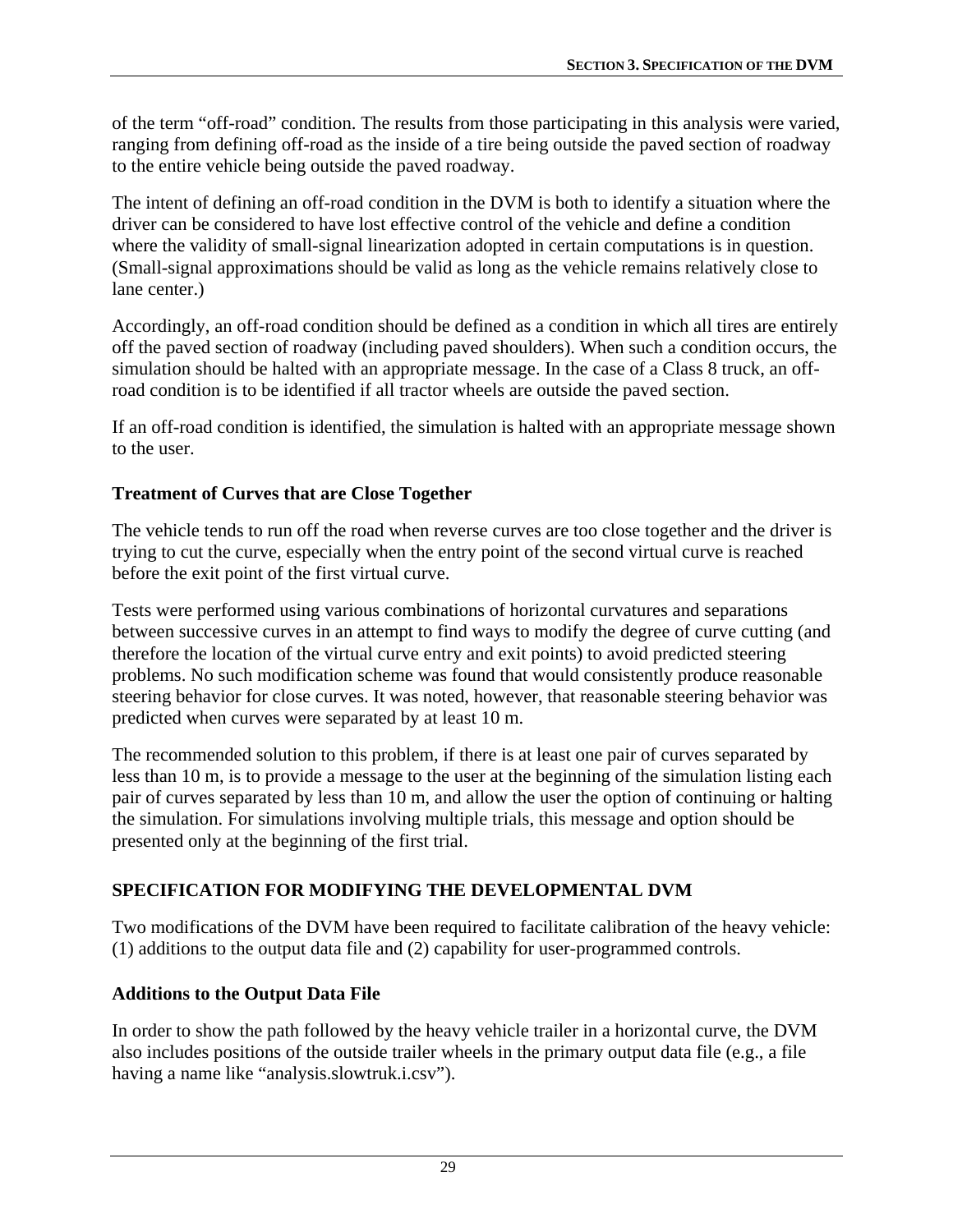The output data file has been expanded to include the stationing and lateral location of eight wheel positions. The corresponding user-friendly names for the wheel variables (contained in the third row of the data file) should be s-wheel0, s-wheel1, etc., for stationing and y-wheel0, ywheel1, etc., for lateral position The program names for these variables (contained in the second row of the data file) are at the discretion of the program developer. Lateral positions are given as the distance from lane center in the expanded output data file.

## **User-Programmed Controls**

The capability for the user to override the driver's control response in the DVM with a preprogrammed control response is required for calibration driver parameters when a new vehicle is to be explored. A developmental version of the DVM was suggested in which the user may independently specify the control authority (driver or model user) for wheel, pedal, and brake. The control profile specified by the user consists of one or more segments of constant control in which each segment is specified in terms of duration and control value. Because vehicle response is time based, time rather than station serves as the independent variable.

After the user requests the simulation to commence, the developmental DVM reads a commaseparated file, UserDriverControls.txt, with the following format:

wheelController, pedalController, brakeController wheel, pedal, brake, startTime, stopTime ... wheel, pedal, brake, startTime, stopTime

where

String wheelController = {"User," "Driver"} String pedalController =  ${``User," "Direct"}$ String brakeController = {"User," "Driver"} double wheel double pedal double brake double startTime double stopTime

If the first line of the file contains the string *Driver,Driver*, *Driver*, the remainder of the file is ignored, and the DVM proceeds as normal, where all controls are calculated by the driver model. If one or more of the strings in the first line is *User*, the second line of the file is read, and the values corresponding to all controls designated as user override the values computed by the driver model. Values associated with a driver control do not override the DVM-computed values. The program terminates with an appropriate error message if the value for *startTime* is not zero, or if the value for *stopTime* is less than the start time.

If the file contains only two lines of text, the final value of the second line serves as the stop time for the simulation. If the file contains a third line, control and timing variables are read. The simulation halts with an error message if either the start time is not identical to the previous stop time or the stop time is less than the start time. This procedure is repeated until there are no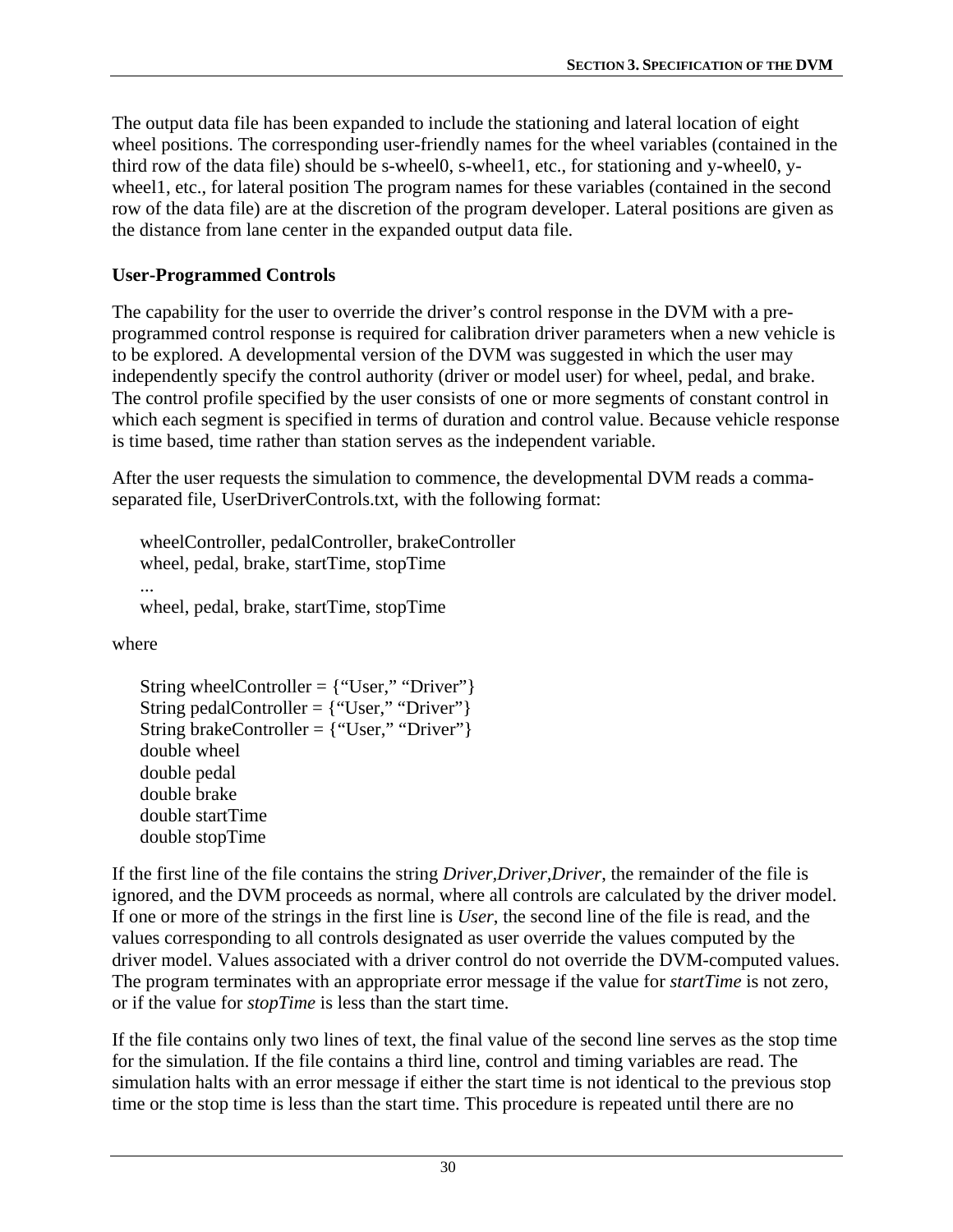further lines of text in the input file, in which case the final stop time serves as the stopping time for the simulation.

If the simulation is run with partial or full *User* control, the simulation halts with an error message if the end of the road is reached before the current stop time.

Internally, the procedure for using these control data is as follows:

Store these data in an internal lookup table. Right before calling VDANL, refer to the lookup table to see what values should be used at the current time. For each variable being controlled by *User*, override the calculated values with the file values; otherwise use the values calculated by the driver model.

# **DVM PARAMETERS THAT ARE SELECTABLE**

The default setting of driver-related parameters in the DVM is intended to represent the behaviors of drivers who are attentive, well-trained, and driving under normal nonemergency conditions on two-lane rural highways in the absence of other traffic. Accordingly, the model generates predictions of acceptable vehicle control for even severe highway geometrics. The DVM does not treat turning at intersections.

The one exception to this rule is the long-tangent treatment of SD limitations discussed previously, but this could be modified to reflect more conservative driving behavior. By modifying certain driver-related parameters, however, one can explore degradations in driving performance resulting from one or more types of information-processing impairment.

The following discussion is organized as follows: (1) Options Selectable by the User, describing the default operation of the DVM, and (2) Options Selectable by the System Administrator, in which manipulations of certain independent model parameters can be made with the existing DVM implementation to explore nonoptimal driver behavior.

# **Options Selectable by the User**

The DVM allows the user to select among sixteen sets of driver configurations which specify the vehicle being driven (passenger car or tractor-trailer), the nature of the simulation (deterministic or stochastic), and certain driver behaviors. [Table 2](#page-41-0) lists the sixteen standard configurations provided in the DVM. The user may specify additional configurations via the Administration Tool (also listed as Appendix A).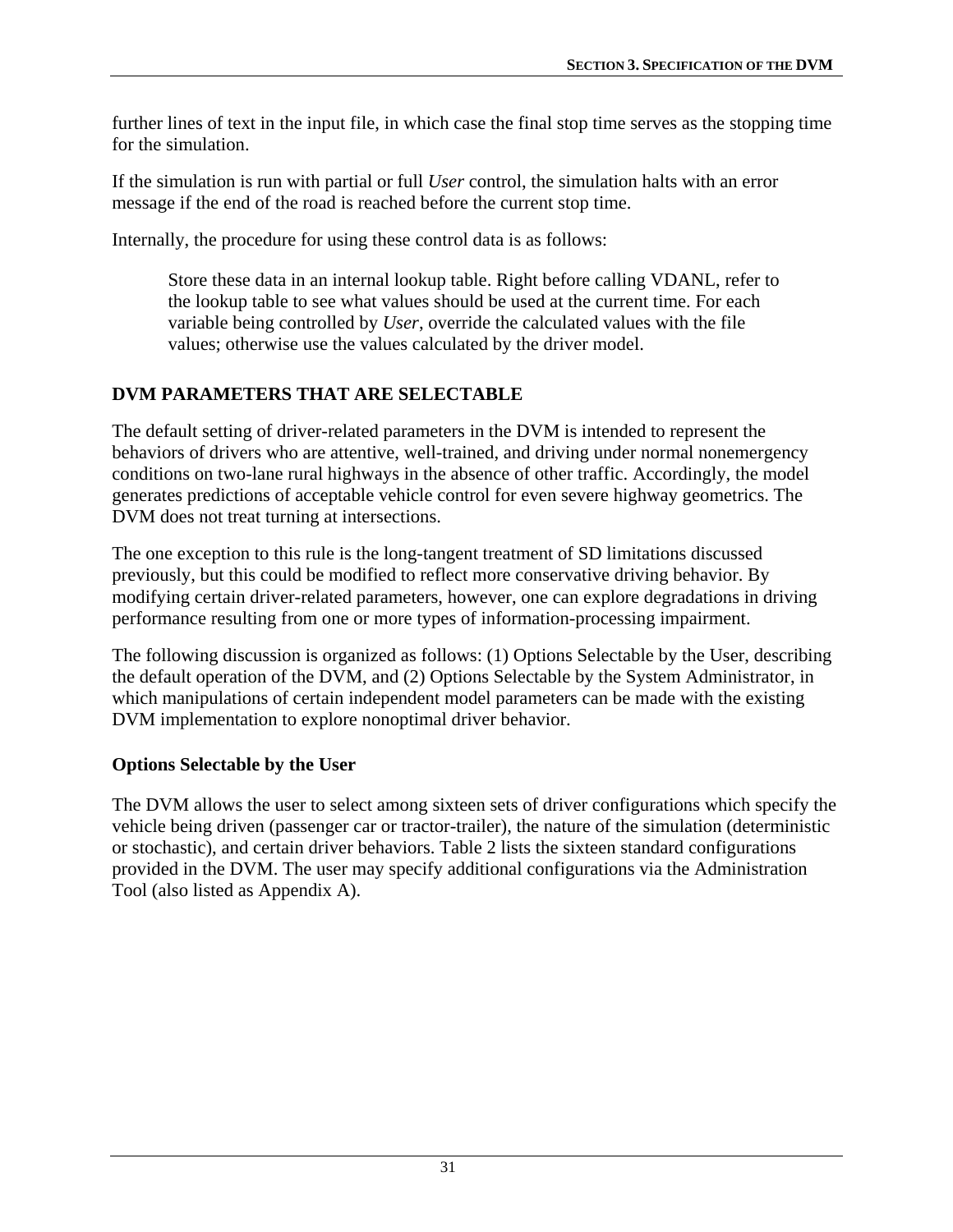<span id="page-41-0"></span>

| Configuration                            | <b>Vehicle</b> | <b>Driver Type</b> | <b>Cuts Curve?</b> |
|------------------------------------------|----------------|--------------------|--------------------|
| Deterministic nominal-center/Taurus      | Passenger car  | Nominal            | N                  |
| Deterministic nominal-cutcurve/Taurus    | Passenger car  | Nominal            | Y                  |
| Deterministic aggressive-center/Taurus   | Passenger car  | Aggressive         | N                  |
| Deterministic aggressive-cutcurve/Taurus | Passenger car  | Aggressive         | Y                  |
| Deterministic nominal-center/truck       | Truck          | Nominal            | N                  |
| Deterministic nominal-cutcurve/truck     | Truck          | Nominal            | Y                  |
| Deterministic aggressive-center/truck    | Truck          | Aggressive         | N                  |
| Deterministic aggressive-cutcurve/truck  | Truck          | Aggressive         | Y                  |
| Stochastic nominal-center/Taurus         | Passenger car  | Nominal            | N                  |
| Stochastic nominal-cutcurve/Taurus       | Passenger car  | Nominal            | Y                  |
| Stochastic aggressive-center/Taurus      | Passenger car  | Aggressive         | N                  |
| Stochastic aggressive-cutcurve/Taurus    | Passenger car  | Aggressive         | Y                  |
| Stochastic nominal-center/truck          | Truck          | Nominal            | N                  |
| Stochastic nominal-cutcurve/truck        | Truck          | Nominal            | Y                  |
| Stochastic aggressive-center/truck       | Truck          | Aggressive         | N                  |
| Stochastic aggressive-cutcurve/truck     | Truck          | Aggressive         | Y                  |

**Table 2. Standard driver configurations.** 

where:

"Nominal" approximates the average response characteristics of the test drivers.

"Aggressive" approximates the 85th percentile driver.

Not cutting the curve means the driver attempts to maintain lane center in horizontal curves.

Cutting the curve means the driver tracks to the inside of horizontal curves.

Deterministic configurations assume the absence of variability in driver perception and response. Repeated simulations of a given driving condition will give repeatable results.

Stochastic configurations account for perceptual and response variability as a set of noise processes acting on selected perceptual response variables. A random number generator drives the various perceptual noise processes. A series of model runs with the seed of the random number generator changed from run to run will generate a series of driver responses that allow the user to compute statistics on predicted driver and vehicle response.

Driver characteristics consist of (1) nominal-center, (2) nominal-cutcurve, (3) aggressive-center, and (4) aggressive-cutcurve. The parameters for the nominal-center car driver were obtained by matching the average behavior of 18 car drivers participating in the previous DVM study. The driver is assumed to attempt to maintain the vehicle in the center of the lane over the entire roadway. The nominal-cutcurve driver has the same parameter values as the nominal-center except that the driver is assumed to cut horizontal curves by tracking toward the inside of the curve to lessen the sharpness of the path traveled and thereby allow a higher safe speed when negotiating the curve. Lane-center position is maintained on tangent segments.

The aggressive-center and aggressive-cutcurve drivers differ from their respective nominal drivers in terms of three parameters that have been readjusted to represent the estimated  $85<sup>th</sup>$ -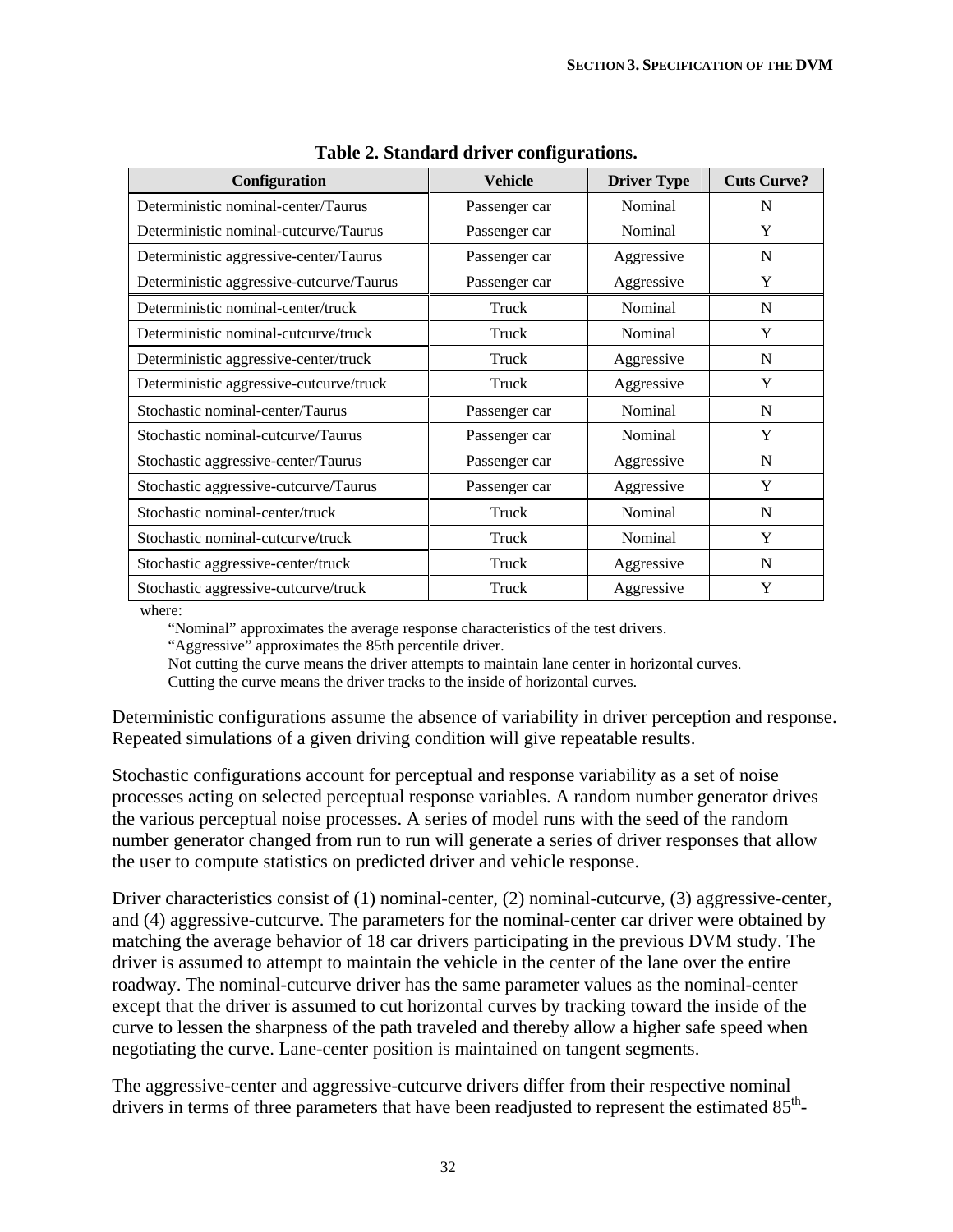percentile driver in terms of free speed, lateral acceleration factor, and preferred longitudinal acceleration*.* Changes in these parameters allow the aggressive driver to cruise at a higher speed in the absence of highway geometric factors (recall that there are assumed to be no other vehicles on the road), take curves at higher speeds and tolerate greater lateral accelerations, and brake more aggressively.

Values for independent model parameters were calibrated on the basis of simulated and on-road studies of passenger cars. The primary goal of the recent DVM study was to adjust the driver parameters as needed to account for the behavior of truck drivers.

The maximum SD for these configurations was assumed to be 1,000 m. An SD this large will typically have no influence on driver behavior. The instantaneous SD, however, may be reduced during a simulation run by highway geometric factors such as sharp vertical crests. In the standard configurations the driver assumes that a long tangent lies beyond the instantaneous SD. In other words, the driver ignores all potential perils that are unseen. One consequence of this treatment may be to cause the driver to react later to a horizontal curve and brake more severely than would be the case with adequate SD.

For these standard configurations, the instantaneous desired speed is the minimum of (1) the free speed, (2) the speed allowed by a requirement to stop ahead, and (3) the speed dictated by one or more curves ahead.

The procedure for calibrating driver parameters is discussed in Section 4.

### **Options Selectable by the System Administrator**

Users having access to the IHSDM System Administration Tool can define additional Drivers to model different assumptions about driver behavior.

## *Speed limits*

The standard options assume that drivers ignore speed limits. The user can specify a new Driver in which posted speed limits are assumed to be obeyed. In this case, the desired speed will never be greater than the prevailing speed limit (which can be different for different segments of the highway). It may be less if the driver's desired free speed is less than the posted speed.

#### *Road Familiarity*

As noted earlier, the DVM allows for four alternative treatments of SD limitations. The standard configurations reflect the driver's assumption that a long tangent lies just beyond the visual range; i.e., that there are no events requiring the driver to slow down. Other treatments may be employed by defining new driver configurations.

#### *Maximum Sight Distance*

Additional Drivers can be defined with lesser value of maximum SD to reflect visibility limitations caused by weather conditions. Reducing the maximum SD may also be implemented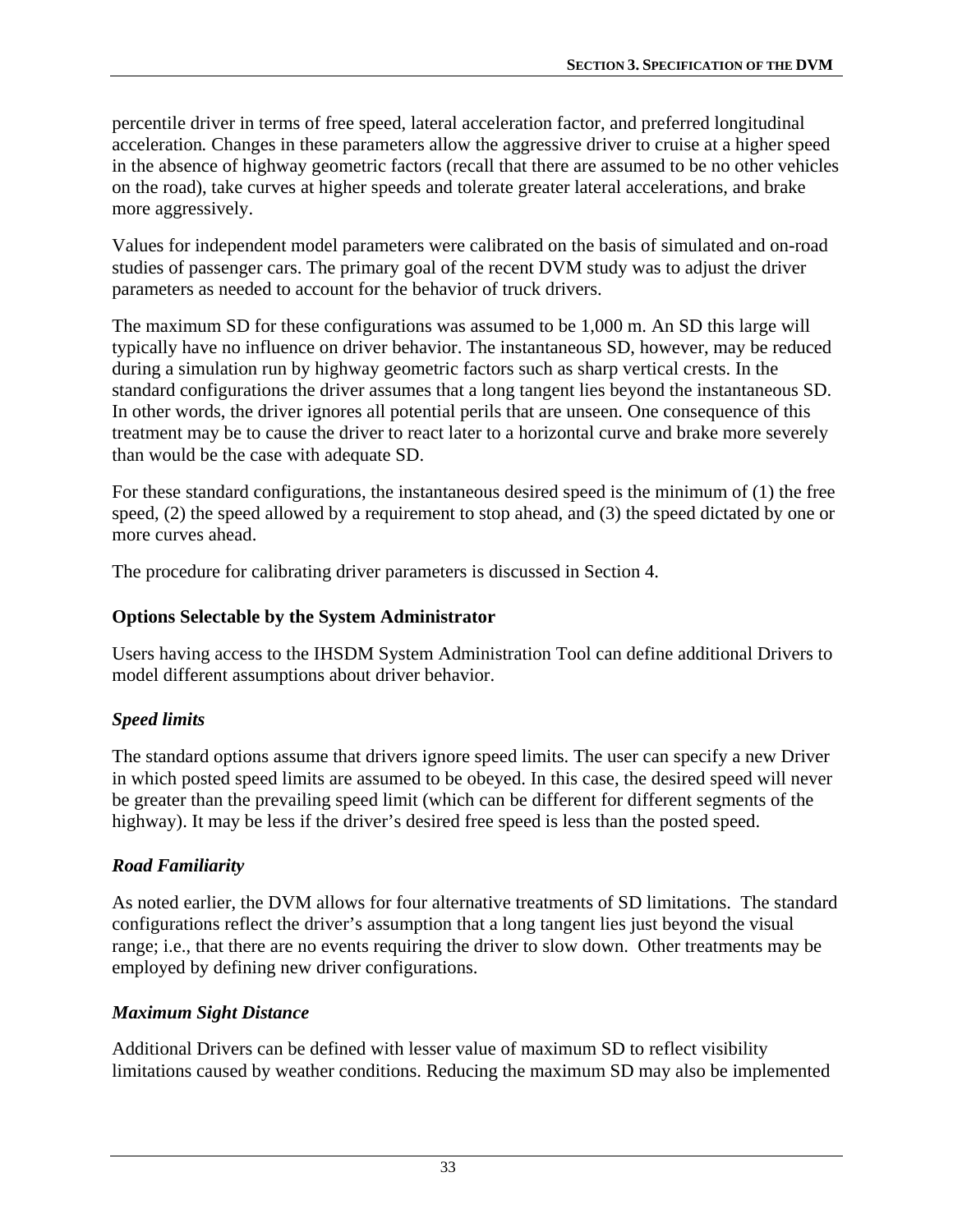to impose a situation in which the driver does not respond to a horizontal curve in a timely manner due to inattention or aggressiveness.

## *Maximum Allowable Lateral Acceleration*

We assume that truck drivers will adopt maximum lateral accelerations that are less than the rollover threshold; i.e., the lateral acceleration that would cause the truck to tip over. The ratio of maximum allowable acceleration to rollover threshold provides a measure of rollover stability in a turn. On-road studies indicate that the relative stability is not constant, but varies with the loading on the truck. Specifically, drivers appear to tolerate a larger lateral acceleration relative to rollover threshold (and therefore greater risk of rollover) for loaded trucks compared to unloaded trucks.

In principle, then, the effects of truck loading on driver/vehicle performance can be explored by varying the allowed lateral acceleration as a function of truck loading, provided there are data for both the rollover characteristics of the truck as a function of load and data for driver behavior with trucks with various amounts of loading. We are aware of a University of Michigan Transportation Research Institute database that may be relevant to driver tolerance of rollover risk under various loading conditions, but more information is needed to determine the adequacy of these data for relating driver behavior to vehicle rollover characteristics.

The truck model currently included in the DVM assumes an unloaded Class 8 truck. The existing implementation of vehicle dynamics is capable of representing loaded truck via a change in values assigned to relevant parameters. Additional experimental data would be required to select parameter values for specific loading conditions.

## *Perceptual Bias*

The default DVM assumes that there are no consistent biases associated with the driver's perception of relevant cues. Noise processes implemented in the stochastic configurations are zero-mean. Additional Drivers can be defined to represent consistent under- or overestimation of vehicle speed, appropriate curve speed, and/or distances to stop signs and curve entry points. By assuming overestimation of appropriate curve speed or underestimation of current vehicle speed, for example, the driver can be forced to negotiate horizontal curves at higher speeds and with greater lateral accelerations and higher risk of tipping over than would be the case with the default driver. At present we have no data for selecting particular levels of bias, but this capability nevertheless allows the user to explore various "what-if" situations.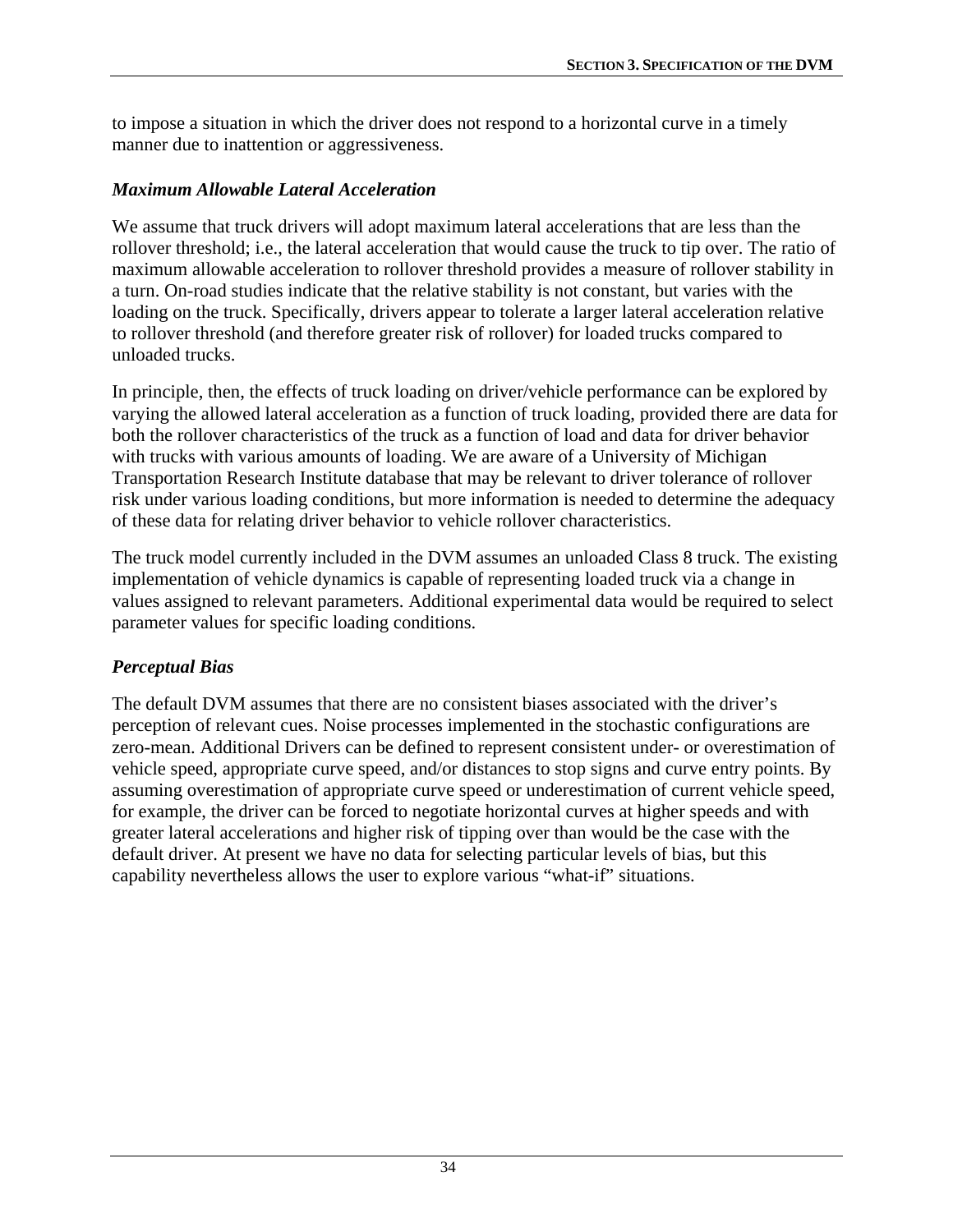## **SECTION 4. VERIFICATION, CALIBRATION, AND VALIDATION OF THE DVM**

## **INTRODUCTION**

This section describes the verification tests performed on the DVM. The calibration/validation methods and results are described for the passenger vehicle and the heavy vehicle.

# **VERIFICATION**

Verification tests performed on the individual modules of the DVM are described in this subsection. Some of these tests were performed on isolated modules. Because of the complexity of the driver model, however, much of the testing of individual models was necessarily performed via simulations of driving tasks using the full DVM. Particular emphasis is given to the speed and path decision modules, which we consider to be the most critical elements of the model from a safety standpoint. Sequentially considered in the following are: Perception, Speed Decision, Speed Control, Path Decision, and Path Control, as well as Output Data Processing.

## **Perception**

Perception is modeled as a noisy incremental process. Whenever the driver updates an available estimate, the new estimate consists of the true simulated variable potentially corrupted by both a bias factor and additive zero-mean white Gaussian noise. The bias factor is intended to account for a consistent over- or underestimation of the variable, such as a tendency to underestimate vehicle speed. For example, a bias of 0.9 represents a 10 percent underestimation of the magnitude of the variable, 1.1 represents a 10 percent overestimation, and 1.0 represents the lack of a consistent directional error. In general, a zero-mean Gaussian random noise process is added to the perceived variable to account for both the effects of perceptual resolution limitations (e.g., thresholds), and for uncertainties that tend to scale with the magnitude of the variable. Noise processes are modeled as a Gaussian white noise shaped by a first-order filter that limits rates at which instantaneous estimation errors can change over time.

The following features of the perception module have been tested:

- Proper operation of the bias feature
- Normality and whiteness of the random noise process
- Accuracy of the standard deviation of the noise process

#### *Bias*

The bias feature was verified through a test of the complete DVM. A model run was conducted in which a bias of 0.85 was associated with estimation of own-vehicle velocity, with all perceptual variables specified to be noise free. A desired free speed of 27 m/s was specified. Analysis of the results showed that the estimate of speed was consistently 0.85 times the actual speed.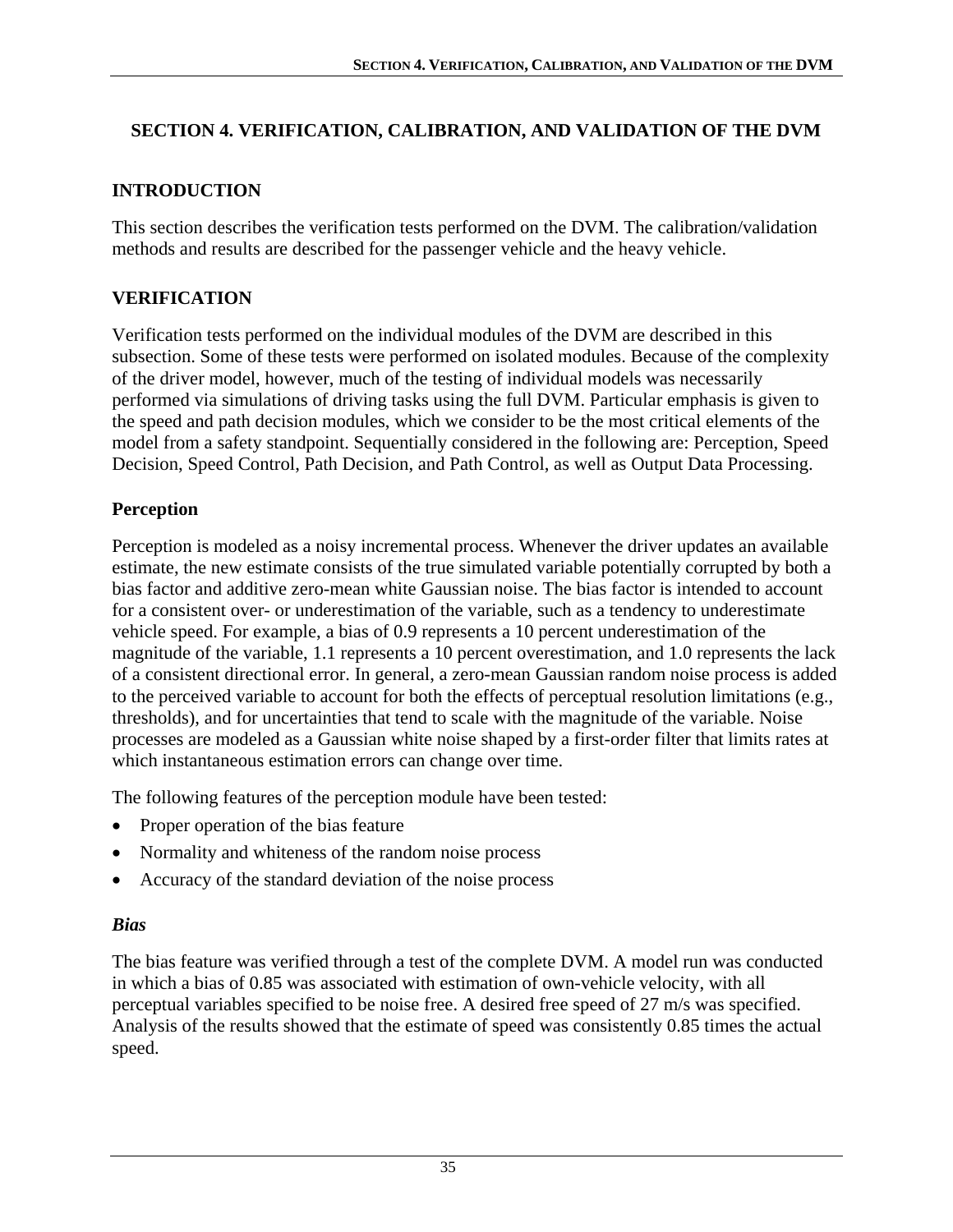### *Normality and Whiteness*

Tests of normality and whiteness were performed directly on the simulated noise generator. Ideally, the power density function (PDF) should be Gaussian, and linear correlations among noise samples should be zero (i.e., the process should be white).

Visual inspection of the PDF of the noise samples revealed a process that very closely resembled a Gaussian noise process. Correlations among noise samples were relatively small but, as indicated below, not inconsequential.

Tests of predicted standard deviations were performed on the perception module in a standalone mode. Measures were made for all variables of interest. Results were mixed. Most predicted standard deviations were very close to the expected values, but others differed from expected values by as much as 15 to 20 percent. Theoretical analysis suggested that these discrepancies were the result of the small degree of nonwhiteness inherent in the random noise generator. Fortunately, this error in the perceptual noise standard deviation was considered unlikely to degrade the use of the DVM as an engineering tool, and no attempt was made to search for a more error-free noise-generation algorithm.

# **Speed Decision**

The speed decision module determines both speed and speed changes. Specifically, it determines the desired steady-state speed for situations where the driver wishes to travel at a constant speed and the deceleration and acceleration profiles when the driver needs to change speeds. Desired steady-state speed is determined by one of the following parameters:

- Driver's preferred free speed, the maximum speed at which the driver intentionally drives.
- Posted speed, when the driver is assumed to obey speed limits.
- Speed in a curve, determined by allowable lateral acceleration.

Requirements to reduce speed include:

- Negotiating a curve too fast.
- Posted speed ahead lower than current speed.
- Stop sign ahead.
- Requirement to slow down for a curve ahead.

The driver increases speed towards the currently desired speed when there is no longer a need to travel at a lesser speed.

The speed decision module contains the following alternative user-selected treatments for driver behavior in situations in which the SD is less than the stopping distance:

- The driver is familiar with the road and knows what lies beyond. In effect, the SD limitation is ignored.
- The driver assumes a long tangent just beyond the visual range. The driver responds as if nothing lies beyond visual range requiring the driver to slow down.
- A maximally cautious driver assumes a stopping requirement just beyond visual range.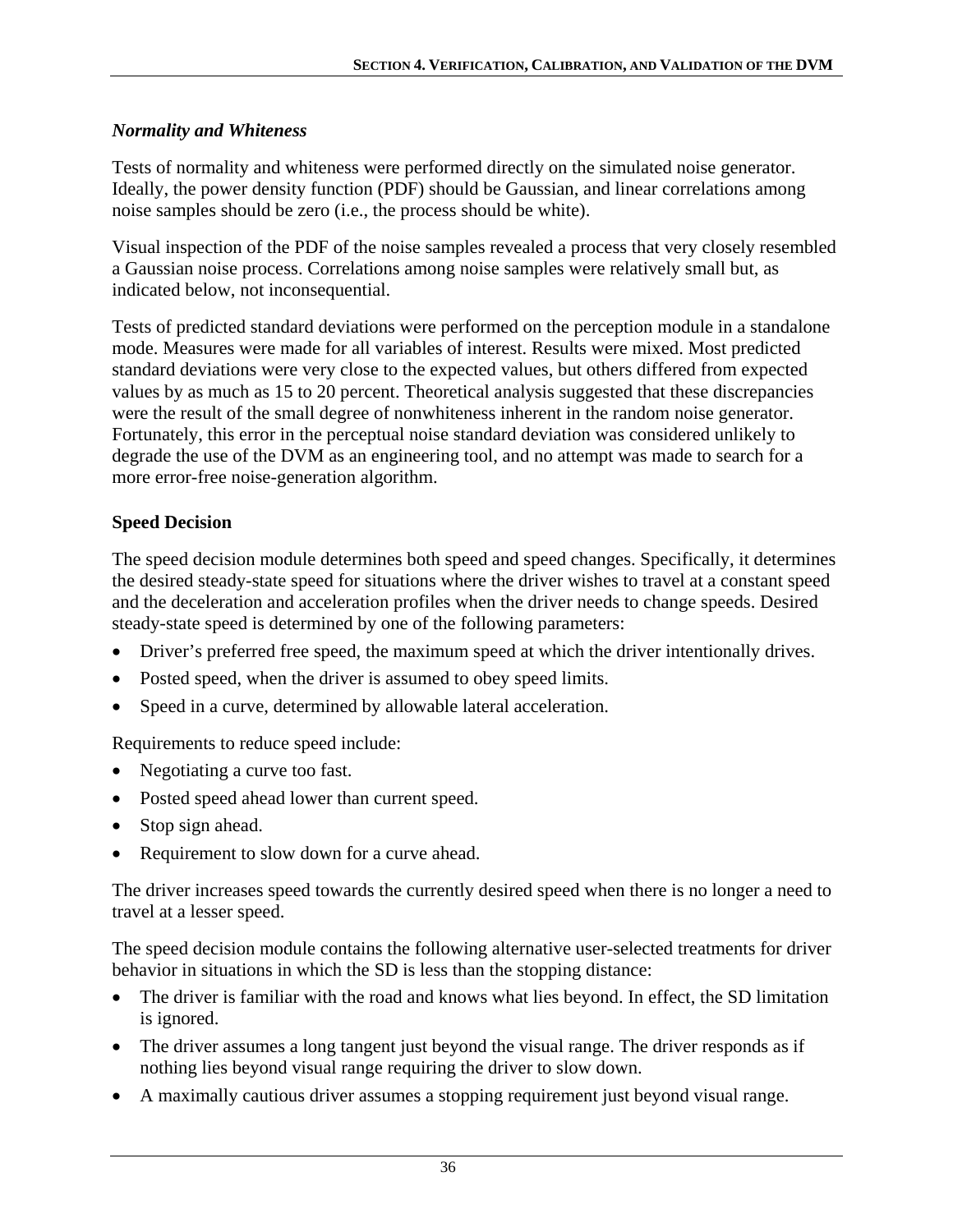• The driver assumes road geometry beyond the SD is similar to that recently negotiated. In effect, a horizontal curve of the same geometry as the curve most recently negotiated is assumed.

These features were all tested using the full DVM as described below.

### *Steady-state Speed*

<span id="page-46-0"></span>Testing the capability of the model to obey speed limits and keep steady-state vehicle speed at or below the assumed free speed was performed using a simulated tangent section containing the series of posted speeds shown in [Table 3.](#page-46-0) The driver's assumed free speed was 27 m/s.

| <b>Station</b> (m) | Posted Speed (m/s) | Posted Speed (mi/hr) | Posted Speed (km/hr) |
|--------------------|--------------------|----------------------|----------------------|
|                    | 30                 |                      | 108                  |
| 500                | 20                 |                      | 72                   |
| 700                | 25                 | 56                   | 90                   |
| 1100               | 30                 |                      | 108                  |

**Table 3. Array of posted speeds.** 

The following qualitative behavior is expected from the model:

- The initial speed should be about 27 m/s, despite a posted speed of 30 m/s, because the driver does not intentionally drive faster than the free speed.
- The vehicle should decelerate such that a speed of about 20 m/s is attained at station 500 and—because the next posted speed is higher—the vehicle should remain at 20 m/s until the next posting is reached.
- The driver should begin accelerating toward 25 m/s after passing station 700 and should stabilize at that speed until the next posting is reached.
- The driver should again accelerate after passing station 1,100 and stabilize at the free speed of 27 m/s.

[Figure 8](#page-47-0) shows that this expected profile is followed closely by the DVM. Over- or undershoot in speed observed just before reaching steady-state speed is a result of the lack of anticipation built into the speed decision module as discussed earlier.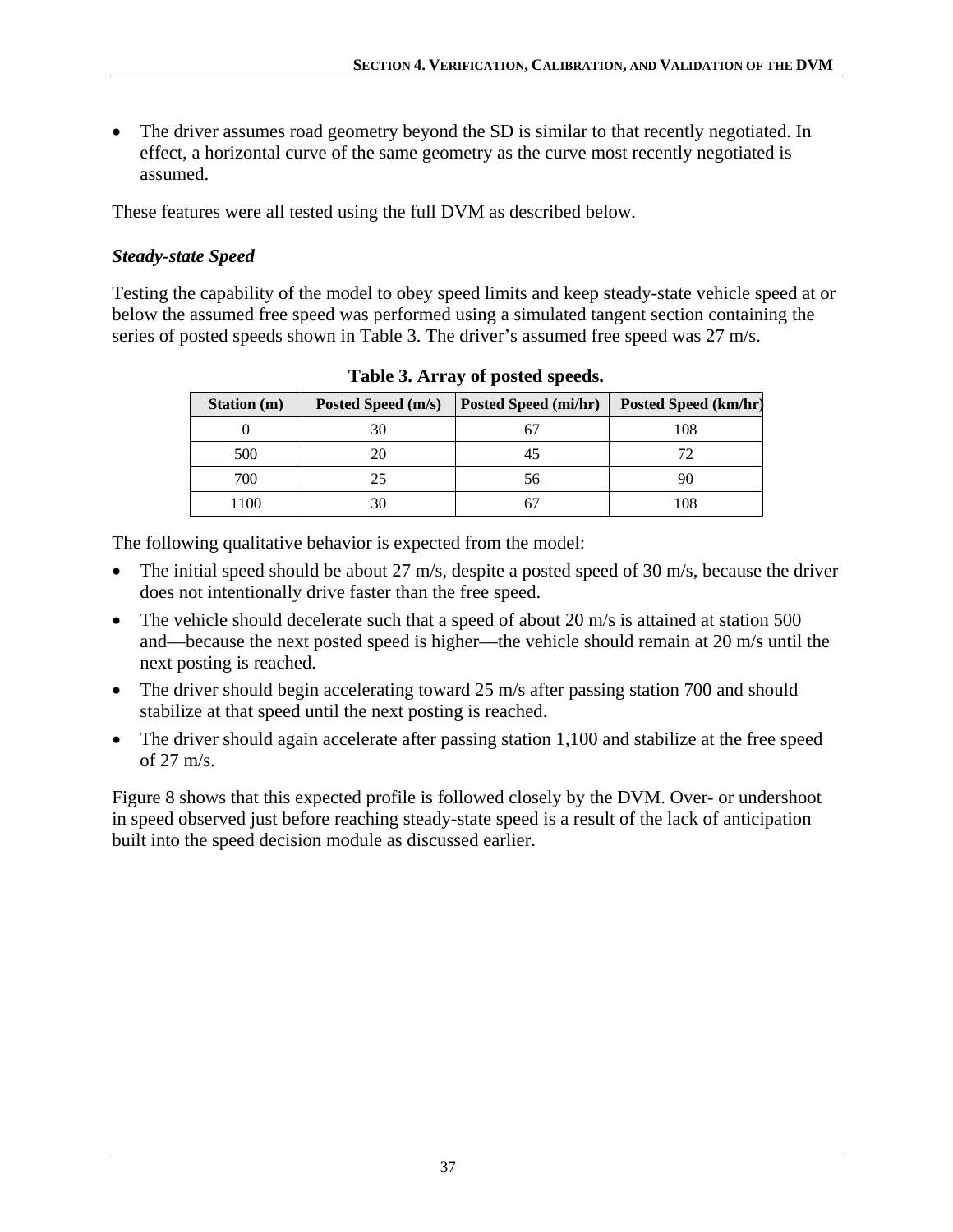

**Figure 8. Effects of posted speed on predicted speed profile.** 

<span id="page-47-0"></span>Steady-state speed in a curve depends on whether the driver is assumed to attempt to maintain lane center or to cut the curve by tracking to the inside. In the latter case, the driver is assumed to follow a curved path having a virtual radius that is greater than the geometric radius.

Verification was performed on the original model of speed in a curve in which the expected speed at curve entry is based on the assumption that the driver attempts to negotiate a curve at a speed equal to the lesser of (1) the preferred free speed or (2) the speed that yields the assumed maximum tolerable lateral acceleration. The expected curve entry speed  $V_{ce}$  is thus:

$$
V_{ce} = (a y_o * R)^{1/2}
$$
 (38)

where

*ayo* is the tolerable lateral acceleration, and

*R* is the geometric radius of curvature if the driver is assumed to maintain lane center, or the virtual radius if the driver is assumed to cut the curve.

[Figure 9](#page-48-0) shows the predicted speed profiles for negotiation of a highway having a simple curve of radius 75 m and total deflection of 20 degrees beginning at station 400. The virtual radius associated with curve cutting for this road is 120.3 m. The speeds at curve entry shown in figure 9 are very close to the theoretical values of 13.5 m/s and 17.3 m/s computed for the assumptions of maintaining lane center and cutting the curve, respectively.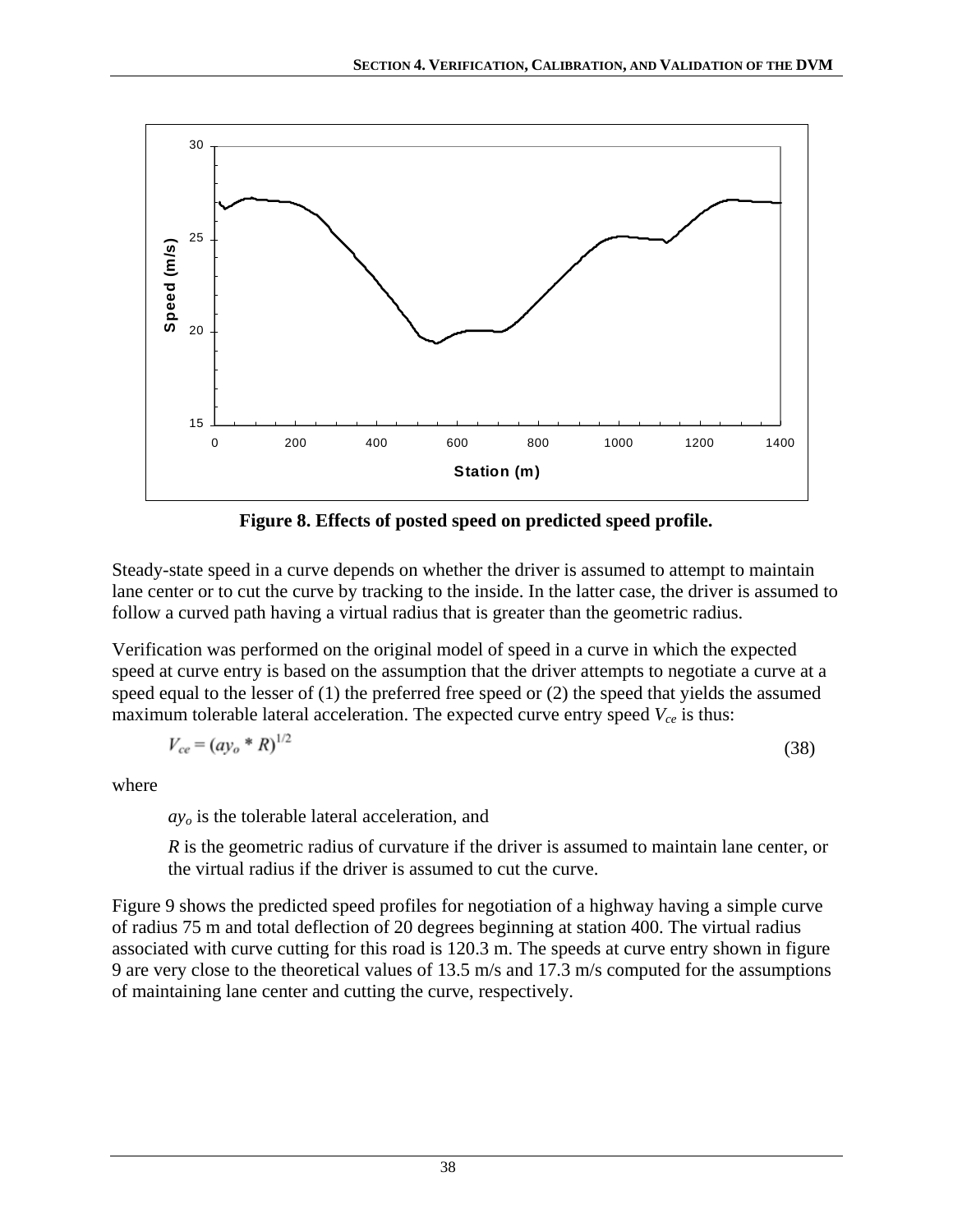

**Figure 9. Speed profile for approach, negotiation, and exit of simple curve.** 

<span id="page-48-0"></span>Because of the lack of anticipatory behavior, the speed decreases a few tenths of a meter per second after curve entry.

The initial increase in speed observed for the case of curve cutting arises from the fact that the initial speed is based on the requirements of the geometric curve. Once the simulation starts, the speed decision in this example is then based on the virtual curve.

Verification has since been performed on the current model of curve speed shown in equation 10.

## *Speed Reduction*

A 20 percent tolerance is built into the decision to react to an overspeed once in the curve. That is, the driver will tolerate a curve negotiation speed that results in a lateral acceleration that is 20 percent greater that the allowable value. If the magnitude of the lateral acceleration exceeds more than 1.2 times the nominally allowable acceleration, a deceleration greater than the nominally preferred deceleration is applied until the speed is reduced sufficiently to be within the acceptable range. The maximum deceleration is a user-specified parameter.

This feature of the speed decision algorithm was verified via a model run in which the bias on own-vehicle speed was set to 0.85. This resulted in the vehicle entering the curve at  $1/0.85 =$ 1.176 times the speed that would result in the assumed preferred lateral acceleration. Because lateral acceleration is proportional to the square of the velocity, the lateral acceleration at curve entry was 1.38 times the preferred value, which was seen to trigger the larger deceleration command.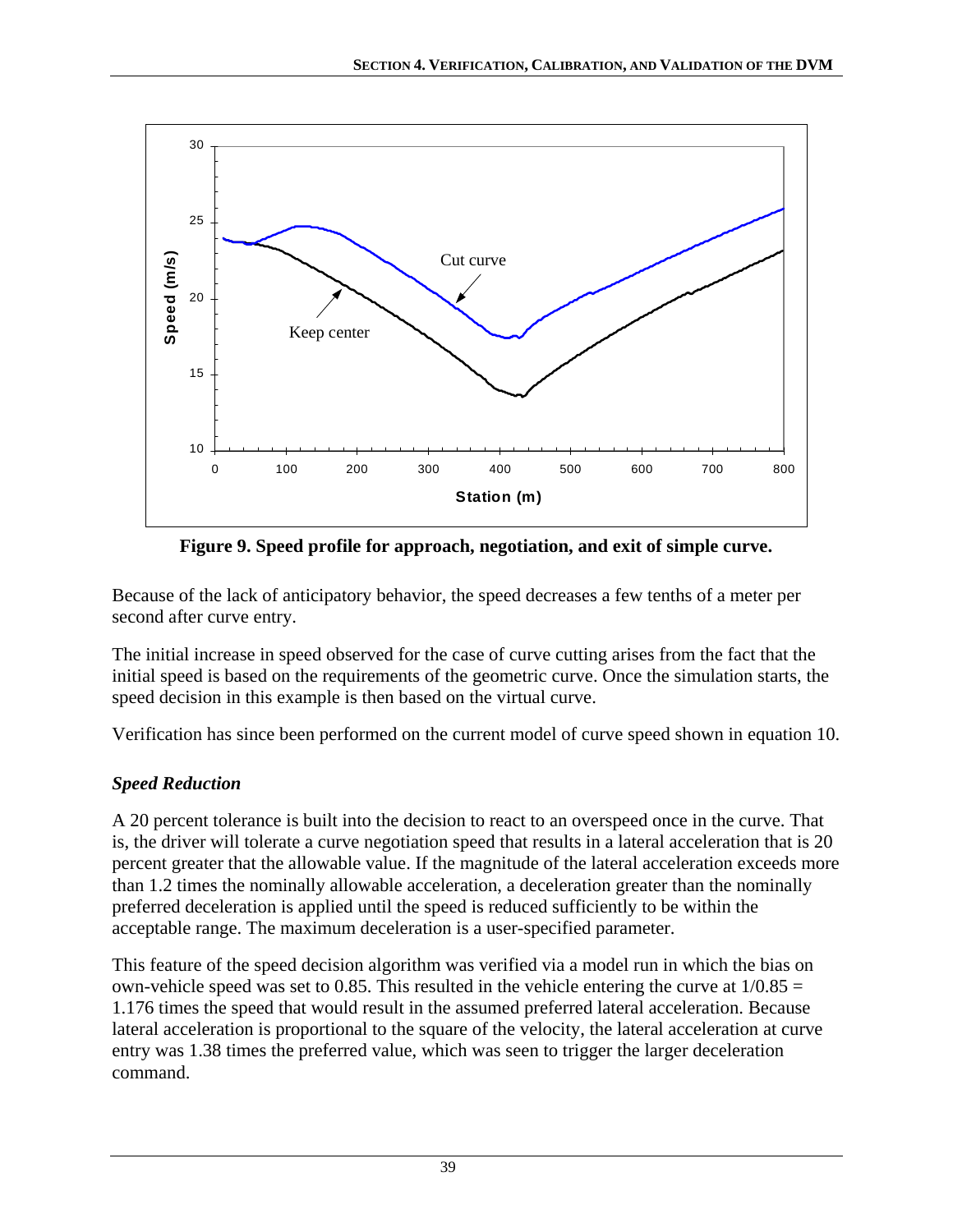When not reducing an overspeed in a curve, the driver is assumed to examine the road ahead for highway geometric elements and traffic controls that require the driver to slow down or stop. The driver computes, for each such event, the constant deceleration that would bring the vehicle to the desired speed at the desired location. If the maximum deceleration so computed is greater than the nominally preferred value, the deceleration command is given to the speed control module. Otherwise, the currently desired speed is maintained or, if the desired speed is substantially greater than the current speed, an acceleration command is given.

The deceleration *ax* computed for each event requiring a speed reduction is:

$$
ax = (V^2 - V_e^2)/(2*D)
$$
 (39)

where

*V* is the current vehicle velocity,

*Ve* is the desired velocity associated with the event, and

*D* is the distance to the event.

Conversely, the distance at which an initial acceleration command will be given to the speed control module is:

$$
D = (V^2 - V_e^2)/(2^* a x_o) \tag{40}
$$

where  $ax_0$  is the nominal (threshold) deceleration.

<span id="page-49-0"></span>The speed reduction properties of the DVM were verified in a number of test cases. Illustrated here is a test case using a simulated highway with a reverse curve having the properties shown in [Table 4](#page-49-0).

| Radius (m) | <b>Direction</b> | Length $(m)$ | <b>Entry Station (m)</b> |
|------------|------------------|--------------|--------------------------|
| 200        | Left             | 300          | 300                      |
| 100        | Right            | 00           | 650                      |

**Table 4. Properties of the simulated reverse curve.** 

Assuming a preferred acceleration or deceleration of 0.5 m/s/s, the following behavior is predicted from equations 39 and 40:

- 1. The vehicle starts slowing down at station  $= 71$  m with a deceleration of 0.5 m/s/s.
- 2. Entry velocity for the first curve is about 22.4 m/s.
- 3. The vehicle resumes slowing down at station = 400 with the preferred deceleration.
- 4. The entry velocity for the second curve is about 15.8 m/s.
- 5. The vehicle accelerates to the desired free speed (27 m/s) at the rate of 0.5 m/s.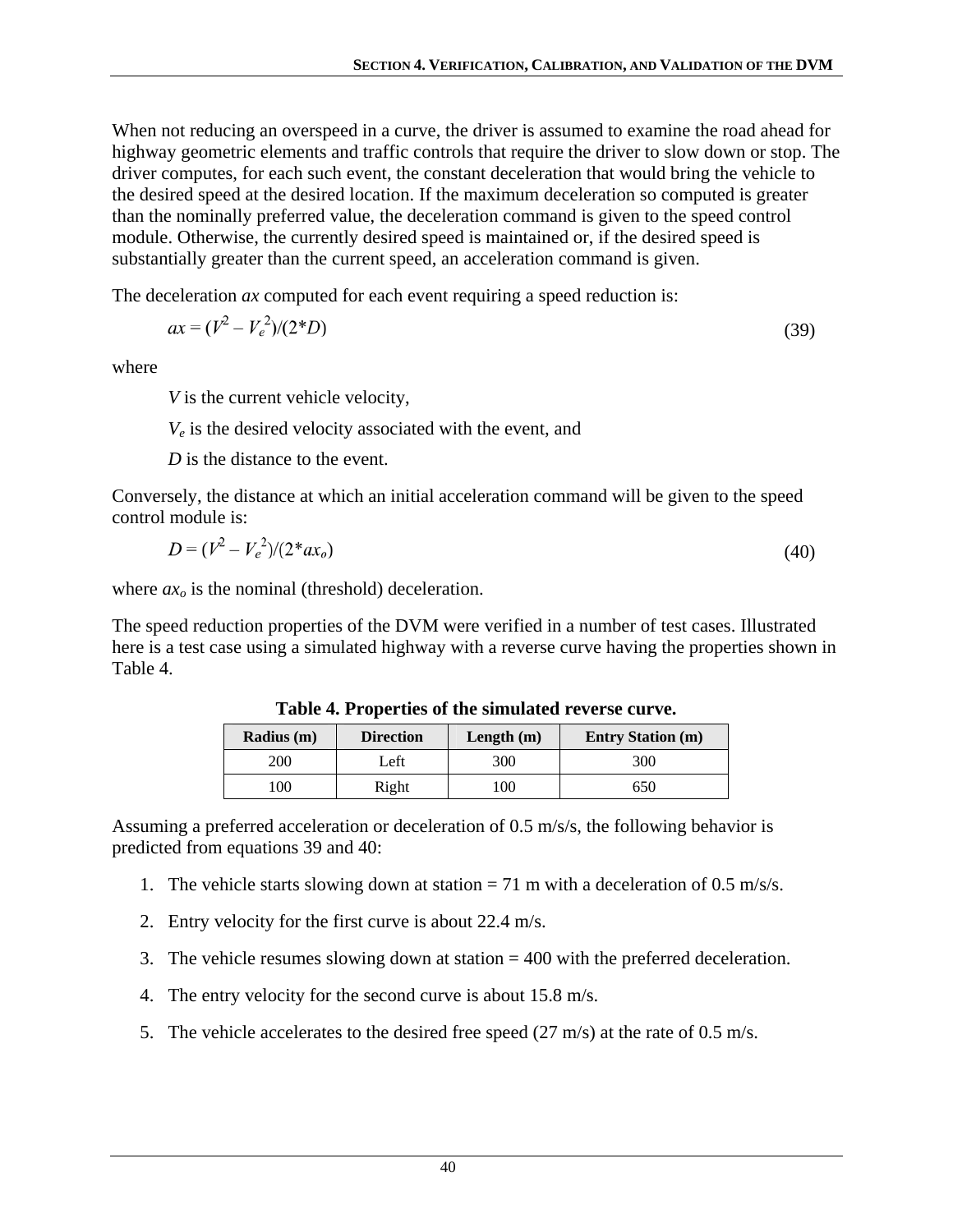Because the second curve is substantially sharper than the first curve and follows closely after the end of the first curve, the deceleration for the second curve is expected to begin before the first curve is exited.

Figure 10 shows that the DVM predicts a speed profile that is very close to the expected behavior. The major discrepancy between theory and DVM predictions is that the deceleration begins around 20 m after expected and the deceleration reaches a magnitude slightly greater than the preferred deceleration.



**Figure 10. Speed profile for closely-spaced reverse curve.** 

This behavior does not reflect an error in coding but is a consequence of the linear models used in the speed control algorithms as discussed earlier. When approaching the first curve, the DVM commands a deceleration at station 71 as expected. Because of the time required for the driver to release the throttle and apply the brake, the vehicle continues to accelerate for a short distance after the command is issued. Because the vehicle has not immediately begun the desired deceleration, the DVM computes a somewhat larger deceleration requirement at the next simulation interval. The commanded deceleration subsequently reaches a steady value which, of necessity, must be slightly greater than the preferred deceleration. This somewhat larger than preferred deceleration is in order to reach the desired speed at curve entry.

# **Speed Control**

[Figure](#page-47-0)s 8–10 are consistent with proper operation of the speed control module. This is clear because the decision and control modules must be performing properly in order to obtain the expected speed profiles. To further test the speed control module, and to test the ability of the DVM to handle grades in a reasonable manner, an additional test was performed using a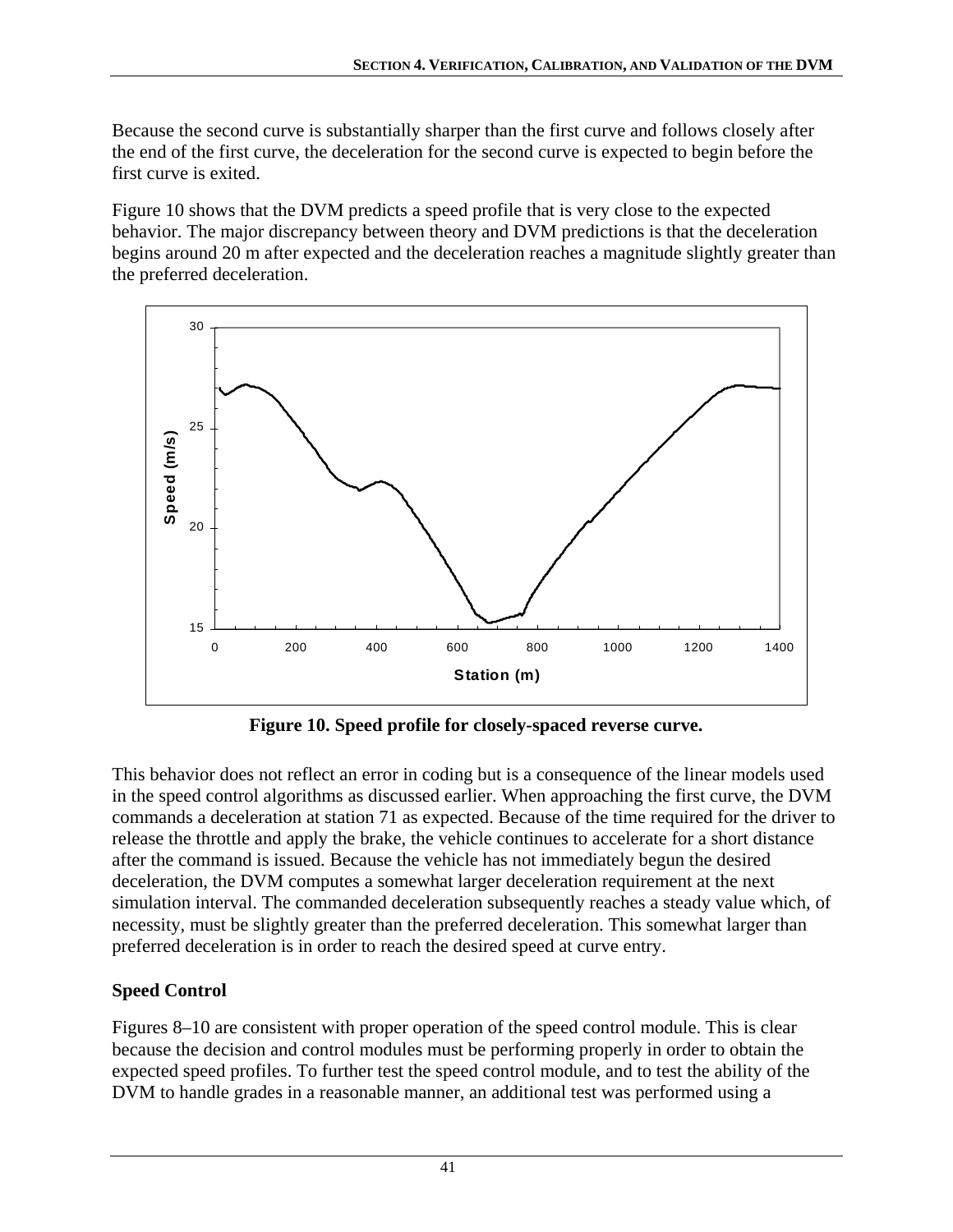<span id="page-51-0"></span>simulated highway having a grade profile shown in [Table 5.](#page-51-0) Vertically curved segments of 100 m each allowed smooth transitions between the tangent segments shown in the table. This test road had no horizontal curves.

| <b>Station</b>  | Grade  |
|-----------------|--------|
| $0 - 400$       | $0\%$  |
| 500-900         | $-5\%$ |
| $1,000 - 3,000$ | $0\%$  |

**Table 5. Simulated grade profile.** 

For the vehicle speed specified for this simulation (27 m/s) the transition from a flat road to a  $-5$ degree grade began at about 14.4 seconds into the simulation, and the subsequent transition to a level road began at about 32.8 seconds.

[Figure 11](#page-51-1) shows the throttle and brake responses to the two transitions. Of note, the throttle response occurring at the beginning of the simulation arises from the initial slight loss in vehicle speed due to the way the vehicle model is initialized.



**Figure 11. Effect of grade changes on model predictions: Pedal deflection.** 

<span id="page-51-1"></span>As the road transitions to a –5 percent grade, the throttle smoothly decreases to zero and the brake is shortly thereafter applied. (Recall that the transition time between pedals is set to a negligible value because of the lags built into the linear control strategy.) The brake response which is scaled so that it may be shown concurrently with the throttle—exhibits a single overshoot and settles smoothly to the steady value appropriate to the grade. Upon transitioning to a level road, the brake is smoothly released and the throttle settles to the original steady value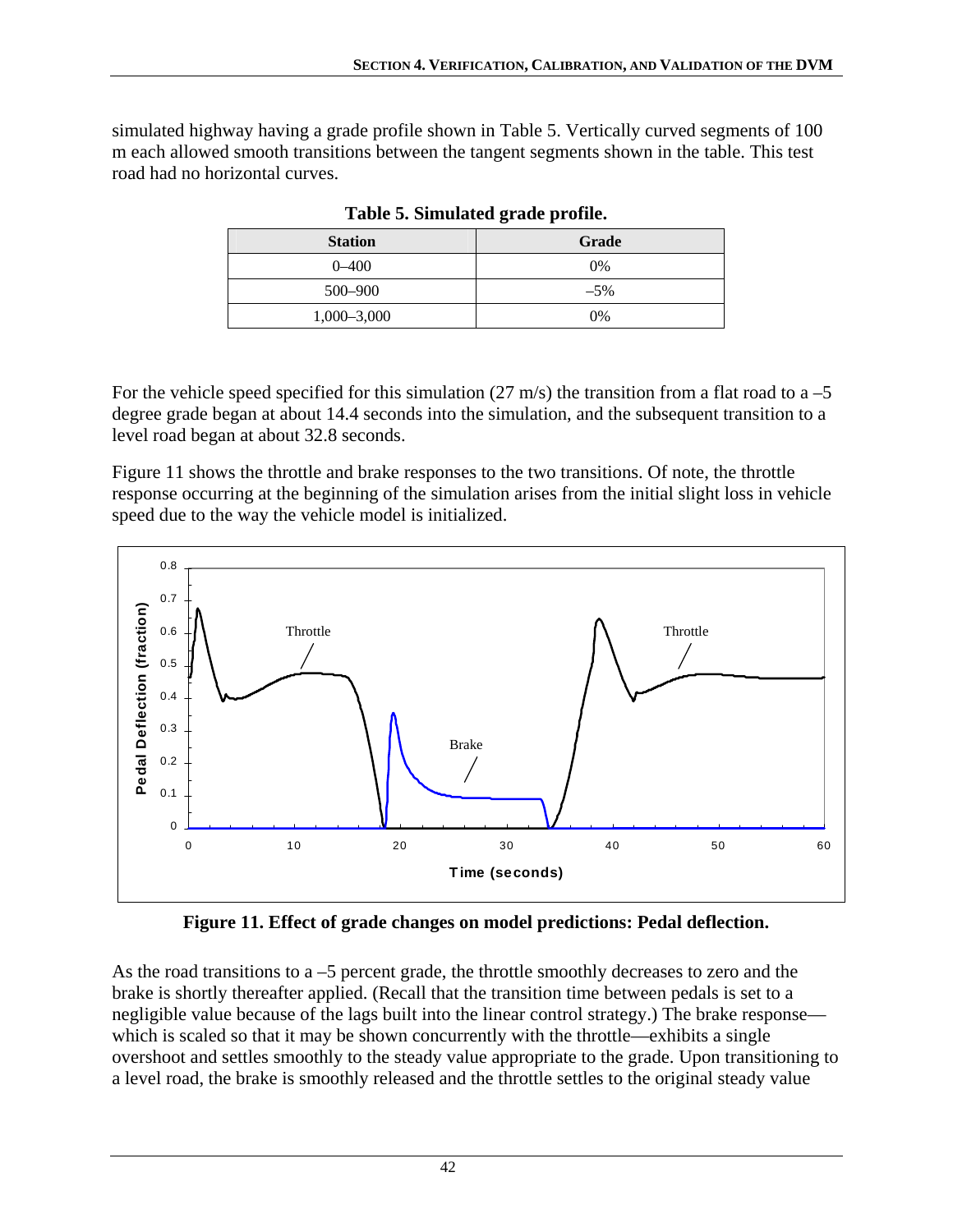after a slight oscillatory response. Both the brake and throttle responses are consistent with good linear control behavior.

[Figure 12](#page-52-0) shows that speed was regulated to within about 0.7 m/s of the desired value for this example.



**Figure 12. Effect of grade changes on model predictions: speed.** 

# <span id="page-52-0"></span>**Path Decision**

The path decision module generates a commanded path behavior reflecting assumptions concerning the driver's cornering strategy. If the driver is assumed to effectively flatten a horizontal curve by cutting the curve (tracking to the inside), this module generates a commanded path that approximates an idealized circular path through a curve with a larger radius of curvature than the geometric curve. As discussed previously, curve cutting was implemented by applying correction terms to the path error (i.e., deviation from lane center), drift, and yaw-rate error. The vehicle is commanded to track center of the lane when the driver is not assumed to cut curves or is not in the vicinity of a curve.

The ideal path to be followed is either lane center, when the driver is assumed to always intend to maintain lane center, or the lane deviation described by the theoretical path correction term. Because of lags and other realistic physical limitations of the driver's control behavior, we cannot expect these ideals to be met perfectly. Because of the complexity of the driver model, however, we do not have a theoretical basis for predicting precisely what the lane deviations should be, other than by running the DVM. Verification of the path decision module, therefore, is based on the extent to which the predicted lane deviations differ from the ideal when the driver has good information (i.e., no perceptual noise or bias). If these deviations are small relative to the maximum lane deviation that allows the wheels to remain within the lane (one-half the lane width minus one-half the vehicle width), we conclude that the DVM is performing the required task of effective lane tracking and that the module may be considered to be verified.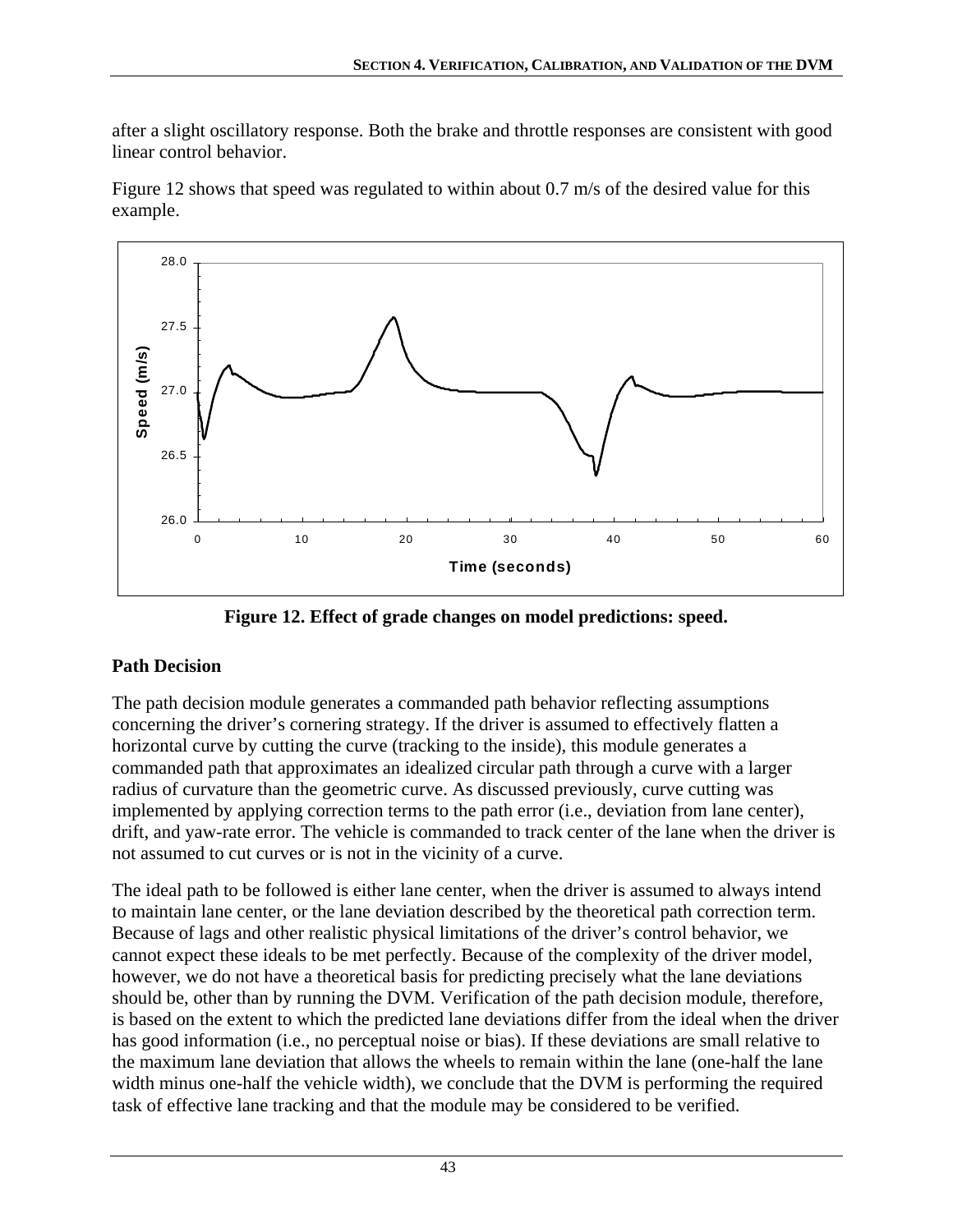[Figure 13](#page-53-0) shows the predicted path profiles for the two conditions represented above in figure 9: keeping lane center or cutting the curve for a single curve of radius 75 m and 20 degrees total deflection. The abscissa is expanded to highlight the section of the road containing the curve where lane deviation is expected to be nonzero. Deviation from the ideal paths for both assumptions are on the order of 0.1 m in the curve. Following curve exit, where the vehicle is expected to be near lane center, the maximum predicted lane deviation is around 0.075 m for the keep-center assumption and around 0.15 m for the curve-cutting assumption. We interpret from these relatively small errors that the combination of the path decision and path control modules are working as expected.



**Figure 13. Effect of lane-keeping assumption on predicted lane deviation.** 

# <span id="page-53-0"></span>**Path Control**

[Figure 13](#page-53-0) test results are consistent with proper operation of the path control module. Two additional tests were performed on this module. First, values of the four control gains computed in this module were examined to verify their correspondence with the values obtained by hand calculations. Second, a simple constant-speed, path-correction task was simulated to verify that the response time was consistent with the effective response delay based on theoretical calculations. These additional tests, together with those described above, supported the proper operation of speed control.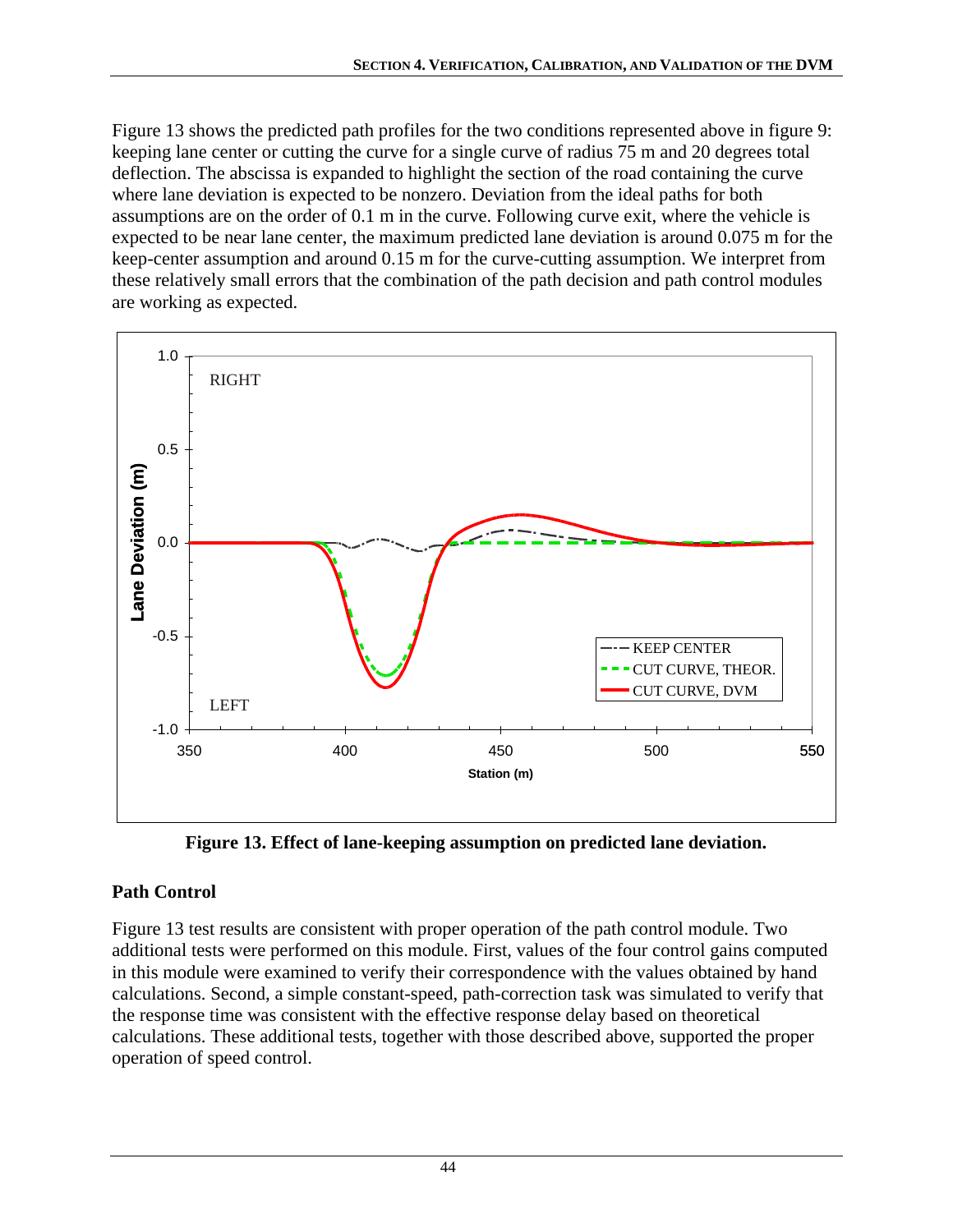## **Output Data Processing**

The DVM currently produces two output files. One file is a frame-by-frame recording of key system variables, including vehicle states, driver controls, highway parameters, and the driver's estimates of key system states. If multiple trials are performed in a single session, the data from each trial are stored back-to-back in the same file. The other file contains summary performance statistics, consisting of probabilities of exceeding specified limits for selected performance variables.

Validation of all the output was conducted by comparisons with manual calculations. On the basis of the data contained in the frame-by-frame recordings, hand calculations were performed on the data provided in a session of a few trials to verify the computations of means, standard deviations, and the probabilities extrapolated from these calculations. The statistics contained in the summary performance file agreed with these calculations.

# **TEST SOFTWARE IMPLEMENTATION FOR THE HEAVY VEHICLE**

This section describes the methodology and results for the test software implementation for the heavy vehicle. There were three key objectives in testing the DVM:

- Evaluate whether the DVM functioned and ran as it was designed.
- Note functional revisions that would improve the DVM.
- Identify other areas of improvement to the presentation of the data in the DVM.

# **Methods**

Seven design scenarios were developed to test the software implementation of the functional specifications for the heavy vehicle. The testing utilized these scenarios to test the boundaries of the DVM through application of real-world design problems, such as curve-cutting problems, superelevated roadway segments, or unusual driving speeds. Each scenario consists of at least one design issue, or potential problem area, that may be flagged by the DVM.

The following assumptions were made for all of the scenarios:

| Design vehicle | $=$ WB-19 (WB-62)          |
|----------------|----------------------------|
| Roadway type   | $=$ Two-lane rural highway |
| Lane width     | $= 3.6$ m (12 ft)          |
| Design speed   | $= 90$ km/h (55 mi/h)      |
| $e_{max}$      | $= 8$ percent              |
| Shoulder width | $= 2.4$ m (8 ft)           |

Each scenario was tested using the stochastic analysis to explore the likelihood that drivers would run into certain loss-of-control problems since the testing focused on whether or not drivers run into certain loss-of-control problems at the "trouble spot" in each scenario. The stochastic analysis allowed us to run 30 random drivers of each driver type through each highway scenario. (The deterministic analysis would have been appropriate in a comparison of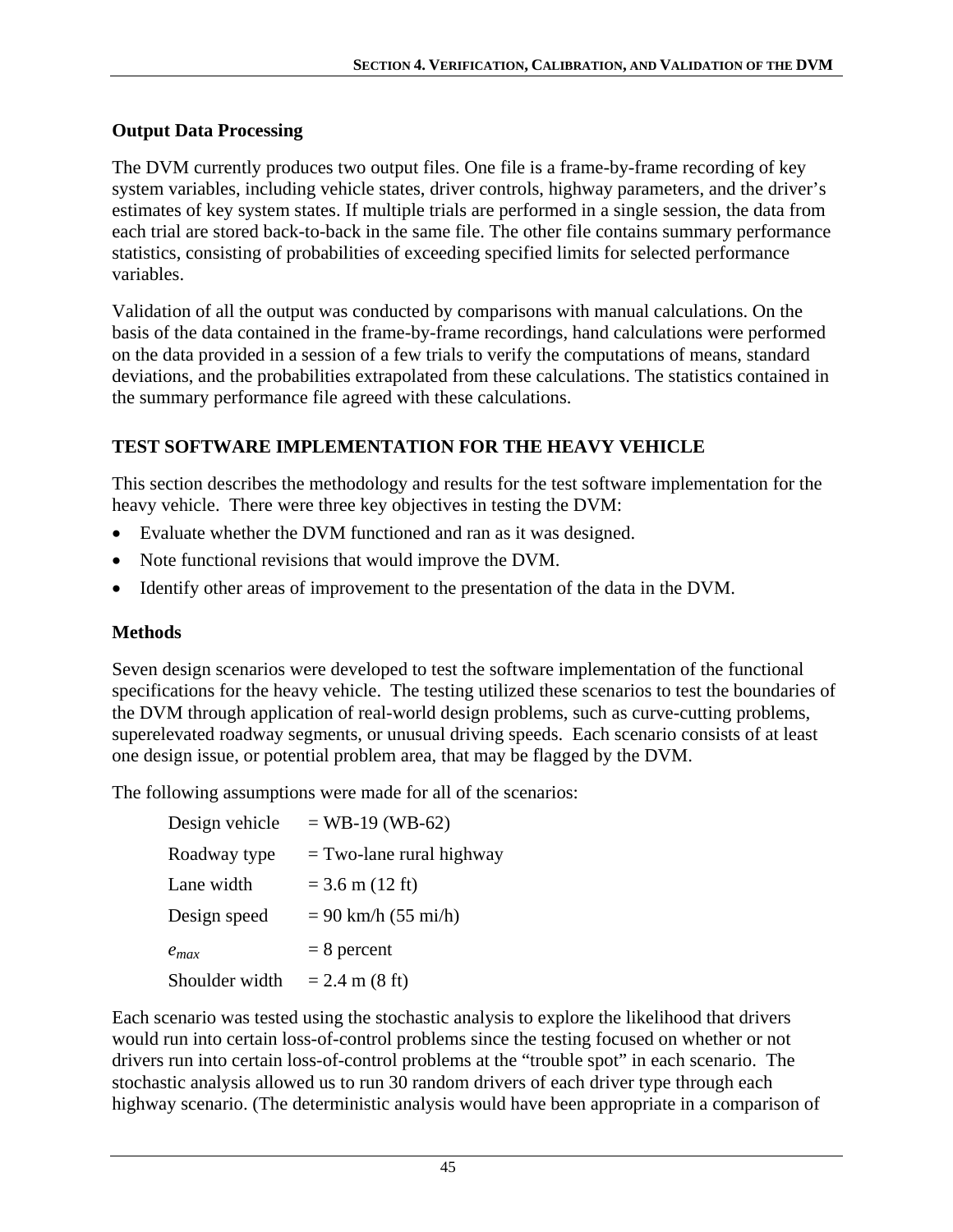alternatives analysis, since the same driver—or a driver with the same characteristics—would be navigating the highway segments being compared.)

During the simulation, the DVM tracks several aspects of the vehicle's performance, which can be viewed in the raw output data, and then produces a report that shows whether any of the following measures of effectiveness (MOEs) have indicated a potential safety problem at any point along the roadway:

- 1. Lateral offset (lane position).
- 2. Rollover index.
- 3. Friction ratio Y (lateral skid index).
- 4. Friction ratio X (longitudinal skid index).

Depending on the specific problem (or trouble spot) presented in each scenario, one or more of the MOEs listed above may be expected to be flagged by the DVM. The output report presents graphs of these MOEs using the mean value of all 30 drivers run in the stochastic model, as well as graphs of horizontal and vertical alignment, *K*-value, lateral acceleration, and vehicle speed. The report also provides a table that indicates the stations where any of the given MOEs exceed threshold values that warrant a yellow or red flag.

The following four driver types were used in the testing of each scenario:

- 1. Aggressive center
- 2. Aggressive cutcurve
- 3. Nominal center
- 4. Nominal cutcurve

For each of the seven scenarios, 30 simulation runs were performed using each of the four driver types, for a total of 120 simulation runs per scenario. As one might expect, the simulation runs involving either the aggressive-center or the aggressive-cutcurve driver generally resulted in more extreme values for the various MOEs. In general, the aggressive drivers typically ran the simulation 10 to 15 km/h (6 to 9 mi/h) faster than the nominal drivers, waited longer to decelerate for changes in roadway alignment, and did not reduce their speed as much through horizontal curves. The center drivers were programmed to stay in the center of their lane as they navigated curves, while the cutcurve drivers were allowed to deviate from the center path in order to increase the radius of their curve path and maintain a higher speed. No alerts in the form of yellow flags or red flags were generated from any of the simulation runs involving the nominal driver types. Therefore, the results presented in the next section are based on simulation runs involving either the aggressive-center or the aggressive-cutcurve driver type (whichever one produced the more extreme values for the MOEs).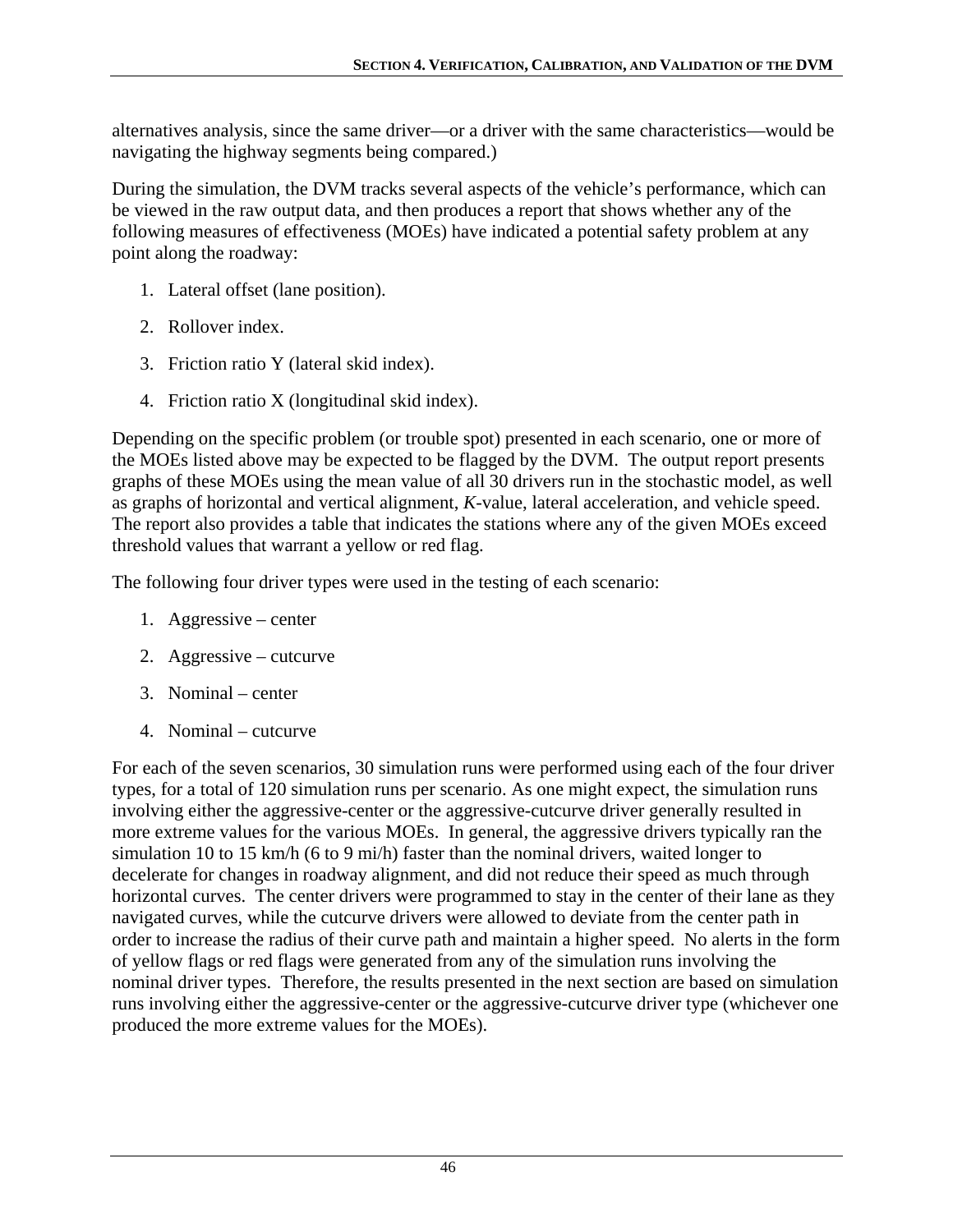## **Results**

### *Scenario 1: Sharp Horizontal Curve at the Bottom of a Steep Downgrade*

The DVM assumes that vehicles will be able to brake as needed and that drivers will be alert and attentive. That is, the DVM is not programmed to simulate brake failure or the type of excessive truck speeds that could occur along a steep downgrade. If a driver can *see* a horizontal curve, the driver will perceive and react to the alignment change in time to make appropriate adjustments to his speed to safely negotiate the curve. As such, vehicle speeds did not increase along the downgrade and, therefore, the DVM did not predict a safety problem resulting from the sharp horizontal curve.

The aggressive drivers approached the curve at a higher speed, decelerated more abruptly just prior to the curve, and traveled through the curve at a higher speed than the nominal drivers. The flag that was generated for Friction Ratio X in both the original and modified scenarios is consistent with the quick deceleration. The rollover index, lane position, and Friction Ratio Y remained within tolerable limits.

## *Scenario 2: Series of Horizontal and Reverse Curves*

The DVM generally performed as expected in that it flagged areas of excessive lateral and longitudinal friction and undesirable lane positioning for one or more of the horizontal curves. The intention in developing scenario 2 was to create a situation that potentially violated driver expectancy by following one curve with another curve in the other direction, rather than following it with a tangent, and in come cases following a horizontal curve with a curve that has a smaller radius. However, inherent in the DVM programming is the inability to surprise a driver. That is, as long as there is sufficient SD, it is not possible to surprise a driver with an upcoming horizontal curve. It is assumed that if the driver can *see* the curve ahead, the driver will perceive and react to the curve and make appropriate adjustments to his or her speed in order to safely negotiate the curve.

The aggressive drivers maintained a greater speed throughout the roadway and decelerated more abruptly when reducing their speed, resulting in more extreme values for lateral skid index and lateral acceleration than the nominal driver.

## *Scenario 3: Single Horizontal Curve with Insufficient Superelevation*

As expected, the lack of superelevation on a horizontal curve results in greater friction ratios both lateral and longitudinal—which increase as the curve radius is decreased. The results of the center driver type were presented because they were more extreme in this scenario than the cutcurve driver, which makes sense given that the cutcurve driver can avoid the negative superelevation by cutting across the centerline of the road. A few unexpected results with this scenario include:

- It was expected that this scenario would be the most likely to generate a flag for the rollover index; even with the 500-m (1,640-ft) radius curve, a warning was not generated.
- It was a little surprising that the first version of the alignment (with the 1,000-m [3,280-ft] curve) did not generate any flags.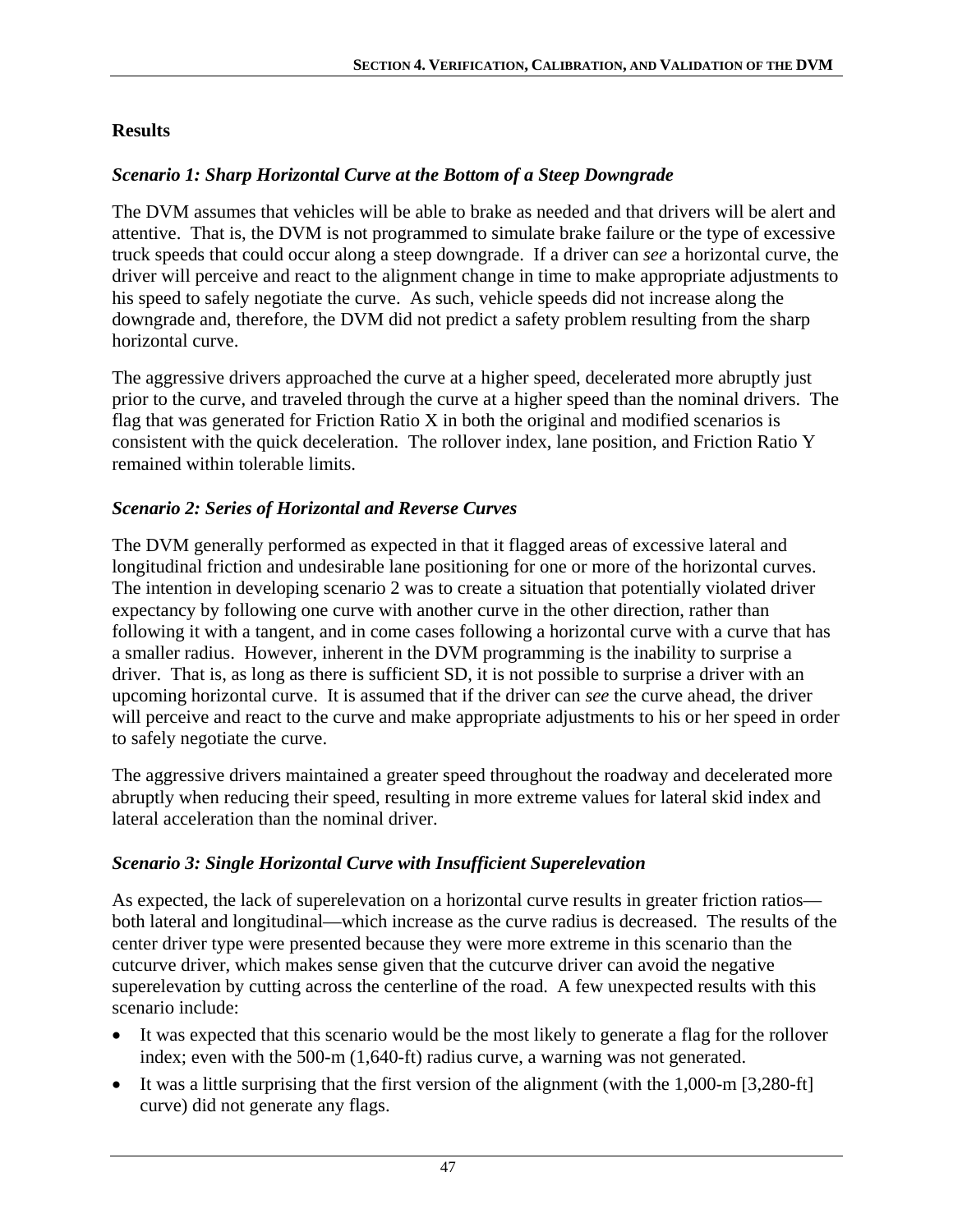## *Scenario 4: Long Tangent Followed by a Sharp Horizontal Curve*

The assumption behind testing this scenario is that a driver might become distracted or complacent during the long tangent and then be surprised by the sharp curve, exhibiting a delayed reaction and an improper assessment of the necessary adjustment in speed. However, the DVM cannot test for violation of driver expectancy, which was the sole purpose of this scenario. Even so, the DVM did generate flags at the beginning of the horizontal curve where one would expect there to be safety issues. The element of surprise could be simulated by defining a new driver configuration in which SD is severely limited. This option was not explored here.

### *Scenario 5: Single Horizontal Curve with Sight Obstructions*

The objective of this scenario was to limit horizontal SD throughout a horizontal curve and determine its effect on driver behavior. The results of the simulation suggest that the driver has little difficulty and is able to negotiate the horizontal curve as though there were no horizontal sight obstruction. The SD values in the raw output data file indicate that the driver has unlimited SD before entering the horizontal curve; however, it is difficult to confirm these values without the benefit of a 3-D model or a site visit.

### *Scenario 6: Insufficient Lane Widening at a Horizontal Curve*

The purpose of this scenario was to determine whether the additional pavement width provided in the horizontal curve would affect the driver's path, measured by lateral offset. The results suggest that the additional pavement width had no impact on the driver's path.

## *Scenario 7: Horizontal Curve Beginning Beyond the Crest of a Vertical Curve*

The objective of this scenario was to surprise the driver with a horizontal curve just beyond the crest of a vertical curve. Limiting SD appears to be the only method within the DVM of surprising the driver. The results of this scenario show that the driver has to decelerate very suddenly after the crest of the vertical curve in order to safely negotiate the horizontal curve. This rapid deceleration corresponds to the downward spike in Friction Ratio X (longitudinal skid index). The driver has a lateral offset towards the outside of the curve before he is able to regain his intended path and cut to the inside of the curve, which is consistent with the driver not expecting the horizontal curve.

## **Conclusions**

This section presents the overall conclusions and addresses the three key objectives from the DVM testing. It also identifies potential functional revisions that may be considered in future enhancements. The scenarios presented were developed and evaluated using version v3.02c-070327, which was the most current version available when the work for this task began. The research team recognizes that updates made to the software since that time may have addressed or negated some of the issues presented in the discussion here.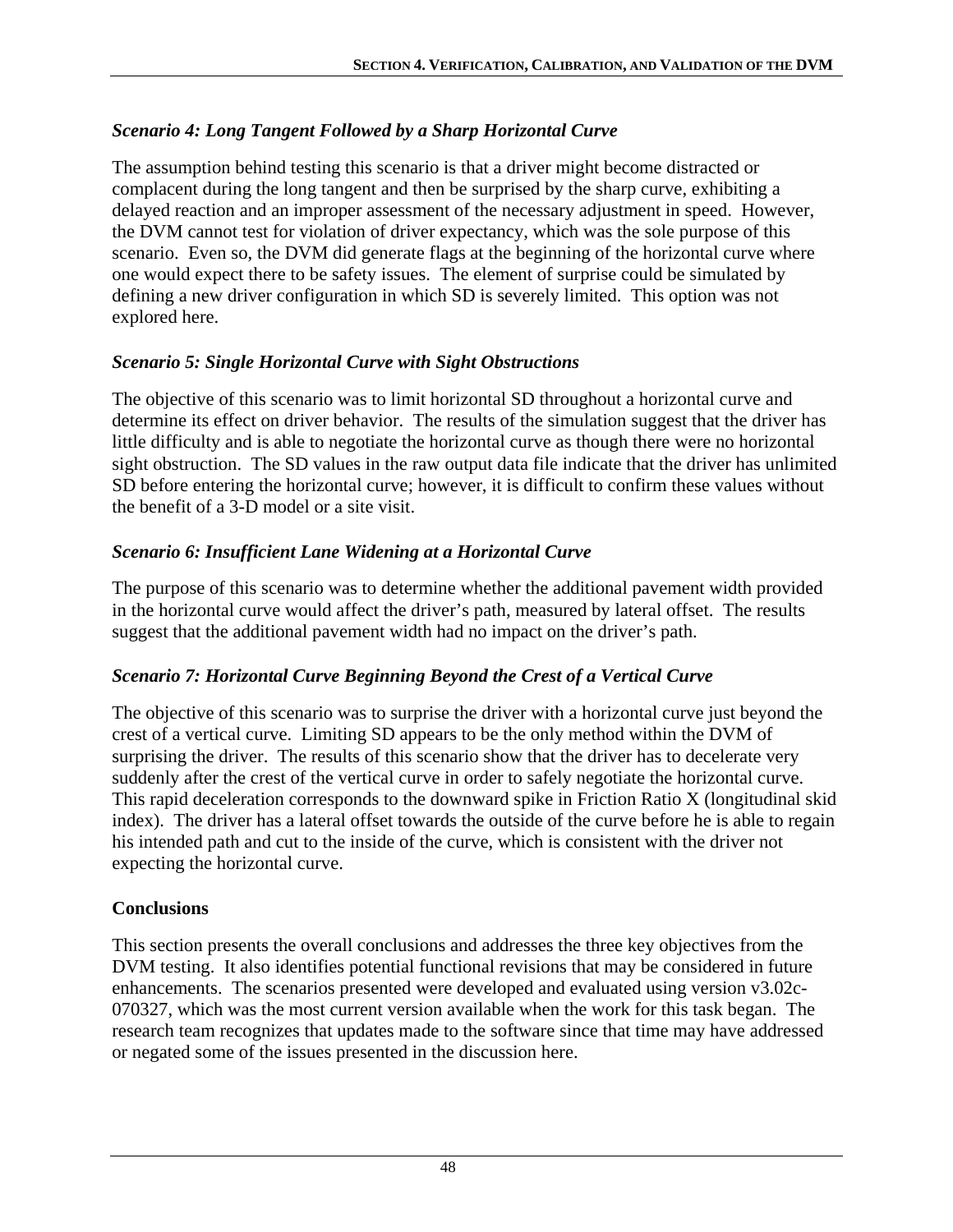### *Objective 1: Evaluate whether the DVM functioned and ran as it was designed.*

The DVM operated as it was designed. However, it did not always yield intuitive results. For example, none of the seven scenarios generated flags when the nominal driver type was used. This was somewhat surprising given the extreme alignment and/or problematic situation present in the scenarios. When the aggressive driver type was used, the DVM generally triggered flags at locations where the vehicle had to quickly decelerate to successfully navigate the roadway, such as at the beginning of a sharp horizontal curve. These locations are, in general, the same locations where we would expect vehicles to have problems navigating the roadway if the driver did not decelerate sufficiently. The DVM assumes, however, that the drivers are able to determine the appropriate curve speed if they can see the start of the curve. Whenever curve entry points were visible, the drivers were able to reduce speed appropriately when approaching the curve.

The Friction Ratio X variable is the most commonly flagged variable, and is typically flagged when aggressive drivers are quickly reducing their speed to negotiate a horizontal curve. Friction Ratio Y generally followed the shape of the lateral acceleration<sup>[1](#page-58-0)</sup> graph and was only flagged in scenarios 2, 3, and 4. An alert was produced in scenario 2 at the node of a reverse curve; in the modification of scenario 3, the alert was produced at the start of the curve with no superelevation; and in scenario 4, the alert occurred throughout the length of the curve. In scenarios 2 and 3, these results were expected, but it is unclear why Friction Ratio Y was so much higher in scenario 4 than in other scenarios with curves of the same radius and drivers traveling at the same speed. Lateral offset was rarely flagged, but appeared to be triggered when a vehicle deviated from center by more than 1 m. The locations where this occurred were reasonable and expected. Rollover index was never flagged, and it is unclear what threshold values would create a rollover alert. However, the truck parameters were for an unloaded truck. An analysis of a fully loaded truck having a significantly higher center of gravity might trigger some rollover flags.

#### *Objective 2: Note functional revisions that would improve the DVM.*

 $\overline{a}$ 

When the scenarios were initially developed, the expectation of a safety problem being present was based, in many cases, on surprising the driver. However, it was noted that the element of surprise cannot be programmed into the DVM. That is, violation of driver expectancy per se is not something that the DVM will flag. Therefore, the flags that were generated in testing the scenarios were potentially influenced more by the characteristics that make up an aggressive driver (e.g., waiting until the last possible moment to decelerate, driving fast through curves) than by the alignment itself.

Currently, there are several driver options to choose from when running the DVM evaluation. While experienced users may eventually design their own drivers, the average user will probably

<span id="page-58-0"></span><sup>&</sup>lt;sup>1</sup> Note: Lateral acceleration indicates acceleration in the plane of the earth, whereas Friction Ratio Y indicates acceleration in the plane of the road. Therefore, lateral acceleration and friction ratio may differ substantially when the road is superelevated.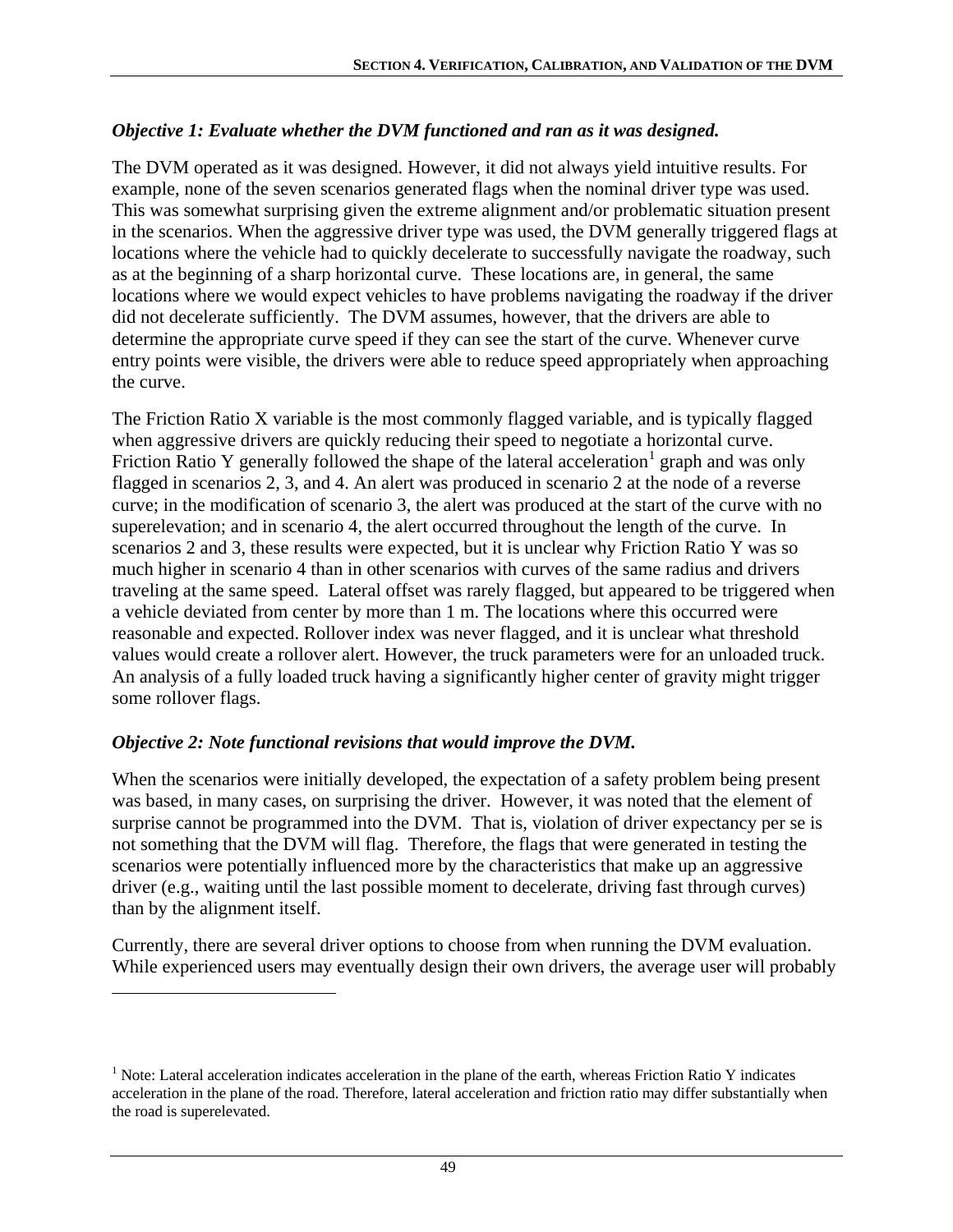choose from a few standard drivers available on the screen. The user should be able to view a brief description of the driver type when making this choice.

#### *Objective 3: Identify other areas of improvement to the presentation of the DVM output reports.*

In testing the scenarios, several limitations (or areas of improvement) from a user-friendliness standpoint were noted and are presented below:

- The output report shows graphs of several variables over the length of the roadway. The graphs of vertical and horizontal alignment, vehicle speed and lateral acceleration are very helpful, but Friction Ratio X and Y are not common terms that are particularly meaningful to a highway engineer. The rollover index is slightly more intuitive, but there is no indication of what values should raise concern. While it is obvious that a rollover index value of 0.5 indicates a greater likelihood that the vehicle will roll over than a rollover index value of 0.3, it still does not indicate what the likelihood is. The lateral offset variable is also helpful, but it is unclear what the offset is measured from and which side of the roadway corresponds with positive and negative values. SD would also be an important and meaningful variable that could be included in the report.
- When an evaluation is run, the output report does not provide information about the roadway characteristics beyond the basic horizontal and vertical alignment. If roadway characteristics are modified at all (for example, the lanes are widened, object offset is changed, shoulders are added, etc.), the evaluation no longer represents the saved roadway, and there is no way to determine from the output report that these characteristics have been changed. It would be helpful if there were a way to link an evaluation to the roadway characteristics for which it was run.

## **CALIBRATION/VALIDATION OF THE PASSENGER VEHICLE**

## **Calibration/Validation Methods**

The calibration/validation process consisted of six basic iterative steps:

- *Step 1.* Collect on-road and, where supportive, whole-task simulator data to allow testing of certain basic assumptions and to provide a basis for calibrating the independent model parameters.
- *Step 2.* Review psychophysical literature to determine reasonable ranges of values for independent parameters.
- *Step 3.* Perform model sensitivity analysis to determine which parameters can be assigned default values and which need to be adjusted to reflect different driver types.
- *Step 4.* Calibrate the model by adjusting parameters to provide a match to the experimental data.
- *Step 5.* Compare predicted and observed behavior to test assumptions and revise the model as necessary to improve the correspondence between model predictions and experimental data.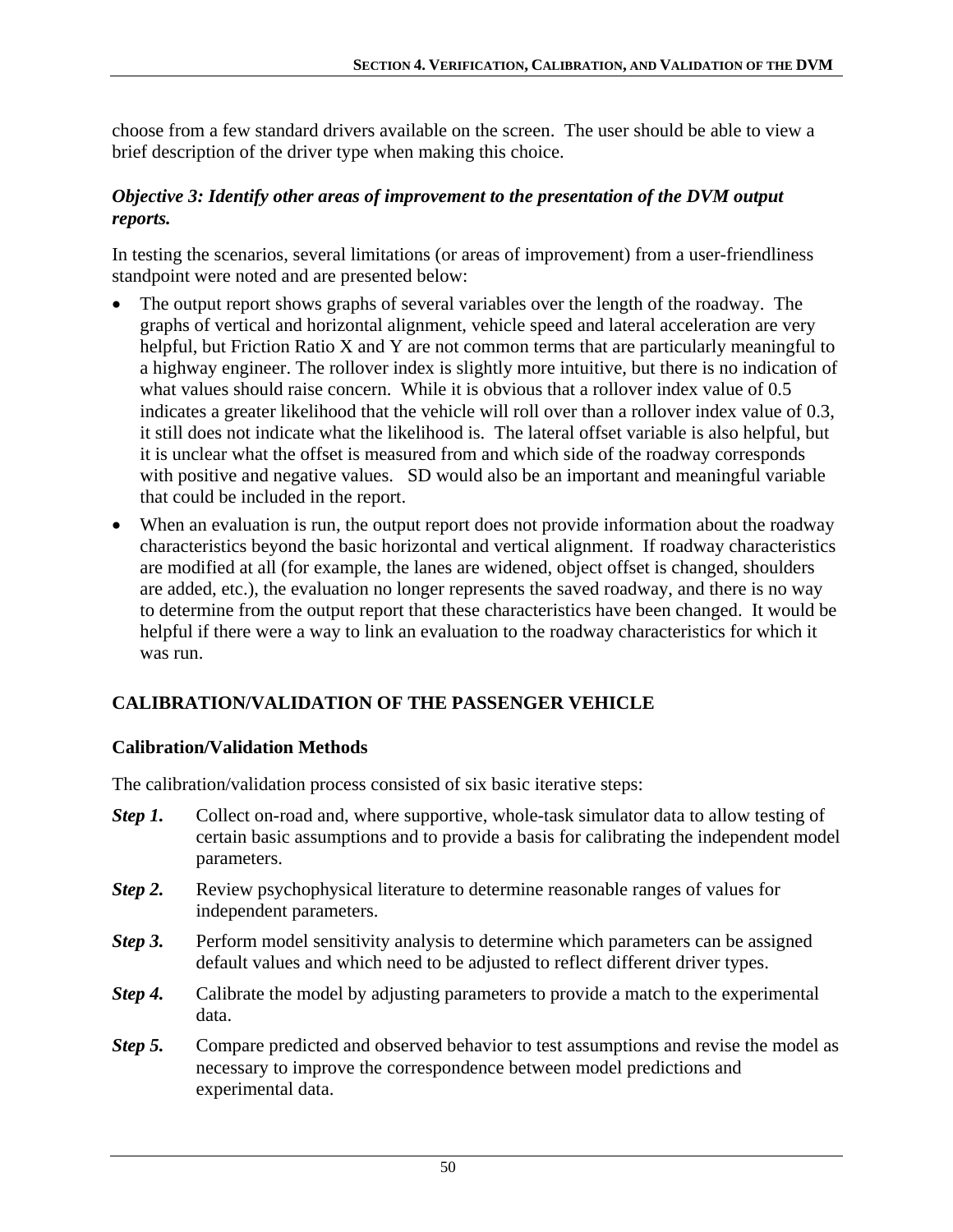The sixth and final step involves the use of "holdout" data to validate the model and required the team to:

**Step 6.** Compare predicted and observed behavior to test assumptions and revise the model as necessary to improve the correspondence between model predictions and experimental data.

#### **Results**

[Table 6](#page-60-0) and [Table 7](#page-61-0) summarize the results of the validation testing for, respectively, the tests of critical assumptions and tests of real-world predictive abilities.

<span id="page-60-0"></span>

| <b>Assumption Tested</b>                                                                                                                                      | <b>Validation Results</b>                                                                                                                                                                                        | <b>Conclusions</b>                                                                                                                                                                                     |
|---------------------------------------------------------------------------------------------------------------------------------------------------------------|------------------------------------------------------------------------------------------------------------------------------------------------------------------------------------------------------------------|--------------------------------------------------------------------------------------------------------------------------------------------------------------------------------------------------------|
| Some drivers attempt to track to<br>the inside of a curve (cut the curve)<br>to allow a larger comfortable curve<br>negotiation speed.                        | Drivers tend to cut curves in a<br>manner predicted by the model.                                                                                                                                                | Curve-cutting elements of the<br>DVM accurately predict driver<br>behaviors and are retained.                                                                                                          |
| Drivers attempt to negotiate all<br>curves at speeds that correspond to<br>their individual maximum<br>comfortable lateral accelerations.                     | Assumption not confirmed.<br>Sharper curves are negotiated with<br>higher lateral accelerations than<br>less-sharp curves-following<br>square root theoretical model.                                            | Square root relationship has been<br>implemented into current DVM.                                                                                                                                     |
| Drivers attempt to decelerate for an<br>event with individual preferred<br>constant deceleration.                                                             |                                                                                                                                                                                                                  |                                                                                                                                                                                                        |
| Decelerations are relatively<br>1.<br>constant over the course of the<br>speed reduction.                                                                     | Curve transiting profile data<br>1.<br>revealed one driver segment<br>following this sub-assumption,<br>but other segments tended to<br>follow mixed alternatives.                                               | This conservative sub-<br>$\mathbf{1}$ .<br>assumption is not consistently<br>violated, and should be<br>retained in the computerized<br>DVM.                                                          |
| 2.<br>The preferred deceleration is<br>independent of the amount of<br>speed reduction necessary.                                                             | A theoretically derived square-<br>2.<br>root dependency between<br>deceleration and total desired<br>speed change was strongly<br>supported—with acceleration<br>also found to follow the same<br>relationship. | 2.<br>Square root dependency would<br>require a not-straightforward<br>change in the conceptual<br>model-and is recommended<br>for future implementation-<br>but not in the current version<br>of DVM. |
| Drivers increase speed at a<br>3.<br>constant acceleration that<br>equals the absolute value of<br>preferred deceleration.                                    | Confirmed for a segment of<br>3.<br>drivers earlier seen to have a<br>constant pattern of<br>deceleration, but other driver<br>segments also found to employ<br>a constant acceleration in<br>exiting curves.    | 3.<br>Constant preferred<br>accelerations sub-assumption<br>should be retained in the<br>computerized DVM.                                                                                             |
| Driver lateral-axis (steering)<br>behavior can be adequately<br>represented by a linear control<br>strategy which operates on error-<br>feedback information. | Results indicate that DVM<br>performed within tolerances, but<br>was slower than real-world driving<br>with respect to quick lane<br>maneuvers.                                                                  | DVM provides a conservative<br>representation of steering<br>correction behavior—this is<br>adequate for the intended<br>application.                                                                  |

**Table 6. Results of validation testing for the tests of critical assumption.**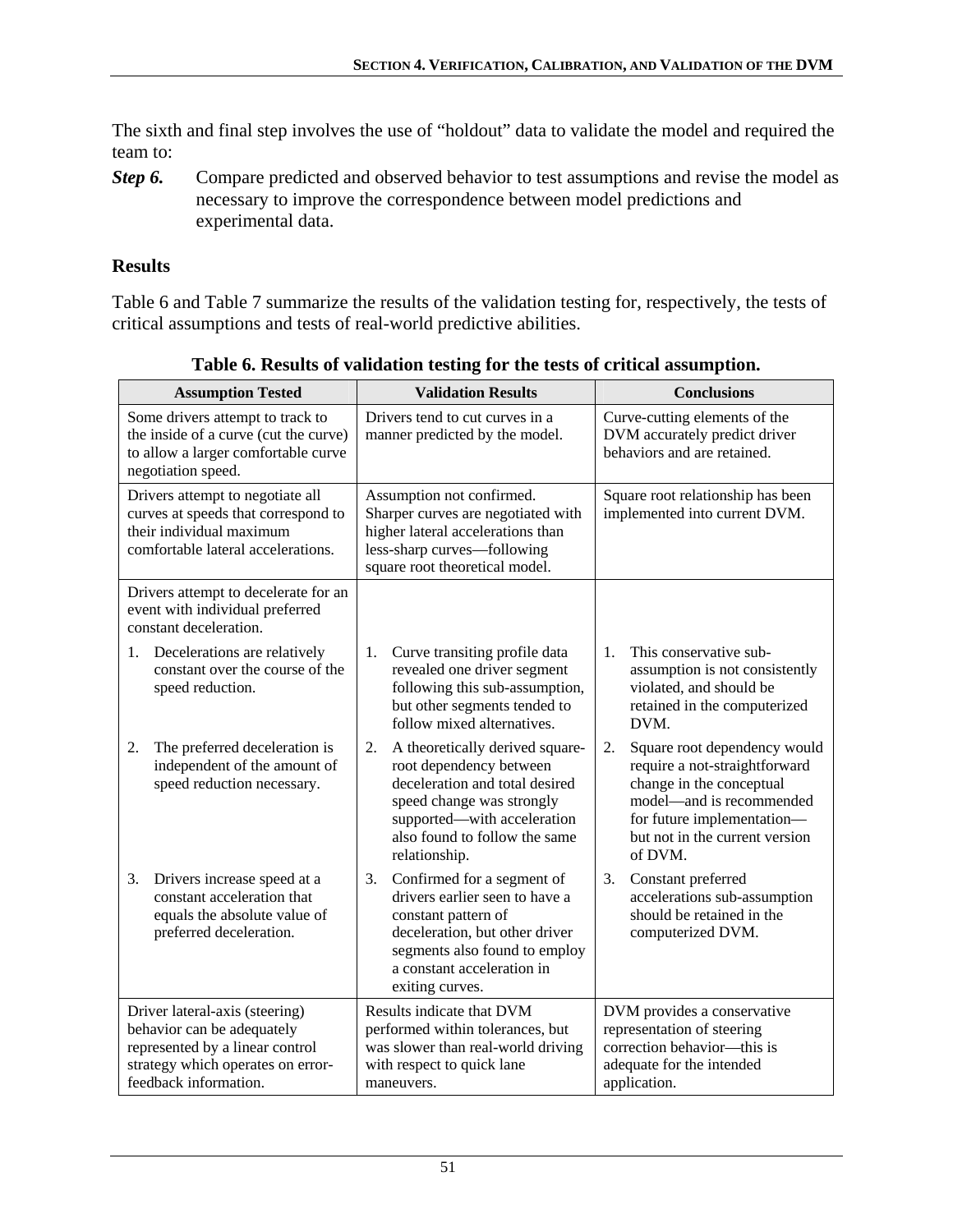<span id="page-61-0"></span>

| <b>Predictive Capabilities on Real-</b><br><b>World Roads</b> | <b>Validation Results</b>                                                                                                                                                  | <b>Conclusions</b>                                                                                                                                                                                |
|---------------------------------------------------------------|----------------------------------------------------------------------------------------------------------------------------------------------------------------------------|---------------------------------------------------------------------------------------------------------------------------------------------------------------------------------------------------|
| Driving performance on<br>Washington State Route (SR) 4       | Drivers had a tendency to maintain<br>a lane center position. Curve-entry<br>speeds are as predicted by the<br>model, but overall curve speeds are<br>less than predicted. | Small errors in speed profile are<br>not significant but should be<br>addressed in future DVM<br>development. DVM currently<br>provides conservative results<br>useful for geometric evaluations. |
| Driving performance on Virginia<br>SR-114 (curve #2)          | On-road speed profiles match<br>modeled speed to within one<br>standard deviation.                                                                                         | DVM adequately models real-<br>world behaviors.                                                                                                                                                   |
| Driving performance on Virginia<br>SR-685 (curve #10)         | On-road speed profiles match<br>modeled speed to within one<br>standard deviation. However, no<br>curve cutting takes place.                                               | DVM adequately models real-<br>world behaviors, when curves are<br>relatively isolated. DVM currently<br>provides conservative results<br>useful for geometric evaluations.                       |

**Table 7. Results of validation testing for the tests of real-world predictive abilities.** 

### **Parameters for the Passenger Car Driver**

Two classes of driver parameters are discussed: those relating to driver preferences that are presumably under the control of the driver to a large extent, and those relating to driver limitations (primarily perceptual variability and biases) that are presumably not under the control of the driver. These parameter classes are discussed separately after a brief review of data sources. Parameters are quantified for two driver types: the average driver and the  $85<sup>th</sup>$ percentile driver, which correspond respectively to the nominal and aggressive drivers represented in the standard DVM driver configurations.

#### *Basis for Selecting Parameter Values*

Key driver parameters distinguishing the driver types were calibrated from the data obtained in the Battelle on-road study.<sup>(3)</sup> Not all parameters were or could be defined in this manner, however. The following information sources related to human performance were relied upon to define the full set of parameters:

- 1. Previous laboratory studies of human performance, especially those involving laboratory manual control (tracking) tasks.<sup> $(4,7)$ </sup> Mathematical models of human control behavior developed in these studies have provided the basis for the algorithms used in the speed control and path control elements of the DVM and have also provided specific values, or ranges of values, for some of the driver-related independent parameters.
- 2. Review of the perceptual literature performed under this contract provided ranges of values of variables related to perceptual limitations that were explored in a model sensitivity analysis.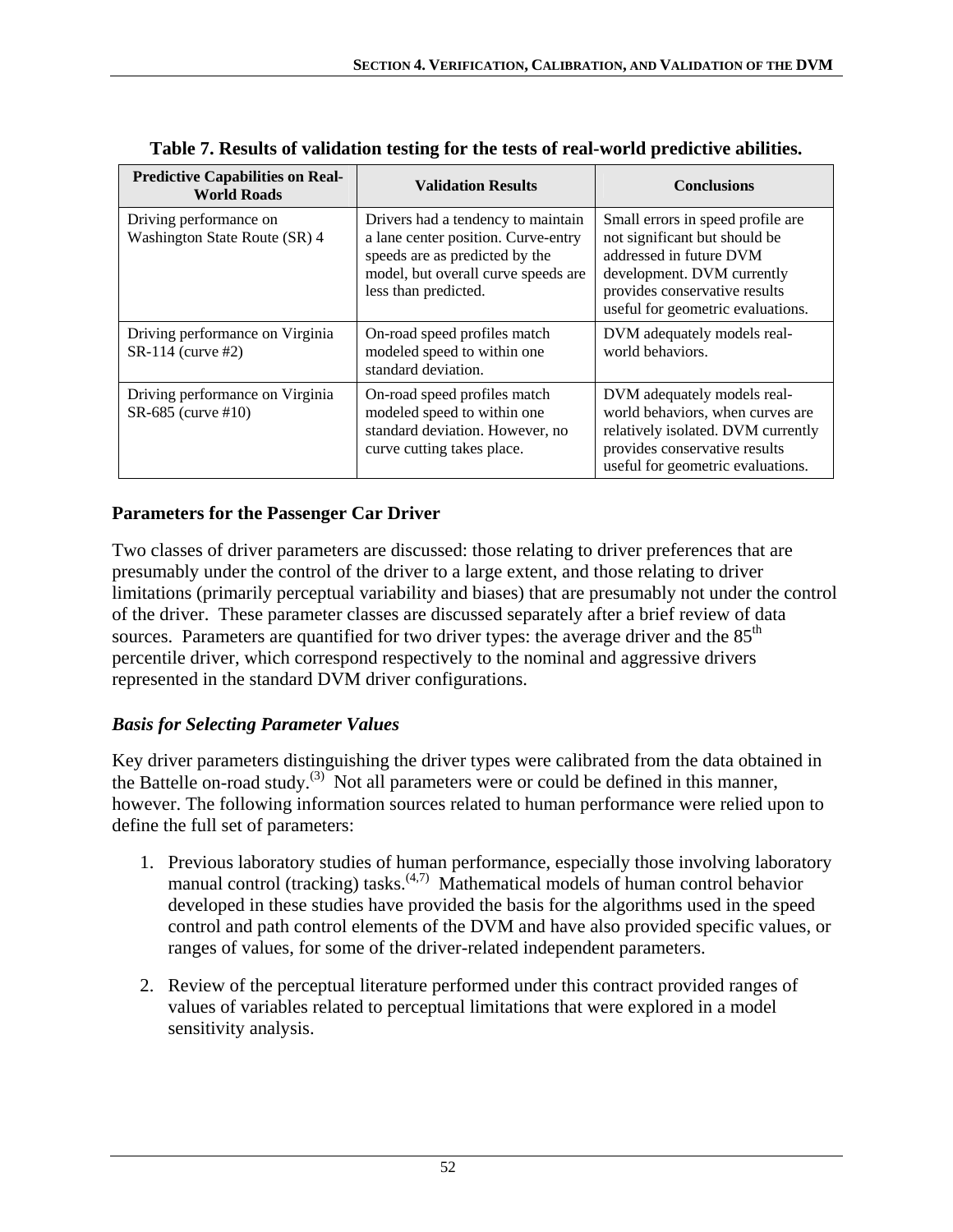- 3. Model sensitivity analysis performed under this contract, which illustrated the degree to which the various driver-related model parameters would influence performance predictions and which therefore allowed us to determine which parameters needed to be calibrated and which could safely be neglected.
- 4. On-road studies performed by Battelle under the previous contract. These studies provided data that allowed testing of the overall model structure and provided data useful in calibrating certain parameters.
- 5. Engineering judgment. It was necessary to make educated guesses of the values for certain parameters. Years of experience in modeling and observing human controller behavior were drawn upon to estimate values that would lead to reasonable model behavior. In all cases, testing with the DVM verified that the entire set of values selected for driver-related model parameters resulted in model predictions consistent with observed behavior.

## *Driver Limitations*

Whenever the driver updates the estimate of a particular variable, the new estimate consists of the true simulated variable potentially corrupted by both a bias factor and additive zero-mean noise as discussed previously. Noise processes are modeled as a Gaussian white noise shaped by a first-order filter that limits rates at which instantaneous estimation errors can change over time.

Representative values for noise terms are discussed individually below. Before presenting these details, let us first review the general principles developed for selecting parameter values.

The following approach to selecting independent driver-related model parameters is based partly on previous studies of human perception and on model sensitivity analysis as discussed above. It is consistent with the DVM's primary goal of developing a tool that will allow the highway designer to explore the effects of highway geometry on speed behavior.

- A single time constant for noise filtering, tentatively set at 2 seconds, is applied to all noise processes.
- Noise scale factors, thresholds, and biases are adjusted independently for estimation of current vehicle velocity and for curve negotiation velocity. The scale factors and thresholds are to be determined on the basis of realistic driving tasks and/or laboratory psychophysical experiments. The bias terms may be determined from new or published data or may serve as user-adjusted independent parameters of the model analysis.
- A single generic noise scale factor is assigned to all lateral-axis perceptual variables and to longitudinal acceleration.
- Thresholds associated with perception of path error and yaw-rate error are kept as independent parameters and adjusted on the basis of new or published performance data only when accurate predictions of lateral-axis behavior are desired.
- Other than as described above, thresholds are ignored, and bias terms are set to 1.0 (i.e., no bias).

Parameters related to driver limitations were quantified as follows: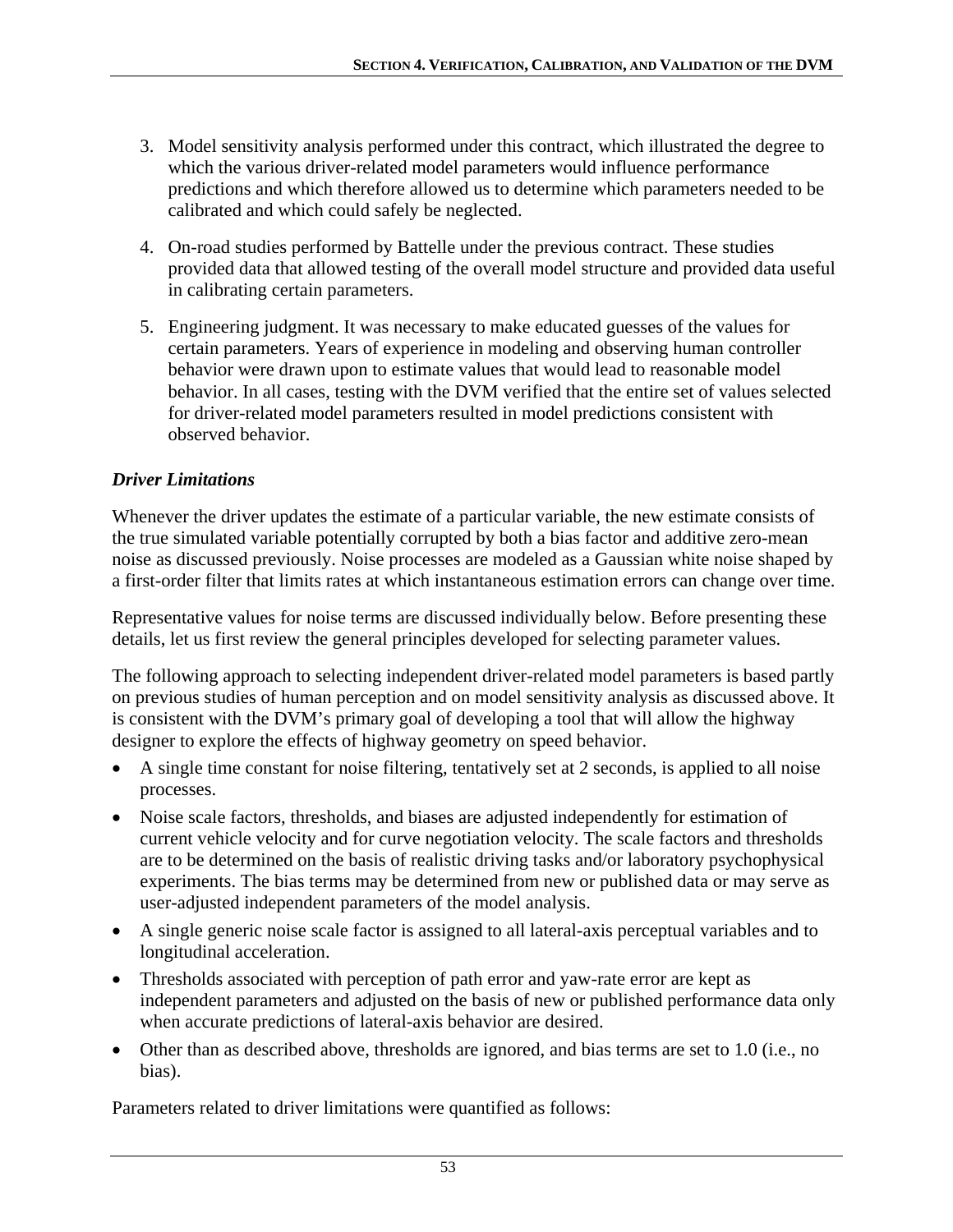### • **Generic scale factor:**

The noise scaling factor associated with all perceptual variables except as described below. A value of 0.1 was selected to provide path variability consistent with data obtained in the Battelle on-road study.

### • **Generic filter time constant:**

The filtering time constant applied to all noise processes. The value 2.0 was selected based on engineering judgment.

### • **Curve noise constant:**

The noise scale factor associated with estimation of the appropriate negotiation speed for the curve ahead. Because the driver's ability to estimate this speed is assumed to degrade with increasing distance to the curve, the corresponding noise scale factor is computed in the DVM as a curve noise constant times distance to the curve. The value of 1.0E-4 for this variable was selected to provide speed variability consistent with behavior observed in the Battelle on-road study.

#### • **All bias terms:**

Set to 1.0 by default.

## • **All threshold values**:

Set to zero by default. Model sensitivity analysis suggests that thresholds for estimations of current vehicle velocity and appropriate curve negotiations speeds might be useful for more accurate modeling of the effects of horizontal geometry on speed decision and control. More accurate predictions of lateral-axis control might accrue from calibration of thresholds for perception of path and yaw-rate errors.

## • **Velocity scale factor:**

Noise scale factor pertaining to estimation of own-vehicle speed. The value of 0.02 for this variable was selected to provide speed variability consistent with behavior observed in the Battelle on-road study. Note that speed variability is influenced by the combined effects of velocity scale factor and curve noise constant.

#### • **Distance scale factor:**

Noise scale factor associated with estimation of distance to target (e.g., curve entry, traffic control device). Model sensitivity analysis indicates that errors in estimating this variable have substantially less influence on driver behavior than errors in estimating vehicle speed and curve negotiation speed. This noise process has therefore been ignored.

## • **Variables relating to optical expansion:**

The driver is assumed to use the perceived optical expansion of an object located at the desired stopping point when estimating the deceleration required to bring the vehicle to a stop at the desired location. Because the DVM has not been calibrated for these parameters, we currently have no basis for assigning nonzero values.

## *Driver Preference*

A number of tolerances are available to reflect the allowable errors in various quantities. A speed tolerance is provided, and two such variables are provided for acceleration: one when attempting to regulate about zero acceleration or deceleration, and another (typically larger) value for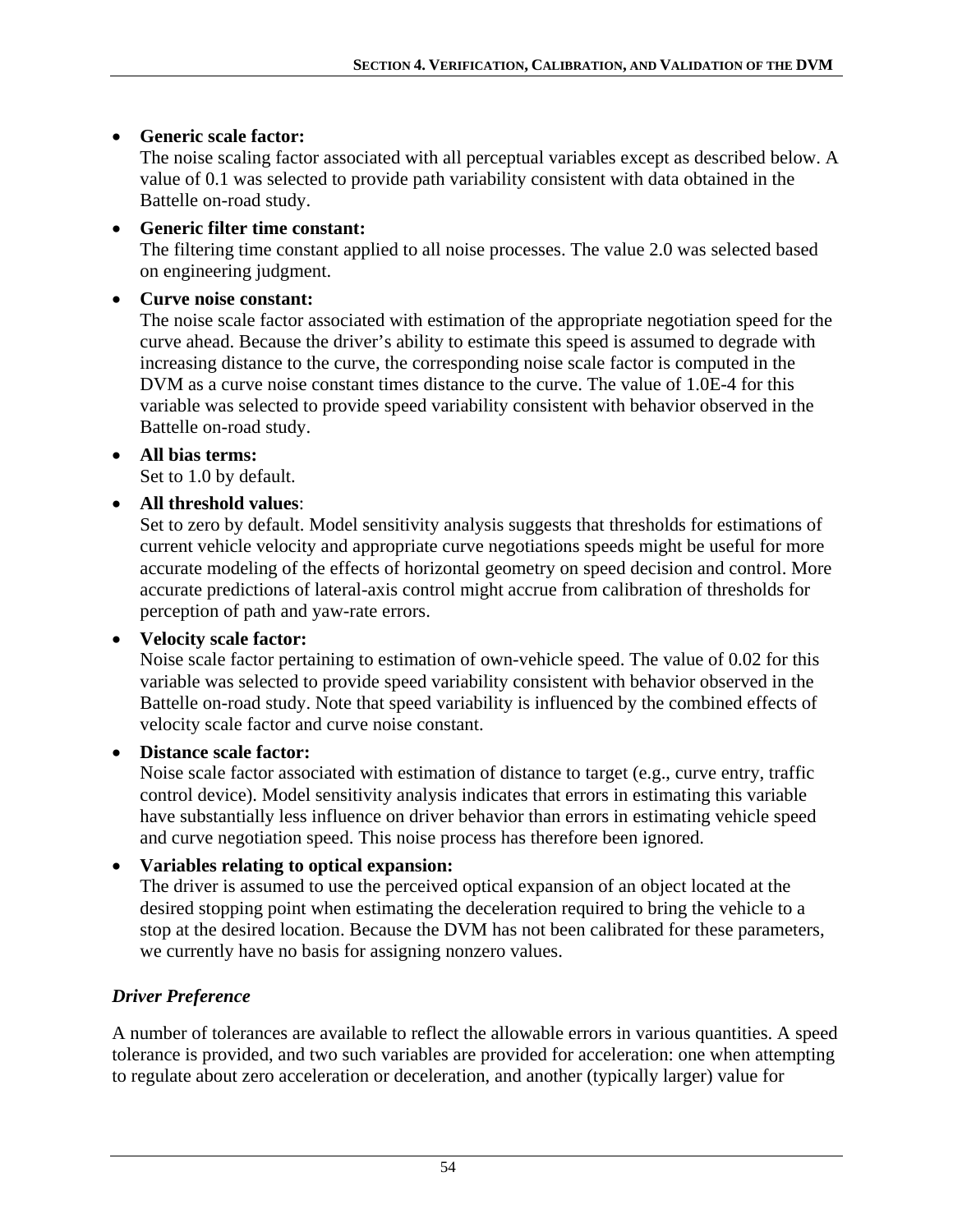desired nonzero accelerations. These model parameters have not been calibrated against data. Until such calibrations are performed, we recommend that these variables be set to zero.

The remaining (nonzero) parameters are reviewed below. The three parameters that distinguish between the nominal and aggressive driver—lateral acceleration factor, nominal longitudinal acceleration, and free speed—are discussed in greater detail further on.

### • **Obeys speed limits:**

A logical variable such that TRUE causes the driver to adjust speed for the posted speed limit when appropriate, and FALSE causes the driver to ignore posted speeds and adopt the free velocity (discussed below) as the preferred tangent speed in the absence of geometric or SD limitations.

### • **Always keep center:**

A logical variable such that TRUE causes the driver to always attempt to maintain lanecenter position, and FALSE allows the driver to cut the curve when negotiating a horizontal curve.

### • **Road familiarity:**

This parameter selects among the four assumptions describe previously concerning the driver's familiarity with the road and the strategy for driving unfamiliar roads.

## • **Max rate pedal:**

The maximum rate of brake or accelerator pedal movement, expressed as the fraction of full scale deflection per second. A value of 2.0 was selected based on engineering judgment.

### • **Maximum longitudinal acceleration:**

The maximum deceleration (g) employed after entering a curve to correct for overspeed (not intended to represent the maximum braking available in an emergency). A value of approximately four times the nominal declaration has arbitrarily been assigned to this parameter.

## • **Lateral Acceleration Factor:**

The variable *K* in the theoretical relationship between preferred lateral acceleration in a curve and curvature:

$$
Av_o = K^*C^{1/}
$$

(41)

where

*Ayo* is lateral acceleration in m/s/s, and

*C* is curvature in rad/m.

The value of 36 was found to provide a good visual match to the experimentally observed relation between implied curve acceleration and curvature.

# • **Maximum lateral acceleration:**

The lateral acceleration (g) assumed to be maximally tolerable by the driver when negotiating a curve. The value of 0.4 was selected to be slightly greater than the maximum implied lateral acceleration observed in the data base used for differentiating driver type (discussed below). Lower values would be expected for vehicles with substantially higher centers of gravity.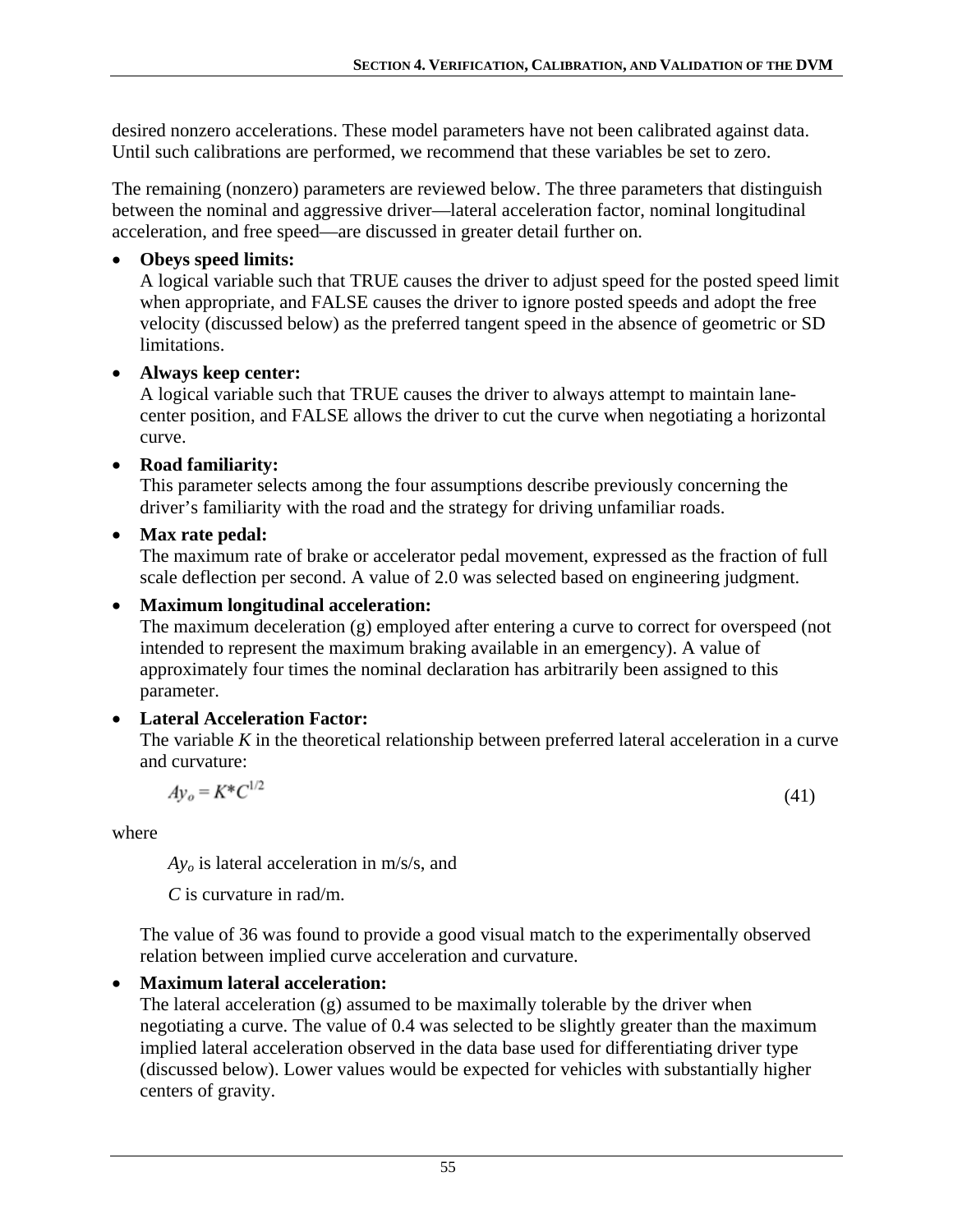### • **Nominal longitudinal acceleration:**

The longitudinal acceleration (g) assumed to be preferred for accelerating and for normal braking. The value of 0.048 was selected as a representative value based on decelerations observed in the Battelle on-road studies.

### • **Desired gain margin:**

A parameter of the speed-control algorithm that determines the responsiveness and degree of stability of steering control. A value of 3.0 was selected on the basis of model analysis to provide a rapid but minimally oscillatory steering response.

### • **Lane margin:**

The minimum distance (m) that the driver is assumed to prefer between the wheels and the lane edge when cutting the curve. A value of 0.3 m is currently used.

#### • **Free velocity:**

Preferred speed (km/h) when not limited by highway geometry, traffic control devices, or SD. A value of 105 was determined from analysis of the Battelle on-road data as described below.

#### • **Velocity time constant:**

Time constant of 2.0 s, used in the speed control model, provides a smooth response.

• **Time delay:**

A pure delay associated with both the speed and path control algorithms. The value of 0.2 seconds is typical of values that have been derived from laboratory studies of manual control. This parameter is considered to represent a driver limitation rather than a preference.

#### • **Pedal transition time:**

The time to transition (s) between brake and throttle. On-road data suggest values in the range of 0.5 to 1 s. Because the DVM does not allow the driver to anticipate the need to switch pedals, however, a negligible value of one integration time interval has been used for analysis with the DVM.

#### • **Preview time constant:**

A parameter which, when multiplied by the effective time constant of the path-control loop, determines the amount of preview associated with reacting to road curvature. Model analysis indicates that a value of about 0.8 s provides good lateral tracking in a curve.

#### • **Wait-stop time:**

The time (s) required for the vehicle to remain at a stop sign before proceeding. The value of 3 s was arbitrarily selected. (A nonzero value is required to ensure that the vehicle will come to a complete stop and then proceed.)

#### • **Acceleration and braking gains:**

Parameters of the speed control algorithm. Values shown were adjusted to provide smooth and responsive speed response for the passenger car model. Different values will generally be needed for other vehicle models and can be determined through analysis of the models contained in VDANL.

#### • **Acceleration and braking time constants:**

Additional parameters (s) of the speed control algorithm. Adjusted as described for the associated gain parameters.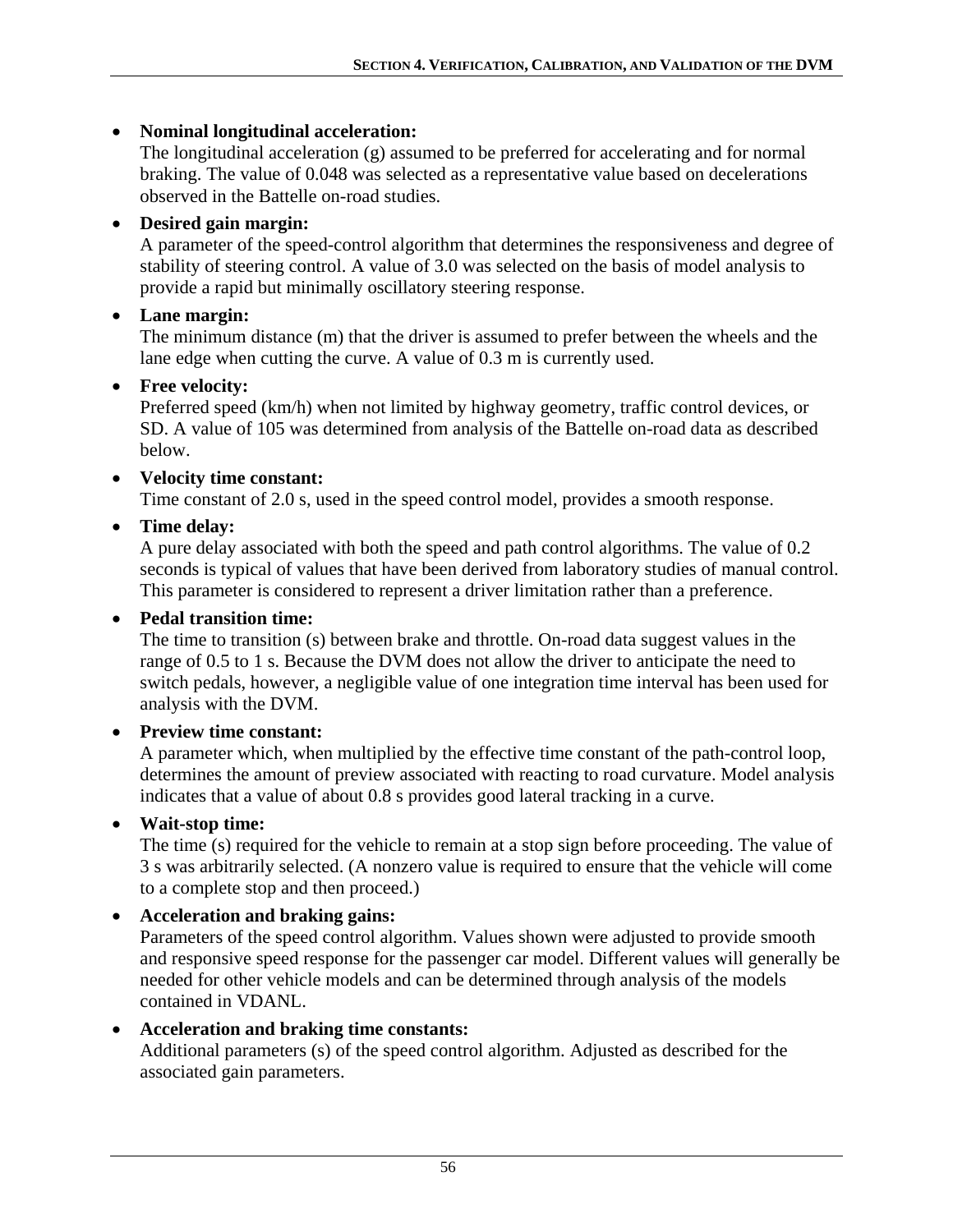### • **Maximum sight distance:**

This SD (m) represents SD limitations imposed by factors other than highway geometry, such as weather conditions and limitations on the driver's ability to see at night. The value of 1,000 m is appropriate to daytime conditions and is considered large enough to have no impact on driver speed decision.

# *Quantification of Driver Types*

Two driver types—the average driver and the  $85<sup>th</sup>$  percentile driver—are defined in terms of values assigned to three driver-related model parameters: free speed, lateral acceleration factor, and preferred longitudinal acceleration. Values for these parameters, which were derived from experimental data obtained in the Battelle on-road study, are given in [Table 8;](#page-66-0) their derivation is described below. Other driver-related parameters remain as indicated above.

<span id="page-66-0"></span>

| <b>Driver</b><br>Type | <b>Free Speed</b><br>(km/h) | Lateral<br><b>Acceleration</b><br>Factor | <b>Preferred</b><br>Longitudinal<br>Acceleration (g) |
|-----------------------|-----------------------------|------------------------------------------|------------------------------------------------------|
| Average               | 105                         | 36.0                                     | 0.048                                                |
| $85th$ Percentile     | 114                         | 41.3                                     | .068                                                 |

**Table 8. Parameter values for two driver types.** 

# **Free Speed**

The average free speed for each of the 18 subjects participating in the on-road study was determined by averaging the four highest speed peaks observed in the speed profile over the entire test run. The mean and standard deviation of these 18 averages were used to estimate the  $85<sup>th</sup>$  percentile free speed on the assumption of a Gaussian distribution. The estimated  $85<sup>th</sup>$ percentile speed was computed as:

$$
X_{85} = M + Z_{85} * \text{sd}
$$
\n
$$
\tag{42}
$$

where  $X_{85}$  is the estimated  $85<sup>th</sup>$  percentile value, *M* is the sample mean, sd is the sample standard deviation, and  $Z_{85}$  is the *Z*-value (approximately 1.037) for which the integral under the Gaussian distribution is 0.85.

The following statistics were computed for the free speed in m/s:

Mean: 28.6 Maximum: 34.8 Minimum: 23.6 sd 3.1 85th percentile 31.8

All statistics shown here pertain to the 18 within-subject averages.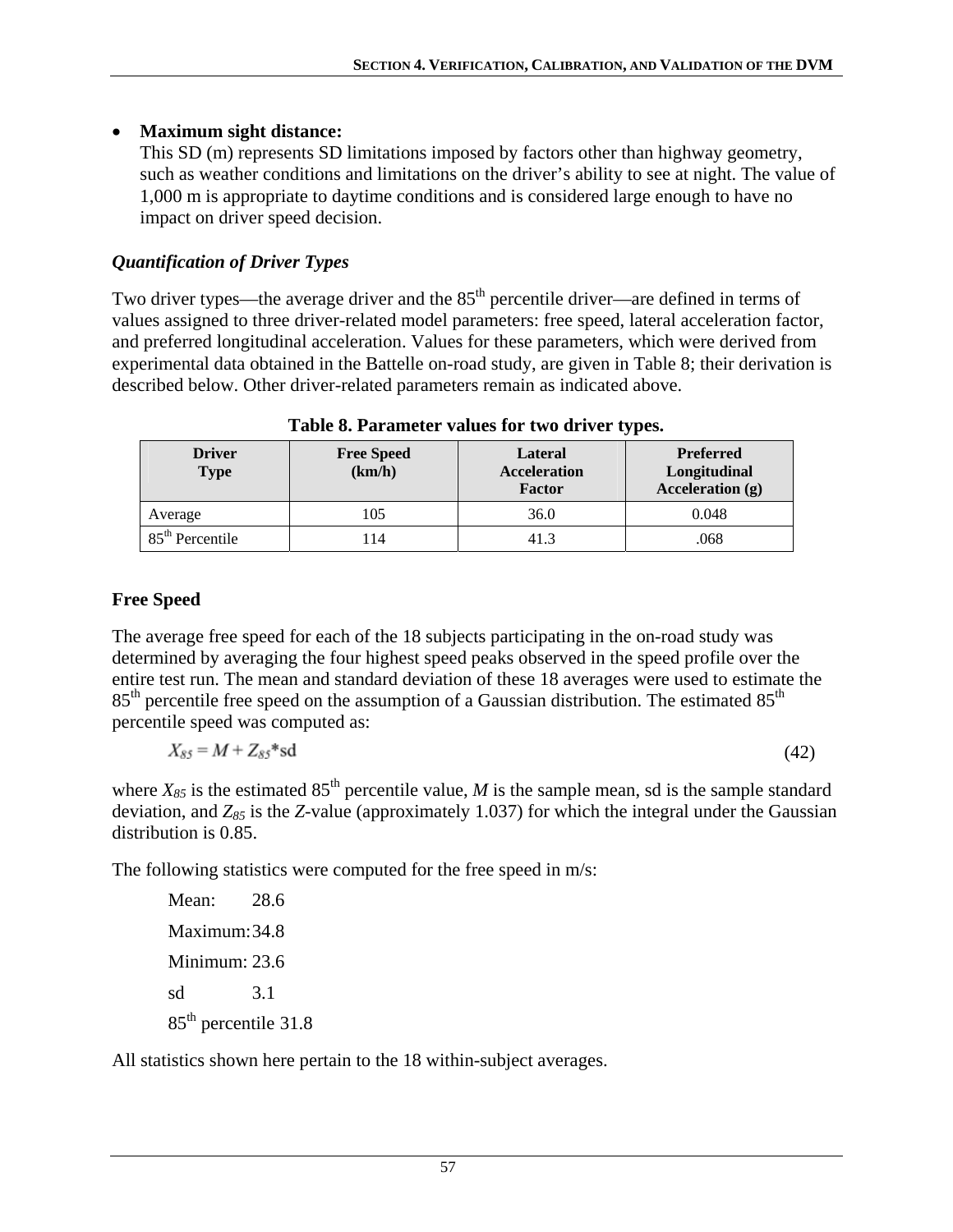### **Lateral Acceleration Factor**

The following procedure was employed to estimate the 85th percentile value for the lateral acceleration factor *K*:

- 1. Driver behavior corresponding to three horizontal curves explored in the Battelle on-road study were selected for analysis because (a) they required clear reductions in speed, (b) speed behavior in each curve was felt to be dominated by own-curve characteristics, and (c) at least 9 subjects provided reliable data. The parameters of these curves are shown in [Table 9](#page-67-0).
- 2. *K* was estimated from each value of implied lateral acceleration through an inversion of equation 41.
- 3. The standard deviation of *K* was computed for each curve.
- 4. The three standard deviations were averaged to provide an overall estimate of the standard deviation of *K*, and the calculation of equation 42 was used to compute the estimated 85<sup>th</sup> percentile value for *K*. The mean estimate of 36.0 obtained from visually fitting the acceleration data was used in this calculation.

<span id="page-67-0"></span>

| Curve No. | Geom. Radius (m) | <b>Virtual Radius</b><br>(m) | <b>Virtual Curvature</b><br>$\left(\frac{\text{rad}}{\text{m}}\right)$ | <b>Virtual Curvature</b><br>$deg/100$ ft) |
|-----------|------------------|------------------------------|------------------------------------------------------------------------|-------------------------------------------|
|           | 125              | 136                          | 0.0074                                                                 | 12.8                                      |
|           | 146              | 154                          | 0.0065                                                                 | 11.3                                      |
|           |                  | 30                           | 0.0077                                                                 | 13.4                                      |

**Table 9. Parameters of curves selected for estimating statistics of the lateral acceleration factor.** 

Standard deviations of 6.17, 5.10, and 3.97 were computed for curves 3, 5, and 6, respectively. The mean sd of 5.08, along with the estimated mean for  $K$  yielded an estimate of 41.3 for the 85<sup>th</sup> percentile value.

## **Preferred Longitudinal Acceleration**

The deceleration on curve approach and the acceleration after curve exit both exhibited speed dependencies that were modeled as a square-root relationship between acceleration or deceleration and total speed change. Because the current model structure does not contain a reliable predictive model for total speed change, acceleration and deceleration are presently treated as a constant having a value representative of those observed in the Battelle on-road experiment.

To obtain representative statistics, the mean deceleration on curve approach was computed from all estimates of average deceleration where the total speed reduction was 2.0 m/s or greater. The average deceleration associated with a given curve approach was estimated by dividing the total decrease in speed by the time over which the driver was decelerating for the curve.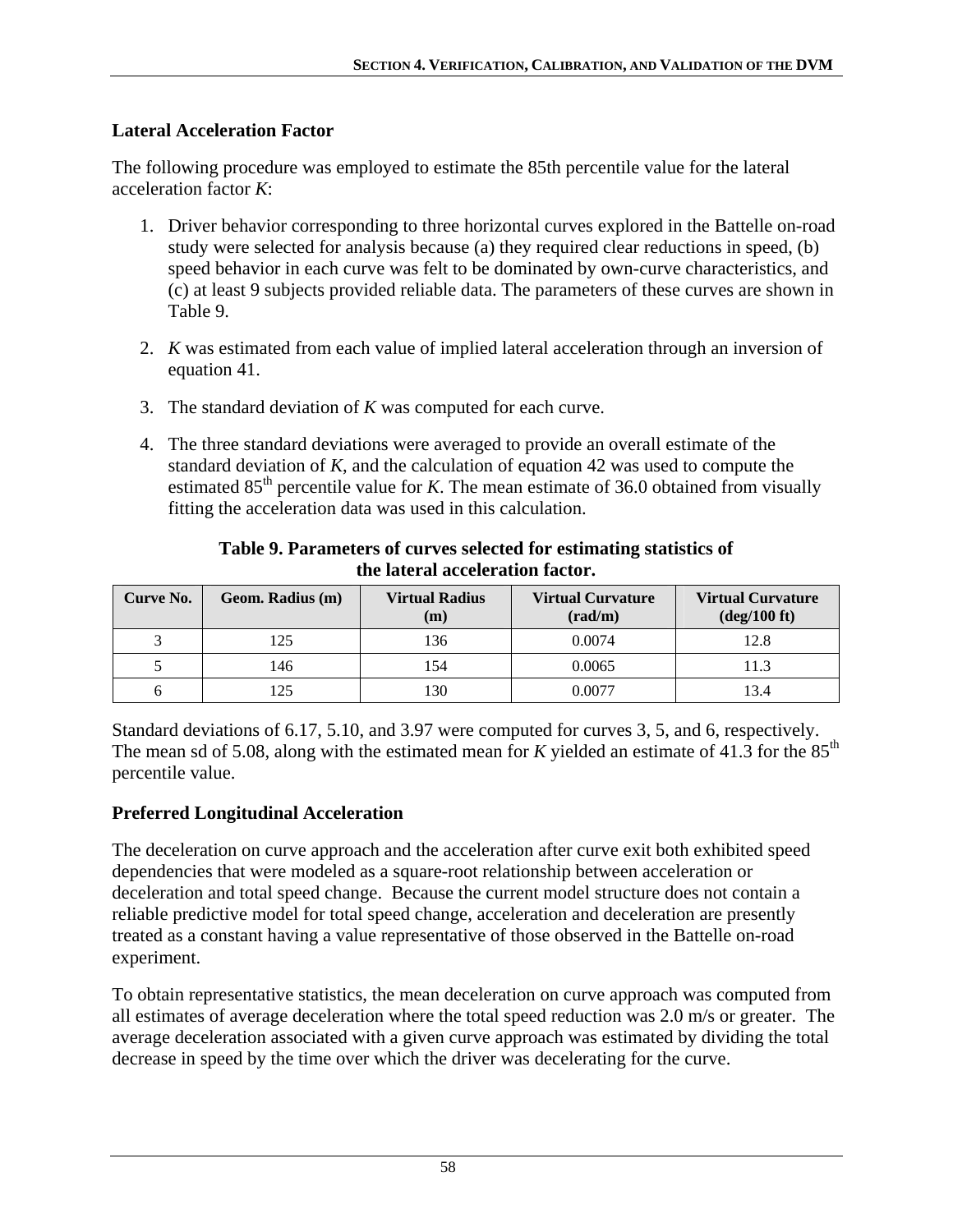Because of the relationship between deceleration and speed change, computing the standard deviation from the entire set of deceleration measurements would overestimate the variability of the deceleration about the mean deceleration associated with a given speed change. A more representative measure of acceleration variability would be the standard deviation relative to the local mean. An approximation to this metric was obtained by adjusting the model for deceleration to provide a least-squared-error match to the observed decelerations, treat the model prediction of deceleration for a given speed change as the local mean, and compute the standard deviation of all measured decelerations about their local means. The  $85<sup>th</sup>$  percentile preferred acceleration was computed according to equation 42 using the standard deviation about the estimated local mean.

The best-fitting model for the deceleration data was:

$$
ax_0 = 0.245 * \Delta V^{1/2} \tag{43}
$$

where

*axo* is the estimated preferred deceleration, and

Δ*V* is the required decrease in speed.

The following statistics (m/s/s) were computed for average deceleration:

| Mean:             | 0.47 |
|-------------------|------|
| Maximum:          | 0.92 |
| Minimum:          | 0.20 |
| sd                | 0.14 |
| $85th$ percentile | 0.62 |

Note that the 85<sup>th</sup> percentile value corresponds to speed decrements for which the expected deceleration is around 0.47 m/s/s (0.048 g).

# **CALIBRATION/VALIDATION OF THE HEAVY VEHICLE**

## **Background**

Parameters related to vehicle dynamic response and driver performance limitations were quantified. Parameters remaining to be determined were:

- Guidelines for curve cutting.
- The free speed which drivers adopt on sufficiently long stretches of tangent segments where neither the geometry of the road ahead, traffic, nor posted speed limits are factors in determining vehicle speed.
- The lateral acceleration factor, which defines the relationship between curvature, speed, and lateral acceleration in a horizontal curve.
- The maximum lateral acceleration that the driver willingly tolerates in a horizontal curve.
- The nominal longitudinal acceleration—the preferred acceleration when either speeding up or slowing down.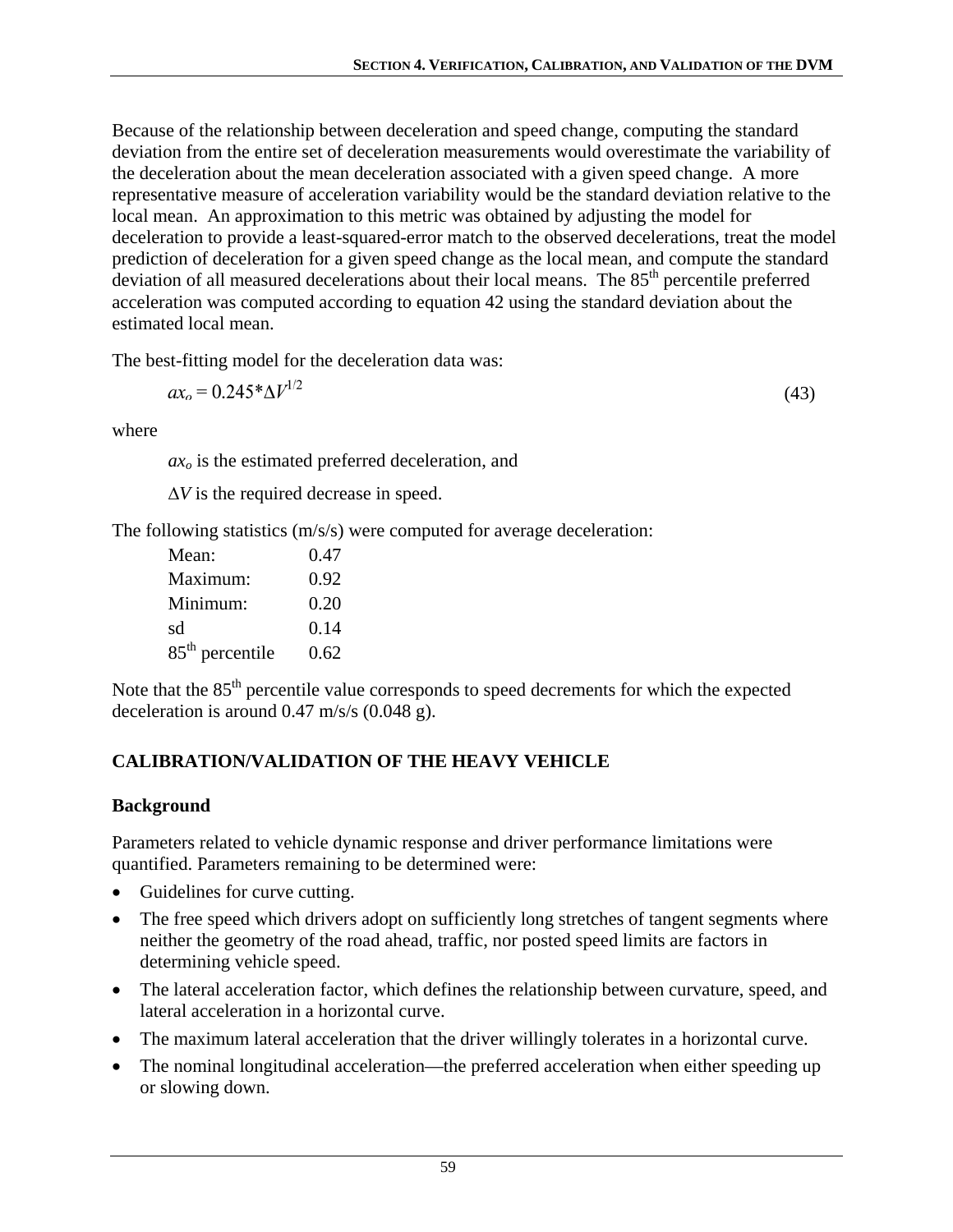• The maximum longitudinal acceleration that the driver will employ when braking beyond the preferred level is necessary. (The DVM is not intended to be applied to true emergency situations in which the driver applies maximum force to the brake pedal.)

Calibration and validation were originally proposed to be separate tasks, with a portion of the available on-road data being used to quantify the various independent model parameters, including those enumerate above, and the remaining held back to be used to test the predictive validity of the DVM using the parameter values determined in the calibration phase.

A study of driver behavior suitable for quantifying all the parameters listed above would require the following highway and operational conditions:

- Level tangent sections with the highest speed limits allowed, without traffic, and sufficiently long so that preceding and succeeding horizontal geometry would not affect the asymptotic speed.
- Horizontal curves of varying radii separated by long tangent sections so that the influence of a specific radius of curvature could be determined free of confounding by other geometric features.
- Portions of the study in which the drivers were instructed to brake at the maximum comfortable level, and negotiate curves at the maximum comfortable level.

Such conditions, which are highly idealized and perhaps realizable only in simulation studies, were not provided by the Virginia Tech Transportation Institute (VTTI) on-road study. Speed limits on the section of highway analyzed in this study were 45 and 35 mi/h, likely preventing the drivers from reaching their preferred free speed as defined above. Because this study did not include situations where drivers were instructed to perform maximum comfortable braking or negotiate curves at maximum comfortable speeds, maximum tolerable acceleration levels could not be determined.

The highway geometry, coupled with the speed limits, did not facilitate partitioning the test road into portions separately used for calibration and validation. Consequently, the on-road data were used to jointly calibrate and validate the DVM. To be consistent with the passenger vehicle calibration/validation procedures, the ability to predict a speed profile falling within one standard deviation of the mean speed profile provided by the test drivers was selected as the criterion for validity.

# **Test Route**

Data from an on-road study comparing the behavior of drivers of a passenger car and a Class 8 tractor-trailer heavy vehicle were used during the calibration/validation process. The test route was a 16-km route consisting of Virginia State Route (SR) 114 and Montgomery County Route (CR) 685. Both routes are two-lane rural highways. The first leg—SR-114—was determined to provide insufficient challenge to provide adequate data for either calibration or validation. Accordingly, the calibration/validation results presented herein are based on the data obtained from 6.2 km of CR-685.

The drivers first drove SR-114 to the intersection of SR-114 and CR-685, controlled by a stop light, then turned onto CR-685. The intersection of the two routes is considered to be station 0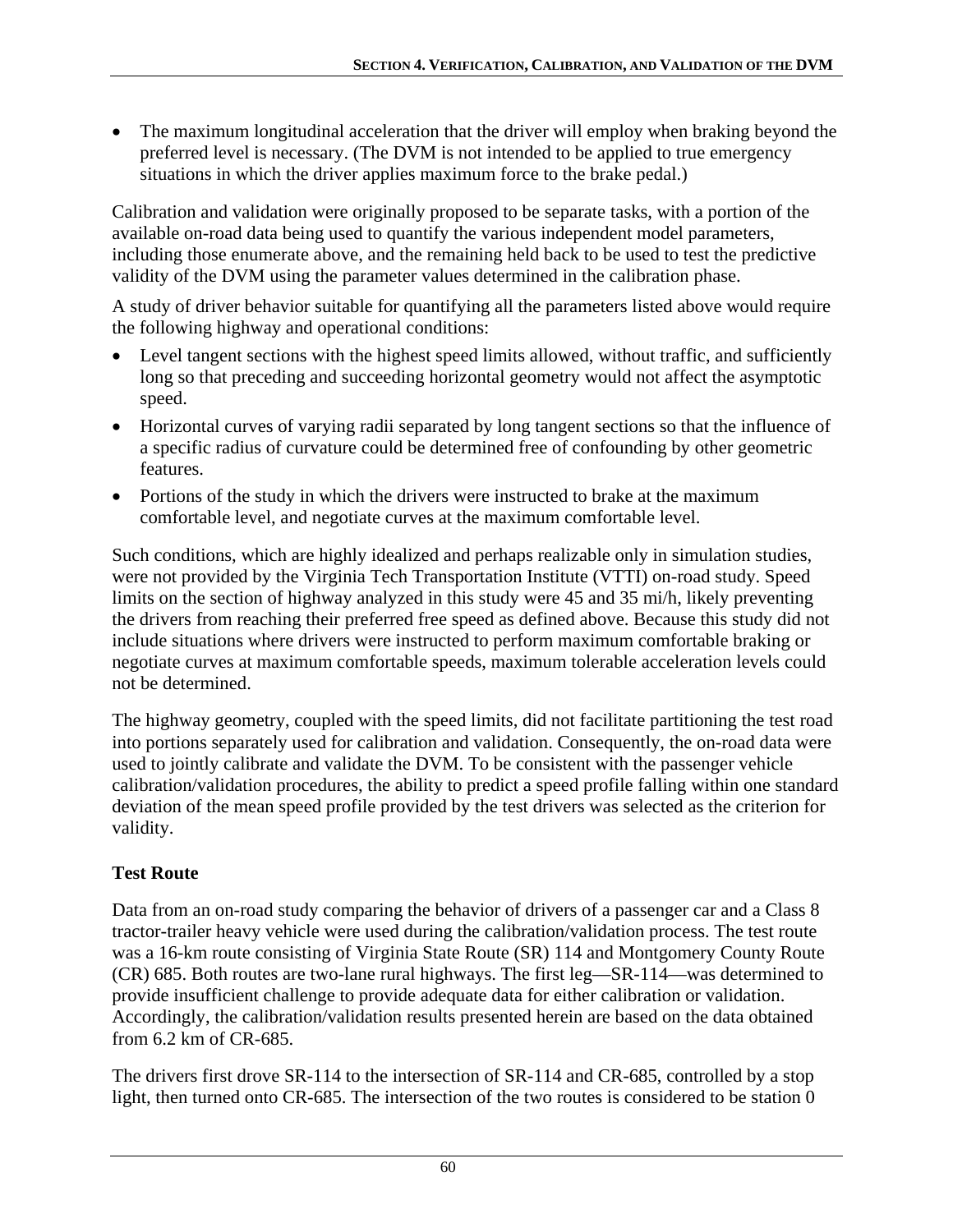for this analysis, where one unit of station increment corresponds to 1 m proceeding generally north.

Global Positioning System (GPS) instrumentation was used both to determine the horizontal and vertical profiles on the test route and to allow recording of vehicle location during the test drives conducted in previous research<sup>(3)</sup>. During the current study phase, the roadway calibration data were found to have serious internal inconsistencies. Specifically, distances between two points on various tangent sections computed from the GPS recordings differed by varying amounts from distances between corresponding points determined from the distance-measuring wheel. Because no consistent transformation between the two methods of measuring distance could be found, VTTI re-calibrated CR-685 for this study phase. GPS recordings were converted to measurements of easting, northing, and height, all in meters. The resulting records were internally consistent, and a plot of the easting and northing measurements provided a good qualitative match to a map of the test route.

In order to provide the roadway-related inputs needed for model analysis, the roadway measurements were analyzed to determine curvature and height as a function of station. East (X) and north (Y) coordinates were determined from the GPS measurements and, where there were significant gaps in the GPS recordings, from interpolations using onboard measurements of speed and yaw rate.

Engineering drawings of CR-685 provided by the Virginia DOT, Christiansburg Residency, were used to provide a first approximation to the analytic representation of horizontal profile in terms of tangents and curves of constant radius. Adjustments were then made to improve the visual match to the road as recorded by VTTI. Graphical analysis of the recording of height versus station, derived from the GPS measurements, was employed to determine the analytic representation of the vertical profile.

[Figure 14](#page-71-0) provides a comparison of the plan views of the test route as determined from the onroad calibration effort with the analytic representation used in the DVM. The match was considered adequate to allow confidence in the estimates of the radii of the horizontal curves contained in the test road. Vertical profiles of the measured and analytic test routes are shown in figure 15.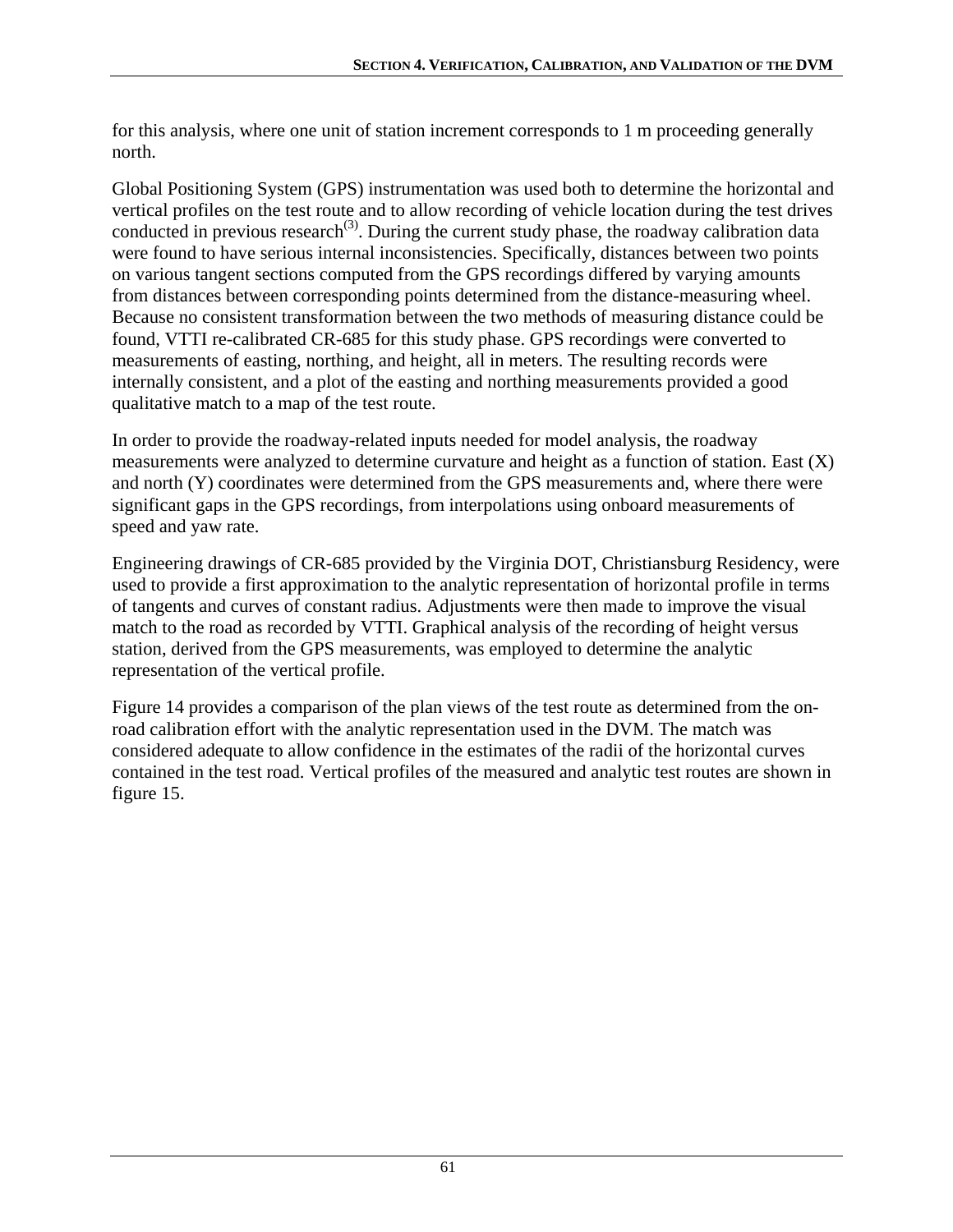

**Figure 14. X/Y plot of test route.** 

<span id="page-71-0"></span>

**Figure 15. Vertical profile.** 

The posted speed for the test route was 45 mi/h (about 72 km/h, or 20 m/s) from stations 0 to 5158 and beyond station 6067, and 35 mi/h (about 56 km/h or 15.6 m/s) from stations 5158 to 6067.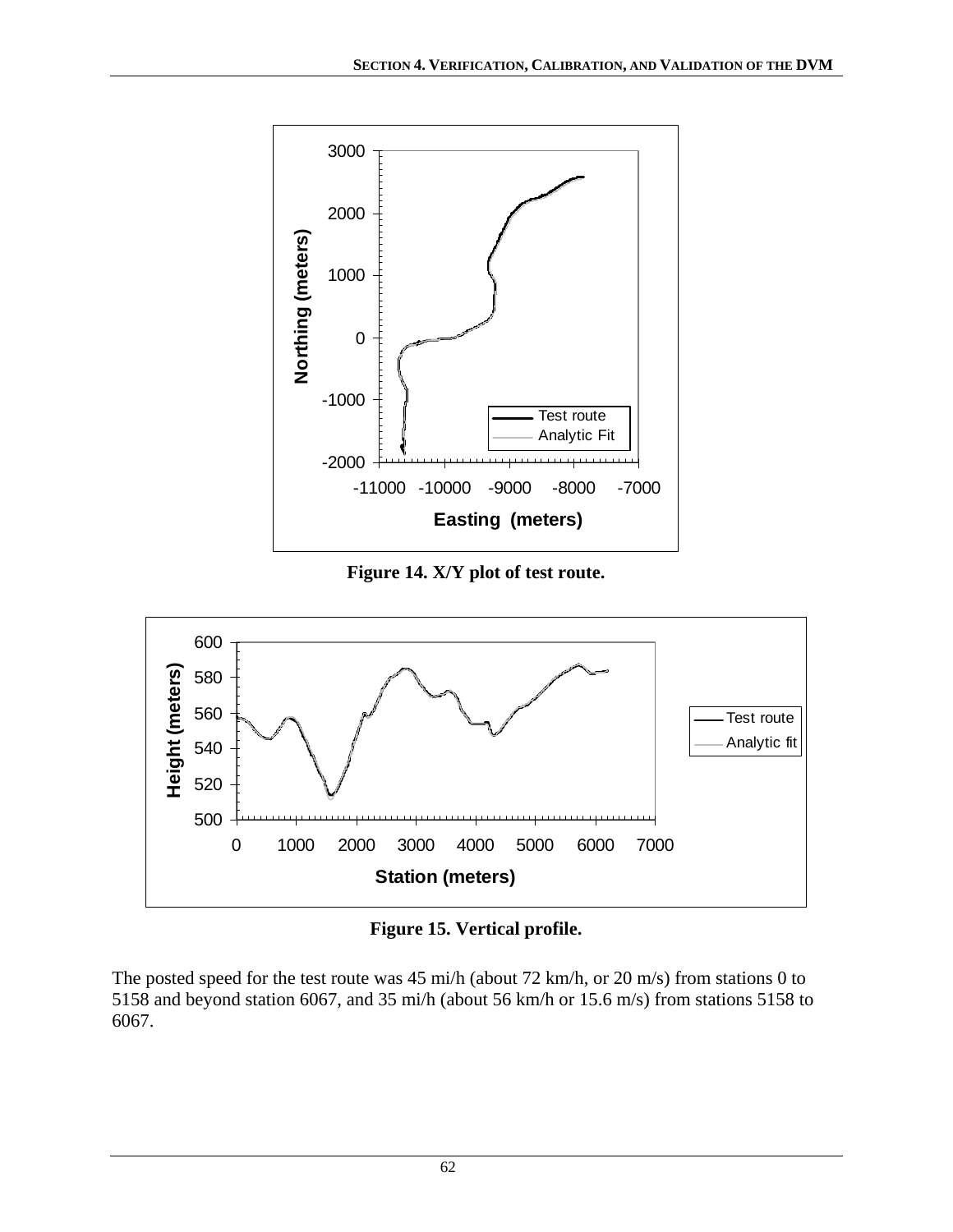# **On-Road Data**

<span id="page-72-0"></span>Five drivers participated in the heavy-vehicle portion of the on-road study. Data usable for model analysis were obtained from four of these drivers. Because there were occasions when other traffic impacted the behavior of the test drivers, not all replications could be used. Replications included in the database used for model calibration and validations are indicated by an "x" in the corresponding cell in [Table 10.](#page-72-0)

| Driver No. | Rep. 1 | Rep. 2 | Rep. 3 | Rep. 4 |
|------------|--------|--------|--------|--------|
|            |        |        |        |        |
|            |        |        | X      |        |
|            |        | X      | X      |        |
|            |        |        |        |        |

|  | Table 10. Replications of on-road data used for model analysis. |  |  |  |  |
|--|-----------------------------------------------------------------|--|--|--|--|
|--|-----------------------------------------------------------------|--|--|--|--|

An ensemble-averaged (mean) speed profile was computed from the results of the first usable runs performed by each subject, and a similar mean-speed profile was computed from the final usable runs. The close correspondence between the two mean-speed profiles shown in figure 16 suggested that meaningful learning of the road characteristics by the drivers did not occur during the study with respect to speed decision-making. Accordingly, further analysis was performed using mean-speed profiles computed for each driver from all usable runs.



**Figure 16. Mean first and last speed profiles.** 

Road curvature with station is shown in figure 17. Positive curvature signifies a curve to the right. Some visual correlation between the magnitude of the curve and reduction in speed can be observed, but it should be noted that posted speed limits as well as limits on the uphill acceleration capability of the vehicle also influenced vehicle speed.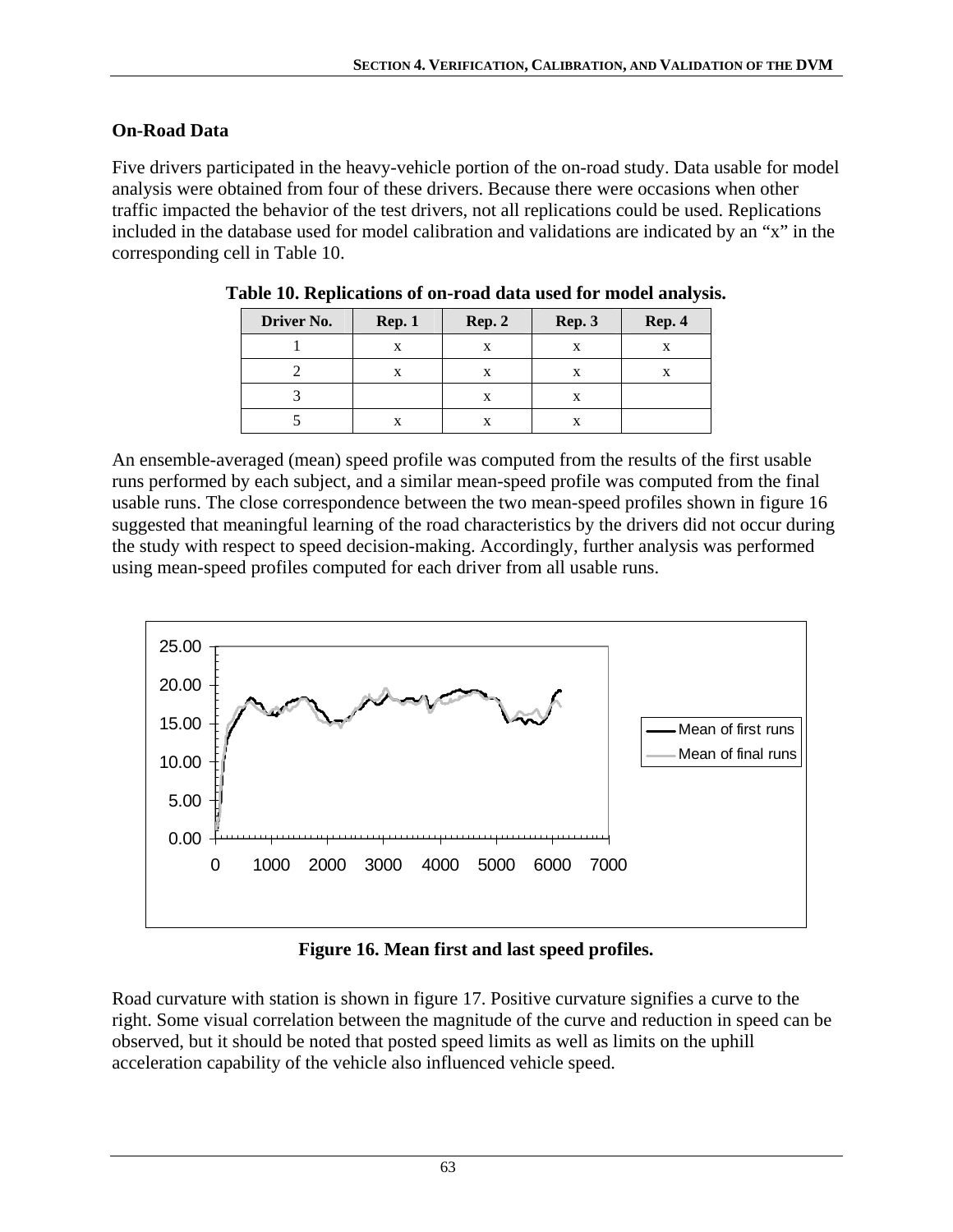

**Figure 17. Road curvature.** 

Mean speed profiles for the four test drivers are shown in figure 18. One pair of drivers drove consistently slower that the other pair, by around 2–3 m/s, but the general trends of speed with station were similar. [Figure 19](#page-74-0) shows the overall mean speed profile along with the one standard deviation bounds.



**Figure 18. Mean speed profile for four drivers.**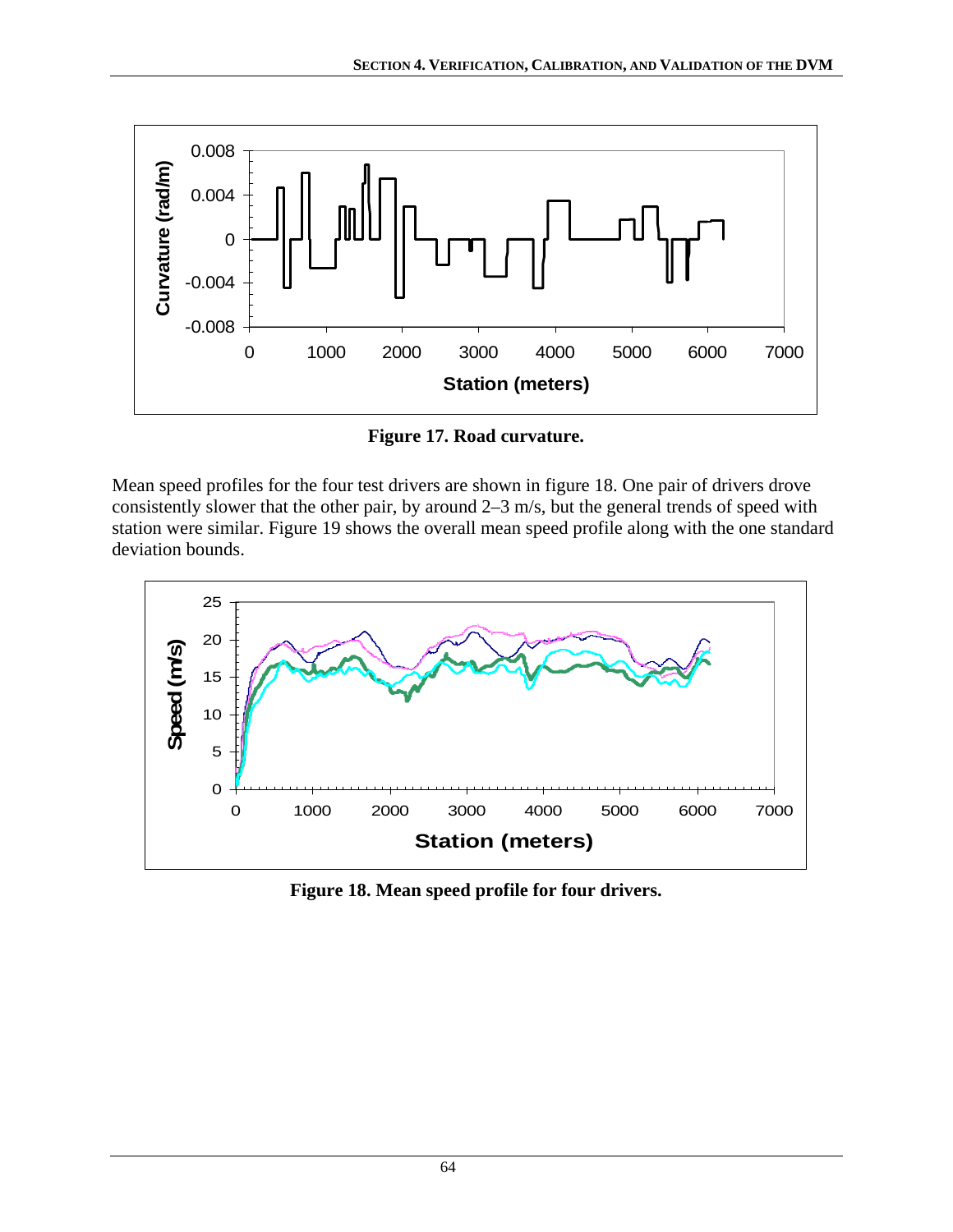

Gray: +/- Standard deviation

# **Figure 19. Mean +/- standard deviation of driver means.**

<span id="page-74-0"></span>As noted above, the DVM allows the user to specify whether the driver is assumed to track to the inside of the curve (cut the curve) or to attempt to maintain the vehicle in the center of the lane, where lane position is defined as the distance of the center of mass of the cab from the center of the lane. In order to provide guidelines for setting this model parameter, we need to explore actual driver behavior to determine the strategy for steering a heavy vehicle (tractor-trailer) of the type considered in this study.

By cutting the curve, the driver effectively increases the radius of curvature, thereby allowing curve negotiation at a higher speed and lower lateral acceleration than by maintaining a lanecenter position throughout the curve. The effect is greatest for sharp curves with small deflection (directional change) and diminishes as either curve radius or curve deflection is increased.

While the above comments apply generally to a single-unit vehicle, the driver of a tractor-trailer must consider the location of the trailer wheels when negotiating a curve. Even with the tractor maintained near lane center, the rear trailer wheels may track so far to the inside as to cross the lane boundaries. One might therefore anticipate that heavy vehicle drivers would track to the outside of sharp curves and maintain lane center for more gentle curves.

There did not appear to be a consistent curve-tracking strategy over the 6,000 m of travel. For much of the travel the truck appeared to track on the average to the right of center independent of the horizontal geometry. There is some indication that when negotiating a reverse curve, the process of negotiating the first curve tended to set up the vehicle to track to the outside of the second curve. This may have been an intentional strategy, or it may have reflected a difficulty in steering quickly enough to enter the second curve at lane center.

# **Calibration/Validation Methods**

The same six iterative steps used in the calibration/validation of the passenger vehicle were used to calibrate/validate the heavy vehicle. The on-road data along with model analysis were used to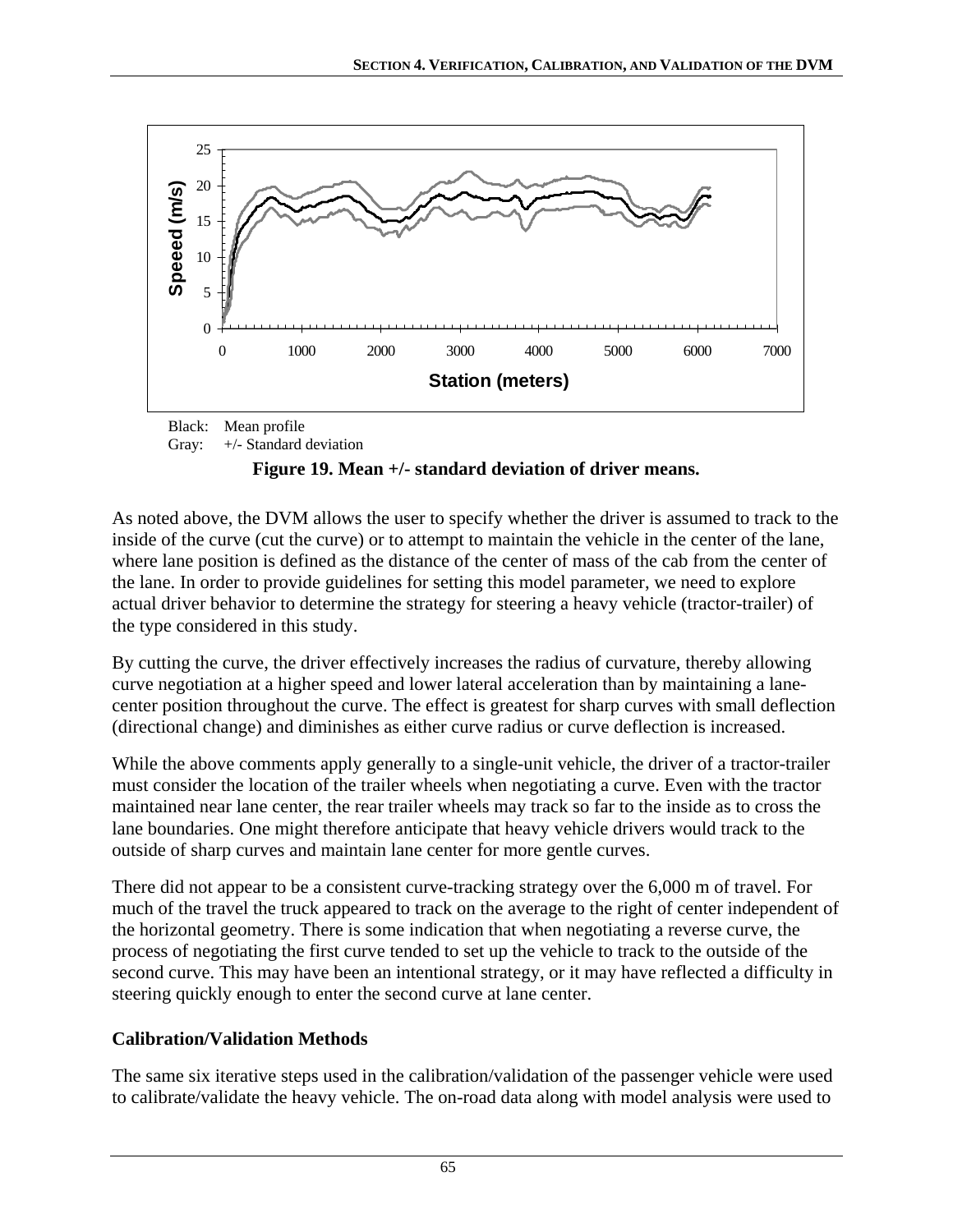determine guidelines for treating curve cutting and for calibrating the driver-related parameters of nominal longitudinal acceleration and lateral acceleration factor. As noted previously, the onroad study was not conducive to determining values for free speed and maximum tolerable accelerations for the heavy-vehicle driver.

### **Results**

Variations in speed and lane deviation for the test route were minor. [Table 11](#page-76-0) shows the validation results for curve cutting, longitudinal acceleration, later acceleration, horizontal SD, and short tangents.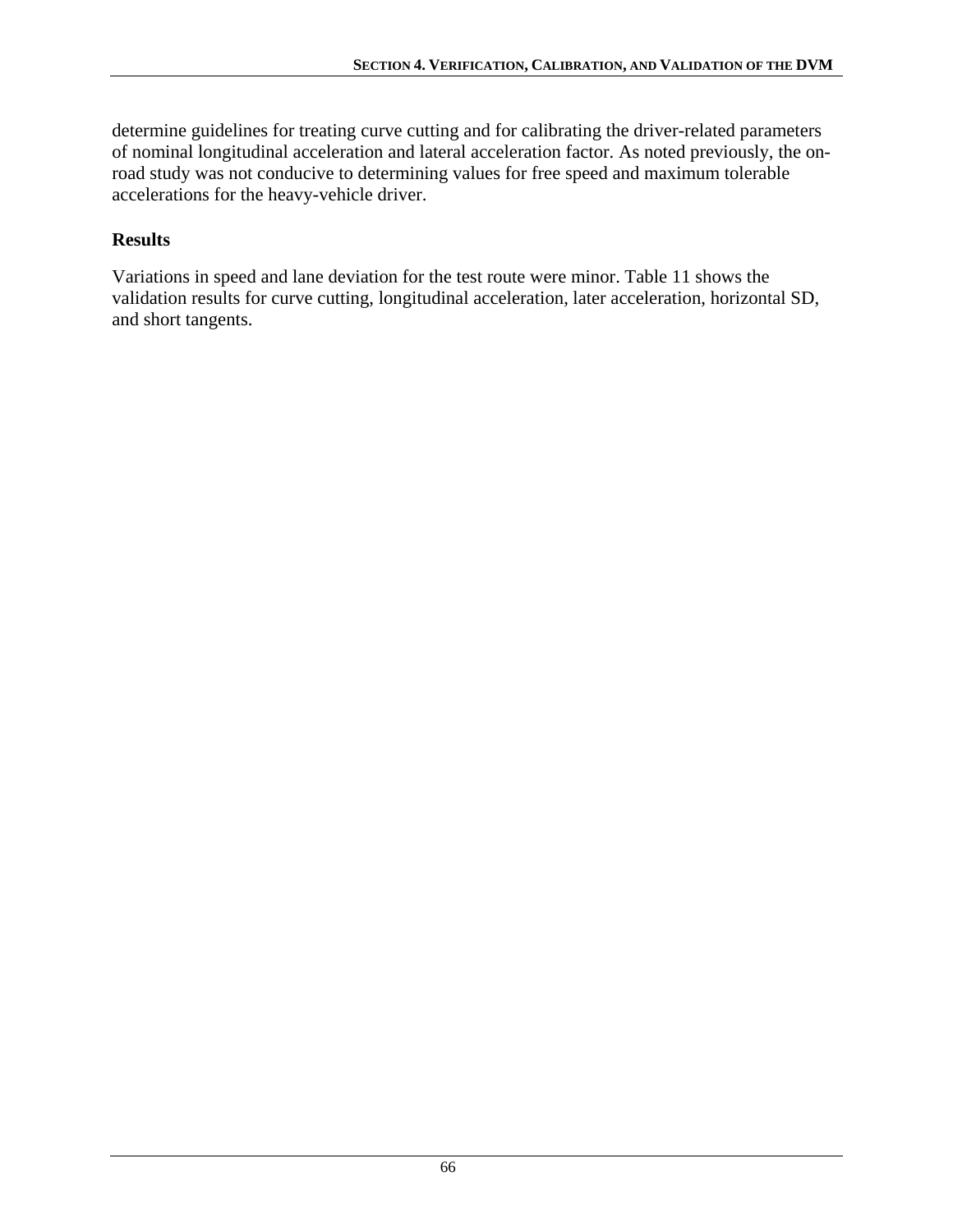<span id="page-76-0"></span>

| Driver-related<br><b>Parameters</b>      | <b>Validation Results</b>                                                                                                                                                                                                                                                                                                                                                                                                                                                                                                                                       |  |  |  |
|------------------------------------------|-----------------------------------------------------------------------------------------------------------------------------------------------------------------------------------------------------------------------------------------------------------------------------------------------------------------------------------------------------------------------------------------------------------------------------------------------------------------------------------------------------------------------------------------------------------------|--|--|--|
| Curve cutting                            | The outer right rear trailer wheels tracked outside the right lane boundary when<br>negotiating the 100-m curve in both runs and came very close to the lane boundary<br>in the 200-m curve when cutting the curve.                                                                                                                                                                                                                                                                                                                                             |  |  |  |
|                                          | The driver was able to cut the 300-m curve without the rear wheels crossing the lane<br>boundary, but for the curve deflection explored here, there were negligible changes<br>in predicted speed and predicted lateral acceleration compared to maintaining lane<br>center.                                                                                                                                                                                                                                                                                    |  |  |  |
|                                          | The user is advised to assume for the purposes of model analysis that the driver of a<br>tractor-trailer type of heavy vehicle attempts to maintain lane center in the absence<br>of lane widening at the site of the curve. (At present, the model does not<br>accommodate the assumption that the driver attempts to track to the outside in a<br>curve.)                                                                                                                                                                                                     |  |  |  |
|                                          | The model parameter always keep center should be set to TRUE.                                                                                                                                                                                                                                                                                                                                                                                                                                                                                                   |  |  |  |
| Nominal longitudinal<br>acceleration     | The longitudinal acceleration and deceleration preferred by the automobile driver<br>depends on the total change in speed. An analytic expression relating acceleration or<br>deceleration to the magnitude of the resulting speed change reproduces the trends of<br>the on-road data.                                                                                                                                                                                                                                                                         |  |  |  |
|                                          | Because the steady-state (cruising) speeds on short tangents connecting horizontal<br>curves is expected to be less than the free speed that might be obtained on very long<br>tangents, the preferred acceleration will generally depend on the length of the<br>tangent and the speeds appropriate to negotiating the adjacent curves. At present, the<br>model does not predict cruising speeds in such situations, and the user must specify<br>a preferred acceleration that is representative of the highway environment.                                 |  |  |  |
|                                          | For the model analysis described here, a representative value of 0.032 g was selected<br>from visual inspection of the longitudinal acceleration profiles observed in the on-<br>road data.                                                                                                                                                                                                                                                                                                                                                                     |  |  |  |
| Lateral acceleration<br>factor           | For the most part, the predicted speed is determined by the posted speed limits and<br>not by the horizontal geometry.                                                                                                                                                                                                                                                                                                                                                                                                                                          |  |  |  |
|                                          | A comparison of the predicted speed profile to the vertical road profile suggests that<br>speed was reduced in the region of station 2000 because of acceleration limits of the<br>heavy vehicle. Inspection of the predicted accelerator profile reveals maximum<br>pedal deflection during the period when the predicted vehicle falls below the<br>prevailing miles per hour speed limit.                                                                                                                                                                    |  |  |  |
|                                          | Reducing the lateral acceleration factor to 20 yielded a predicted speed profile that<br>was within one standard deviation of the experimental mean profile for almost the<br>entire distance, as shown in figure 20.                                                                                                                                                                                                                                                                                                                                           |  |  |  |
| Horizontal sight distance<br>limitations | Selecting the full stop option (the driver assumes that an obstruction requiring a full<br>stop lies just beyond the sight distance) for testing sight distance limitations<br>degraded the overall match to the measured speed profile. Predicted speed variations<br>were greater than in the previous analyses, with the speed dropping well below one<br>standard deviation from the mean at two locations. Further study is required to<br>determine how horizontal sight distance limitations influence driver behavior and<br>how to model such effects. |  |  |  |

# **Table 11. Summary of validation results for the heavy vehicle.**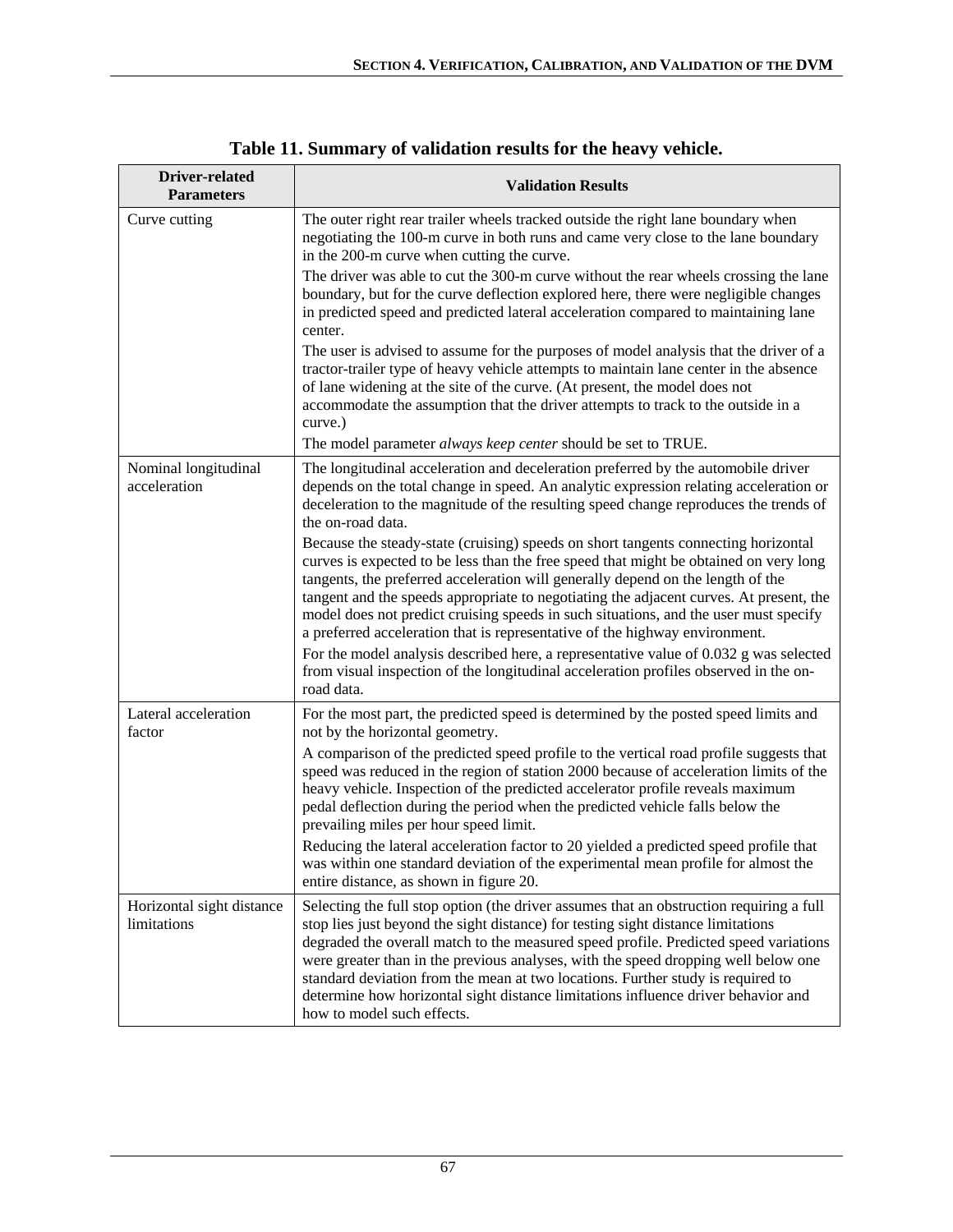

Black: Mean speed profile of four drivers Light Gray: Mean +/- one standard deviation Dark Gray: Model prediction



# **RECOMMENDED VALUES FOR DRIVER PARAMETERS**

Recommended values for parameters related to driver preference are shown for both passenger car and heavy vehicle truck drivers in [Table 12](#page-78-0) for the nominal (as opposed to aggressive) driver. To the extent allowed by the data, these parameters reflect the on-road data used to produce the DVM. In the absence of definitive data, engineering judgment provided estimated values.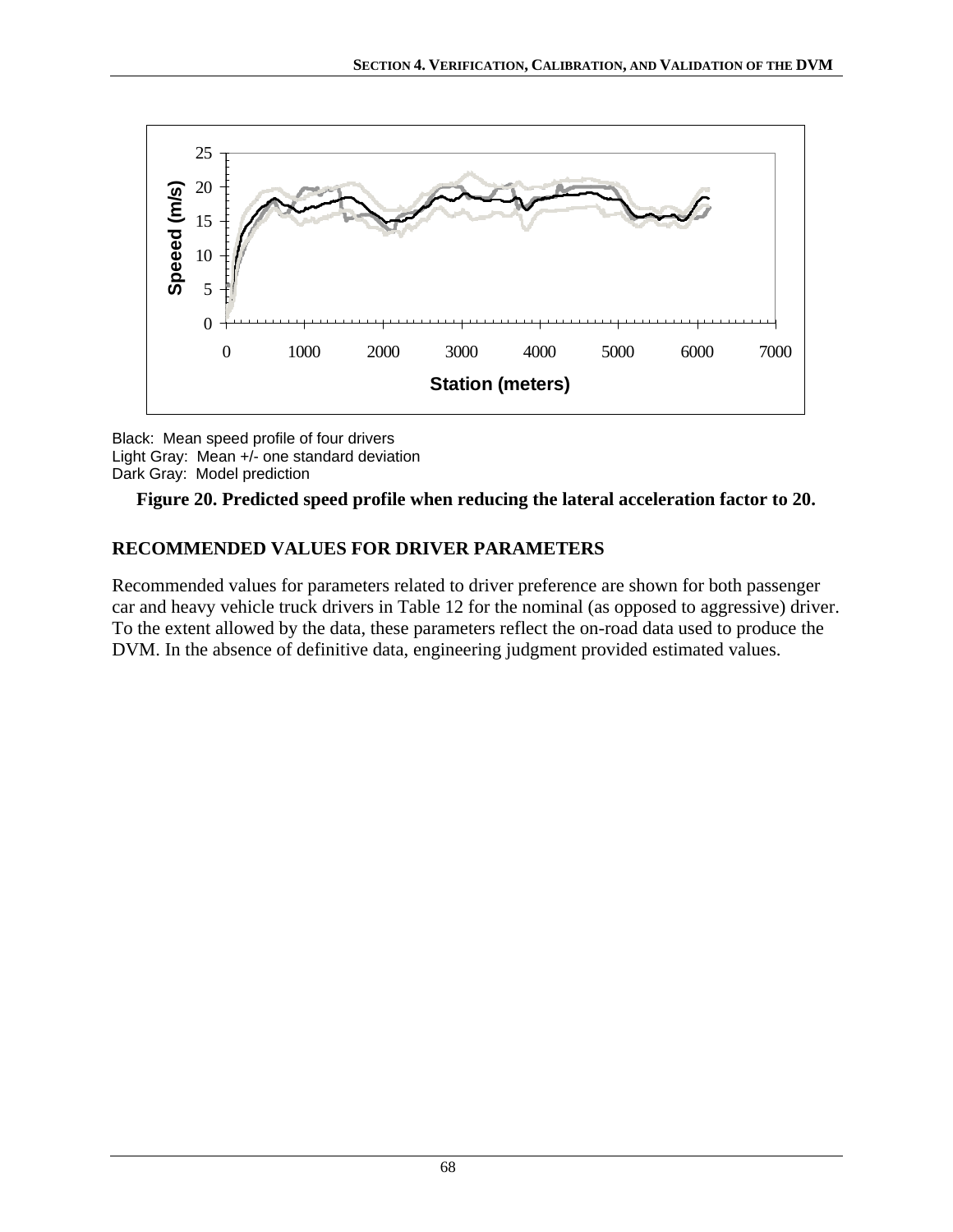<span id="page-78-0"></span>

| <b>Parameter</b>                      | <b>Function</b>   | Car               | <b>Truck</b>      |
|---------------------------------------|-------------------|-------------------|-------------------|
| Preview time constant (s)             | Path              | 0.8               | 1.0               |
| Gain margin                           | control           | 3.0               | 3.0               |
| Speed time constant (s)               |                   | 2.0               | 2.0               |
| Acceleration gain                     | Speed<br>control  | 0.1               | 0.1               |
| Braking gain                          |                   | 1.0               | 0.5               |
| Able to cut curve?                    | Path              | т                 | $F^{(1)}$         |
| Lane margin $(m)$                     | decision          | 0.3               | <b>NA</b>         |
| Free speed (km/h)                     |                   | 105               | $105^{(2)}$       |
| Lateral acceleration factor           |                   | 36                | 20                |
| Maximum lateral acceleration (g)      | Speed<br>decision | $0.4^{(3)}$       | $0.4^{(3)}$       |
| Nominal longitudinal acceleration (g) |                   | PD <sup>(4)</sup> | PD <sup>(4)</sup> |
| Maximum longitudinal acceleration (g) |                   | $0.2^{(3)}$       | $0.2^{(3)}$       |

**Table 12. Parameters related to driver preference.** 

Notes:

- 1. In general, it is not advantageous for the truck driver to track to the inside of the curve. More likely the driver will track to the outside of the curve to minimize the likelihood of the trailer crossing the lane boundaries—a behavior not currently handled by the DVM.
- 2. Data were not available for determining this parameter for the heavy vehicle. The value associated with passenger car is suggested pending further study.
- 3. Based on engineering assumptions in the absence of data available to calibrate this parameter.
- 4. Problem dependent. Values of 0.048 g and 0.032 g were found to characterize the data available for passenger car and heavy vehicle drivers, respectively. These values may be more reflective of speed limit restrictions than differences between car and truck drivers.

# **VALIDATION OF VEHICLE DYNAMICS MODEL FOR HEAVY VEHICLE**

Both the passenger vehicle and the heavy truck components of the DVM require a VDM that can simulate the full range of lateral and longitudinal movements of the vehicle including acceleration, steering, braking, power train, drive train, and tires. For the DVM, the VDANL module was used. For the passenger vehicle component of the DVM, VDANL was used without any additional calibration or validation activities. However, the VDANL code required additional validation for heavy truck modeling.

To conduct the heavy vehicle validation, project staff from Systems Technology, Inc. (STI) used the parameter and test data collected at the Vehicle Research Test Center (VRTC) on an earlier and separate National Highway Traffic Safety Administration project. The vehicle tested at VRTC was a 1992 White-GMC truck manufactured by Volvo GM Heavy Truck, model WIA64T (two drive axles), and a 1992 Fruehauf van trailer, model FB-19.5NF2-53 (53-ft-long box trailer with two axles). This tractor-trailer combination is similar to the WB-20 [WB-67] vehicle combination. This combination is similar to, but shorter than the combination used to collect the on-road data for the DVM (a 1997 Volvo VN/48-ft van trailer).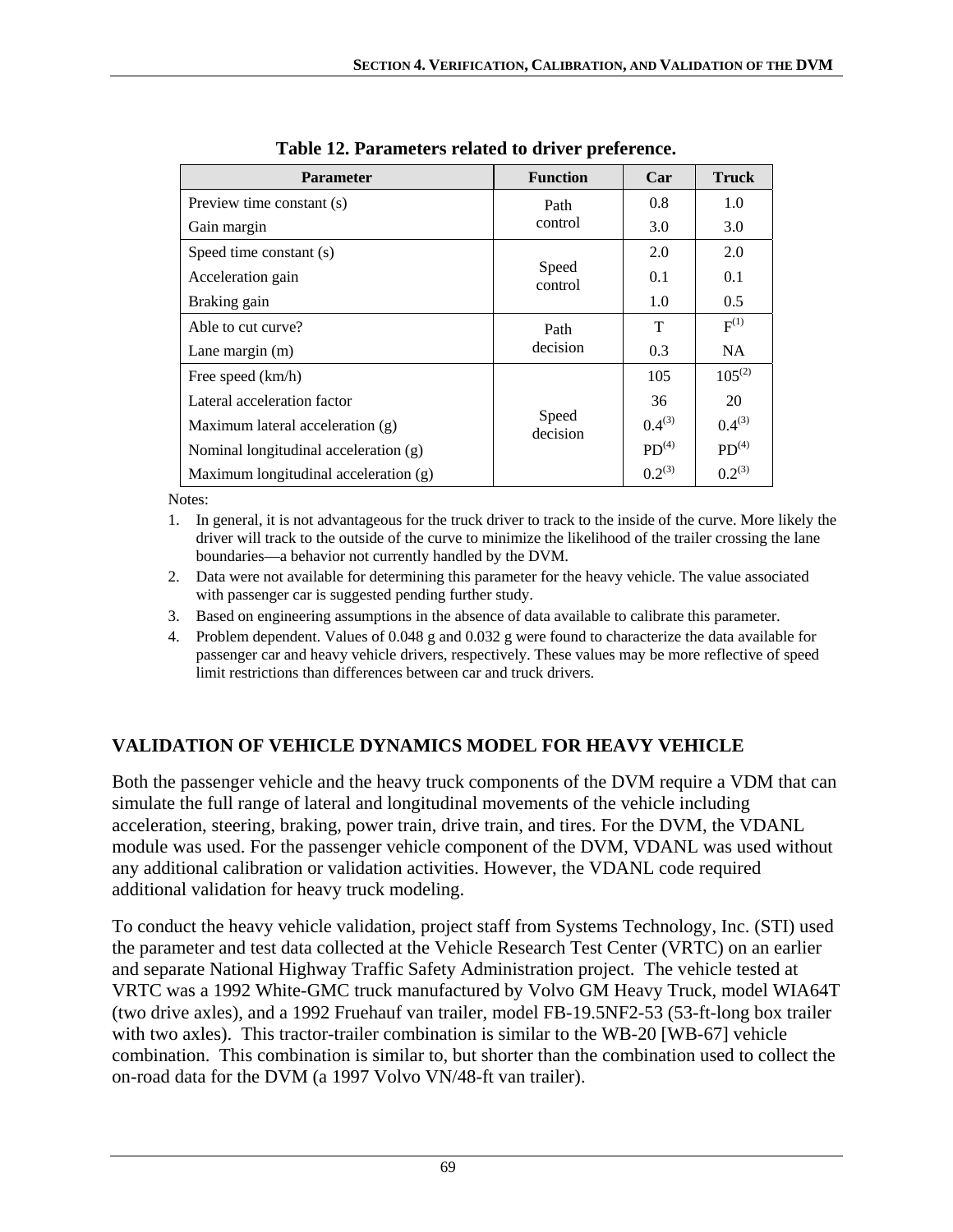The heavy truck validation was conducted with a standalone version of the VDANL code. The parameter development and model evaluation were conducted for the empty trailer condition (VRTC conducted empty and fully loaded trailer tests). The empty trailer condition is what VRTC has presented from their evaluation and was of most interest to the current effort. A full VDANL vehicle parameter set was developed including vehicle, drive train, suspension, braking, and tire parameters. Once the vehicle parameter sets were fully developed, the model was run through maneuvers identical to those performed with the actual vehicle. The measured test driver inputs (brake, throttle, handwheel angle, etc.) were used to drive the VDANL vehicle model. The maneuvers tested covered a broad range of vehicle operating conditions, which were set to characterize the model's static and dynamic performances and were then compared to measured dynamics. The tests included slowly increasing steer, step steer, lane change, straight line acceleration, straight line braking, and several others. Some of the test data were collected with open loop driver inputs and others were closed loop. For maneuvers with open loop driver control and multiple test runs, statistical estimates of the mean vehicle response were made and used for comparison with the VDANL results.

The VDANL model evaluation for the tractor-trailer combination produced results that were consistent with those for the VRTC model evaluation (a full report on this effort was provided to the FHWA separate from this report). The parameter set should be considered representative of this heavy vehicle class but not an exact match for any particular vehicle.

In addition to validation of the heavy truck modeling within VDANL, a number of enhancements to VDANL were completed; these included:

- Improvement to the tire rolling drag portion of VDANL.
- Implementation of engine braking systems and retarders.
- Improvement of the model's ability to start on an upgrade or a downgrade.
- Update of the thermal brake model with a newer, enhanced version of the model.
- Implementation of the bump stop model.
- Implementation of the model for damper and bump stop track widths for solid axles.
- Implementation of the ability to change tire characteristics based on roadway surface condition.
- Addition of the capability to model multi-axle vehicles and trailers.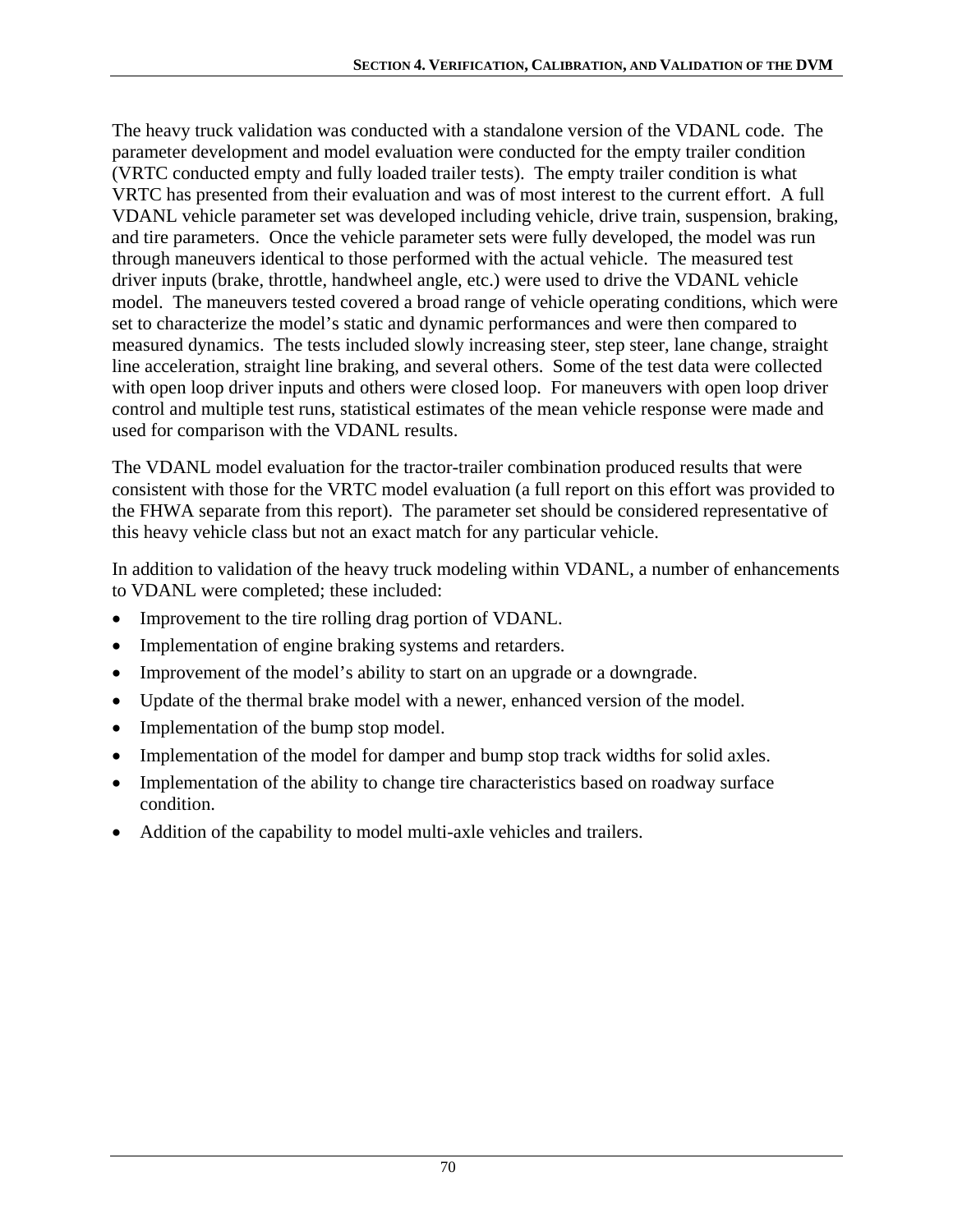# **SECTION 5. SUMMARY AND CONCLUSIONS**

# **KEY DVM APPLICATION CONSTRAINTS**

Application of the DVM is bounded by a number of constraints associated with the conceptualization and implementation of the model. These constraints include:

- The driver is experienced with the driving task in general.
- The driver makes appropriate decisions and control actions when given good perceptual information.
- The highway driving situations are typical and relatively relaxed.
- The vehicle performs properly.
- The driving task is basically limited to the operational task of regulating vehicle path and speed.

# **ADDITIONAL MODEL ENHANCEMENTS**

Work on this project has revealed a number of areas in which the DVM could benefit from further development. The current DVM implementation would need to be modified to treat the highway conditions and/or driver behaviors discussed below.

# **Cruise Control and Compound Curves**

The request for information on potential model enhancements has arisen largely from an inquiry concerning the potential application of the DVM to a segment of Massachusetts Interstate 95 containing a compound curve in one direction followed by a curve in the opposite direction. The compound curve consists of a lead-in curve, a central (sharper) curve of lower radius, and a leadout curve having the same radius as the lead-in curve. The inquirer was concerned about the potential for rollover where the horizontal alignment reverses, particularly at times when speeds in excess of 80 mi/h are routine.

We deal first with the issue of speed. We assume that the concern is for drivers who maintain 80+ mi/h throughout the curves. The present implementation does not have the capability to impose this condition in a credible manner. The existing implementation does allow the user to specify a very large free speed and to assume that speed limits are ignored, but even under these assumptions the DVM would slow down for curves. In principle one could force a constant speed by specifying zero SD (the current implementation does not allow a SD less than 100 m), but then how would the driver be able to steer?

A developmental version of the DVM has been created for the purposes of calibrating vehicle lateral and longitudinal response which allows the user to specify a fixed throttle position. In this configuration, the driver continues to steer the vehicle but does not control throttle or brake. If desired, this capability could be included in the public-release version of the IHSDM.

The assumption of a fixed throttle position would not be reasonable for driving over a typical two-lane rural road with segments of varying horizontal curvatures. It might be more reasonable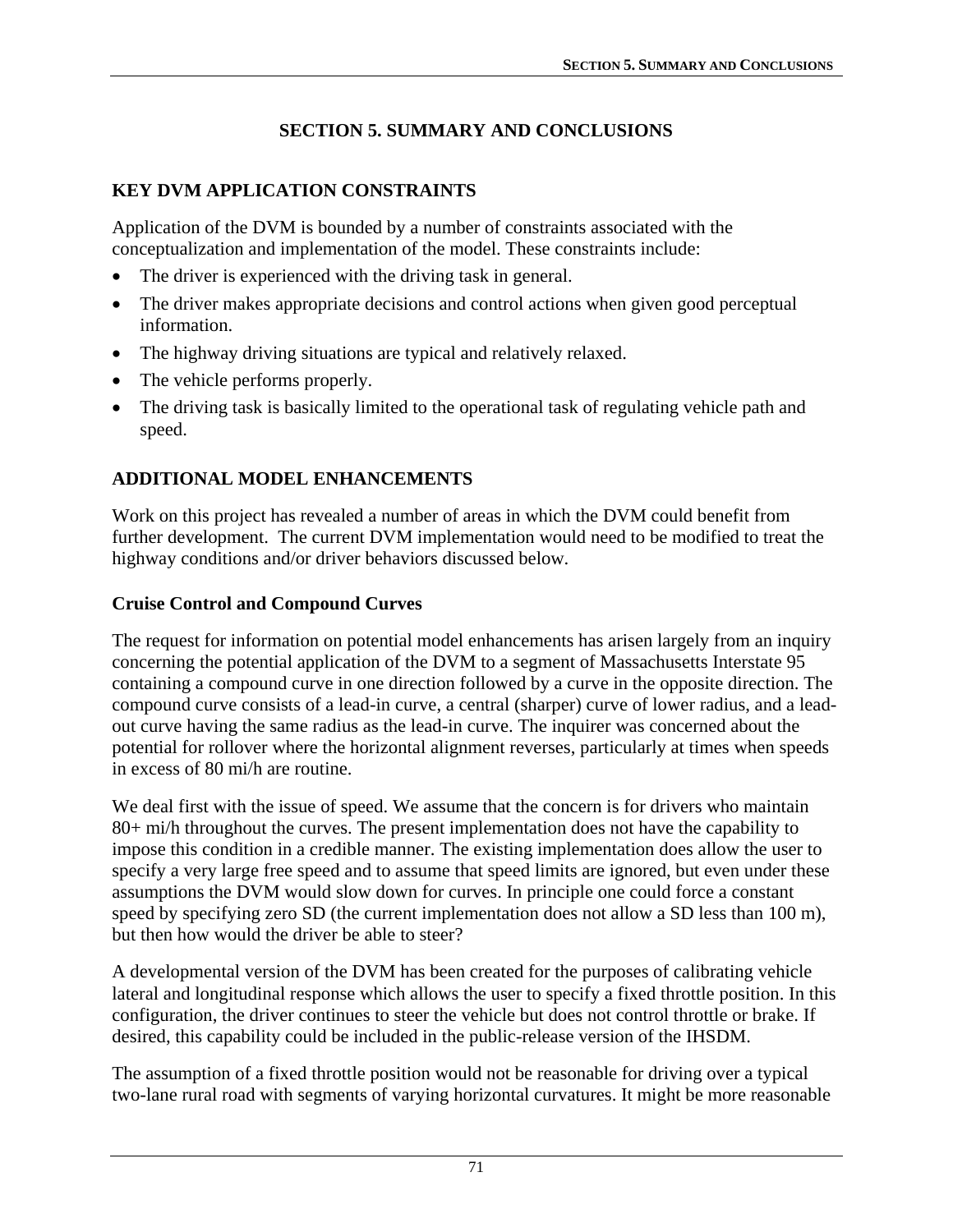for highways designed to interstate standards in which curved segments are required to have relatively large radii of curvature. Even so, a fixed throttle does not guarantee fixed speed because of the accelerating and decelerating effects of down slopes and up slopes, respectively.

Incorporation of a submodel for cruise control would allow a more credible representative of actual driver behavior. In this configuration, the free speed parameter would be superseded by a minimum speed parameter, and the speed-control component of the DVM would be modified to regulate speed about this minimum speed using throttle only. Such an implementation would allow the vehicle to proceed faster than the desired speed on steep down slopes, but such behavior is representative of driving with cruise control.

Implementation of a cruise-control option in which a constant desired speed is specified for the entire run should require only a modest software development effort. Implementation of the capability for the driver to transition from cruise control to driver control of speed is not recommended at this time because of the absence of data for determining the rules for transition. Accordingly, implementation of fixed cruise control is recommended only for highways having consistent horizontal geometry; that is, situations in which a driver might be expected to leave the cruise control setting untouched over the roadway of interest.

The DVM does not properly treat speed decision in compound curves that consist of three consecutive segments of constant curvature; this condition has not yet been addressed. One remedy would be to augment the DVM to recognize such compound curves and allow the driver to cut only the central curve.

#### **Driver Behavior on Short Tangents**

Further experimental and theoretical studies are recommended for developing a general model for the speeds in tangents connecting horizontal curves. Such a model would allow the application of a model (for which data currently exist) for predicting accelerations and decelerations as functions of predicted speed changes.

#### **Horizontal Sight-Distance Limitations**

Analysis of driver behavior observed in the VTTI on-road study suggested that horizontal sightdistance limitations may have influenced vehicle speed on tangents. An experimental study of on-road or in-simulator driver behavior accompanied by model analysis is suggested to improve the capability of the DVM to model these effects.

# **More Flexible Model for Curve Cutting**

The current model for curve cutting is limited to cutting to the inside of the curve and is applicable only to curves of constant radius. Consideration of the trailer wheels as well as the cab wheels would provide a basis for allowing trucks to track to the outside of a curve. Extension to compound curves would likely require a substantial modification of the model for curve cutting.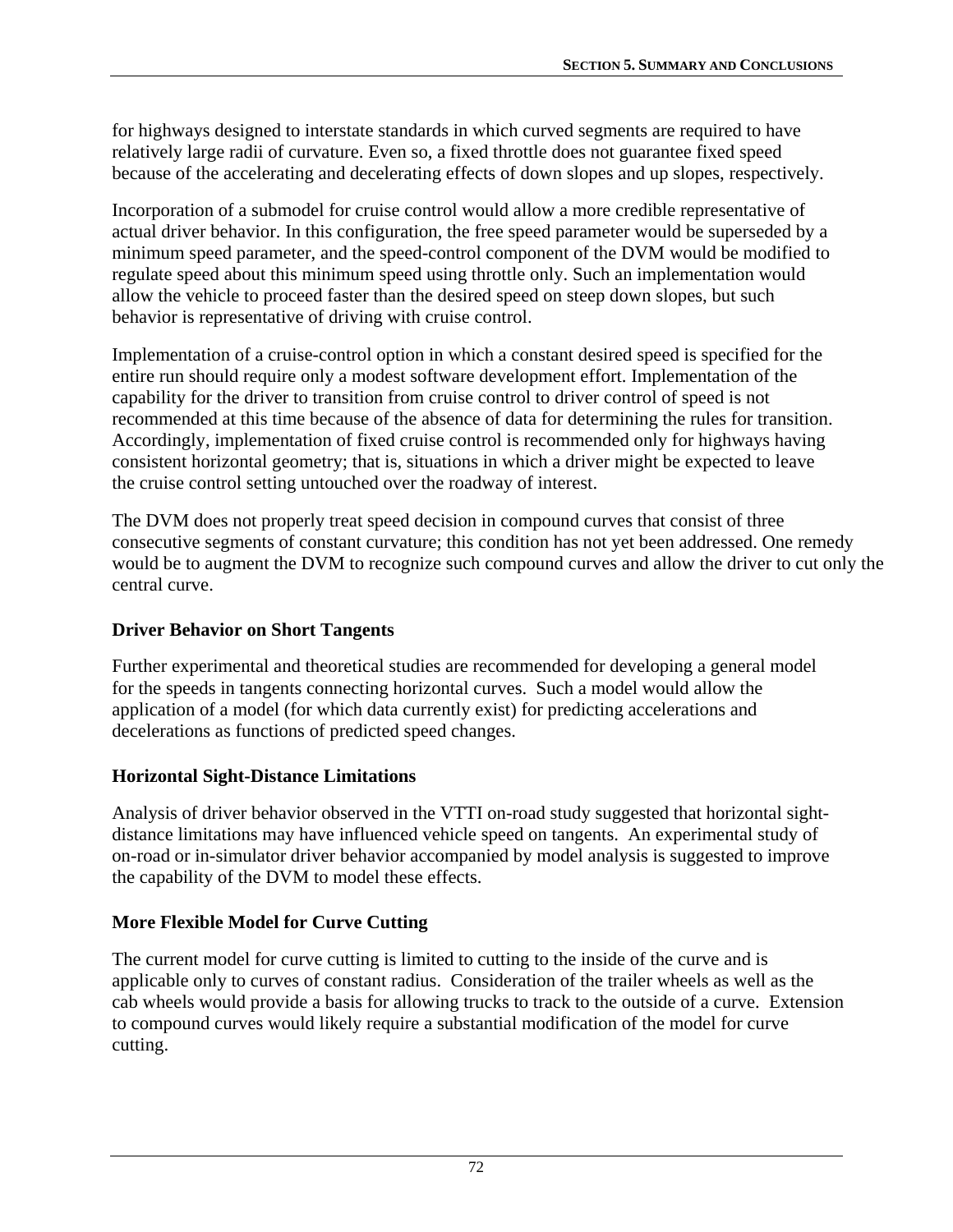### **Effects of Driver Eye Height and Grade Differences on Curvature Estimation**

The perspective view of a horizontal curve is influenced both by the height of the driver's eye above the road and difference in grade between the approach tangent and the curve. A study of on-road and/or in-simulator driver behavior is suggested to quantify the extent to which such perceptual differences influence the manner in which drivers approach and negotiate curves, accompanied by model development to adequately reflect such effects in the DVM.

#### **Driver Expectation**

The element of surprise cannot be programmed into the DVM. That is, violation of driver expectancy per se is not something that the DVM will flag. Therefore, the flags that were generated in testing the scenarios were potentially influenced more by the characteristics that make up an aggressive driver (e.g., waiting until the last possible moment to decelerate, driving fast through curves) than by the alignment itself. Future data collection and modeling efforts for the DVM should seek to add a parameter that allows driver expectation to be varied.

### **ADDITIONAL USER INTERFACE ENHANCEMENTS**

Because the enhancements below were not deemed critical to the central goal of developing the DVM, implementation of these enhancements was not undertaken and is recommended for future model development.

#### **Enhance the DVM output information so that it better conforms to end-user needs.**

DVM users have suggested a number of improvements in output presentation and format. Specifications for realizing these improvements are summarized in [Table 13](#page-83-0). Accompanying each specification are suggestions related to its implementation; these suggestions are based on comments provided by the participants in a URA. Each of these specifications may be implemented by the FHWA as they deem appropriate.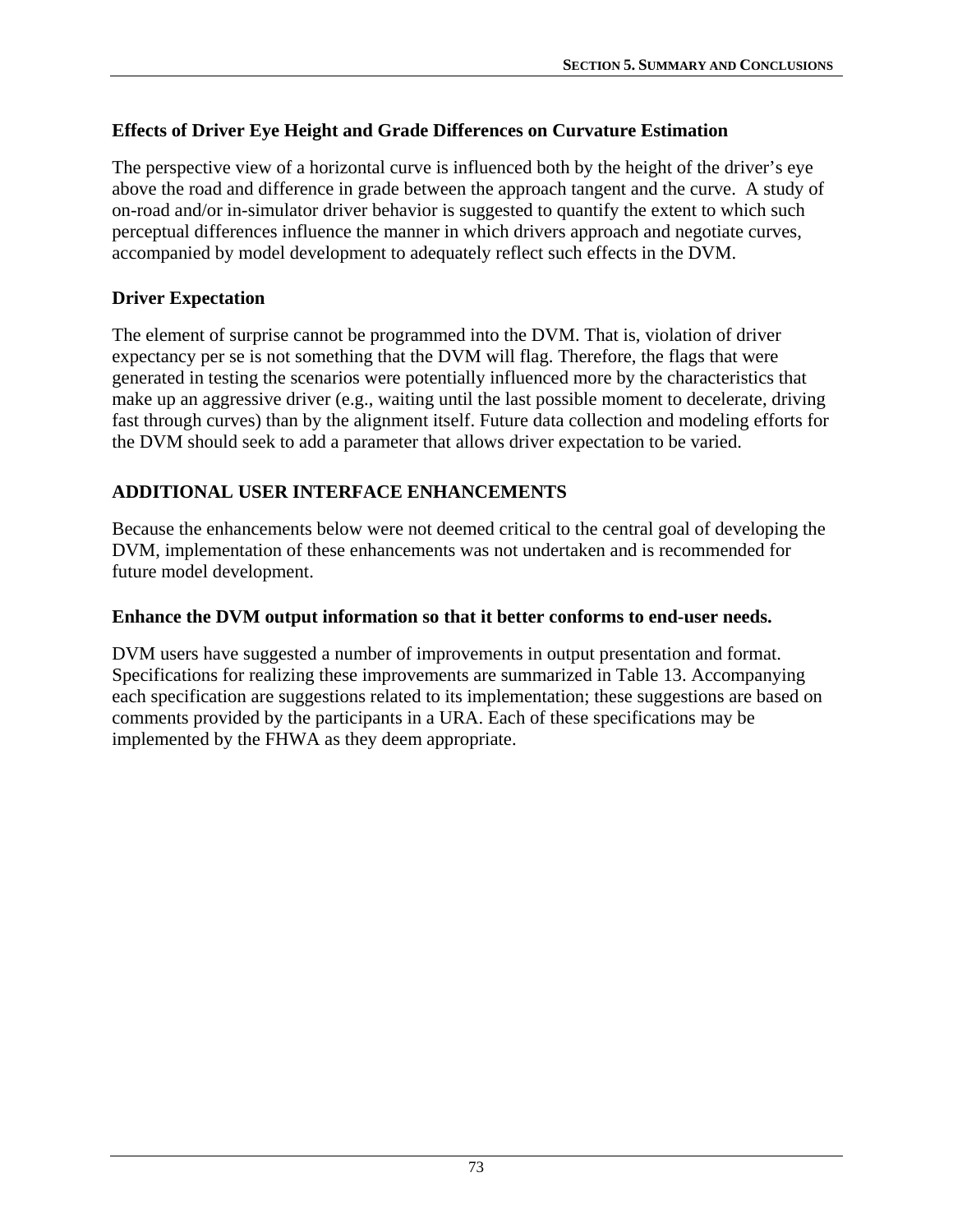<span id="page-83-0"></span>

| Specification                                                                                                                                                                                         | Suggestions related to implementation.                                                                                                                                                                                                                                                                                                                                                                                                                                                                                                                                                                                                                                                                                                                                                                                                                                                                                                                                                                                                                                            |
|-------------------------------------------------------------------------------------------------------------------------------------------------------------------------------------------------------|-----------------------------------------------------------------------------------------------------------------------------------------------------------------------------------------------------------------------------------------------------------------------------------------------------------------------------------------------------------------------------------------------------------------------------------------------------------------------------------------------------------------------------------------------------------------------------------------------------------------------------------------------------------------------------------------------------------------------------------------------------------------------------------------------------------------------------------------------------------------------------------------------------------------------------------------------------------------------------------------------------------------------------------------------------------------------------------|
| Provide the option of<br>specifying either dynamic<br>or structured stationing for<br>the critical alerts table.                                                                                      | Provide common stationing ranges between alternatives.<br>$\bullet$<br>Provide the ability to export the output into a spreadsheet in order to make<br>$\bullet$<br>comparisons.<br>Include a tie-in with the plans to allow the user to identify the specific<br>$\bullet$<br>segments in order to compare different segments or geometric elements.<br>Allocate stationing by horizontal alignment element (i.e., tangent/<br>$\bullet$<br>curve/tangent/curve).                                                                                                                                                                                                                                                                                                                                                                                                                                                                                                                                                                                                                |
| Add a critical event<br>threshold value or flag<br>points at which thresholds<br>are exceeded in the MOE<br>graph to make identifying<br>problem areas easier.                                        | Show flags where critical values are exceeded.<br>$\bullet$<br>Include numerical values of the peaks and stations where these problems<br>$\bullet$<br>occur.                                                                                                                                                                                                                                                                                                                                                                                                                                                                                                                                                                                                                                                                                                                                                                                                                                                                                                                     |
| Provide more control over<br>the format (e.g., scale<br>options, graph sequence,<br>etc.) of the MOE graph.<br>Provide the ability to<br>directly add labels, arrows,<br>etc. to the plan-view graph. | Allow user-defined elements to be added/removed from the graph<br>$\bullet$<br>(e.g., provide capability to isolate important areas of the graph).<br>Provide the ability to order the placement of the individual elements (e.g.,<br>$\bullet$<br>speed line, lateral acceleration, friction ratio, etc.).<br>Provide the ability choose the units for the graph.<br>$\bullet$<br>Provide the ability to adjust the scale of the plot.<br>$\bullet$<br>Provide an output table containing the raw data to enable additional<br>$\bullet$<br>graphs to be created by the user.<br>Allow users to customize their own reports and to combine elements from<br>$\bullet$<br>different reports.<br>Provide separate graph option as output.<br>$\bullet$<br>Elements that the user should have the option to display on the plan-view<br>$\bullet$<br>graph may include but are not limited to the following:<br>o Stationing.<br>o Point of curvature (PC), point of tangency (PT), and other key points<br>of reference.<br>o Vehicle path and how far it exceeds lane boundaries. |
| Provide the ability to<br>indicate or display the                                                                                                                                                     | Curve radius values.<br>$\Omega$<br>Side-by-side comparison of two different alternatives.<br>Design speed line.<br>$\circ$<br>o Running speed line.<br>Provide text labels that describe the underlying safety issue for each color<br>$\bullet$<br>designation of yellow and red. One possible solution is to provide the                                                                                                                                                                                                                                                                                                                                                                                                                                                                                                                                                                                                                                                                                                                                                       |
| critical alert warnings<br>associated with flagged<br>segments of the plan-view<br>graph.                                                                                                             | graph in dynamic form such that when the user runs the cursor over the<br>section, the program will provide the pertinent information describing the<br>cause of the safety issue.<br>Indicate severity when there is a combination of factors.<br>$\bullet$<br>Provide the total length of yellow and red areas.<br>$\bullet$                                                                                                                                                                                                                                                                                                                                                                                                                                                                                                                                                                                                                                                                                                                                                    |

|  |  | Table 13. Initial list of DVM output improvements. |
|--|--|----------------------------------------------------|
|  |  |                                                    |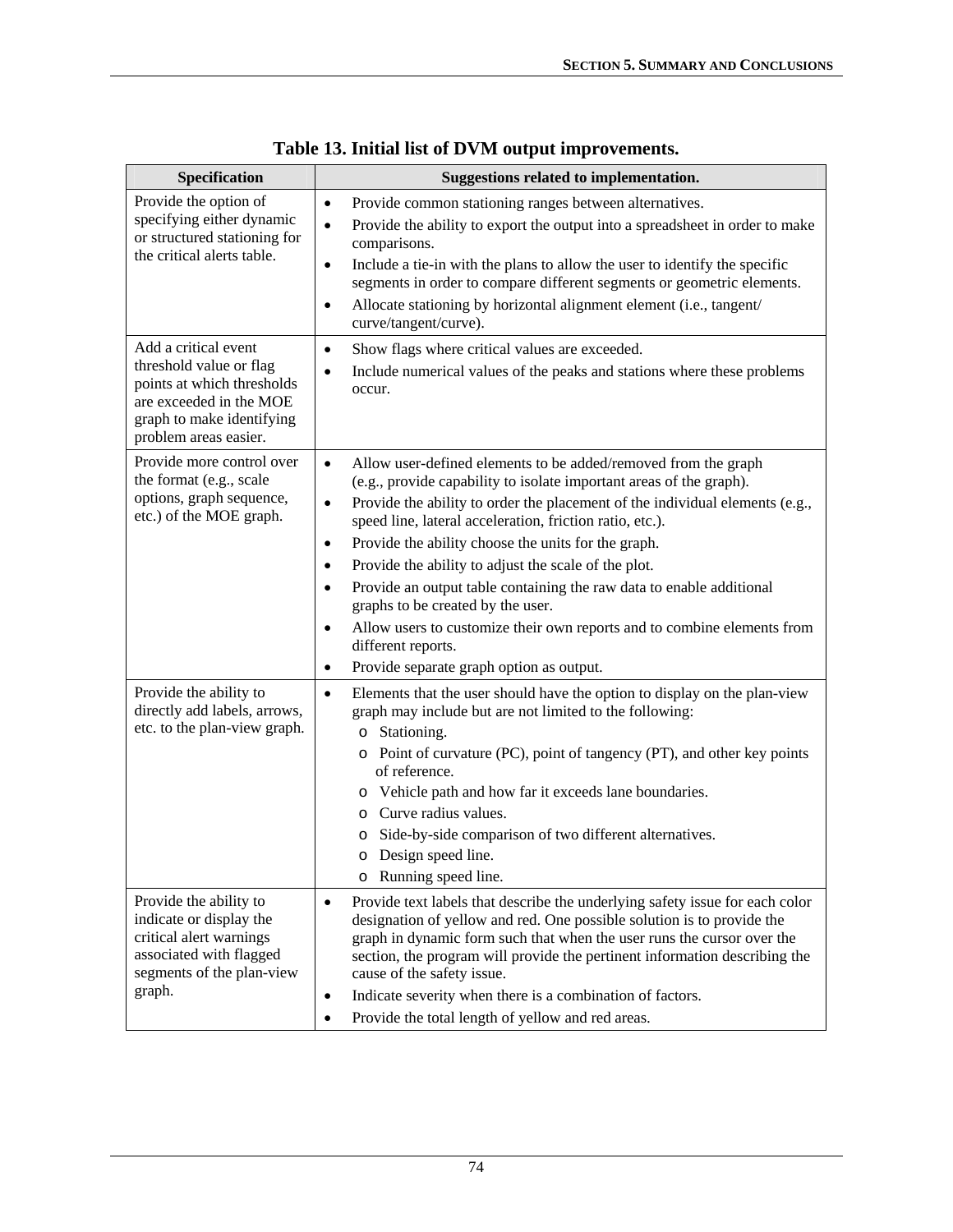| <b>Specification</b>                                                                                                                                                                                  | Suggestions related to implementation.                                                                                                                                                                                                                                                                                                                                                                                            |
|-------------------------------------------------------------------------------------------------------------------------------------------------------------------------------------------------------|-----------------------------------------------------------------------------------------------------------------------------------------------------------------------------------------------------------------------------------------------------------------------------------------------------------------------------------------------------------------------------------------------------------------------------------|
| Provide the ability to<br>align/tile the plan-view<br>graph with horizontal<br>and/or vertical views of the<br>highway data set to get a<br>clearer view of the<br>stationing or highway<br>features. | Add (or provide the option to add) stationing to plan view.<br>$\bullet$<br>Show PC, PT, and other key points of reference.<br>$\bullet$<br>Align horizontal and vertical views, one above the other to provide a link<br>$\bullet$<br>between the stationing of each view.<br>Show vertical grid lines to aid in visual alignment.<br>$\bullet$<br>Provide a side-by-side comparison of two different alternatives.<br>$\bullet$ |
| Only show the alert flags<br>on the appropriate side of<br>the highway based on the<br>direction of travel.                                                                                           | Alternatively, show alerts for the different travel directions<br>$\bullet$<br>simultaneously on the same graph but with some differentiating feature<br>(e.g., color) for each direction of travel.                                                                                                                                                                                                                              |
| Provide the ability to auto-<br>generate MOE graphs from<br>the Additional Files<br>information.                                                                                                      | Note: Participants indicated a high likelihood that<br>they would use comparison information if the DVM provided the<br>capability to automatically produce graphs internally. However, given the<br>high level of response for the capability to export data to external<br>software, the lack of automation does not seem to be a barrier for using<br>this information for comparison purposes.                                |
| Provide an additional<br>simplified version of the<br><b>Additional Files that</b><br>contains only MOE-related<br>information and that has a<br>more user-friendly format.                           | Provide the option to display output data either as tables/numbers or<br>$\bullet$<br>graphically.<br>Provide the option to choose which MOE-related information to display.<br>$\bullet$                                                                                                                                                                                                                                         |

**[Table 13. Initial list of DVM output improvements.](#page-83-0) (Continued)** 

#### **Develop new Measures of Effectiveness (MOEs) based on degree of speed change and available SD.**

Additional MOEs were suggested by the respondents to the URA conducted in task A.2. Two of these suggestions are addressed here: providing alert levels related to available SD and to speed changes associated with horizontal curves.

As discussed below, the DVM currently includes alerts for critical variables that are computed from ensemble statistics obtained from multiple trials. These alerts are associated with predicted probabilities of exceeding some criterion value, where only a single criterion value is associated with a particular variable (e.g., the probability that the vehicle lateral path exceeds the lane boundary).

To be consistent with the treatment of speed changes used in the DCM, the proposed alerts for speed change will involve two criterion values that define three ranges of predicted speed differences. In this case, the philosophy of predicting the probability of an out-of-bounds situation does not readily apply, and we introduce the notion of basing alert levels on the results of a single simulation trial or the ensemble mean of multiple trials. As we show below, alerts for some of the critical variables can be defined for both deterministic and statistical analysis.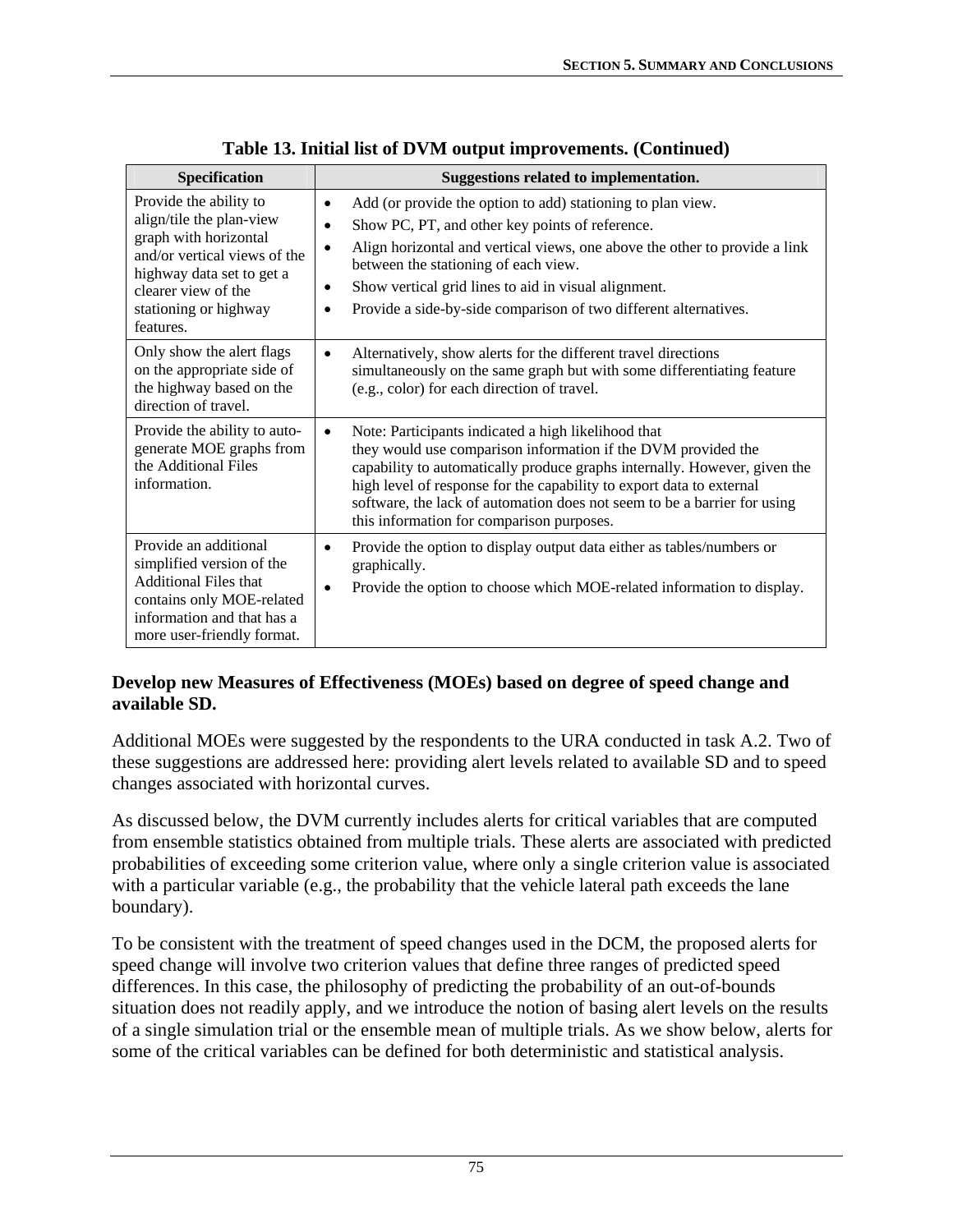### *Statistical Alerts*

Statistical alerts are currently provided for path error, X and Y skid indices, and rollover index. Computation of an additional statistical alert for SD is proposed.

The SD requirement predicted by the DVM will in general differ from SD requirement specified by the "Green Book<sup>"(8)</sup> because the DVM is a dynamic model that predicts an instantaneous vehicle speed that in general is influenced both by highway geometry and assumed driver characteristics. The values for velocity used in computing the required SD in the "Green Book<sup> $(8)$ </sup> are based on the assumed design speed of the highway—a static variable.

The suggested procedure for computing SD alert levels is as follows:

- 1. Perform a multiple-trial simulation in which representative values are assigned to the noise processes associated with the perception of variables relevant to vehicle control. A simulation involving 30 to 40 trials is recommended for stable statistical results. For each trial, record the time histories of the available SD (currently computed in the DVM) and the required SD.
- 2. Upon the termination of the simulation trials, perform an ensemble analysis of the recording of instantaneous SD to compute, at regular station intervals, mean and standard deviation of available SD. Also compute the ensemble mean of the required SD.
- 3. On the assumption that the available SD has a Gaussian distribution, compute the probability that the available SD exceeds the instantaneous required SD.
- 4. Define an appropriate alert level for the station at which the following transitions occur:
	- Red alert if the probability of insufficient SD equals or exceeds 1%.
	- $\blacksquare$  Yellow alert if the probability transitions into the range of greater 0.1 % but less than 1%.
	- Green alert if the probability falls below  $0.1\%$ .

These probability criteria are not theoretically based but were selected by the developers to provide a framework for conveying relative risk.

The SD alert levels can be included as an additional column in the tabular presentation of alert levels as shown in [Table 14](#page-86-0) for the four current levels. The max alert level should then indicate the maximum alert level of the five component alerts.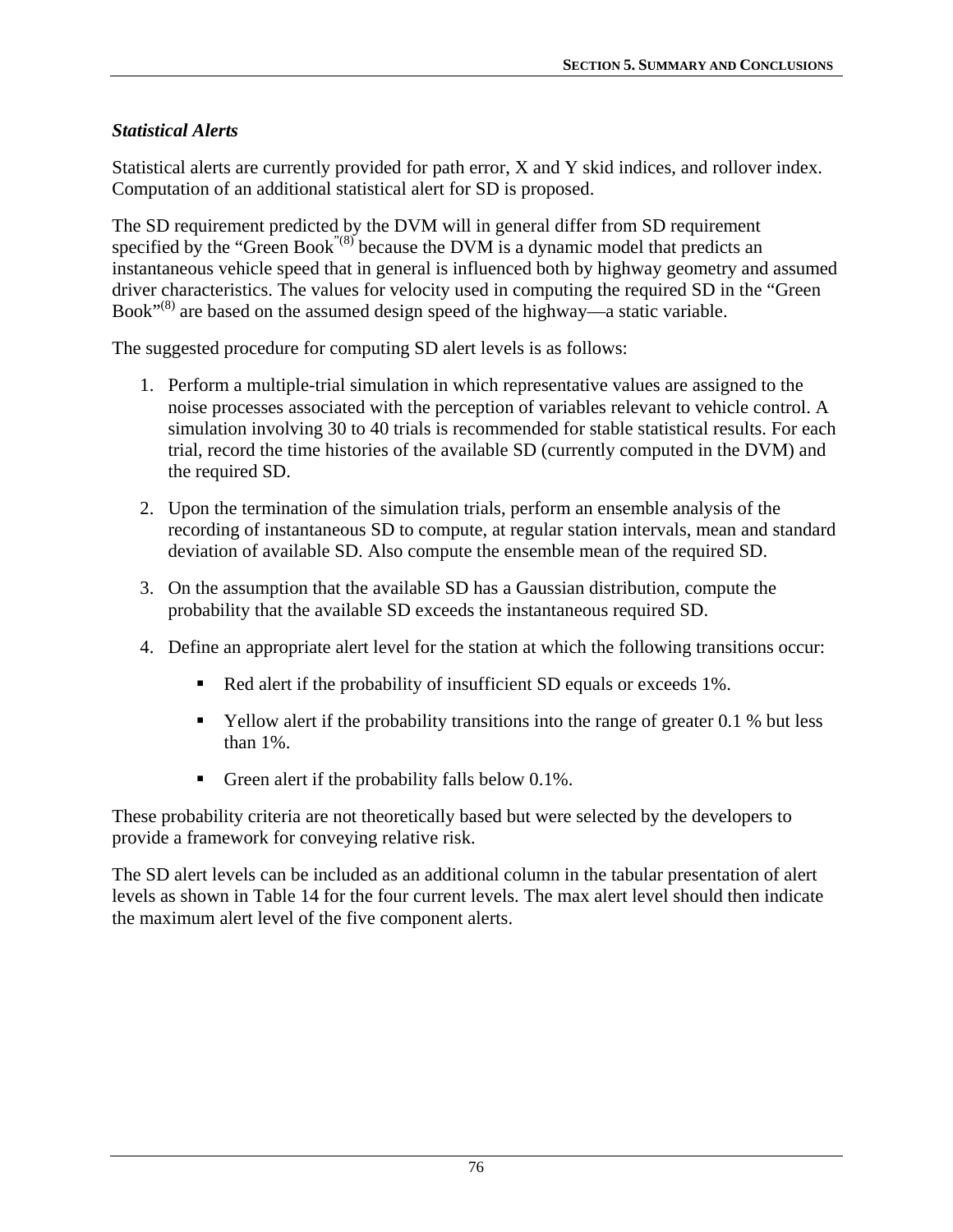<span id="page-86-0"></span>

| <b>Max Alert Levels of Critical Variables</b><br>(in the direction of increasing stations) |                |              |                 |                |                |                     |
|--------------------------------------------------------------------------------------------|----------------|--------------|-----------------|----------------|----------------|---------------------|
| <b>Station</b><br><b>Friction</b><br><b>Friction</b><br><b>Max</b><br>Lane                 |                |              |                 |                |                | Roll<br><b>Over</b> |
| From                                                                                       | T <sub>0</sub> | <b>Alert</b> | <b>Position</b> | <b>Ratio X</b> | <b>Ratio Y</b> | <b>Index</b>        |
| 38                                                                                         | 606            | Green        | Green           | Green          | Green          | Green               |
| 606                                                                                        | 608            | Yellow       | Green           | Green          | Yellow         | Green               |
| 608                                                                                        | 614            | Red          | Green           | Green          | Red            | Green               |
| 614                                                                                        | 616            | Yellow       | Green           | Green          | Yellow         | Green               |
| 616                                                                                        | 684            | Green        | Green           | Green          | Green          | Green               |
| 684                                                                                        | 686            | Yellow       | Green           | Green          | Yellow         | Green               |
| 686                                                                                        | 694            | Red          | Green           | Green          | Red            | Green               |
| 694                                                                                        | 698            | Yellow       | Green           | Green          | Yellow         | Green               |
| 698                                                                                        | 1142           | Green        | Green           | Green          | Green          | Green               |

### *Deterministic Alerts*

The DCM defines the following alert levels for speed decreases (in meters) associated with horizontal curves:

Green alert:  $V_{diff} \le 10.0$ Yellow alert:  $10.0 < V_{diff} \le 20.0$ Red alert:  $20.0 < V_{diff}$ 

where

*V<sub>diff</sub>* is the speed reduction.

The same definitions are recommended for the DVM.

The table of deterministic alerts should also include alerts related to lane position and SD. For the lane position alert, the instantaneous lane position is tested against the criterion value (default is lane boundary), a red alert is associated with transitioning outside the criterion value, and a green alert for transitioning into the lane. The instantaneous lane position is used in the calculation for a single-trial simulation; the ensemble mean of lane position is used for a multitrial simulation. Similarly, red and green alerts are associated with the SD becoming insufficient or sufficient. Deterministic yellow alerts are not defined for either lane position or SD.

#### **Add the ability to compare time histories from multiple model runs on the same graph***.*

At present, time histories from multiple model runs can be compared on the same graph only by using software (such as Excel) that operate on the output data files created by the DVM. Over half the participants in the URA conducted in task A.2 indicated they would have a use for being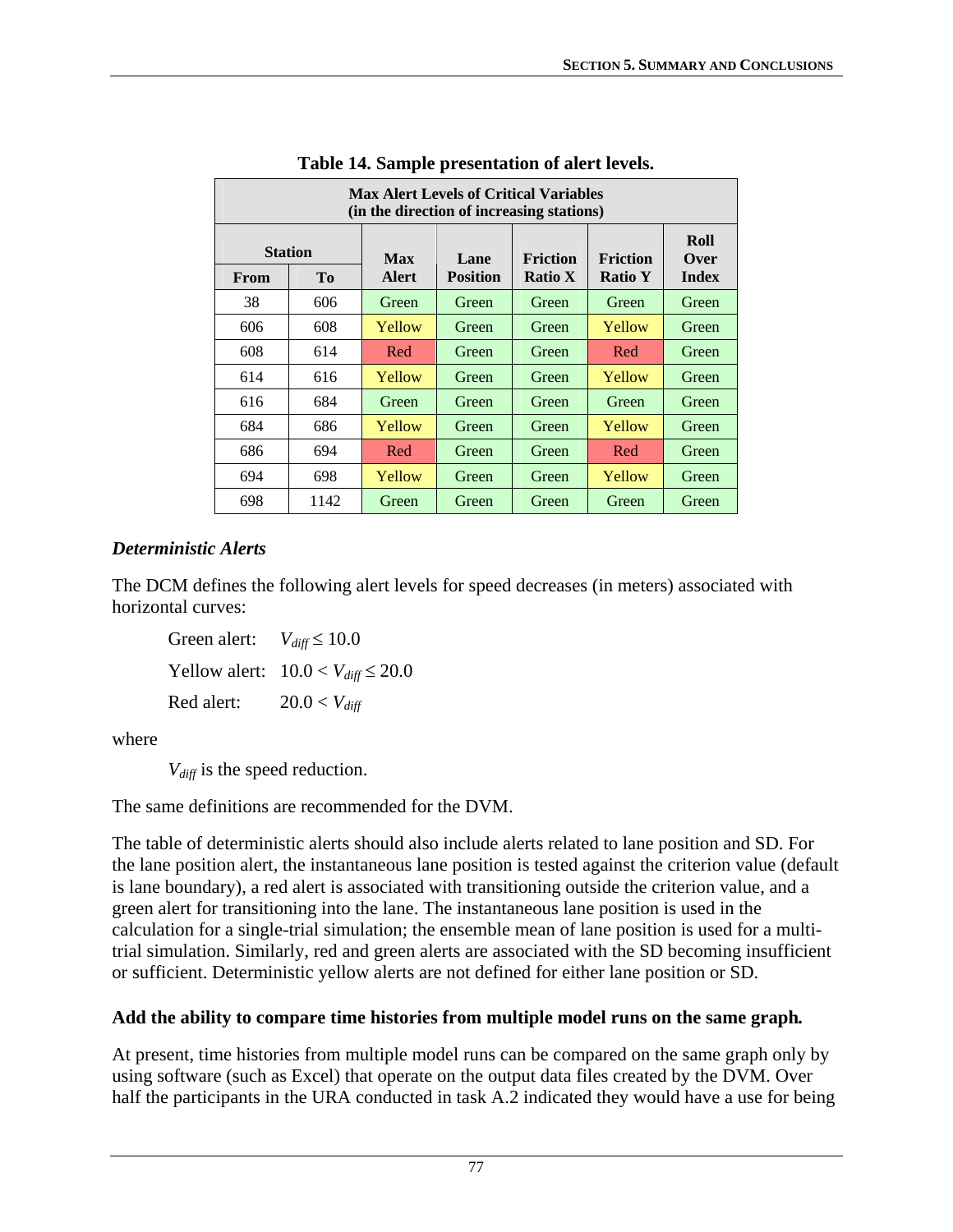able to make such comparisons within the DVM environment. [Table 15](#page-87-0) lists specifications for providing comparisons of the output of multiple model runs from within the IHSDM environment. Comparison Mode Specifications lists the recommended format of the comparison outputs. Recommended Features Specifications describes some desirable features that may be incorporated to improve the utility of the output.

<span id="page-87-0"></span>

| <b>Specifications</b>                                                                                              | <b>Description/Notes</b>                                                                                                                                                                                                                                                                             |
|--------------------------------------------------------------------------------------------------------------------|------------------------------------------------------------------------------------------------------------------------------------------------------------------------------------------------------------------------------------------------------------------------------------------------------|
|                                                                                                                    | <b>Comparison Mode Specifications</b>                                                                                                                                                                                                                                                                |
| Overlapping graphs                                                                                                 | Graphs from two or more trial runs are displayed directly on top of each<br>other. In this mode, the output from one trial should be discriminable from<br>that of another by color, line thickness, line type (e.g., dotted versus solid) or<br>some other means.                                   |
| Stacked graphs                                                                                                     | Graphs from two or more trial runs are displayed one above another. In this<br>mode, the user would find an alignment tool (e.g., vertical gridlines, dynamic<br>vertical line that follows the mouse cursor, etc.) to be useful in determining<br>related values from each graph.                   |
| Interlaced graphs                                                                                                  | A graph that is generated from two or more trial runs and is grouped by<br>parameter, with groupings stacked one above another. In this mode, each<br>parameter that is common to between trial runs is displayed in a group,<br>thereby facilitating close examination of differences between runs. |
| Tabular comparisons                                                                                                | The DVM should continue to provide data exportation capability to allow the<br>user to develop custom graphs or use the data in external software<br>applications.                                                                                                                                   |
|                                                                                                                    | <b>Recommended Features Specifications</b>                                                                                                                                                                                                                                                           |
| Specify trials to be<br>compared.                                                                                  | May be trials from the same multi-trial simulation or from different<br>simulations.                                                                                                                                                                                                                 |
| Adjust scale factors to<br>equilibrate time or distance<br>scaling between graphs of<br>two or more runs.          | To facilitate a comparison between two or more trial runs, each common<br>parameter must be scaled so that stations align between trials.                                                                                                                                                            |
| Provide the user with the<br>ability to select parameters of<br>interest                                           | This feature will allow the user to streamline the output and provide the<br>simplest useful representation of the data.                                                                                                                                                                             |
| Provide the user with the<br>ability to determine the order<br>and placement of the<br>parameters to be displayed. | In order to more easily compare values, users may wish to choose the order in<br>which to display the parameters of interest. Similarly, users may desire to<br>choose the order in which to display the results of each trial run.                                                                  |
| Include legend or other<br>identifying information to<br>indicate which graph<br>corresponds to each run.          | Each graph must be clearly labeled to identify its associated run. For<br>overlapping graphs and interlaced graphs, elements must be distinguishable<br>not only by run but also by parameter.                                                                                                       |
| Provide the user with the<br>ability to highlight<br>parameters of greater<br>importance or priority               | Users may wish to highlight certain parameters within a larger parameter set<br>to facilitate flexibility in presentation of the data.                                                                                                                                                               |

**Table 15. Specifications for providing output comparisons.**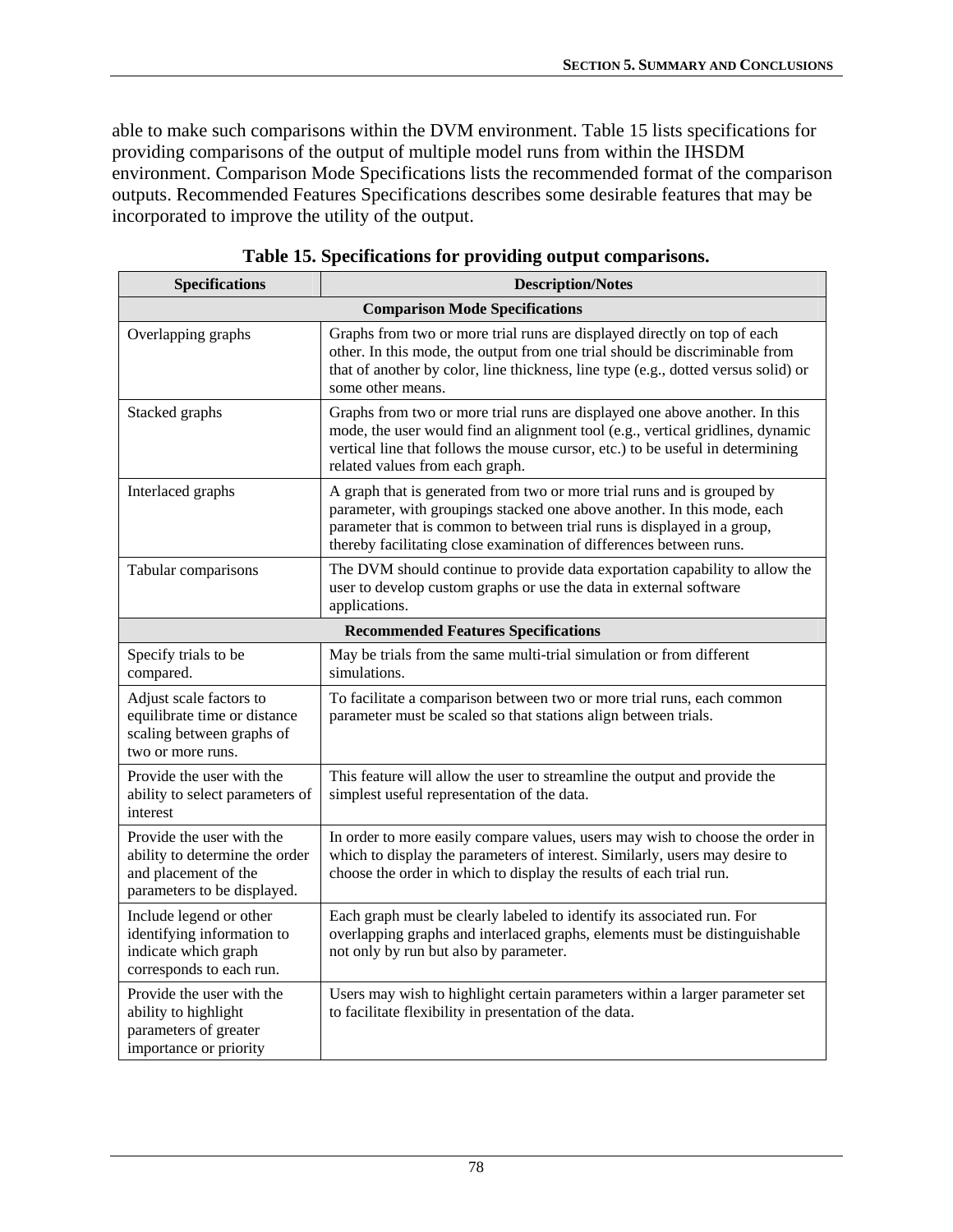# **RECOMMENDATIONS FOR USING THE DVM**

Despite the constraints and limitations associated with the current version of the DVM, the DVM does indeed provide some real value to highway designers. If its applicability can be expanded to other roadway types (e.g., nonrural roadways) and driving conditions (e.g., multiple vehicles on the roadway, bad weather), it can become more broadly valuable. The DVM has already been used by a small number of highway designers to evaluate new rural road designs and has produced some useful and interesting results. Given its limitations, it is perhaps most useful (in its current form) as a tool for identifying those portions of a candidate roadway that are clearly unsafe and should perhaps be re-designed or subjected to further analysis.

# **FUTURE R&D RECOMMENDATIONS FOR THE DVM**

Key recommendations for future DVM R&D are listed above. Additional enhancements to the DVM that we recommend include the addition of:

- Other vehicles into the driving scenario.
- Multi-lane highways.
- Traffic signals.
- Intersections.
- Multiple driver tasks.

A key recommended enhancement to the DVM is a full Java implementation that eliminates Visual Basic components.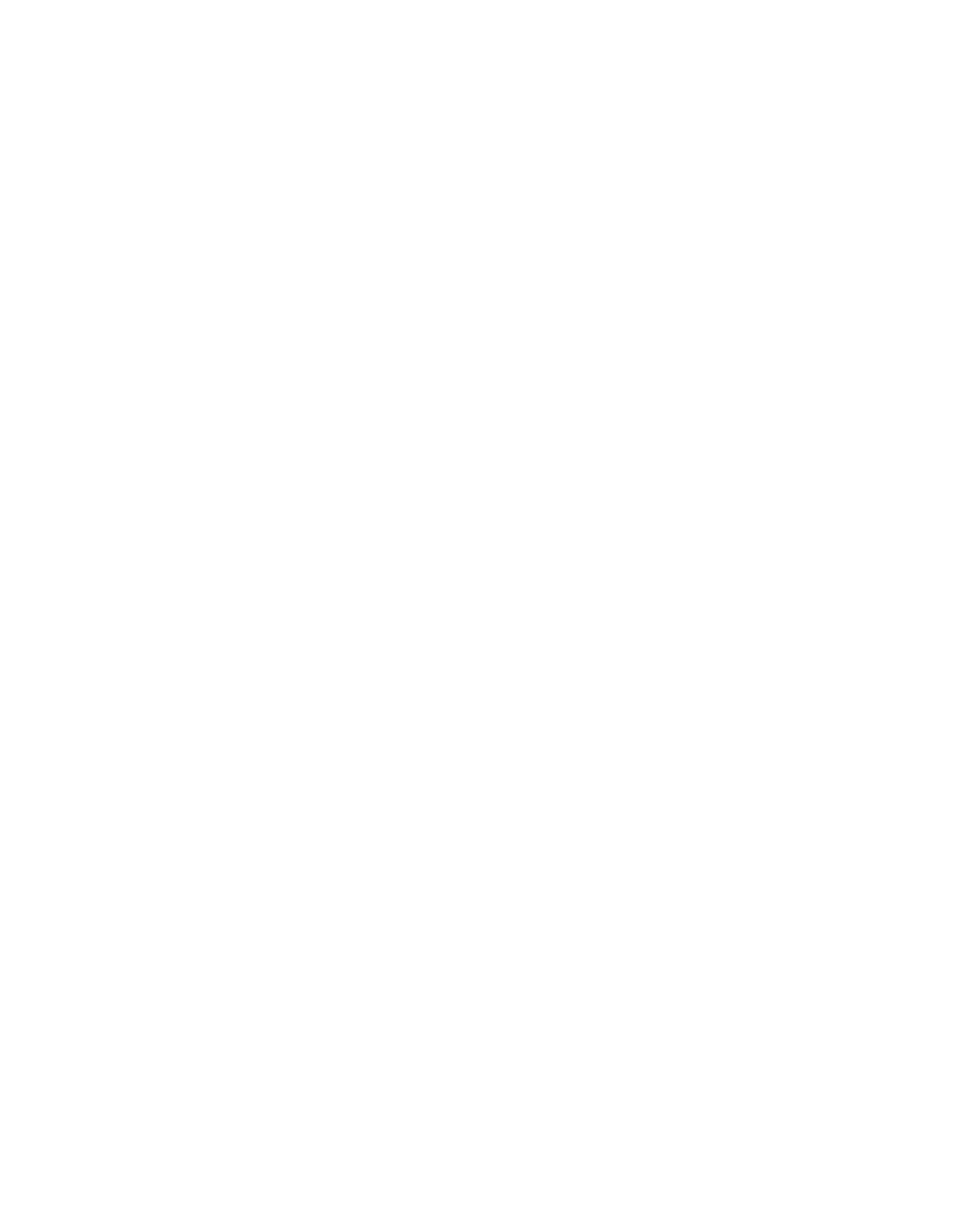#### **REFERENCES**

- 1. Polus, A., Fitzpatrick, K., and Fambro, D.B. (2000). Predicting Operating Speeds On Tangent Sections Of Two-Lane Rural Highways. *Transportation Research Record 1737,* 50–57.
- 2. Allen, R.W., Harwood, D., Chrstos, J.P., and Glauz, W.D. (2000). *The capability and enhancement of VDANL and TWOPAS for analyzing vehicle performance on upgrades and downgrades within IHSDM* (FHWA-RD-00-078). McLean, VA: Federal Highway Administration.
- 3. Levison, W.H., Bittner, A.C. Jr., Campbell, J.L., and Schreiner, C. (2002). Modification and partial validation of the driver/vehicle module (Paper No. 02-2800). *Transportation Research Record 1803*, 52–58.
- 4. Allen, R.W., Szostak, H.T., and Rosenthal, T.J. (1987). *Analysis and Computer Simulation of Driver/Vehicle Interaction* (SAE Paper 871086). Warrendale, PA: Society of Automotive Engineers.
- 5. Fitzpatrick, K., Elefteriadou, L., Harwood, D.W., Collins, J.M., McFadden, J., Anderson, I.B., Krammes, R.A., Irizarry, N., Parma, K.D., Bauer, K.M., and Pasetti, K. (2000). *Speed Prediction For Two-Lane Rural Highways* (Report No. FHWA-99-RD-171). Washington, DC: Federal Highway Administration.
- 6. Figueroa, A.M., and Tarko, A.P. (2005). Speed Factors On Two-Lane Rural Highways In Free-Flow Conditions. *Transportation Research Record 1912*, 39–46.
- 7. Kleinman, D.L., Baron, S., and Levison, W.H. (1971). A control-theoretic approach to manned-vehicle systems analysis, *IEEE Trans. on Automatic Control, AC-16*(6), 824–833.
- 8. American Association of State Highway and Transportation Officials (AASHTO). (2004). *A Policy on Geometric Design of Highways and Streets*. Washington, DC: AASHTO.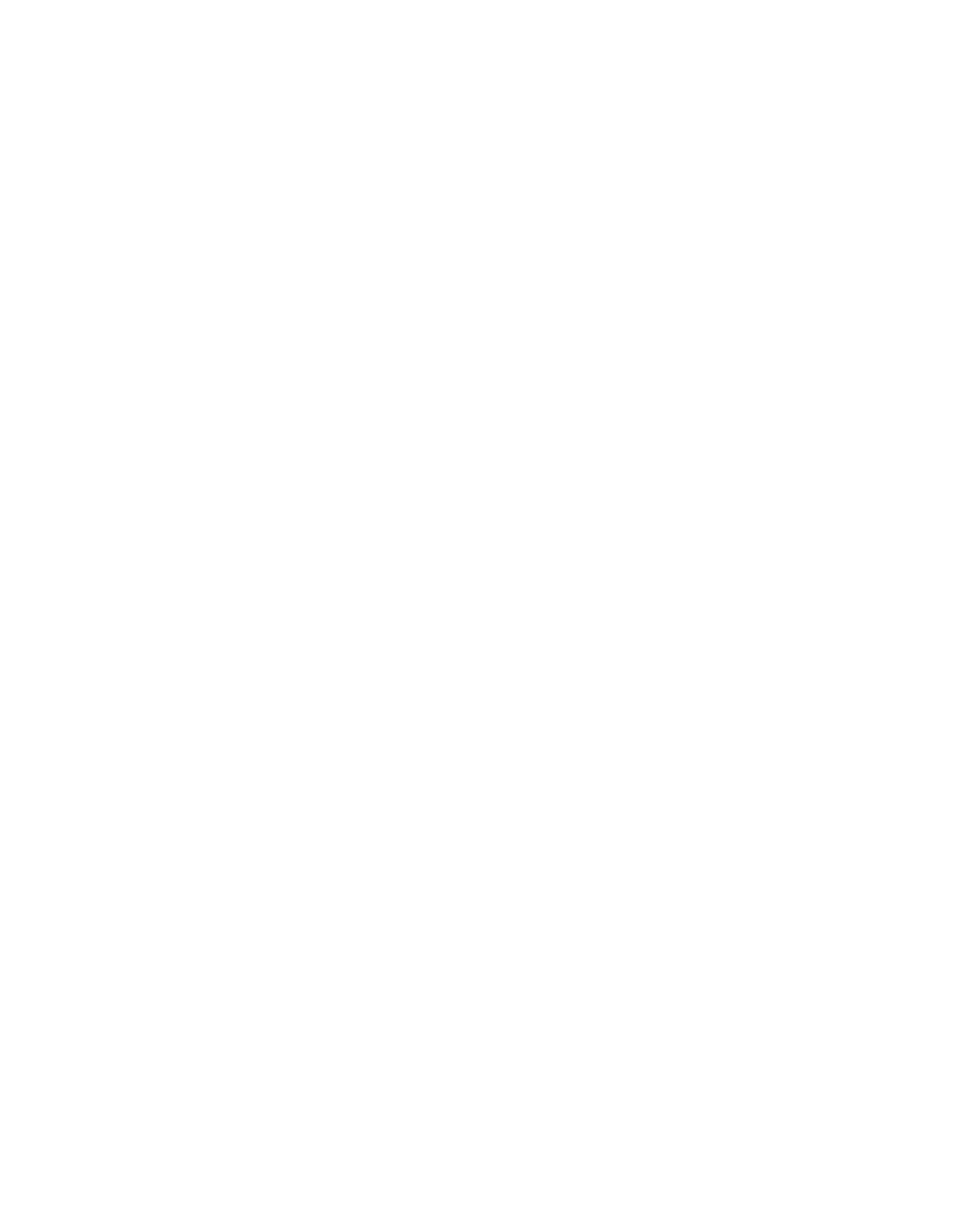| Configuration                            | <b>Vehicle</b> | <b>Driver Type</b> | <b>Cuts Curve?</b> |
|------------------------------------------|----------------|--------------------|--------------------|
| Deterministic nominal-center/Taurus      | Passenger car  | Nominal            | N                  |
| Deterministic nominal-cutcurve/Taurus    | Passenger car  | Nominal            | Y                  |
| Deterministic aggressive-center/Taurus   | Passenger car  | Aggressive         | N                  |
| Deterministic aggressive-cutcurve/Taurus | Passenger car  | Aggressive         | Y                  |
| Deterministic nominal-center/truck       | Truck          | Nominal            | N                  |
| Deterministic nominal-cutcurve/truck     | Truck          | Nominal            | Y                  |
| Deterministic aggressive-center/truck    | Truck          | Aggressive         | N                  |
| Deterministic aggressive-cutcurve/truck  | Truck          | Aggressive         | Y                  |
| Stochastic nominal-center/Taurus         | Passenger car  | Nominal            | N                  |
| Stochastic nominal-cutcurve/Taurus       | Passenger car  | Nominal            | Y                  |
| Stochastic aggressive-center/Taurus      | Passenger car  | Aggressive         | N                  |
| Stochastic aggressive-cutcurve/Taurus    | Passenger car  | Aggressive         | Y                  |
| Stochastic nominal-center/truck          | Truck          | Nominal            | N                  |
| Stochastic nominal-cutcurve/truck        | Truck          | Nominal            | Y                  |
| Stochastic aggressive-center/truck       | Truck          | Aggressive         | N                  |
| Stochastic aggressive-cutcurve/truck     | Truck          | Aggressive         | Y                  |

### **APPENDIX A – DRIVER/VEHICLE CONFIGURATION PARAMETERS**

where:

"Nominal" approximates the average response characteristics of the test drivers.

"Aggressive" approximates the 85th percentile driver.

Not cutting the curve means the driver attempts to maintain lane center in horizontal curves.

Cutting the curve means the driver tracks to the inside of horizontal curves.